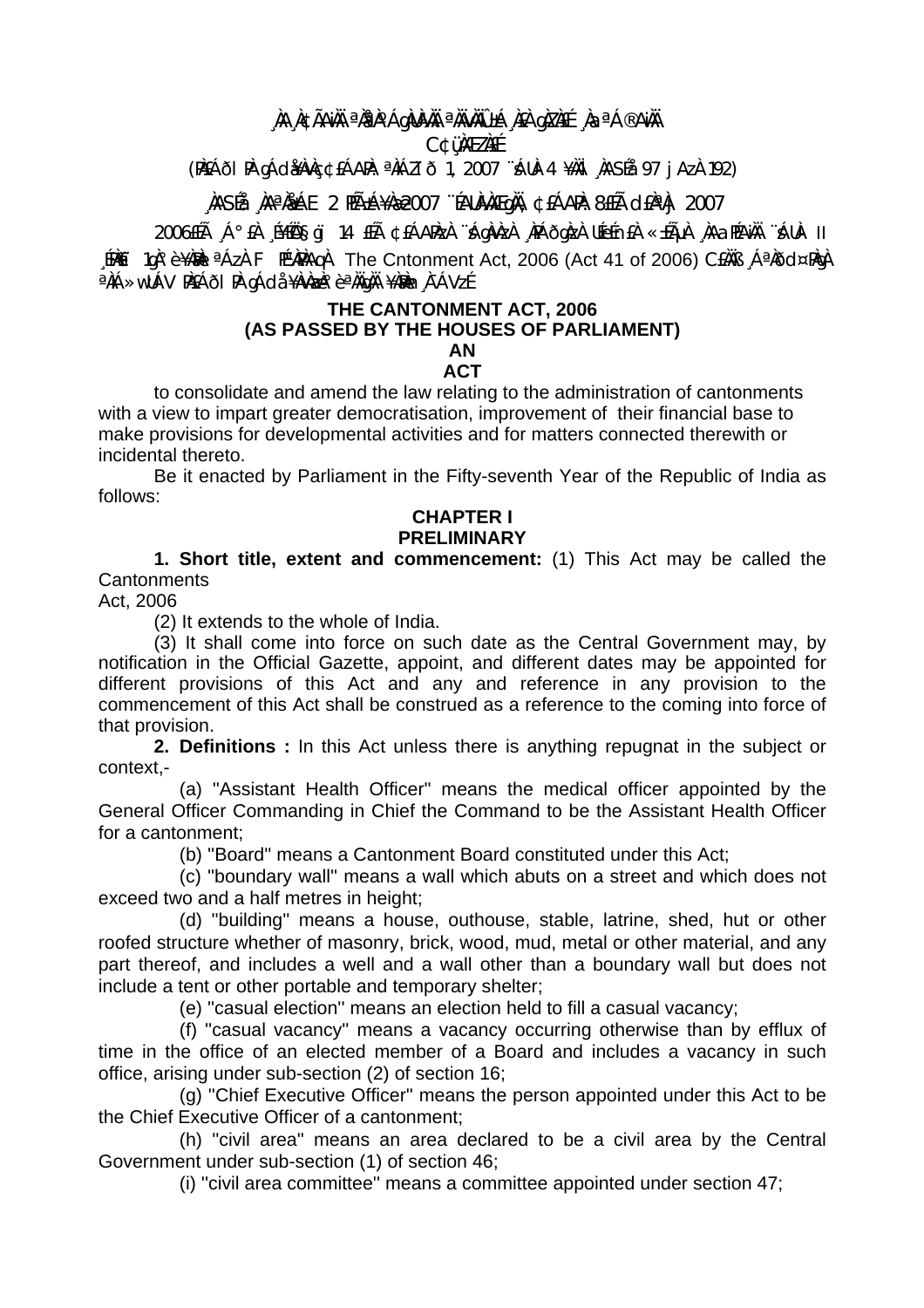(j) ''Command'' means one of the Commands into which India is for military purposes for the time being divided, and includes any area which the Central Government may, by notification in the Official Gazette, declare to be a Command for all or any of the purposes of this Act;

(k) ''dairy'' includes any farm, cattle-shed, milk-store milk-shop or other place from which milk is supplied or in which milk is kept for purposes of sale or is manufactured for the sale into butter, ghee, cheese or curds, and in relation to a dairyman who does not occupy any premises for the sale of milk , includes any place in which he keeps the vessels used by him for the storage or sale of milk;

(l) ''dairyman'' includes the keeper of a cow, buffalo, goat, ass or other animal the milk of which is offered or is intended to be offered for sale for human consumption, and any supplier of milk and any occupier of dairy;

(m) '' dangerous disease'' means cholera, leprosy, enteric fever, smallpox, tuberculossis, diphtheria, plague, influnza, venereal disease, hepatitis, Acquired Immune Deficiency Syndrome and any other epidemic, endemic, infectious or communicable disease which the Board may by public notice, declare to be, an infectious, contagious or communicable disease for the purposes of this Act;

(n) ''Defence Eststes Circle'' means one of the circles into which India is, for the purposes of defence estates management, for the time being divided, and includes any area which the Central Government may, by notification in the Official Gazette, declare to be a Defence Estates Circle for all or any of the purposes of this Act;

(o) ''Defence Estates Officer'' means the officer appointed by the Central Government to perform the duties of the Defence Estates Officer for the purpose of this Act and the rules made thereunder;

(p) ''Director General'' means an officer of the Indian Defence Estates Service (IDES) appointed by the Central Government to perform the duties of the Director General, Defence Estates for the purpose of this Act and includes Senior Additional Director General and Additional Director General;

(q) ''Director'' means the officer appointed by the Central Government to perform the duties of the Director, Defence Estates, the Command, for the purposes of this Act and the rules made thereunder;

(r) ''entitled consumer'' means a person in a cantonment who is paid from the Defence Service Estimates and is authorised by general or special order of the Central Government to receive a supply of water for domestic purposes from the Military Engineer Services or the Public Workes Department on such terms and conditions as may be specified in the order;

(s) ''Executive Engineer'' means the officer of the Military Engineer Services of that grade, having charge of the military works in a cantonment or where more than one such officer has charge of the military works in a cantonment such one of those officers as the Officer Commanding the station may designate in this behalf, and includes the officer of whatever grade in immediate executive engineering charge of a cantonment;

(t) ''factory'' means a factory as defined in clause (m) of section 2 of the Factories Act, 1948 (63 of 1948);

(u) ''Forces'' means the regular Army, Navy and Air Force or any part of any one or more of them;

(v) ''General Officer Commanding-in-Chief, the Command'' (GOC-in-C, Command) means the Officer Commanding any of the Commands;

(w) ''General Officer Commanding the Area'' means the Officer Commanding any one of the areas into which India is for military purposes for the time being divided, or any sub-area which does not form part of any such area, or any area which the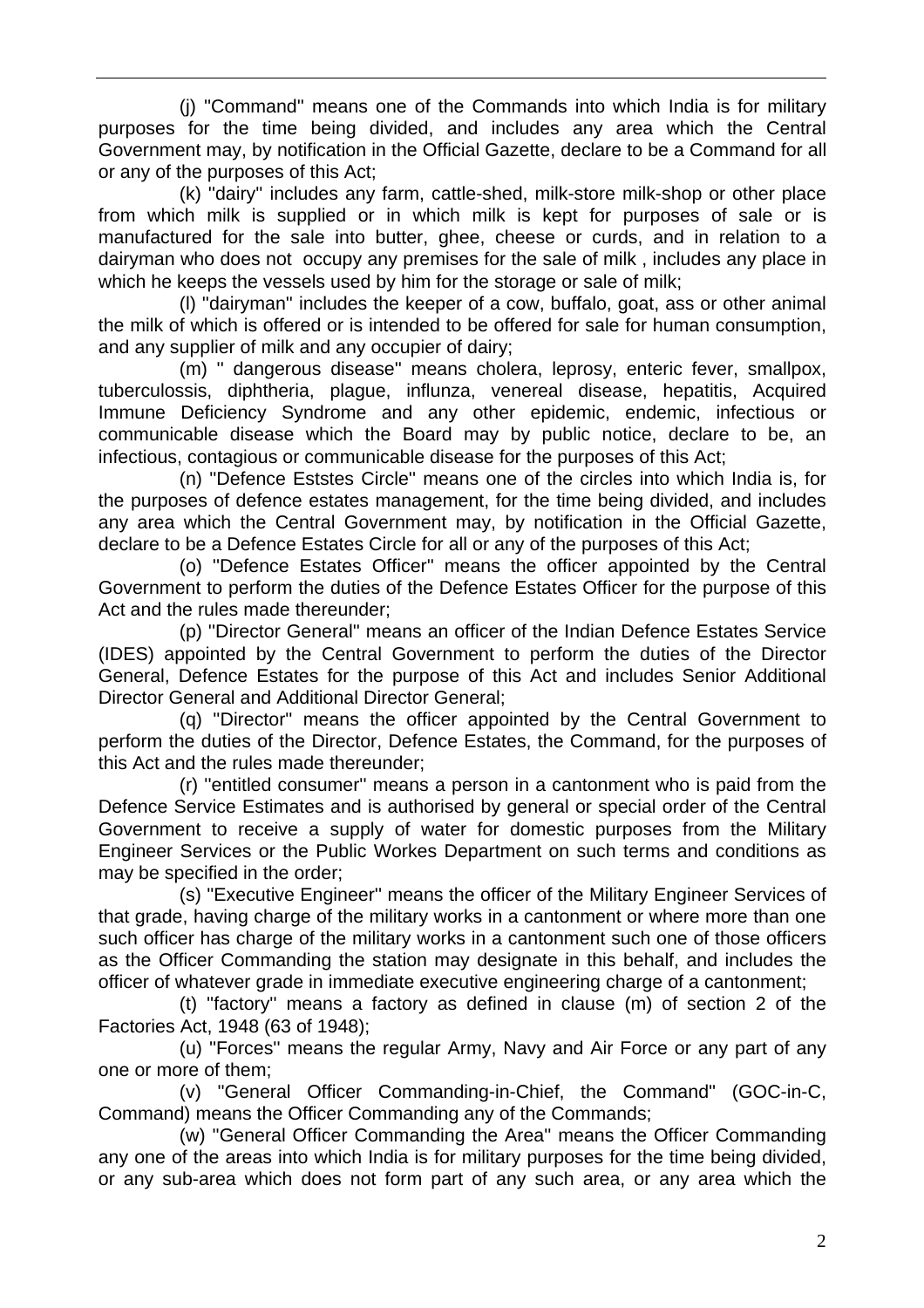Central Government may, by notification in the Official Gazette, declare to be an area for all or any of the purposes of this Act;

(x) ''Group Housing'' means a group of houses for dwelling purposes and may comprise all or any of the following: namely, (a) a dwelling unit, (b) open spaces intended for recreation and ventilation, (c) roads paths, sewers, drains, water supply and ancillary installations, street lighting and other amenities, (d) convenient shopping place, schools, community hall or other amenities for common use;

(y) ''Government'' in relation to this Act means the Central Government;

(z) ''Health Officer'' means the senior executive medical officer in military employ on duty in a cantonment;

(za) ''hospital'' includes family welfare centre, child welfare centre, maternity centre and health centre;

(zb) ''hut'' means any building, no material portion of which above the plinth level is constructed of masonry or of squared timber framing or of iron framing;

(zc) ''inhabitant'' in relation to a cantonment, or local area means any person ordinarily residing or carrying on business or owning or occupying immovable property therin, or declared as such by the Chief Executive Officer and in case of a dispute, as decided by the District Magistrate;

(zd) ''intoxicating drug'' includes a narcotic drug and psychotropic substance as defined in the Narcotic Drugs and Psychotropic Substances Act, 1985 (61 of 1985) as modified from time to time;

(ze) ''market'' includes any place where person assemble for the sale of, or for the purposes of exposing for sales, meat, fish, fruits, vegetables, animals intended for human food or any other articles of human food whatsoever, with or without the consent of the owner of such place notwithstanding that there may be no common regulation for the concourse of buyers and sellers and whether or not any control is exerised over the business of, or the persons frequenting, the market by the owner of the place or by any other person, but shall not include a single shop or group of shops not being more than six in number and shops within unit lines;

(zf) ''military'' includes Air Force, Navy and other defence related establishments;

(zg) ''military officer'' means a person who, being an officer within the meaning of the Army Act, 1950,(46 of 1950) the Navy Act, 1957 (62 of 1957) or the Air Force Act, 1950 (45 of 1950) is commissioned, gazetted or in pay as an officer doing army, naval or air force duty with the army, navy or air force, or is an officer doing such duty in any arm, branch or part of any of those forces;

(zh) ''nuisance'' includes any act, omission, place, animal or thing which causes or is likely to cause injury, danger, annoyance or offence to the sense of sight, smell or hearing or disturbance to rest or sleep, or which is or may be dangerous to life or injurious to health or property;

(zi) ''occupier'' includes an owner in occupation of, or otherwise using his own land or building;

(zj) ''Officer Commanding the station or Station Commnder'' means the military officer for the time being in command of the forces in a cantonment and if such officer is likely to be absent for more than thirty days, the General Officer Commanding-in Chief, the Command may nominate, by an order,

an other mulitary officer as ''Officer Commanding the station or Station Commander'';

(zk) ''ordinary election'' means an election held to fill a vacancy in the office of an elected member of a Board arising by efflux of time;

(zl) ''owner'' includes any person who is receiving or is entitled to receive the rent of any building or land whether on his own account or on behalf of himself and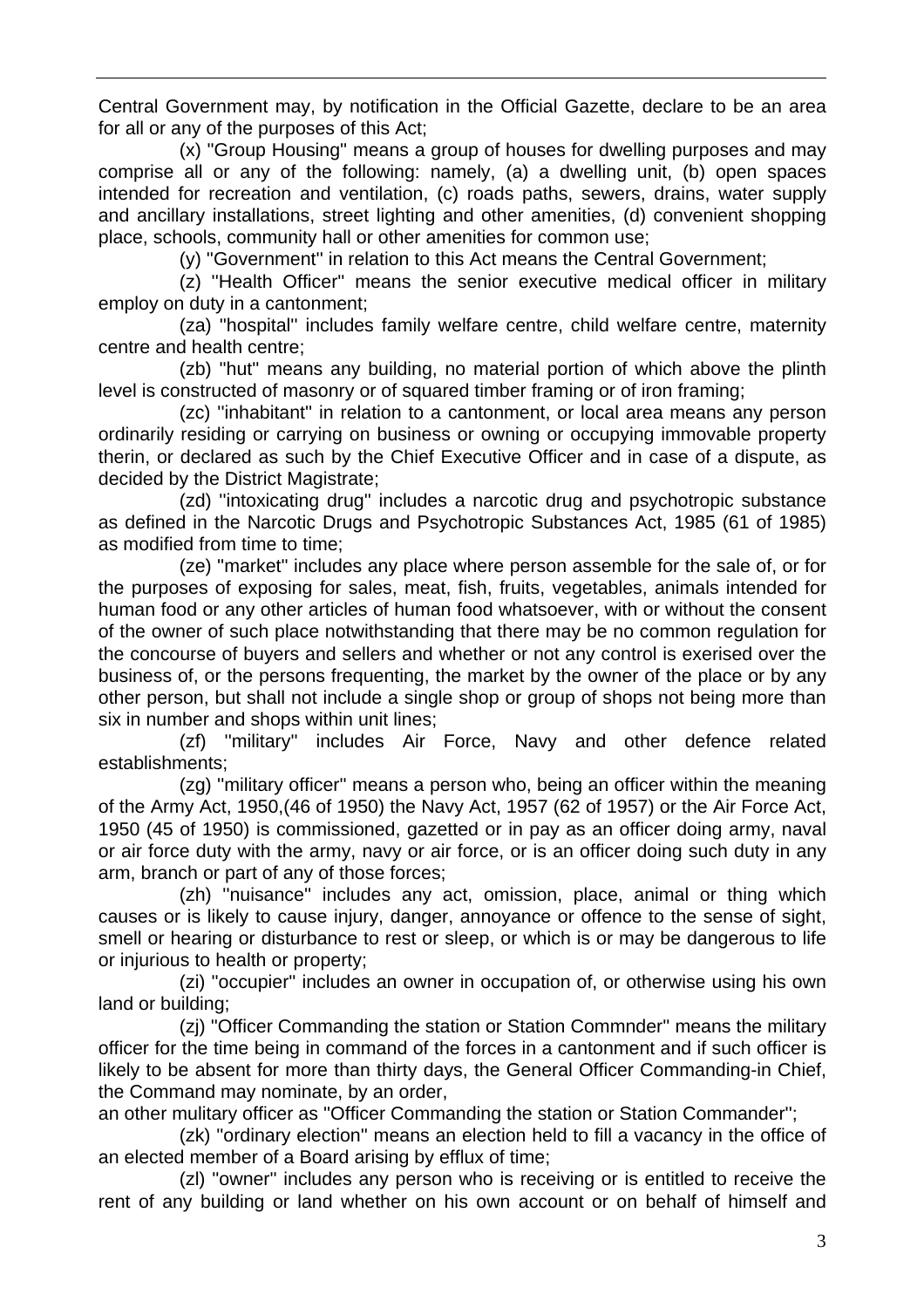others or an agent or trustee, or who would so receive the rent or be entitled to receive it if the building or land were let to a tenant;

(zm) ''party wall'' means a wall forming part of a building and used or constructed to be used for the support or separation of adjoining buildings belonging to different owners, or constructed or adapted to be occupied by different persons;

(zn) ''Principal Director'' means the Officers appointed by the Central Government to perform the duties of the Principal Director, Defence Estates, the Command for the purpose of this Act and the rules made thereunder;

(zo) ''private market'' means a market which is not maintained by a Board and which is licensed by a Board under the provisions of this Act;

(zp) ''private slaughter-house'' means a slaughter-house which is not maintained by a Board and which is licensed by a Board under the provisions of this Act;

(zq) ''public market'' means a market maintained by a Board;

(zr) ''public place'' means any place which is open to the use and enjoyment of the public, whether it is actually used or enjoyed by the public or not;

(zs) ''public slaughter-house'' means a slaughter-house maintained by a Board;

(zt) ''resident'' , in relation to a cantonment, means a person who maintains therein a house or a portion of a house which is at all times available for occupation by himself or his family even though he may himself reside elsewhere, provided that he has not abandoned all intention of again occupying such house either by himself or his family;

(zu) "regulation" means a regulation made by a Cantonment Board under this Act by notification in the Official Gazette;

 (zv) "rule" means a rule made by the Central Government under this Act by notification in the Official Gazette;

(zw) "shed" means a slight or temporary structure for shade or shelter;

 (zx) "slaughter-house" means any place ordinarily used for the slaughter of animals for the purpose of selling the flesh thereof for human consumption;

 (zy) "soldier" means any person who is a soldier or sailor or an airman subject to the Army Act,1950(46 of 1950) the Navy Act,1957(62 of 1957) or the Air Force Act,1950(45 of 1950) as the case may be, and who is not a military officer;

 (zz) "spirituous liquor" means any fermented liquor, any wine, or any alcoholic liquid obtained by distillation or the sap of any kind of palm tree, and includes any other liquid containing alcohol which the Central Government may, by notification in the Official Gazette, declare to be a spirituous liquor for the purpose of this Act;

 (zza) "street" includes any way, road, lane,square,court,alley or passage in a cantonment, whether a thoroughfare or not and whether built upon or not, over which the public have a right of way and also the road-way or foot-way over any bridge or cause way;

 (zzb) "sub-area" means one of the sub-areas into which India is for military purpose for the time being divided and includes, for all or any of the purposes of this Act, any territory which the Central Government may, by notification in the Official Gazette, declare to be Sub-area for such purpose;

 (zzc) "trade or commercial premises" means any premises used or intended to be used for carrying on any trade, commerce or industry;

 (zzd) "Vehicle" means a wheeled conveyance of any description which is capable of being used on a street, and includes a motor-car, motor lorry, motor omnibus cart, locomotive, tram-car, hand-cart, truck, motor-cycle, bicycle, tricycle and rickshaw;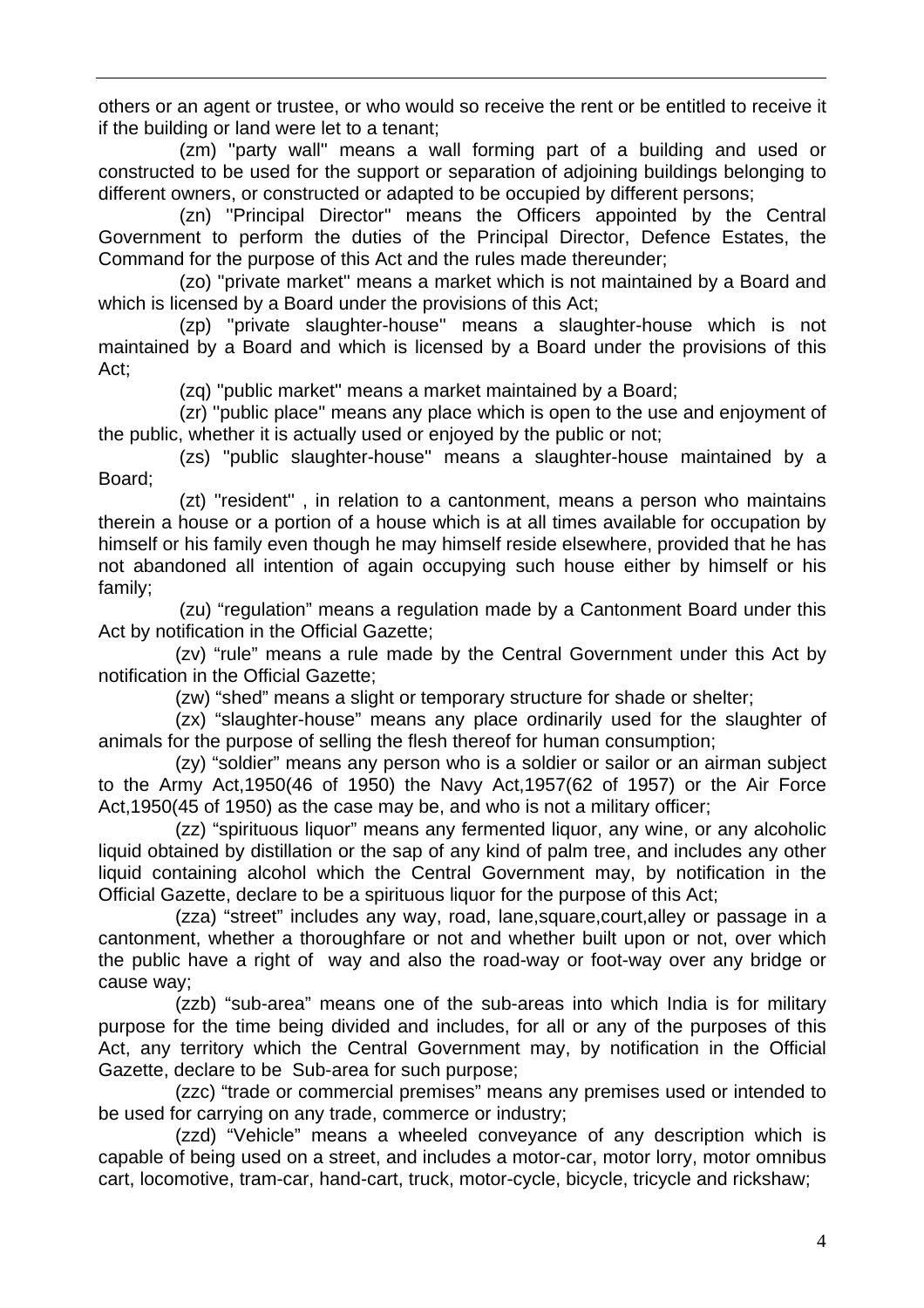(zze) "water-works" includes all lakes, tanks, stream, cisterns, springs, pumps, wells, reservoirs, aqueducts, water-truks, sluice mains, pipes, culverts, hydrants, standpipes, and conduits and all machinery, lands, buildings, bridges and things used for, or intended for the purpose of supplying water to a cantonment; and

(zzf) "Year" means the year commencing on the first day of April.

**CHAPTER II** 

# **DEFINITION AND DELIMITATION OF CANTONMENT**

**3. Definition of Cantonments:**(1) The Central Government may, by notification in the Official Gazette, declare any place or place along with boundaries in which any part of the Force is quartered or which, being in the vicinity of any such place or places, is or are required for the service of such forces to be cantonment for the purpose of this Act and of all other enactments for the time being in force, and may, by a like notification, declare that any cantonment shell cease to be a cantonment.

 (2) The Central Government may, by a like notification, define the limits of any cantonment for the aforesaid purposes.

 (3) When any place is declared a cantonment under sub-section (1), the Central Government shall constitute a Board within a period of one year in accordance with the provisions of this Act:

 Provided that the Central Government may, for the reasons to be recorded in writing, extend the said period of one year for a further period of six months at a time:

 Provided further that the Central Government may, until a Board is constituted, by order make necessary provisions for the efficient administration of the cantonment.

 (4) The Central Government may, by notification in the Official Gazette, directe that in any place declare a cantonment under sub-section (1) the provisions of any enactment relating to local self-Government other than this Act shall have effect only to such extent or subject to such modification, or that any authority constituted under any such enactment shall exercise authority only to such extent, as may be specified in the notification.

**4. Alteration of limits of cantonments:** (1) The Central Government may after consulting the State Government and the Board concerned, by notification in the Official Gazette, declares its intention to include within the cantonment any local area situated in the vicinity there or to exclude from the contonment any local area comprised therein.

 (2) Any inhabitant of a cantonment or local area in respect of which notification has been published under sub-section (1), may within eight weeks from the date of notification, submit in writing to the Central Government through the General Officer Commanding-in-chief, the Command, an objection to the notification, and the Central Government shall take such objection into consideration.

 (3) On the expiry of eight weeks from the date of the notification, the Central Government may after considering the objections, if any, which have been submitted under sub-section (2), by notification in the Official Gazette, include the local area in respect of which the notification was published under sub-section (1), or any part thereof, in the cantonment or, as the case may be, exclude such area or any part thereof from the cantonment.

**5. The effect of including area in cantonment:** When, by a notification under section 4, any local area is include in a cantonment, such area shall thereupon become subject to this Act and all other enactments for the time being in force throughout the cantonment and to all notification, rules, regulations, bye laws, orders and directions issued or made there under.

**6. Disposal of cantonment fund and cantonment development fund when area ceases to be a cantonment:** (1) When, by a notification under section 3, any cantonment ceases to be a cantonment and the local area comprised therein is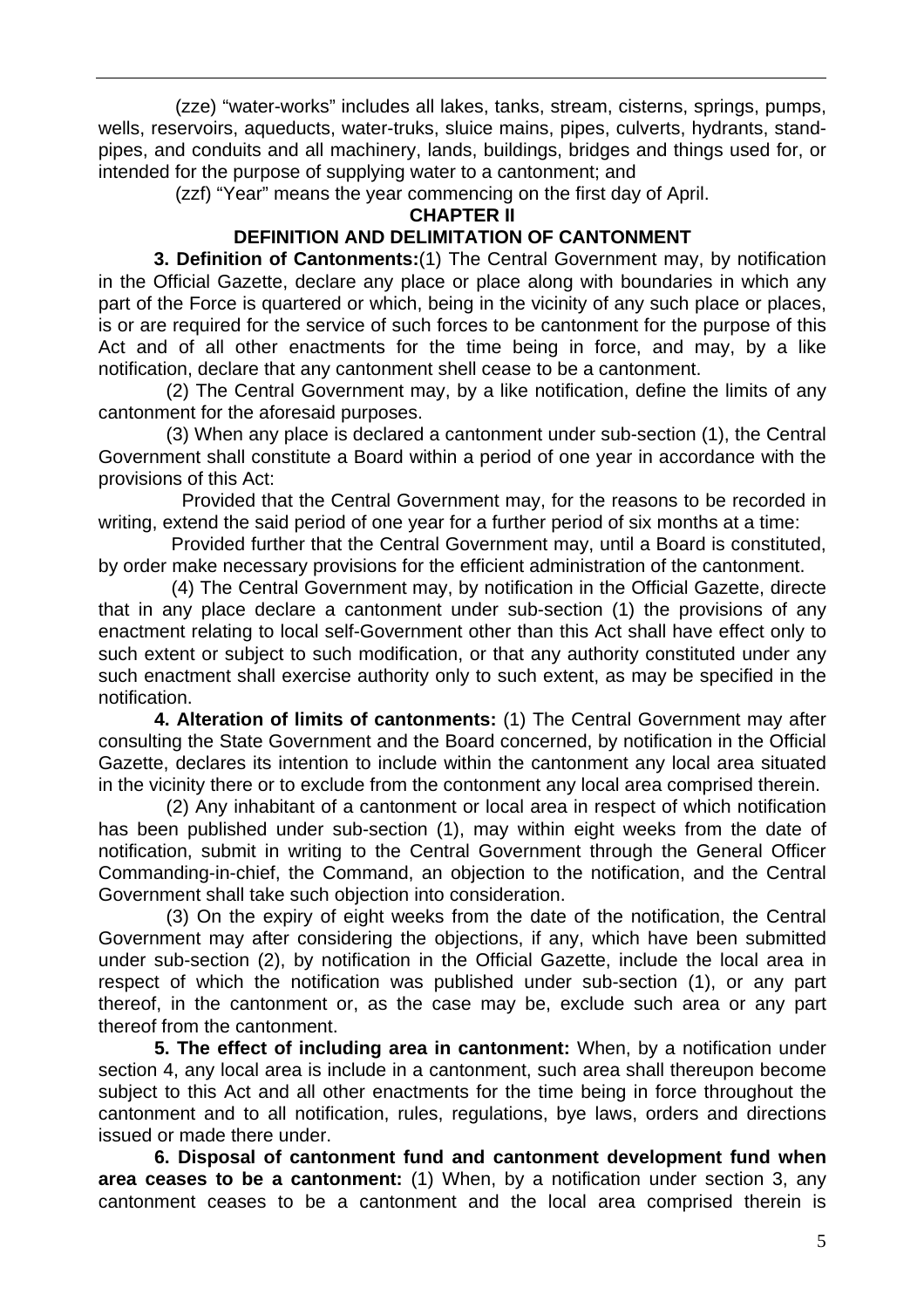immediately placed under the control of a local authority, the balance of the cantonment fund or the cantonment development fund and other property vesting in the Board shall vest in such local authority, and the liabilities of the Board shall be transferred to such local authority.

 (2) When, in like manner, any cantonment ceases to be a cantonment and the local area comprised therein not a immediately place under the control of a local authority, the balance of the cantonment fund or the cantonment development fund and other property vesting in the Board shell vest in the Central Government, and the liabilities of the Board shell be transferred to that Government.

**7. Disposal of cantonment fund and cantonment development fund when area ceases to be included in a cantonment:** (1) When, by a notification under section 4, any local area forming part of a cantonment ceases to be under the control of a particular Board and is immediately place under the control of some other local authority, such portion of cantonment fund or the cantonment development fund other property vesting in the Board and such portion of liabilities of the Board, as the Central Government may, by general or special order, direct, shall be transferred to that other local authority.

 (2) When, in like manner, any local area forming part of a cantonment ceases to be under the control of a particular Board and is not immediately placed under the control of some other local authority; such portion of the cantonment fund or the cantonment development fund and other property vesting in the Board shall vest in the cantral Government and such portion of the liabilities of the Board, shall be transferred to that Government as the Central Government may, by general or special order, direct.

**8. Application of funds and property transferred under sections 6 and 7:** Any cantonment fund or the cantonment development fund or portion thereof or other property of a board vesting in the Central Government under the provision of section 6 or section7 shall be applied in the first place to satisfy any liabilities of the Board transferred under such provision to that Government, and in the second place for the benefit of the inhabitants of the local area which has ceased to be a cantonment or, as the case may be, part of a cantonment.

**9. Limitation of operation of Act:** The Central Government may, by notification in the Official Gazette exclude, from the operation of any part of this Act the whole or any part of a cantonment, or direct that any provision of this Act shall, in the case of any cantonment:-

- (a) situated with in the limits of a metropolitan area; or
- (b) in which the Board is superseded under section 60, apply with such modification as may be so specified.

#### **CHAPTER III CANTONMENT BOARDS Boards**

**10. Cantonment Board:** (1) For every cantonment there shall be a cantonment Board.

(2) Every Board shall be deemed to be a municipality under clause (e) of article 243P of the Constitution for the purposes of –

(a) receiving grants and allocation; or

 (b) Implementing the Central Government schemes of social welfare, public health, hygiene, safety, water supply, sanitation, urban renewal and education.

**11. Incorporation of Cantonment Board:** Every Board shall, by the name of the place by reference to which the cantonment is known, be a body corporate having perpetual succession and a common seal with power to acquire and hold property both movable and immovable and to contact and shall by the said name, sure and be sued.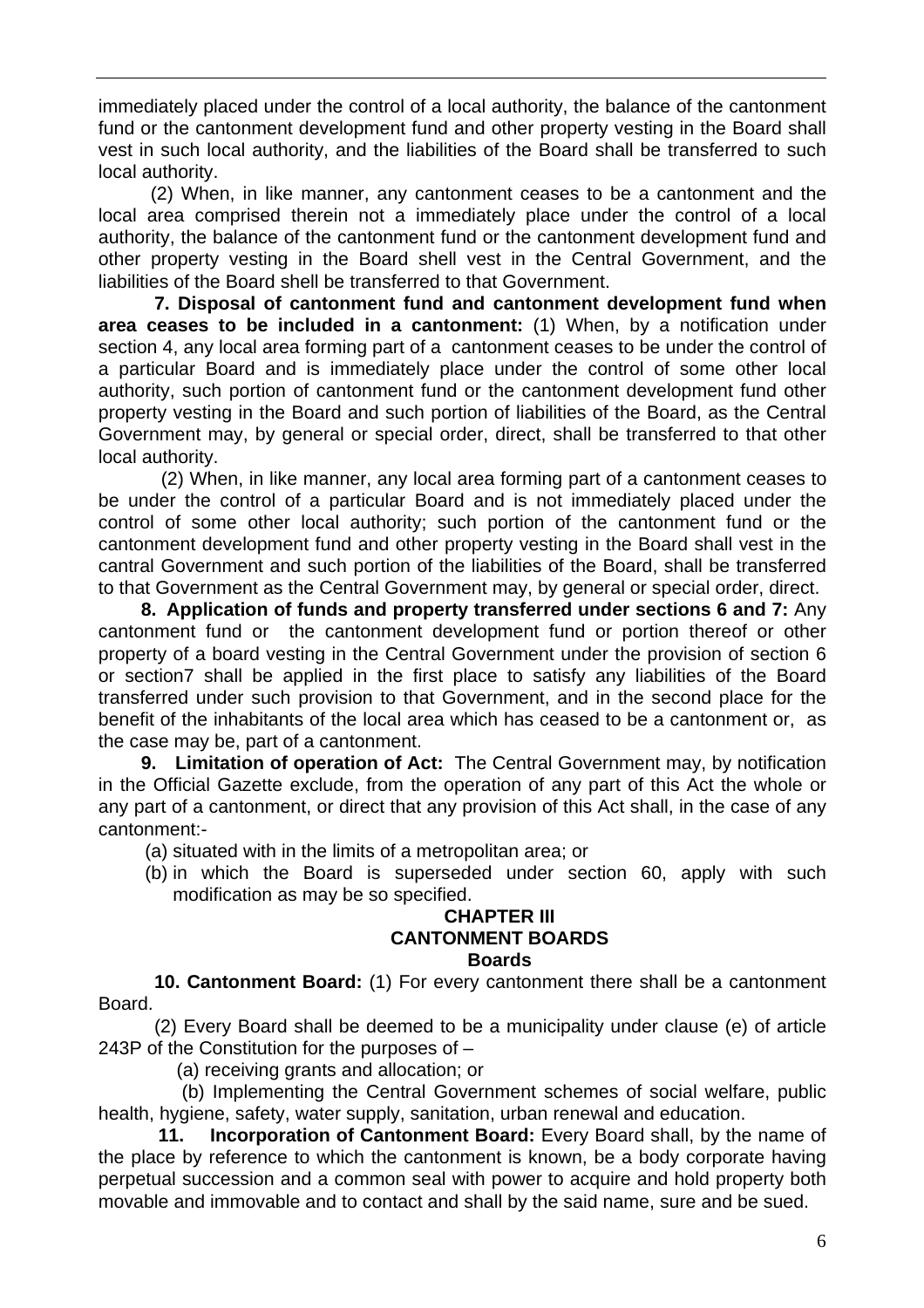**12. Constitution of Cantonment Boards:** (1) Cantonments shall be divided into four categories, namely:-

(i) Category I Cantonments, in which the population exceeds fifty thousands;

(ii)Category II Cantonments, in which the population exceeds ten thousands, but does not exceed fifty thousands;

(iii) Category III Cantonments, in which the population exceeds two thousands five hundred, but does not exceed ten thousand; and.

(iv) Category IV Cantonments, in which the population does not exceed two thousand five hundred.

(2) For the purposes of sub-section (1), the population shall be calculated in accordance with the latest official census, or, if the Central Government, by general or special order, so directs, in accordance with a special census taken for the purpose.

(3) In Category I Cantonments, the Board shall consist of the following members, namely:--

 (a) the Officer Commanding the station as ex-officio or, if the Central Government so directs in respect of any cantonment, such other military officer as may be nominated in his place by the General Officer Commanding-in-Chief, the Command;

 (b) the District Magistrate or an Executive Magistrate not below the rank of Additional District Magistrate nominated by him:

(c) the Chief Executive Officer;

(d) the Health Officer ex officio;

(e) the Executive Engineer ex officio;

 (f) three military officers nominated by name by the Officer Commanding the station by order in writing;

(g) eight members elected under this Act.

(4) in Category II Cantonments, the Board shall consist of the following members, namely:-

 (a) the Officer Commanding the station as ex officio or , if the Central Government so directs in respect of any cantonment, such other military officer as may be nominated in his place by the General Officer Commanding-in-chief, the Command;

(b) the District Magistrate or an Executive Magistrate not below the rank of Additional District Magistrate nominated by him;

(c) the Chief Executive officer;

(d) the Health Officer ex officio;

(e) the executive Engineer ex officio;

 (f) two military officers nominated by name by the officer Commanding the station by order in writing;

(g) seven members elected under this Act.

(5) In Category III Cantonment the Board shall consist of the following members, namely:-

(a) the officer Commanding the station as ex officio or, if the Central the Government so directs in respect of any cantonment, such other military officer, as may be nominated in his place by the General Officer Commanding-in-chief, the command;

(b) the District Magistrate or an Executive magistrate nominated by him;

(c) the Chief Executive Officer;

(d) the Health Officer ex officio;

(e) the executive Engineer ex officio;

 (f) one military officers nominated by name the officer commanding the station by order in writing;

(g) Six members elected under this Act.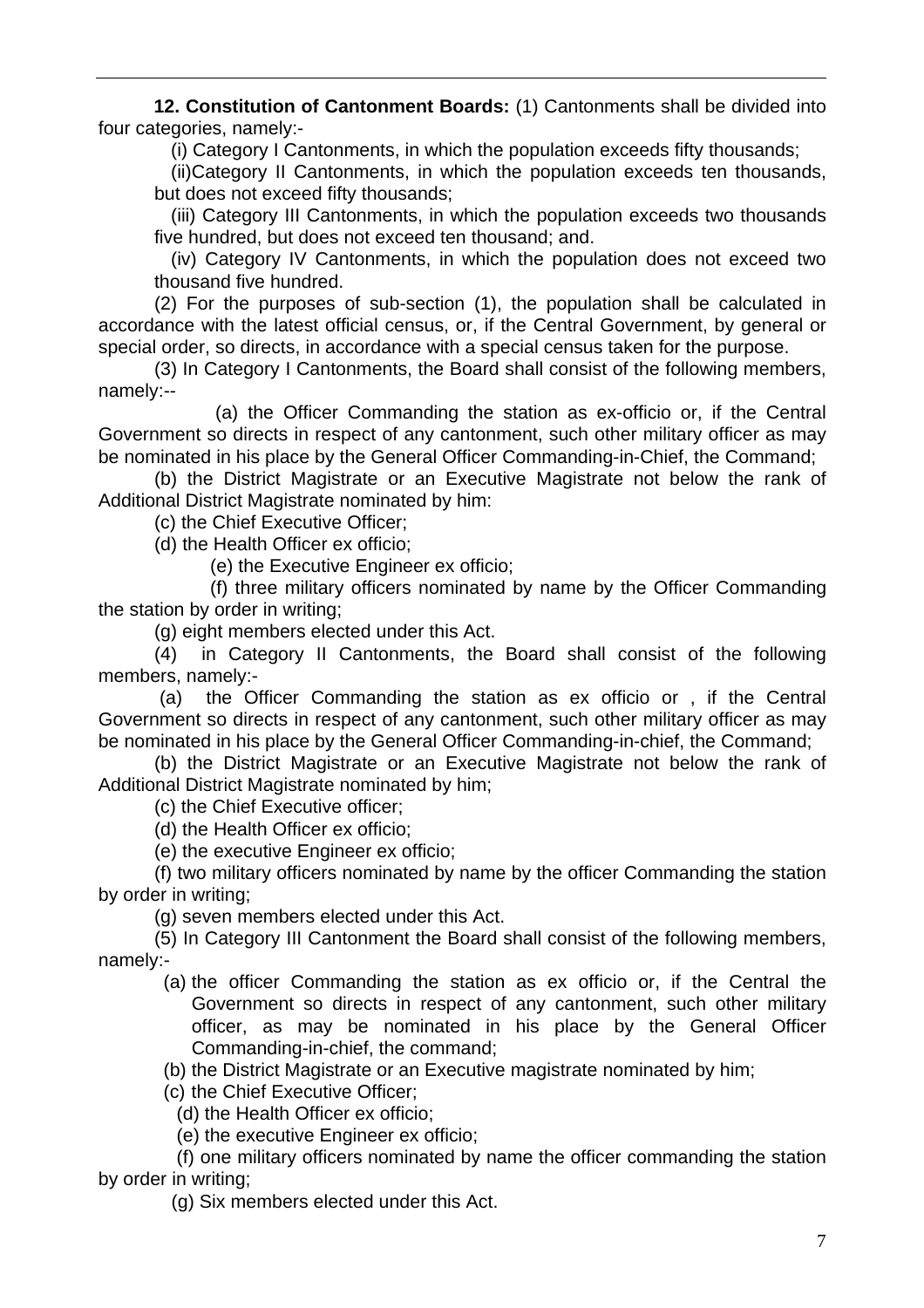(6) In Category IV Cantonments, the Board shall consist of the following members, namely:-

(a) the officer Commanding the station ex officio or, if the Central Government so directs in respect of any cantonment, such other military officer as may be nominated in his place by the General Officer Commanding-in-chief, the command;

(b) the Chief Executive Officer;

(c) two members elected under this Act.

(7) The Officer Commanding the station may, if he thinks fit, with the sanction of the General Officer Commanding-in-chief, the Command, nominate in place of any military officer whom he is empowered to nominate under clause (f) of sub-section (3), clause (f) of sub-section (4) or clause (f) of sub-section (5), any person, whether in the service of the Government or not, who is ordinarily resident in the cantonment or in the vicinity thereof.

(8) Every election or nomination of a member of a Board and every vacancy in the elected membership thereof shall be notified by the Central Government in the official Gazette;

(9) The Member of Parliament and Member of Legislative Assembly representing constituencies which comprise wholly or partly the cantonment area, shall be special invitees for the meetings of the Board but without a right to vote.

**13. Power to vary constitution of Boards in special circumstances:-** (1) Notwithstanding anything contained in section 12, if the Central Government is satisfied,--

(a) that by reason of military operation, it is necessary, or

(b) that, for the admission of the cantonment, it is desirable, to vary the constitution of the Board in any cantonment under this section, the Central Government may, by notification in the Official Gazette, make a declaration to that effect.

(2) Upon the making of a declaration under sub-section (1), the Board in the cantonment shall consist of the following members, namely:-

(a) the Officer Commanding the station,

(b) the Chief Executive Officer, and

 (c) one members, not being a person in the service of the Government, nominated by the Central Government in consultation with the General Officer Commanding-in-chief, the Command.

(3) The nominated of a member of a Board constituted under this section, and the vacancy in the membership thereof shall be notified by the Central Government in the Official Gazette.

(4) The term of office of a Board constituted by a declaration under sub-section (1) shall not ordinarily extend beyond one year.

Provided that the Central Government may from time to time, by a like declaration, extend the term of office of such a Board by any period not exceeding one year at a time:

Provided also that the Central Government shall forthwith direct that the term of office of such a Board shall cease if, in the opinion of the Central Government, the reasons stated in the declaration where by such Board was constituted or its term of office was extended, have ceased to exist.

(5) When the term of office of a Board constituted under this section has expired or ceased, the Board shall be replaced by the former Board which, but for the declaration under sub-section,(1) or sub-section (4), would have continued to hold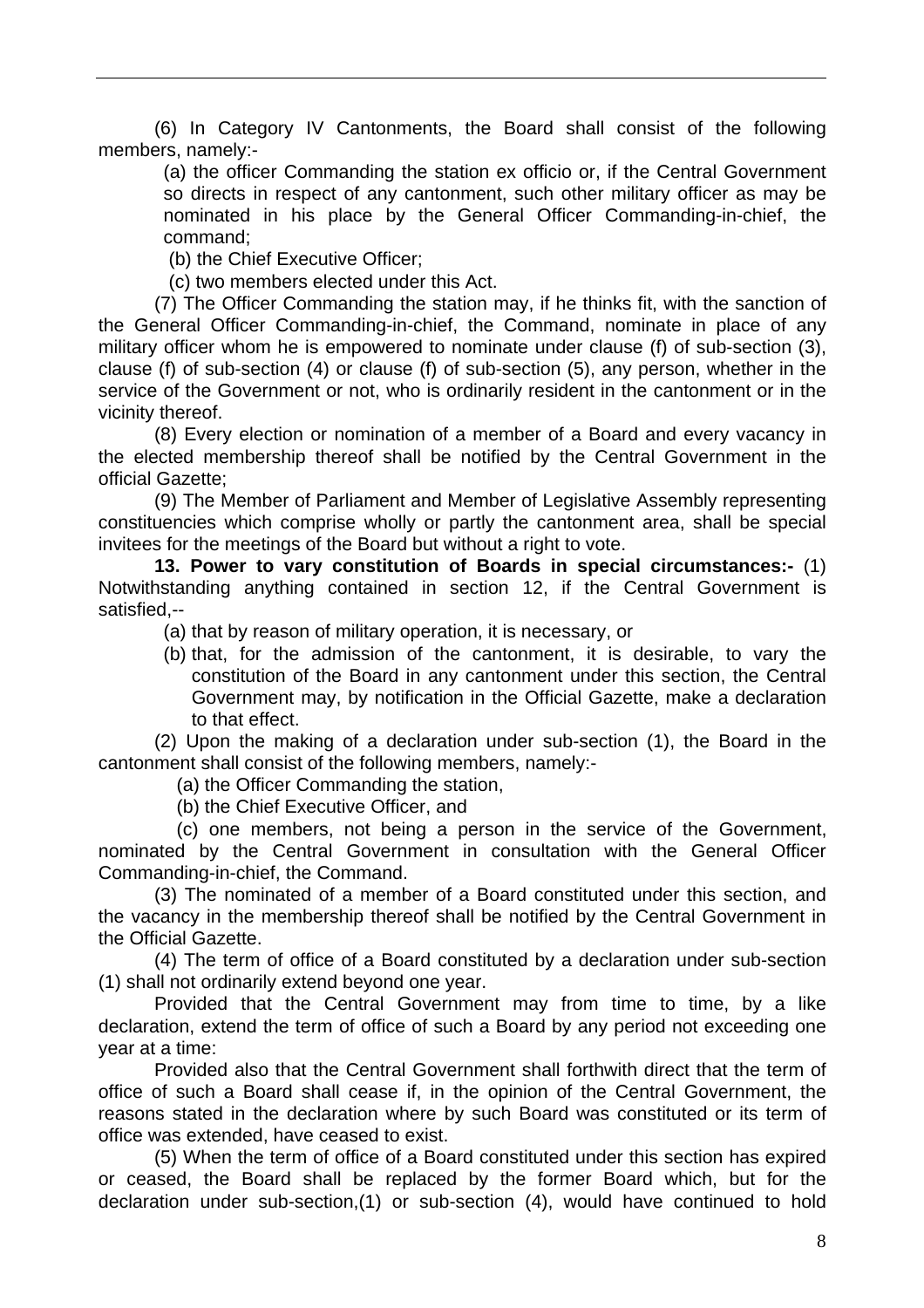office, or if the term of office of such former Board has expired, by a Board constituted under section 12.

**14. Term of office of members:** (1) save as otherwise provided in this section, the term of office of a member of a Board shall be five years and shall commence—

- (a) in case of an elected member, from the date of notification of his election under sub-section (8) of section 12, or from the date on which the vacancy has occurred to which he is elected, whichever is later; and
- (b) incase of a nominated member, from the date of nomination under clause(b) and (f) of sub-section (3), clauses (b) and (f) of sub-section (4) and clauses (b)and (f) of sub-section (5) of section12, or the date of vacancy under clause (b) of sub-section (1) of section 18, whichever is later, and the member so nominated shall be able to take part in the proceeding of the Board:

Provided that the Central Government may, when satisfied that it is necessary in order to avoid administrative difficulty, extend the term of office of all the elected members of a Board by such period not exceeding one year, as it thinks fit:

Provided further that a member, whose term of office has been so extended, shall cease to hold office on the date of the notification of the election of his successor under sub-section (8) of section 12.

 (2) The term of office of an officio member of a Board shall continue so long as he holds the office by virtue of which he is such a member.

 (3) The term of office of a member elected to fill a casual vacancy shall commence from the date of the notification of his election, and shall continue so long only as the member in whose place he is elected would have been entitled to hold office if the vacancy had not occurred.

 (4) An outgoing member shall, unless the Central Government otherwise directs, continue in office until the election of his successor is notified under sub-section (8) of section 12 or the nomination of his successor, as the case may be.

(5) Any out going member may, if qualified, be re-elected or re-nominated.

**15. Filling of vacancies:** (1) Vacancies arising by efflux of time in the office of an elected member of a Board shall be filled by an ordinary election to be held on such date as the Central Government may, by notification in the Official Gazette, direct.

 (2) A casual vacancy shall be filled by a casual election the date of which shall be fixed by the Central Government by notification in the Official Gazette, and shall be, as soon as may be after the occurrence of the vacancy:

 Provided that no casual election shall be held to fill a vacancy occurring within six months of any date on which the vacancy will occur by efflux of time, but such vacancy shall be filled at the next ordinary election.

**16. Vacancies in special cases:** (1) if for any cause at an election no member is elected, or if the elected member is unwilling to serve on the Board, fresh election shall be held to fill up such vacancy.

 (2) If a person is elected to more than one seat in a Board, then, unless he resigns all but one of the seats within fourteen days from the date on which he is declared elected, or where the dates on which he is declared elected are different in pespect of differant seats, from the last of such dates, all the seats shall be come vacant.

 (3) Vacancies arising in any of the following cases shall be filled by nominated by the Central Government after consultation with the General Officer Commanding-inchief, the Command, namely:--

(a) where at a casual election no member is elected;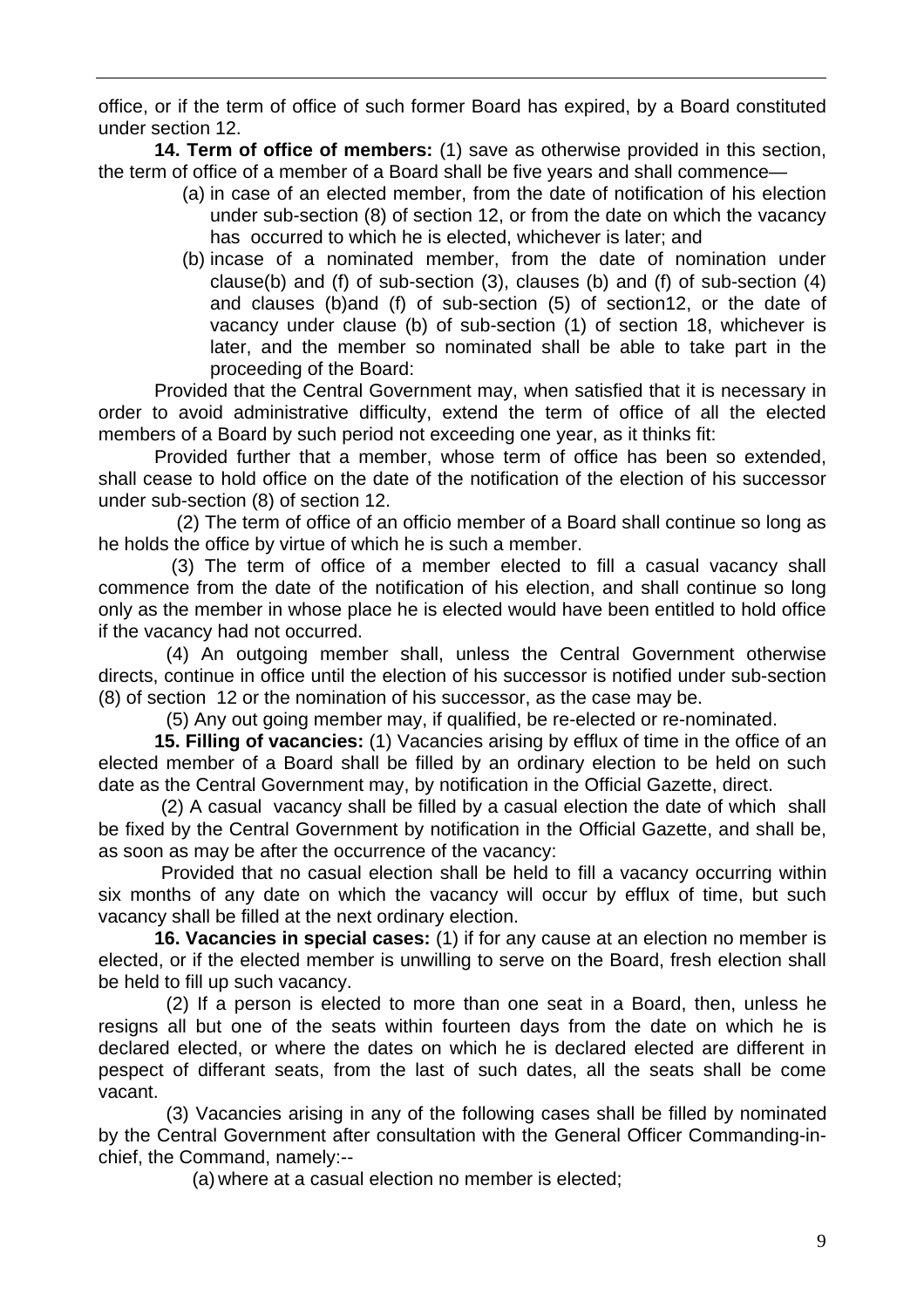(b) Where at an election held when a Board is constituted for the first time no member or an insufficient number of members is elected or an elected member is unwilling to serve on the Board.

(4) For the purposes of sub-section (2)of section 15, a member nominated in pursuance of sub-section (3)of this section shall where there has been a division of the cantonment into wards, be deemed to have been elected by such ward as the Central Government may at the time of making the nomination or at any time thereafter declare.

(5) The term of office of a member nominated under this section shall expire at the time at which it would have expired if he had been elected at the casual election.

**17. Oath or affirmation:** Every person who is by virtue of his office ,or who is nominated or elected to be a member of the Board shall,before taking his seat make and subscribe at a meeting of the Board an other or affirmation of his allegiance to the Constitution of India in the following from ,namely:-

become

"I, A.B., having been elected a member of this Board, do

been nominated

swear in the name of God

- that I will bear true faith and allegiance to the Constitution solemnly affirm

of India as by law established and that I will faithfully discharge the duty upon which I am about to enter".

 **18. Resignation:** (1) (a) any elected member of a Board who wishes to resign his office may give his resignation in writing to the President of the Board who shall forward it for acceptance and notification to the Central Government under intimation to the General Officer Commanding-in-chief, the Command.

 (b) Any nominated member of a Board who wishes to resign his office may forward his resignation in writing through the president of the Board to the General Officer Commanding-in-Chief, the Command for orders.

 2) if the Central Government or the General Officer Commanding-in-Chief, the Command, as the case may be accepts the resignation, such acceptance shall be communicated to the Board and thereupon the seat of the member resigning shall become vacant.

3) Notwithstanding anything contained in sub-section (2), the resignation of any person elected to more than one seat in a Board from all but one of the seats in pursuance of sub-section (2) of section 16 shall take effect when such resignation is received by the President of the Board.

**19. President and Vice President :** (1) The Officer commanding the station if a member of the Board shall be the President of the Board:

Provided that when a military officer holding the Office of the President ceases to be the Officer commanding the station merely by reason of a temporary absence from the station for a period not exceeding thirty consecutive days, he shall not vacate the office of President.

(2) Where the Officer commanding the station is not a member of the Board, the military officer nominated in his place under clause (a) of sub-section (3), sub-section (4), sub-section(5) or sub-section (6) of section 12 shall be the President of the Board.

(3) In every Board except in case of a Board falling under Category IV Cantonment there shall be a Vice-President elected by the elected members only from amongst them in accordance with such procedure as the Central Government may, by rule prescribe.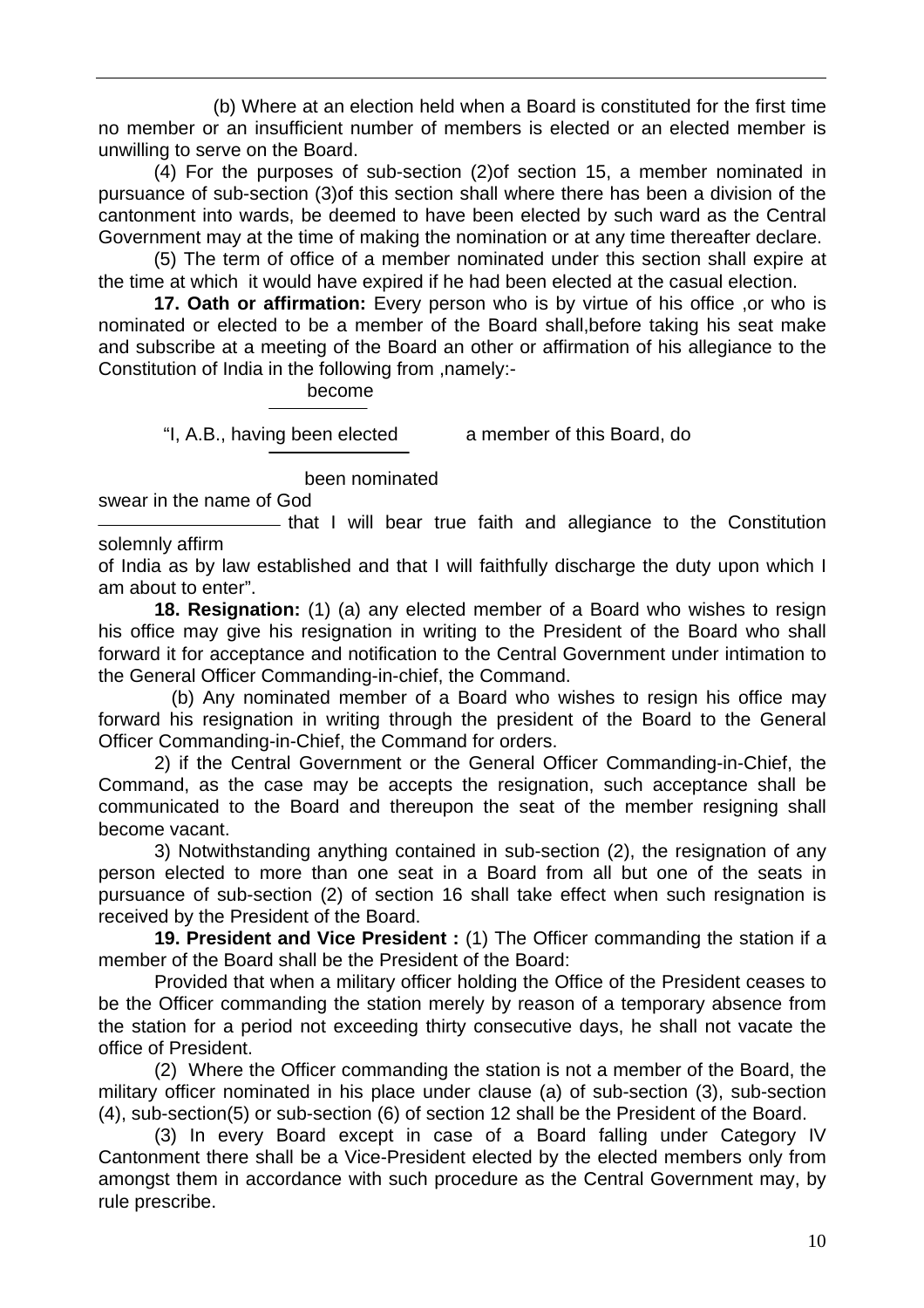4) In case of a Board falling under category IV Cantonment, the Vice-President shall be elected by draw of lot under the supervision of the president of the Board in such manner as he may decide.

**20.Term of office of Vice-President:** (1) The term of office of a Vice-president shall be five years or his residual term of office as a member, whichever is less.

(2) A Vice-President may resign his office by notice in writing to the President and, on the resignation being accepted by the Board, the office shall become vacant.

(3) A Vice-President may be removed from his office, at a special meeting convened for the purpose on a requisition for the same by not less than one-half of the elected members of the Board holding office, by a resolution passed by a majority of not less than two-thirds of the total number of elected members then holding office and attending and no member, other than an elected members, shall have the right to vote on the resolution:

Provided that in case of category IV cantonments, the Vice-president may be removed if a resolution to this effect is passed by the Board and the other elected member shall become the Vice-President.

**21. Duties of President:** (1) it shall be the duty of the President of every Board-

 (a) unless prevented by reasonable cause, to convene and preside at all meetings of the board and to regulate the conduct of business thereat;

 (b) to control, direct and supervise the financial and executive administration of the Board;

 (c) to perform all the duties and exercise all the powers specifically imposed for conferred on the President by or under this Act; and

 (d) subject to any restrictions, limitations and conditions imposed by this Act, to exercise executive power for the purpose of carrying out the provisions of this Act and to be directly responsible for the fulfillment of the purposes of this Act;

 (e) in case of gross misconduct during the course of meeting, to suspend a member other than a Chief Executive Officer from attending the unconcluded part of the meeting of the Board.

(2) The President may, by order in writing, empower the Vice-president to exercise all or any of the powers and duties referred to in clause (b) of sub-section (1) other than any power, duty or function which he is by resolution of the Board expressly forbidden to delegate.

(3) The exercise or discharge of any powers, duties or functions delegated by the President under this section shall be subject to such restrictions, limitations and conditions, if any, as may be laid down by the President and to the control of, and to revision by, the President.

(4) Every order made under sub-section (2) shall forthwith be communicated to the Board and to the General Officer Commanding-in-Chief, the Command.

**22. Duties of Vice-President:** (1) It shall be the duty of the Vice-President of every Board,-

(a) in the absence of the President and unless prevented by reasonable cause, to preside at meetings of the Board and when so presiding to exercise the authority of the President under sub-section (1) of section 21;

(b) during the incapacity or temporary absence of the President or pending his appointment or succession to perform any other duty and exercise any other power of the president; and

(c) to exercise any power and perform any duty of the President which may be delegated to him under sub-section (2) of section 21.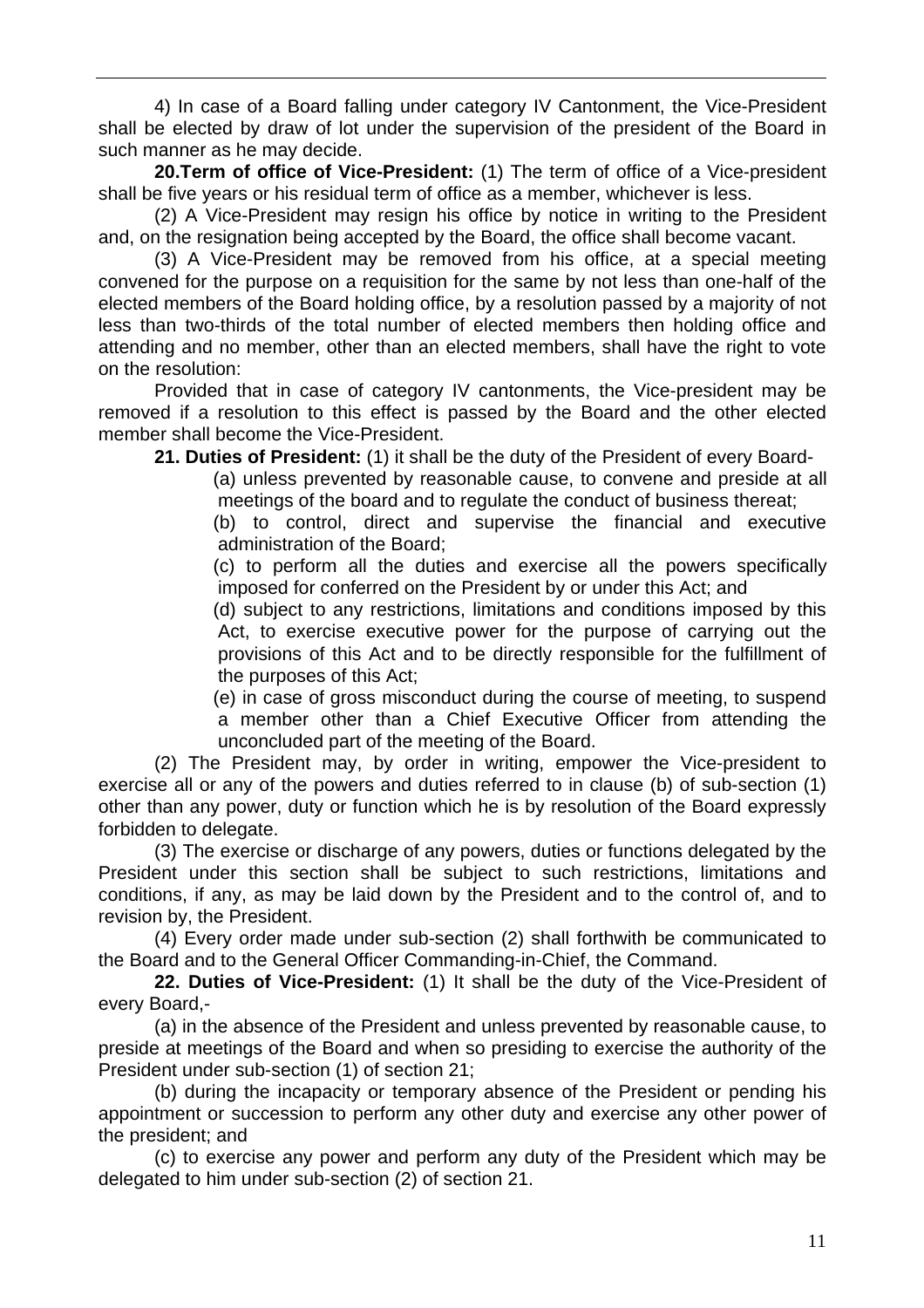**23. Allowances to Vice-President and members:** The Vice-President and each elected member of the Board shall be entitled to receive such allowances, as the Central Government may, by rule, prescribe.

**24. Appointment of Chief Executive Officer:**(1) For every cantonment there shall be a Chief Executive Officer appointed by the Central Government or by such person as the Central Government may authorize in this behalf:

Provided that, in the event of temporary absence of the Chief Executive Officer, not exceeding ninety days, the Principal Director shall designate an officer under his jurisdiction to perform the duties of the Chief Executive officer during such period.

(2) Not less than one-half of the salary of the Chief Executive Officer, shall be paid by the central Government and the balance from the cantonment fund.

(3) The chief Executive Officer shall be the Member-Secretary of the board and of every Committee of the board.

**25. Duties of Chief Executive Officer:** (1) Subject to the provisions of clause (c) and clause (d) of sub-section (1) of section 21, the Chief Executive Officer shall-

 (a) exercise all the powers and perform all the duties conferred or imposed upon him by or under this Act or any other law for the time being in force;

(b)subject to any restriction, limitation and conditions imposed by this Act, to exercise executive power to ensure that the administration of the Board is carried out in accordance with provision of this Act;

 (c) prescribe the duties of, and exercise supervision and control over the acts and proceeding of all, officers and employees of the Board;

(d)be responsible for the custody of all records of the Board;

 (e)arrange for the performance of such duties relative to the proceeding of the Board or of any Committee of the Board or of any Committee of Arbitration constituted under this Act, as those bodies may respectively impose on him;and

 (f)comply with every requisition of the Board on any matter pertaining to the administration of the cantonment.

**26. Special power of Chief Executive Officer:** (1) The Chief Executive Officer may direct the execution of any work or the doing of any act, in public interest and in accordance with the provision of this Act and the rules made there under, and incur such expenditure as may be necessary in executing such work or doing such act, as the case may be, subject to financial limits which the Board may by resolution determine subject to general guidelines issued by the Director General, Defense Estates with the approval of the Central Government.

(2) The Chief Executive Officer may, in case of emergency, direct the execution of any work or the doing of any act which would ordinarily require the sanction of the Board and immediate execution or doing of which is in his opinion, necessary for the service or safety of the public, and may direct that the expense of executing such work or doing such act shall be paid from the cantonment fund.

Provided that—

 (a)he shall not act under this section without the previous sanction of the President or, in his absence, of the Vice-President;

 (b)he shall not act under this section in contravention of any order of the Board prohibiting the execution of any particular work or the doing of any particular act; and

 (c)he shall report forthwith the action taken under this section and the reasons therefore to the Board.

#### **Elections**

**27. Electoral rolls:** (1) the Board or, where a Board is not constituted in any place declared by notification under sub-section (1) of section 3 to be a cantonment, the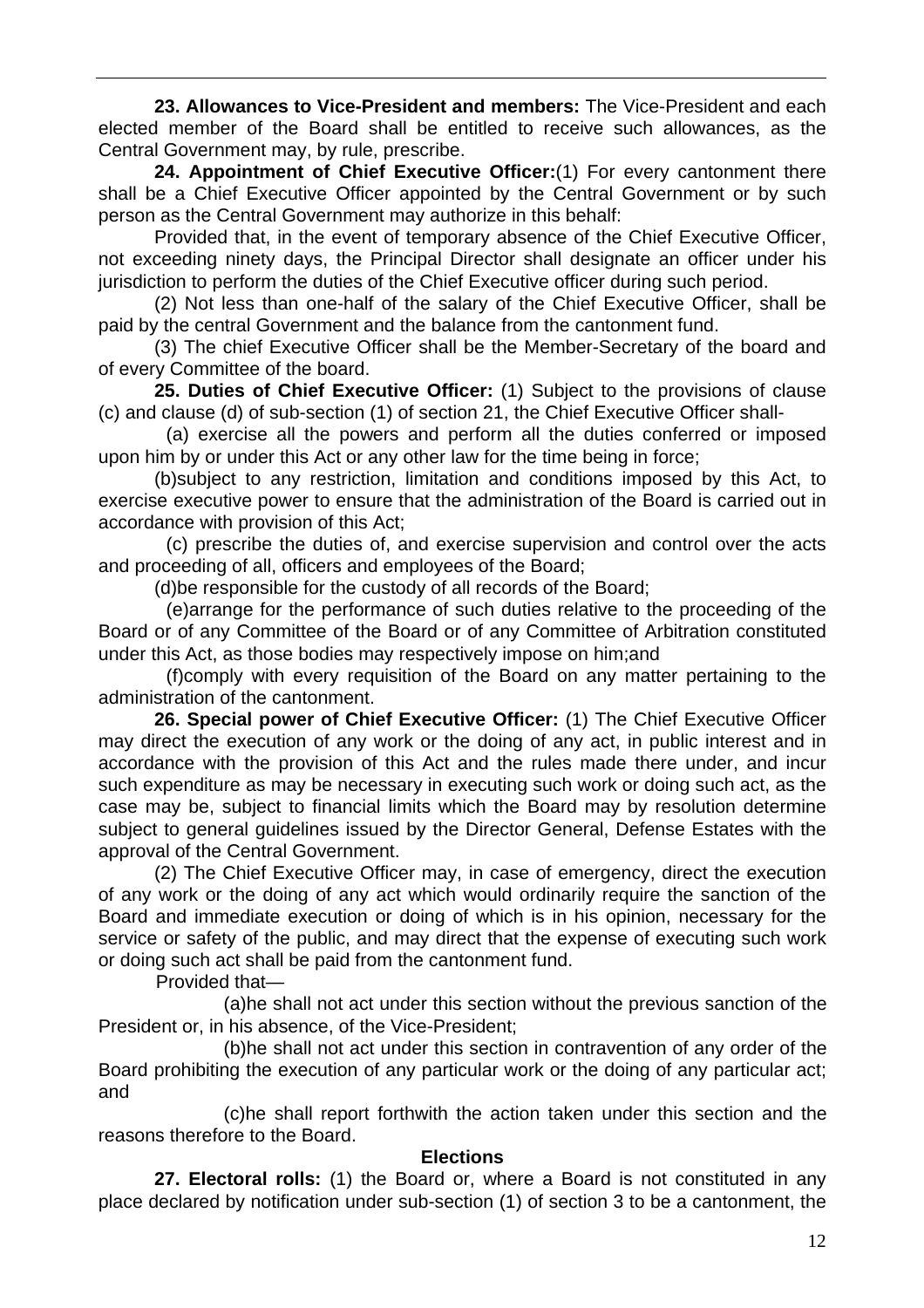Officer Commanding the station, shall prepare and publish an electoral roll showing the names of persons qualified to vote at election to the Board and such roll shall be prepared, revised and finally published in such manner and on such date in each year as the Central Government may by rule prescribe.

 (2) Every person whose name appears in the final electoral roll shall, so long as the roll remains in force, be entitled to vote at an election to the Board, and no other person shall be so entitled.

 (3) When a cantonment has been divided into wards, the electoral roll shall be divided into separate lists for each ward.

 (4) If a new electoral roll is not published in any year on the date prescribed, the Central Government may direct that the old electoral roll shall continue in operation until the new roll is published.

**28. Qualification of electors:** (1) Every person who, on such date as may be fixed by the Central Government in this behalf by notification in the Official Gazette hereinafter in this section referred to as

"the qualifying date", is not less than eighteen years of age and who has resided in the cantonment for a period of not less than six months immediately proceeding the qualifying date shall, if not otherwise disqualified, be entitled to be enrolled as an eletor.

**Explanation.—**when any place is declared a cantonment for the first time, or when any local area is first included in a cantonment, residence in the place or area comprising the cantonment on the aforesaid date shall be deemed to residence in the cantonment for the purpose of this sub-section.

(2) A person notwithstanding that he is otherwise qualified, shall not be entitled to be enrolled as an elector if he on the qualifying date—

- (i) is not a citizen of India, or
- (ii) has been adjudged by a competent court to be of unsound mind, or
- (ii) is an undischarged insolvent, or
- (iv) has been sentenced by a Criminal Court to imprisonment for a term exceeding two years for an offence which is declared by the central Government to be such as to unfit him to become an elector or has been sentenced by a Criminal Court for any offence under Chapter IXA of the Indian Penal code:

 Provided that any disqualification incurred by a person under clause (iv) shall terminate on the lapse of three years from the expiry of the sentence or order.

(3) If any person having been enrolled as an elector in any electoral roll subsequently becomes subject to any of the disqualification referred to in sub-section (2), his name shall be removed from the electoral roll unless, in the case referred to in clause (iv), the disqualification is removed by the Central Government.

**29. Qualification for being a member of the Board.(1)** Save as hereinafter provided, every person, not being a person holding any office of profit under the Government, whose name is entered on the electoral roll of a cantonment shall be qualified for election as a member of the Board in that cantonment.

(2) no person shall be qualified for nomination as a member of a Board if he is subject to any of the disqualifications specified in sub-section (2) of section 28.

(3) No person shall be qualified for being chosen whether by election or nomination as, and for being a member of a Board, if he---

 (a) has been dismissed from the service of the government and is debarred from re-employment therein, or is a dismissed employee of a Board;

 (b) is debarred from practising his profession or calling by order of any competent authority;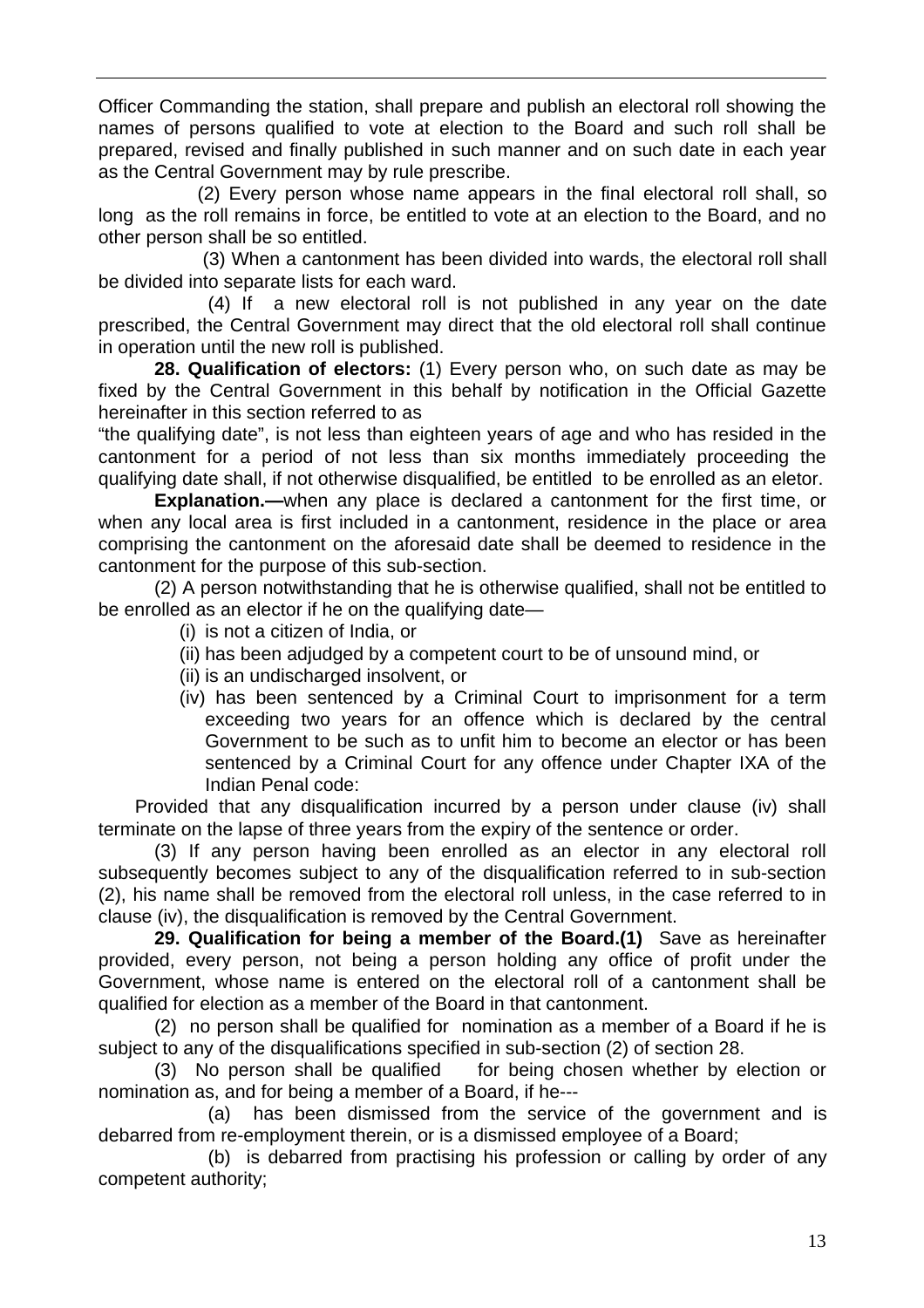(c) holds any place of profit in the gift or at the disposal of th e Board, or is a police officer, or is the servant or employer of a member of the Board; or

 (d) is interested in a subsisting contract made with, or in work being done for, the Board except as a shareholder other than a direct or in an incorporated company; or

 (e) is an officer or employee, permanent or temporary, of a Board or of any other local authority; or

(f) is a member of any other local authority; or

 (g) has, by the authority referred to in clause (f) of section 31, been found to have been guilty of any of the corrupt practices specified in sub-section (2) of section 30 unless a period of five years has elapsed since the date of the decision of the authority; or

 (h) fails to pay any arrears of any kind due by him otherwise than as an agent, receiver, trustee or an executor to the Board within thirty days after the notice in this behalf has been served upon him; or

(i) is disqualified under any other provision of this Act:

 Provided that a person shall not be deemed to have any interest in such a contract or work as is referred to in clause (d) by reason only of his having a share or interest in—

- (a) nay lease or sale or purchase of immovable property or any agreement for the same; or
- (b) any agreement for the loan of money or any security for the payment of money only; or
- (c) any newspaper in which any advertisement relating to the affairs of the Board is inserted; or
- (d) the sale to the Board of any articles in which he regularly trades or the purchase from the Board of any articles, to a value in either case not exceeding twenty-five thousand rupees in the aggregate in any year during the period of the contract or work.

 **30. Interpretation:** (1) For the purposes of section 27, 28 and 29, 'person' means an individual human being.

 (2) The following shall be deemed to be corrupt practices within the meaning of clause (g) of sub-section (3) of section 29; namely:--

(1) "bribery" that is to say—

 (A) any gift, offer or promise by a candidate or his agent or by any other person with the consent of a candidate or his agent of any gratification to any person whomsoever, with the object, directly or indirectly of inducing--

- (a) a person to stand or not to stand as or to withdraw or not to withdraw from being, a candidate at an election; or
- (b) an elector to vote or refrain from voting at an election, or as a reward to—
- (i) a person for having so stood or not stood, or for having withdrawn or not having withdrawn his candidature; or
- (ii) an elector for having voted or refrained from voting;

 (B) the receipt of, or agreement to receive, any gratification, whether as a motive or a reward—

- (a) by a person for standing or not standing as, or for withdrawing or not withdrawing, from being a candidate; or
- (b) by any person whomsoever for himself or any other person for voting or refraining from voting, or inducing or attempting to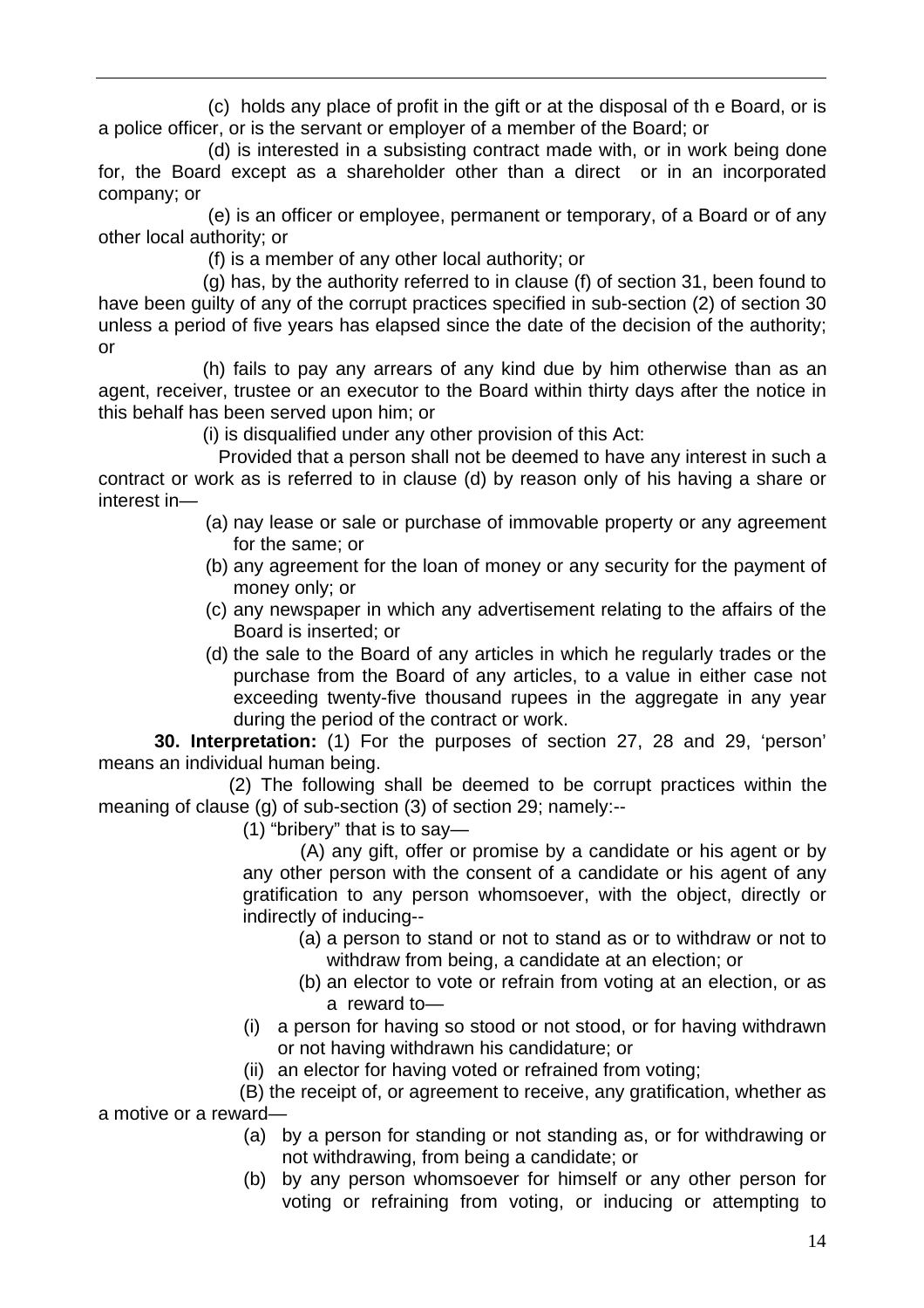induce any elector to vote or refrain from voting, or any candidate to withdrawn or not to withdrawn his candidate.

 **Explanation.—**For the purposes of this clause, the term "gratification" is not restricted to pecuniary gratifications or gratifications estimable in money and it includes all forms of entertainment and all froms of emplyment for reword but it does not include the payment of any expenses bona fide incurred at, or for the purpose of, any election.

 (2) Undue influence, that is to say, any direct or indirect interference or attempt to interfere on the part of the candidate or his agent; or of any other person with the consent of the candidate or his agent with the free exercise of any electoral right: Provide that—

(a) without prejudice to the generality of the provision of this clause any such person as is referred to there in who—

- (i) threatens any candidate or any elector, or any person in whom a candidate or an elector is interested, with injury of any kind including social ostracism and ex-communication or expulsion from any case or community; or
- (ii) induces or attempts to induce a candidate or an elector to believe that he, or any person in whom he is interested, will become or will be rendered an object of divine displeasure or spiritual censure, shall be deemed to interfere with the free exercise of the electoral right of such candidate or elector within the meaning of this clause;
- (b) a declaration of public policy, or a promise of public action, or the mere exercise of a legal right without intent to interfere with an electoral rights shall not be deemed to interfere within the meaning of this clause.

(3) The appeal by a candidate or his agent or by any other person with the consent of a candidate or his agent to vote or refrain from voting for any person on the ground of his religion, race, caste, community or language or the use of, or appeal to religious symbols or the use of, or appeal to national symbols, such as national flag or the national emblem for the furtherance of the prospects of the election of that candidate or for prejudicially affecting the lection of any candidate.

(4) The promotion of, or attempt to promote, feelings of enmity or hatred between different classes of the citizens of India on grounds of religion, race, caste, community or language, by a candidate or his agent or any other person with the consent of a candidate or his agent for the furtherance of the prospects of the election of that candidate or for prejudicially affeetingle the lection of any candidate.

(5) The publication by a candidate or his agent or by any other person, with the consent of a candidate or his agent, of any statement of fact which is false, and which he either believes to be false or does not believe to be true, in relation to the personal character or conduct of any candidate, or in relation to the candidature, or withdrawal of any candidate, being a statement reasonably calculated to prejudice the prospects that candidate's election.

(6) The hiring or procuring, whether on payment or otherwise, of any vehicle or vessel by a candidate or his agent or by any other person with the consent of a candidate or his agent or the use of such vehicle or vessel for the free conveyance of any elector other than the candidate himself, the members of his family or his agent to or from any polling station or place fixed for the poll:

 Provided that the hiring of a vehicle or vessel by any elector or by several electors at their joint costs for the purpose of conveying him or them to and from any such polling station or place fixed for the poll shall not be deemed to be a corrupt practice under this clause if the vehicle or vessel so hired is a vehicl or vessel not propelled by mechanical power: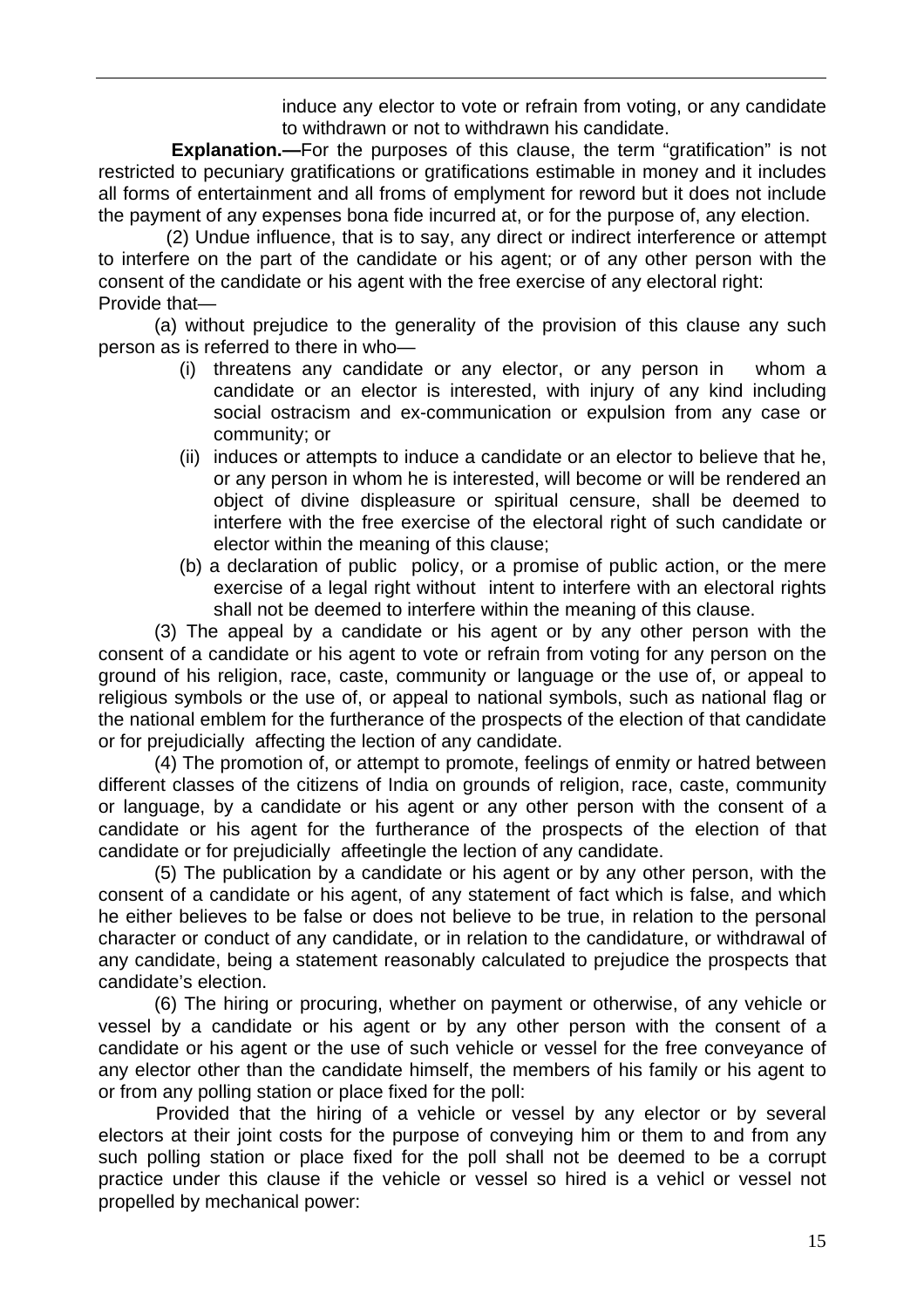Provided further that the use of any public transport vehicle or vessel or any tramcar or railway carriage by any elector at his own cost for the purpose of going to or coming from any such polling station or place fixed for the poll shall not be deemed to be a corrupt practice under this clause.

 **Explanation.—**In this clause, the expression "vehicle" means any vehicle used or capable of being used for the purpose of road transport, whether propelled by mechanical power or otherwise and whether used for drawing other vehicles or otherwise.

(7)the obtaining or procuring or abetting or attempting to obtain or procure by a candidate or his agent or, by any other person with the consent of a candidate or his agent, any assistance other than the giving of vote for the furtherance of the prospects of that candidate's election, from any person in the service of the Government or the Board:

 Provided that where any person, in the service of the Government or the Board in the discharge or purported discharged of his official duty, makes any arrangements or provides any facilities or does any other act or thing, for, to, or in relation to, any candidate or his agent or any other person acting with the consent of the candidate or his agent whether by reason of the office held by the candidate or for any other reason, such arrangements, facilities or act or thing shall not be deemed to be assistance for the furtherance of the prospects of that candidate's election.

**Explanation.—**In this section, the expression "agent" includes any person who is held to have acted as an agent in connection with the election with the consent of the candidate.

**31. Power to make rules regulating elections:** The Central Government may, either generally or specially for any cantonment or group of cantonment, after previous publication, make rules consistant with this Act to regulate all or any of the following matters for the purpose of the holding of elections under this Act, namely:--

- (a) the division of a cantonment into wards;
- (b) the determination of the number of members to be elected by each ward;
- (c) the preparation, revision and final publication of electoral rolls;
- (d) the reservation of wards for election of the Scheduled Castes, the Scheduled Tribes and women;
- (e) the registration of electors, the nomination of candidates, the time and manner of holding elections and the method by which votes shall be recorded;
- (f) the authority which may be an officer of the State Government by which and the manner in which disputes relating to electoral rolls or arising out of elections shall be decided, and the powers and duties of such authority and the circumstances in which such authority may declare a casual vacancy to have been created or any candidate to have been elected;
- (g) the fee to be paid for admission and consideration of any application relating to election disputes:
- (h) any other matter relating to elections or election disputes in respect of which the Central Government is empowered to make rules under this Chapter or in respect of which this Act makes no provision or Makes insufficient provision and provision is, in the opinion of the Central Government, necessary.

#### **Members**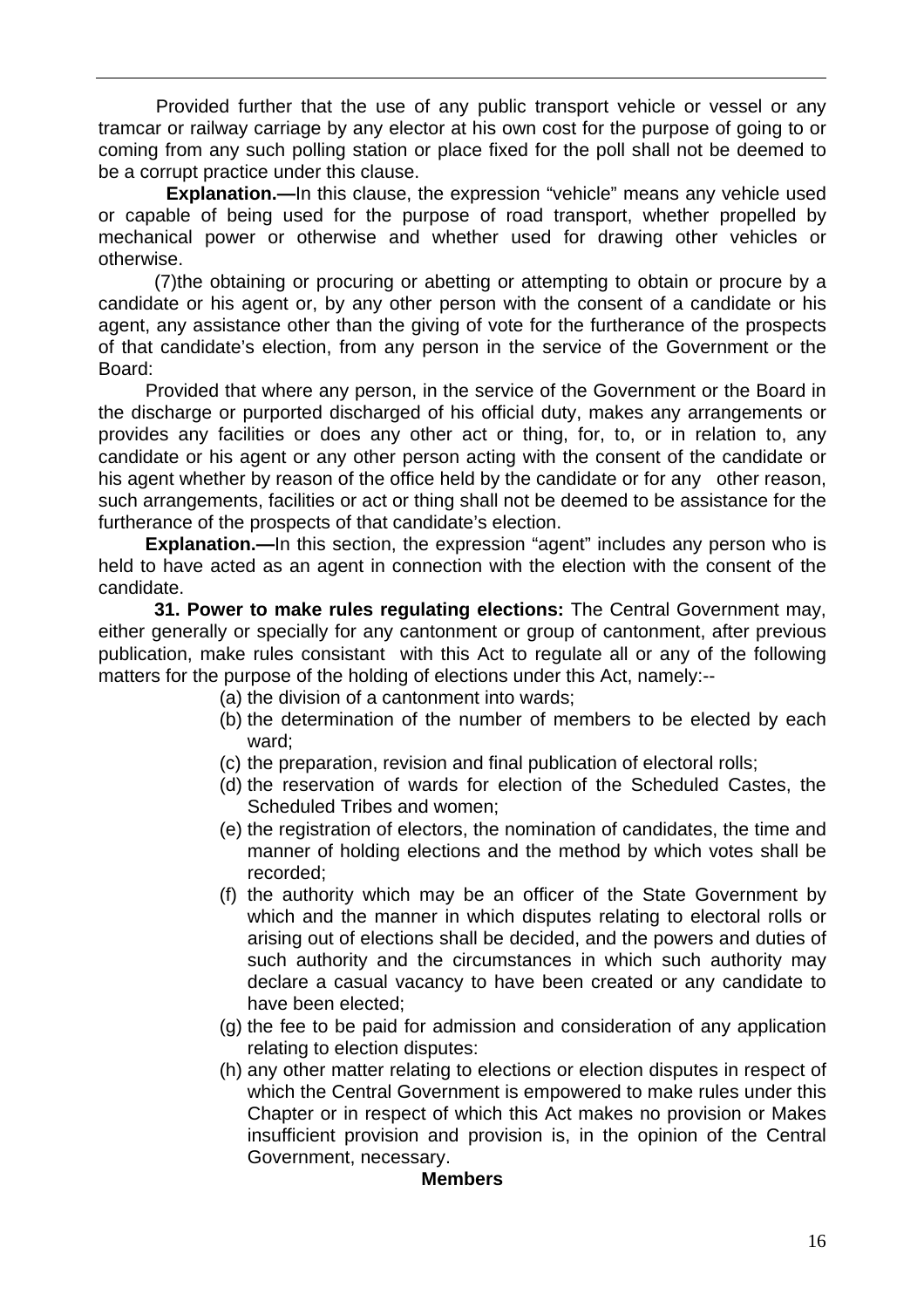**32. Member not to vote on matter in which he is interested: -** (1) No member of a Board shall vote at a meeting of the Board or of any Committee of the Board on any question relating to his own conduct or vote or take part in any discussion on any matter, other than a matter affecting generally the inhabitants of the cantonment, which affects his own pecuniary interest or the valuation of any property in respect of which he is directly or indirectly interested, or of any property of or for which he is a manager or agent.

 (2)Where any member of the Board present at the meeting of the Board or any committee of the Board believes that the person presiding over such meeting has pecuniary or other interest in any matter under discussion and moves a motion to that effect, the person so presiding—

- (a) shall not be entitled to vote on such motion, and
- (b) shall, if such motion is carried, absent himself from the meeting during such discussion.

**33. Liability of members:** Every member of a Board shall be liable for the loss, waste or misapplication of any money or other property belonging to, vested in, or entrusted to the management of, the Board if such loss, waste or misapplication is a direct consequence of his neglect or misconduct while such member; and a suit for compensation for the same may be instituted against him either by the Board or by the Central Government.

**34. Removal of members:** (1) The Central Government may remove from a Board any member thereof, who—

- (a) becomes or is found to have been at the time of his election or nomination subject to any of the disqualifications specified in sub-ection (2) of section 28 or in section 29; or
- (b) has absented himself for more than three consecutive meetings or three months (whichever is later) of the Board and is unable to explain such absence to the satisfaction of the Board.

 **Explanation.—**In computing the aforesaid period of three consecutive months no account shall be taken of any period of absence with the leave of the Board; or

(c) has knowingly contravened the provisions of section 32; or

(d) being a legal practitioner, acts or appears on behalf of any other person against the Board in any legal proceeding or against the Government in any such proceeding relating to any matter in which the Board is or been concerned or acts or appears on behalf of any person in any criminal proceeding instituted by or on behalf of the Board against such person; or

(e) has himself done or aided or abetted encroachments and illegal constructions on defence land in contravention of the provision of this act and the rules and bye-laws made there under.

 (2) The Central Government may remove from a Board any member who, in the opinion of theCentral Government, has so abused in any manner his position as a member of the Board as to render his continuance as a member detrimental to the public interests.

 (3)The Central Officer Commanding-in-chief, the Command may, on receipt of a report from the Officer Commanding the station remove from a Board any military officer nominated as a member of the Board who is, in the opinion of the Officer Commanding the station, unable to discharged his duties as a member of the Board and has failed to resign his office.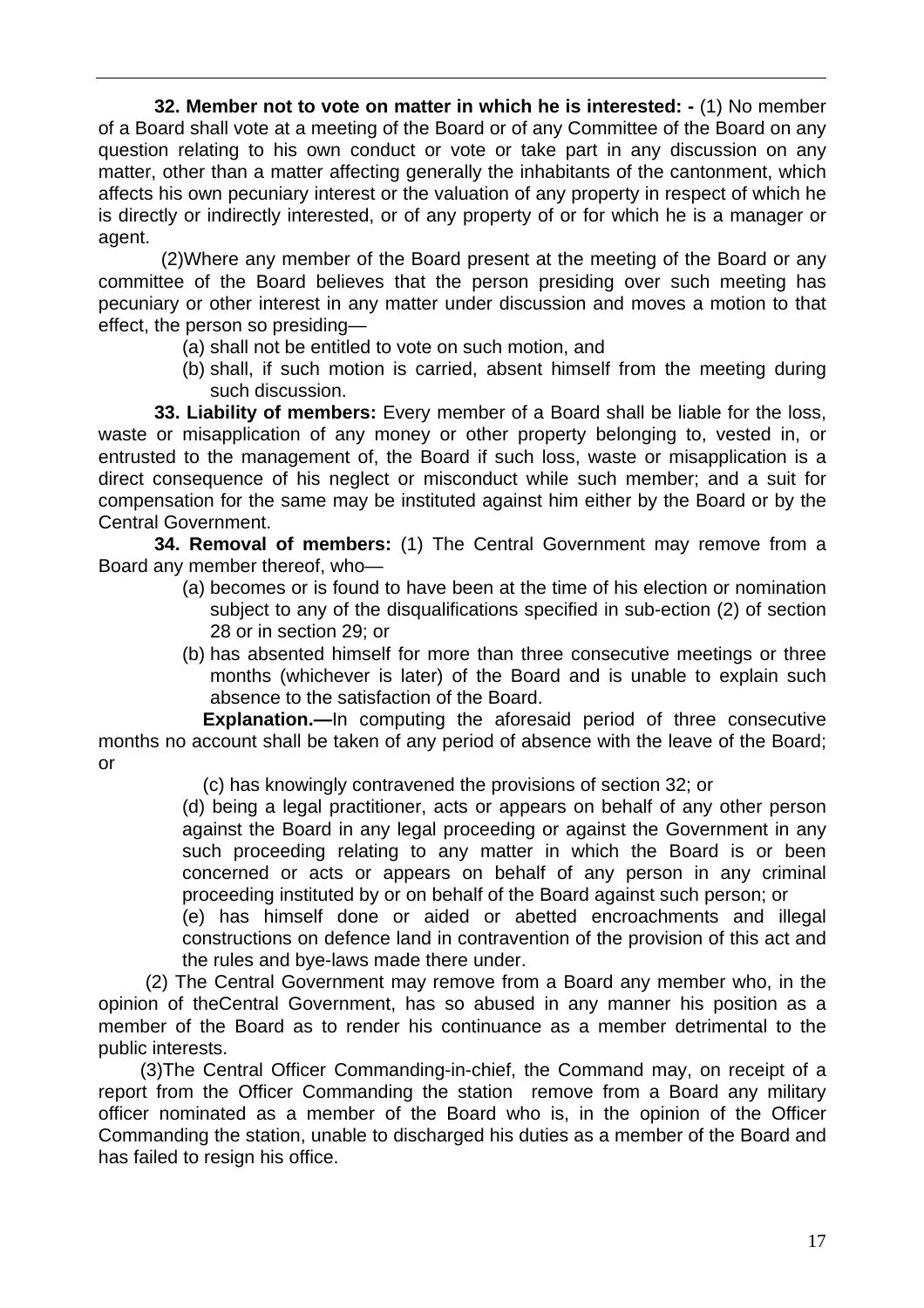(4) No member shall be removed from a Board under sub-section (1) sub-section (2) of this section unless he has been given a reasonable opportunity of showing cause against his removal.

**35. Consequences of removal:** (1) A member removed under clause (b) of subsection (1) or under sub-section (3) of section 34 shall, if otherwise qualified, be eligible for re-election or re-nomination.

(2) A member removed under clause (c ) or clause (d) of sub-section (1) of section(34) shall not be eligible for re-election or nomination for the period during which, but for such removal, he would have continued in office.

(3)A member removed under sub-section (2) of section 34 shall not be eligible for re-election or nomination until the expiry of three years from the date of his removal.

**36. Member of the Board to be deemed a public servant:** Every member of the Board shall be deemed to be a public servant with in the meaning of section 21 of the Indian Penal Code (45 of 1860) and clause (c ) of section 2 of the Prevention of Corruption Act, 1988.(49 of 1988)

#### **Employees**

**37. Disqualification of person as an employee of Board:** (1) No person who has directly or in directly by himself or his partner any share interst in a contract with, by or on behalf of a Board, or in any employment under, by or on behalf of a Board, otherwise then as an employee of the Board, shall become or remain an employee of such Board.

(2) An employee of a Board who knowingly acquires or continues to have directly or indirectly by himself or his partner any share or interest in a contract with, by or on behalf of the Board or, in any employment under, by or on behalf of, the Board, otherwise than as an employee of the Board, shall be deemed to have committed an offence under section 168 of the Indian Penal Code (45 of 1860).

(3)Nothing in this section shall apply to any share or interest in any contract with, by or on behalf of, or employment under, by or on behalf of a Board if the same is a share in a company contracting with, or employed by, or on behalf of, the Board or is a share or interest acquired or retained with the permission of the General Officer Commanding-in-chief, the Command in any lease or sale to, pr purpose by the Board of land or building or in any agreement for the same.

(4) Every person applying for employment as an employee of a Board shall, if he is related by blood or marriage to any member of the Board or to any person not being a lower grade employee, in receipt of remuneration from the Board, notify the fact and the nature of such relationship to the appointing authority before the appointment is made, and if he has failed to do so, his appointment shall be invalid but without prejudice to the validity of anything previously done by him.

**38. Cantonment employee to be deemed a public servant:** Every officer or employee, permanent or temporary of a Board shall deemed to be a public servant within the meaning of section 21 of the Indian Penal Code and clause (c) of section 2 of the Prevention of Corruption Act, 1988 (49 of 1988).

#### **Procedure**

 **39. Meetings:** (1) Every Board shall meet at least once in a month to transact it business on such day as may be fixed by the President and in his absence by the Vice-President, and its notice shall be given in such manner as may be provided in the regulations made by the Board under this Chapter.

(2) The President may, whenever he thinks fit, and shall, upon a requisition in writing by not less than one-fourth of the members of the Board, convene a special meeting.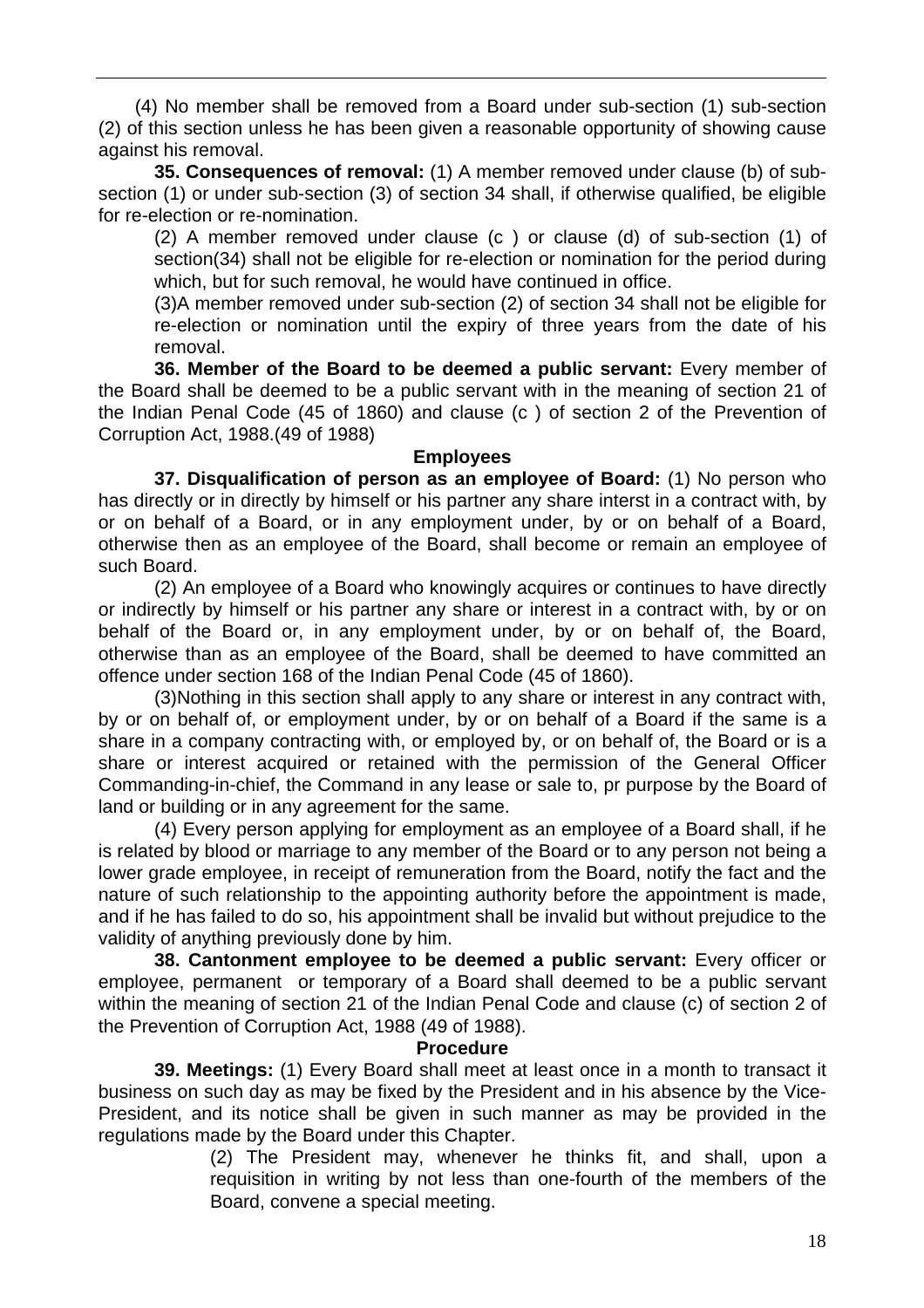(3) Any meeting may be adjourned until the next or any subsequent day, and an adjourned meeting may be further adjourned in like manner but not more than twice except in case of a public emergency.

**40. Business to be transacted:** Subject to any regulation made by the Board under this Chapter, any business may be transacted at any meeting:

 Provided that no business relating to the imposition, abolition or modification of any tax shall be transacted at a meeting unless notice of the same and of the date fixed therefore has been sent to each member not less than seven days before that date.

 **41. Quorum:** (1) The quorum necessary for the transaction of business at a meeting of the Board shall be one-half of the number of members of the Board holding the office:

 Provided that if the number of members of the Board holding Office at a particular time is an odd number, the quorum shall be one-half of the number obtained by adding one to the number of such members.

(2)If a quorum is not present, the President or in his absence, the Vice-President or in the absence of both, the Member-Secretary shall adjourn the meeting and the business which would have been brought before the original meeting if there had been a quorum present thereat shall be brought before, and may be transacted at, an adjourned meeting, whether there is a quorum present or not. **42. Presiding Officer: -** In the absence of—

- (a) both the President and the Vice-President from any meeting of a Board in which there is more than one elected member,
- (b) the President from a meeting of a Board constituted under subsection (6) of section 12 or sub-section (2) of section 13,

the members present shall elect one from among their own members to preside.

**43. Minutes: -** (1) The minutes of the proceeding of each meeting shall be recorded in a book and shall be signed by the person presiding. over the meeting and the Chief Executive Officer before the close of the meeting and shall, at such times and in such place as may be fixed by the board, be open to inspection free of charge be any inhabitant of the cantonment and its authenticated copies may be made available to him on request at a nominal cost to be decided by the Board.

(2) Copies of the minutes shall as soon as possible after each meeting be forwarded for information to every Member of the Board the General Officer Commanding-in-chief, the Command, the District Magistrate and the Defense Estate Officer and in cantonments where Navy or Air force stations are located copies of the minutes shall be forwarded for information to the Command Headquarters of the Navy or, as the case may be, the Air Force.

**44. Meetings to be public: -**Every meeting of a Board shall be open to the public unless in any case the person presiding over the meeting, for reason to be recorded in the minutes, otherwise directs.

**45. Method of deciding questions: -** (1) All question coming before a meeting shall be decided by the majority of the votes of the members present and voting.

(2) In the case of an equality of votes, the person presiding the over the meeting, shall have a second or casting vote.

(3) The dissent of any member from any decision of the Board shall, if the member so requests, be entered in the minutes, together with a short statement of the ground for such dissent.

**46. Civil area: -** (1) The Central Government may, by notification in Official Gazette, declare the civil area, in a cantonment, which is inhabited largely by civil population to be civil area for the purpose of this Act.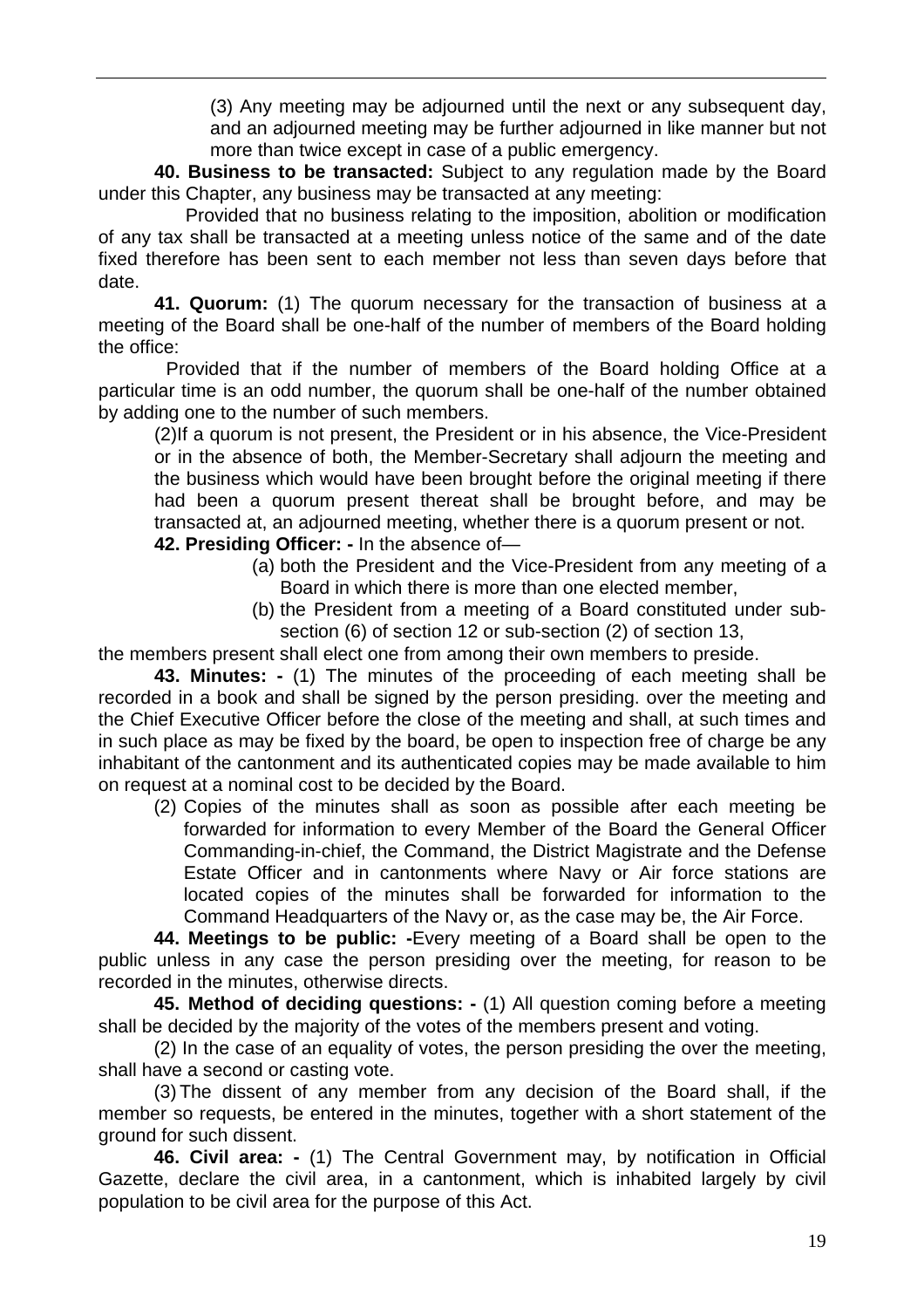(2) The Central Government may in consultation with the Board undertake, as and when required and shall undertake after every census, a review of the boundaries of the civil area in each cantonment.

**47. Committees for civil areas: -** (1) Every Board constituted under section 12 in a cantonment shall appoint a committee consisting of the elected members of the Board, the Health Officer and the Executive Engineer for the administration of the civil area in the cantonment as notified under section 46 of this Act and may delegate its powers and duties to such committee in the manner provided in clause (e) of subsection (1) of section 48.

(2) The Vice**-**President of the Board shall be the Chairman of the committee appointed under sub-section (1).

 (3) The powers, duties and functions of the Board under sub-section (1) of section 137, section 143, section 147, section 149 and section 262 shall be exercised or discharged in respect of a civil area committee.

Provided that if the Health Officer dissents from any decision arrived at by the committee under sub-section (1) of section 137, section 143, section 147 and section 149 on health grounds, the matter may be referred to the Board by the President for decision.

 48. Power to make regulations: -(1)A Board may make regulation consistent with this Act and with the rules made thereunder to provide for all any of the following matter namely:-

a) the time and place of its meetings;

- b) the manner in which notice of the meeting shall be given;
- c) the conduct of proceeding at meeting and the adournment of meetings;

d) the custody of the common seal of the Board and the purposes for which it shall be used; and

e) the appointment of committees for any purpose and the determination of all matters relating to the constitution and procedure of such committees,and the delegation to such committees,subject to any condition which the Bord thinks fit to impose,of any of the powers or duties of the Board under this Act other then a power to make regulation or bye-laws.

2) No regulation made under clause (e) of sub-section(l)shall take effect until it has been approved by the Central Government.

3) No regulation made under this section shall take effect until it has been published in such manner as the central Government may direct.

### **49.Joint Action with other local authority.**

(l) A Bord may-

(a) Join with any other local authority-

- (i) in appointing a joint committee for any purpose in which they are jointly interested and in appointing a chairman of such committee;
- (ii) in delegation to such committee power to frame teams binding on the Board and such other local authority as to the construction and future maintenance of any joint work or to exercise any power which might be exercised by the Board or by such other local authority; and
- (iii) in making regulations for regulating the proceedings of any such committee relating to the purposes for which it has been appointed; or

(b) with the previous sanction of the General Officer Commanding-in-Chief, the command, and the State Government concerned, enter into an agreement with any other local authority regarding the levy of any tax or toll whereby the said tax or toll respectively leviable by the Board and by such other local authority may be levied together instead of separately within the limits of the area hereafter in this section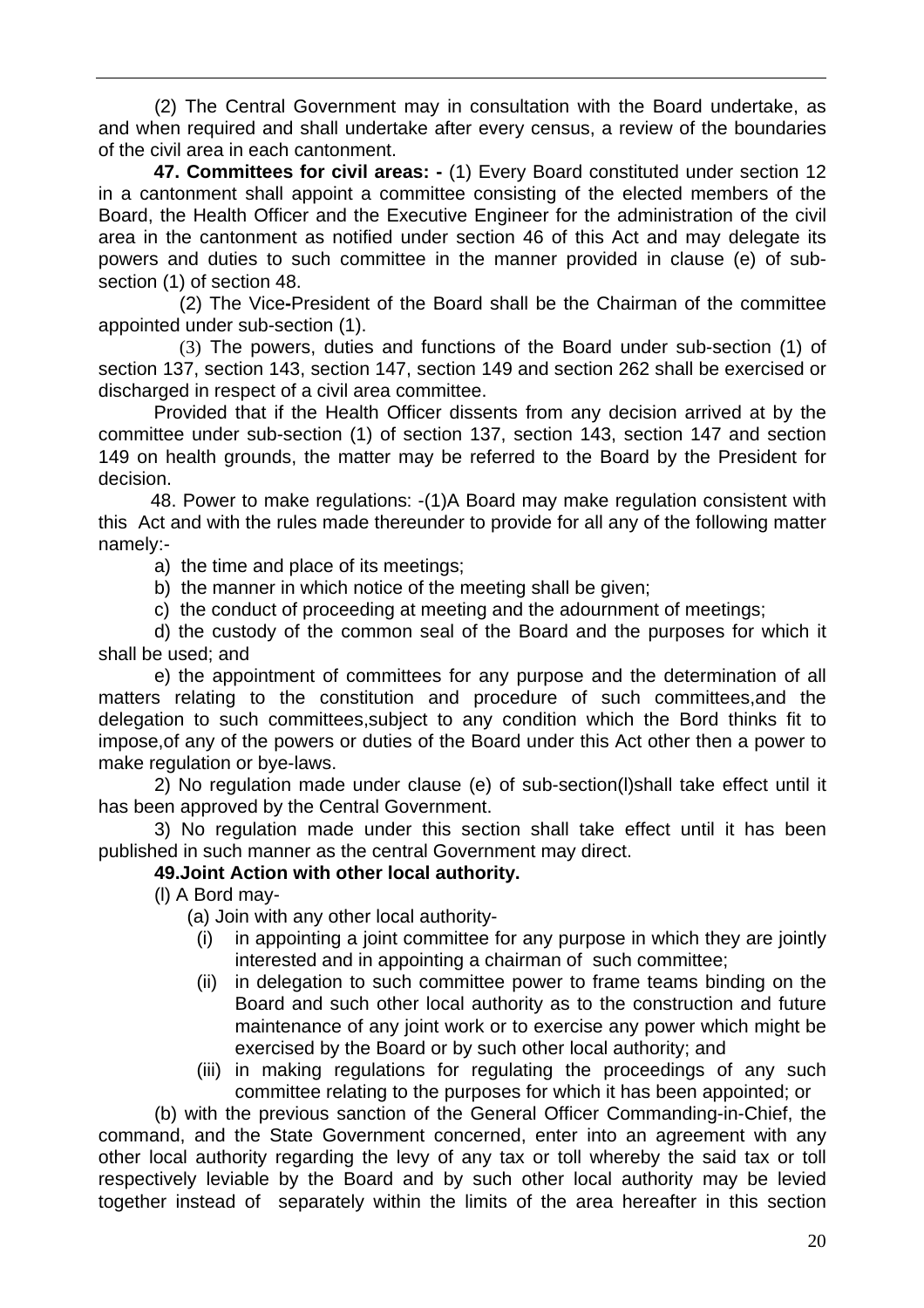referred to as the aggregate area subject to the control of the Board and such other local authority.

(2)If any difference of opinion arises between any Board and other local authority acting together under this section, the decision thereon of the central Government or of an officer appointed by the Central Government in this behalf shall be final.

(3)When any agreement such as is referred to in clause (b) of sub-section (1) has been entered into, then-

 (a) Where the agreement relates to octroi or terminal tax or toll, the party to the agreement (the Board, or as the case may be, such other local authority) which is specified in this behalf in the agreement,-

- (i) shall have the same powers to establish octroi limits and octroi stations and places for the collection of octroi, terminal tax and toll within the aggregate area as it has within the area ordinarily subject to its control;
- (ii) shall have the same powers of collecting such octroi, terminal tax or toll in the aggregate area and the provisions of any enactment in force relating to the levy of such octroi, terminal tax or toll by it shall apply in the same manner as if the aggregate area were comprised within the area ordinarily subject to its control;

(b) the total of the collection of such octroi, tax or toll made in the aggregate area and the costs thereby incurred shall be divided between the cantonment fund and the fund subject to the control of such other local authority, in such proportion, as may have been determined by the agreement.

**50. Report on administration:** (1) Every Board shall, as soon as may be after the close of the financial year and not later than the date fixed in this behalf by the Central Government, submit to the Central Government through the General Officer Commanding-in-Chief, the command, a report on the administration of the cantonment during the preceding financial year, in such form and containing such details as the Central Government may direct.

(2) The comments, if any, of the General Officer Commanding-in-Chief, the command, on such report shall be communicated by him to the Board which shall be allowed a reasonable time to furnish a reply thereto, and the comments together with the reply, if any, shall be forwarded to the Central Government along with the report.

**Control** 

### **51. Power of central Government to require production of documents:**

The central Govrnment or such officer or authority as may be authorized by the central Government in this behalf may at any time require a Board-

a) to produce any record, correspondence, plan or other document in its possession or under its control;

b) to furnish any return, plan , estimate, statement, account or statistics relating to tis proceeding ,duties or works;

(c) to furnish or obtain and furnish any report.

 **52. Inspection:** The central Government or the General officer Commanding-in-Chief,the Command or the Director General or the principal Director,may depute any person in the service of the Government to inspect or examine any department of the office of,or any service or work undertaken by, or thing belonging to, a Board and to report thereon, and the Board and officer and employees shall be bound to afford the person so deputed access at all reasonable times to the premises and property of the times to the premises and property of the Board and to all record, accounts and other document the inspection of which he may consider necessary to enable him to discharge his duties.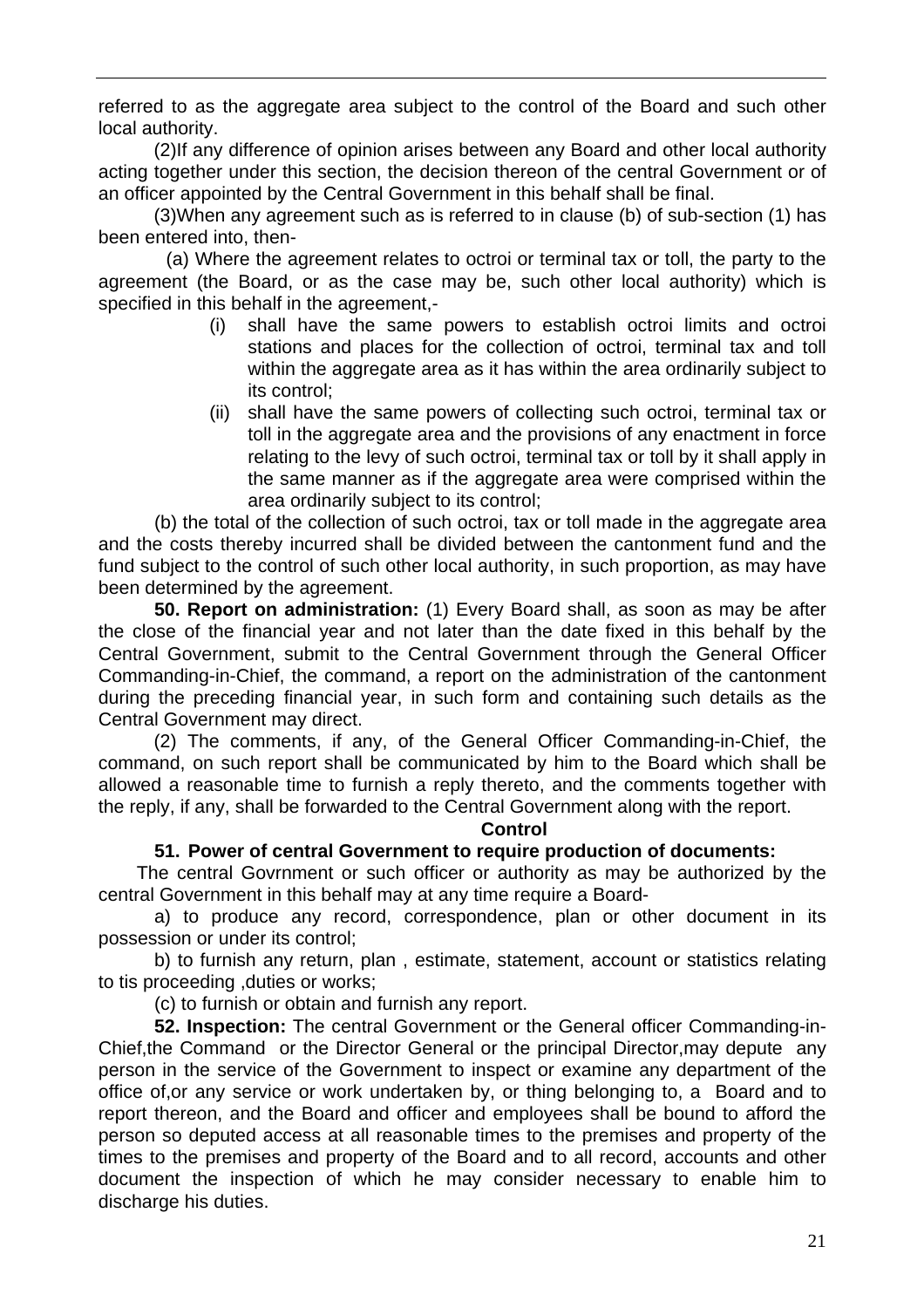**53. Power to call for documents:** The General officer Commanding –in-Chief,the Command or the principal Director,may, by order in Writing,-

- (a) call for any book or document in the possession or under the control of the Board;
- (b) require the Board to furnish such statement, accounts, report and coppices of documents relating to its proceeding, duties or work as he thinks fit.

**54. Power to require execution of work, etc:** If, on receipt of any information or report obtained under section 51 or section 52 or section 53, the central Government or the General office Commanding-in-Chief, the Command or the Director General or the Principal Director is of opinion\_

- (a) that any duty impose on a Board by or under this Act has not been performed or has been performed in an imperfect, inefficient or unsuitable manner ;or
- (b) that adequate financial provision has not been made for the performance of any such duty,

it or he may direct the Board,within such period as it or he thinks fit,to make arrangements to its or his satisfaction for the proper performance of the duty, or as the case may be to make financial provision to its or his satisfaction for the performance of the duty:

Provided that unless in the opinion of the Central Government or the General Officer Commanding –in –Chief the Command or the Direct or General or the Principal Director as or the case may be the immediate execution of such order is necessary it or he shall before making any direction under this section give the Board an opportunity of showing cause why such direction should not be made.

**55. Power to provide for enforcement of direction under section 54:** If, Within the period fixed by a direction made under section 54, any action the taking of which has been directed under that section has not been duly taken the Central Government or the General Officer commanding- in- Chief the Command or the Director General or the Principal Director, as the case may be, may make arrangements for the taking of such action any may direct that all expenses connected therewith shall be defrayed out of the cantonment fund.

 **56**. **Power to override decision of Board: -**(1) If the president dissent from any decision of the Board which he considers prejudicial to the health, welfare, discipline or security of the Forces in the cantonment he may for reasons to be recorded in the minutes, by order in writing, direct the suspension of action thereon for any period not exceeding one month and if he dose so shall forthwith refer the matter to the General Officer Commanding- in- Chief, the Command.

(2) If the District Magistrate considers any decision of a Board to be prejudicial to the public health, safety or convenience, he may after giving notice in writing of his intention to the Board, refer the matter to the Central Government, and pending the disposal of the reference to the Central Government on action shall be taken on the decision.

(3) If any Magistrate who is a member of a Board, being present at a meeting, dissents form any decision which he considers prejudicial to the public health safety or convenience, he may for reasons to be recorded in the minutes and after giving notice in writing of his intention to the President, report the matter to the District Magistrate; and the President shall, on receipt of such notice,direct the suspension of action on decision for a period Sufficient to allow of a communications being made to the District Magistrate and of his taking proceeding as provide in sub- section (2)

(4) if the Chief Executive Officer consider any decision of the Board taken at a meeting, to be in contravention of the provision of this Act, rules, regulation or bye- laws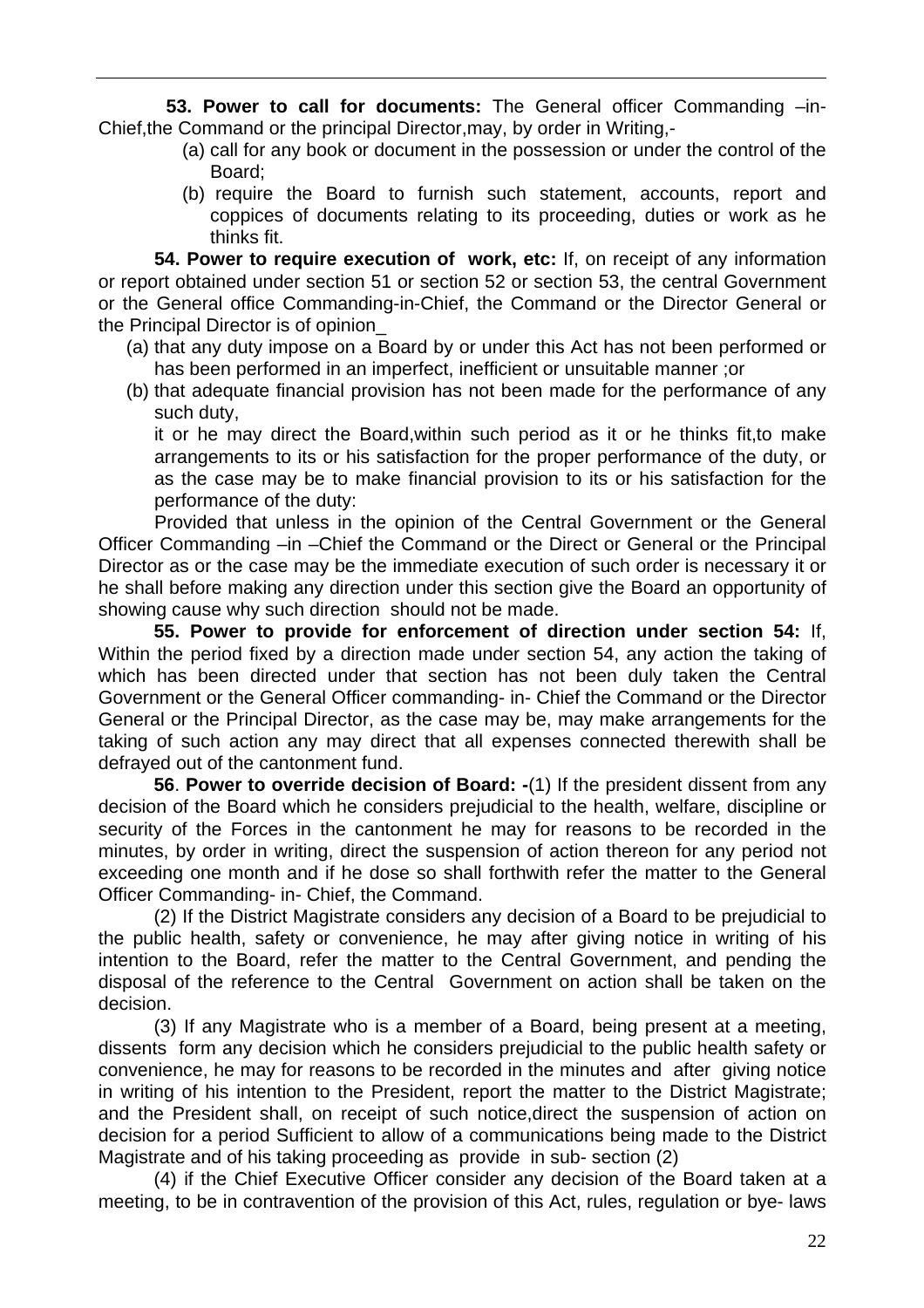made thereunder and the general guidelines issued by the Central Government from time to time in this regard, he may, for reason to be recorded in writing and after informing the president in this behalf, forthwith refer the matter to the principal Director who shall if considered appropriate direct the suspension of action on the said decision for a period not exceeding one month.

(5) The principal Director shall, for reasons to be recorded in writing on the reference made under sub- section (4) refer the matter to the General Officer Commanding- in- Chief, the Command along with recommendation on whether or not the said decision of the Board should be revoked and inform the matter to Director General Defence Estates.

**57. Power of Central Government to review: -** The Central Government may, at any time, review any decision or order of the Board or the General Officer Commanding- in- Chief, the Command, and pass such orders thereon as it may deem fit:

Provided that where it is proposed to modify a decision or order of the Board or reasonable opportunity shall be given to the Board to show cased why the decision or order in question should not be modified.

**(58). Fower of General Officer Commanding- in- Chief, the Command on reference under section 56 or otherwise:-** (1) The General Office Commanding- in-Chief, the Command, may at any time-

(a) direct that any matter or any specific proposal other than one which has been referred to the Central Government under sub-section (2) of section 56 be considered or reconsidered by the Board;or

(b) direct the suspension for such period as may be stated in the order, of action on any decision of a Board, other than a decision which has been referred to him under sub-section (l) of section 56,and thereafter cancel the suspension or after giving the Board a reasonable opportunity of showing cause why such direction should not be made,direct that the decision shall not be carried into effect or that it shall be carried into effect with such modification as he may specify.

(2) when any decision of a Board has been referred to him under sub-section (1) and (4) of section 56, the General Officer Commanding –in-Chief, the Command, may, by order in writing,-

(a) cancel the order given by the President directing the suspension of action; or

(b) extend the duration of the order for such period as he thinks fit;or

(c ) after giving the Board a reasonable opportunity of showing case why such direction should not be made, direct that decision shall not be carried into effect or that it shall be carried into effect by the Board with such modification as he may specify.

**(59). Power of Central Government on a reference made under section 56:-** (1) When any decision of a Board has been referred to the Central Government under sub-section (2) of section 56,the Central Government may, after consulting the General Officer Commanding-in –Chief, the Command by order in writing ,-

(a) direct that no action be taken on the decision; or

(b) direct that the decision be carried into effect either without modification or with such modification as it may specify.

 **(60). Supersession of Board**: - (1) If, in the opinion of the Central Government any Board is not competent to perform or persistently makes default in the performance of the duties imposed on it by or under this Act or otherwise by law, or exceeds or abuses its powers, the Central Government may by an order published, together with the statement of the reasons therefore in the Official Gazette declare the Board to be, incompetent or in default or to have exceeded or abused its powers, as the case may be and supersede it for such period as may be specified in the order;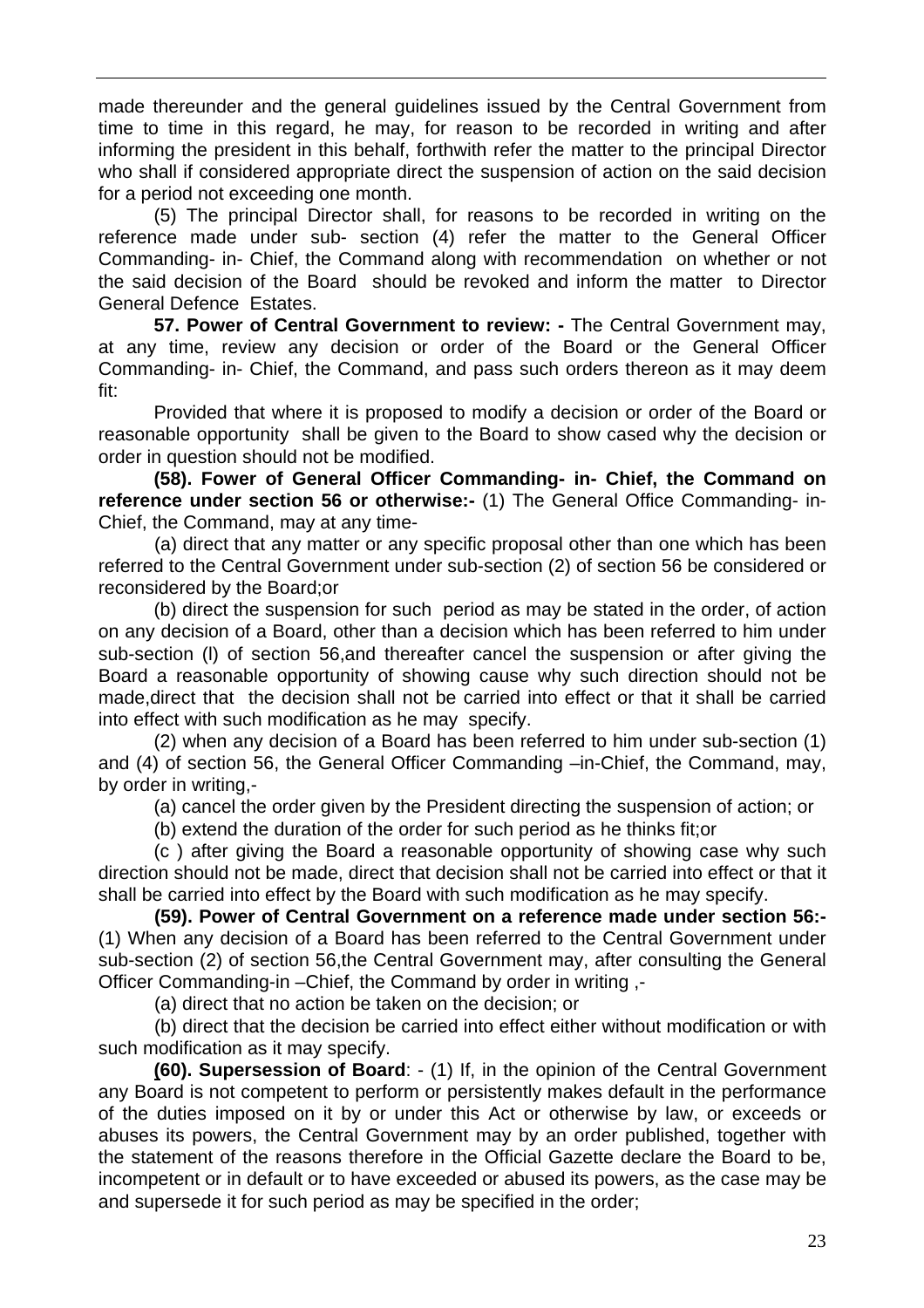Provided that no Board shall be superseded unless a reasonable opportunity has been giving to it to show cause against the supersession.

(2) When a Board is superseded by an order under sub-section (1)-

(a) all member of the Board shall on such date as may specified in the order vacate their offices as such member but without prejudice to their eligibility for election or nomination under clause(c );

(b) during the supersession of the Board all powers and duties conferred and imposed upon the Board by or under this Act shall be exercised and performed by the Officer Commanding the station or by such officer as may be authorized by the central Government subject to such reservation if any, as the Central Government may prescribe in this behalf; and

(c ) before the expiry of the period of supersession elections shall be held and nomination made for the purpose of reconstituting the Board.

### **Validity of proceedings**

**(61). Validity of proceedings: -** (1) No act or proceeding of a Board or of any committee of a Board shall be invalid by reason only of the existence of a vacancy in the Board or committee.

(2) No disqualification or defect in the election nomination or appointment of a person acting as the president or a member of a Board or of any such committee shall vitiate any act or proceeding of the Board or the committee if the majority of the persons present at the time of the act being done or the proceeding being taken werw duly qualified member thereof.

(3) Any document or minutes which purport to be the record the proceedings of a Board or any committee of a Board shall if made and signed substantially in the manner prescribed for the making and signing of the record of such proceeding be presumed to be a correct record of the proceedings of a duly convened meeting held by a duly constituted Board or committee as the case may be whereof all the members were duly qualified.

### **CHAPTER 1V**

## **DUTIES AND DISCRETIONARY FUNCTIONS OF BOARDS**

**(62).Duties of Board: -** It shall be the duty of every Board so far as the funds at its disposal permit to make reasonable provision within the cantonment for-

- (i) lighting streets and other public places;
- (ii) watering streets and other public places;
- (iii) cleansing streets public places and drains abating, nuisances and removing noxious vegetation;
- (iv) regulating offensive dangerous or obnoxious trades, calling and practices;
- (v) removing on the ground of public safety, health or convenience, undesirable obstruction and projection in streets and other public places;
- (vi) securing or removing dangerous buildings and places ;
- (vii) acquiring, maintaining, changing, and regulating places for the disposal the dead;
- (viii) constructing, altering and maintaining streets, culverts bridges causeways, markets slaugher- houses latrines, privies, urinals, drains, drainage works and sewerage works and regulating their use;
- (ix) planting and maintaining trees on roadsides and other public places;
- (x) providing or arranging for a sufficient supply of potable water where such supply does not exist, guarding from pollution water used for human consumption and preventing polluted water from being so used;
- (xi) registering births and deaths;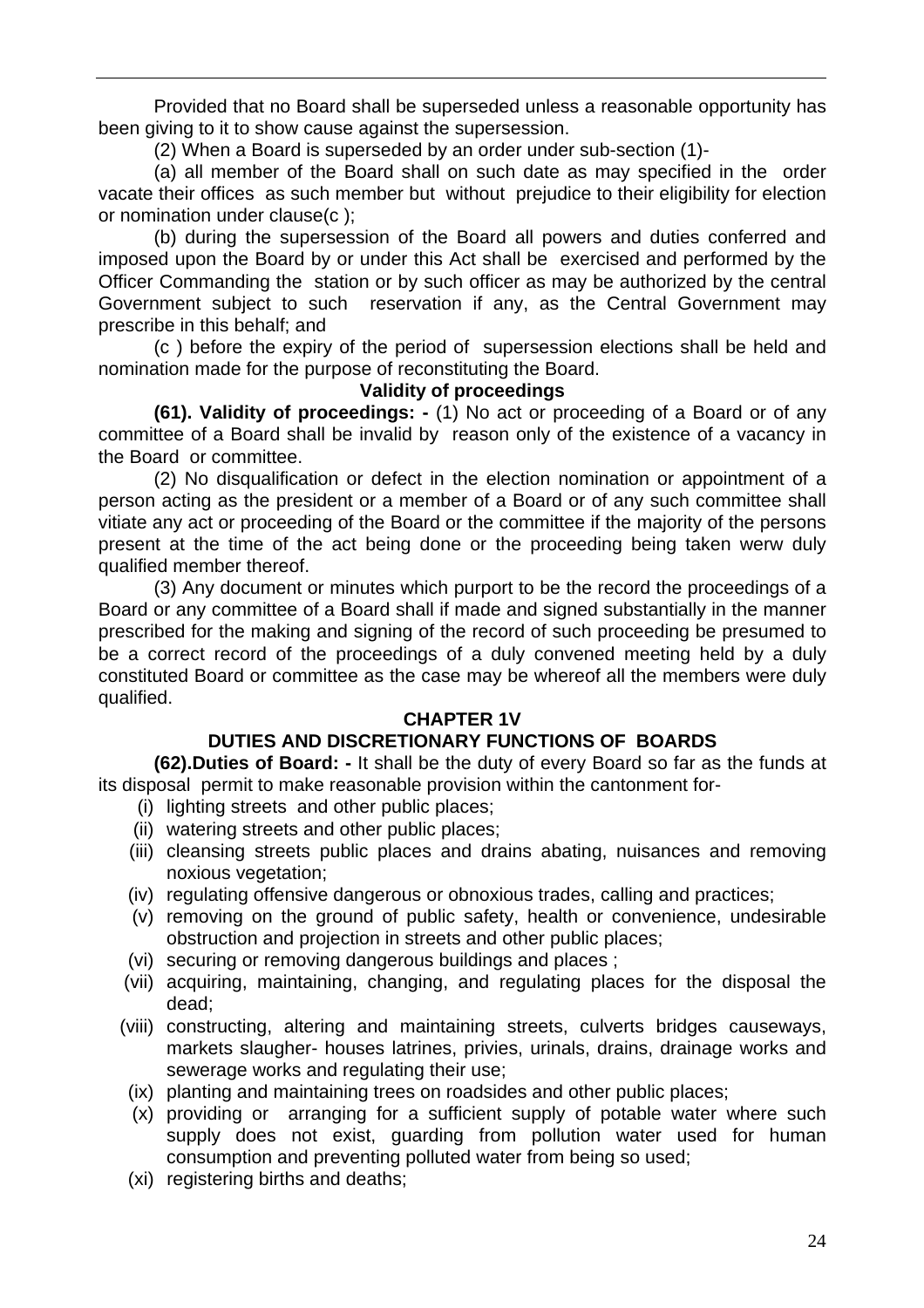- (xii) Preventing and checking spread of dangerous diseases; establishing and maintaining a system of public vaccination and inoculation for the said objective;
- (viii) establishing and maintaining or supporting public hospital, maternity and child welfare centres and dispensaries and providing public medical relief;
- (xiv) establishing and maintaining or assisting primary schools;
- (xv) rendering assistance in extinguishing fires and protecting light and property when fire occurs;
- (xvi) maintaining and developing the value of property vested in, or entrusted to, the management of the Board;
- (xvii) establishing and maintaining civil defence services;
- (xviii) preparing and implementing town planning schemes;
- (xvi) preparing and implementing plan for economic development and social justice;
- (xx) naming and numbering of streets and premises;
- (xxi) according or refusing permission to erect or re-erect building;
- (xxii) organising, promoting or supporting cultural and sports activities;
- (xxiii) celebrating independence Day and Republic Day and incurring expenditure thereon;
- (xxiv) fulfilling any other obligation imposed upon it by or under this Act or any other law for the time being in force.

**(63). Power to manage property: -** A Board may subject to any conditions imposed by the Central Government, manage any property entrused to its management by the Central Government on such terms as to the sharing of rents and profits accruing from such property as may be determind by rule made under section 346.

**(64). Discretionary functions of Board: -** (1) A Board may within the cantonment make provision for-

(i) laying out in areas whether previously built upon or not new streets and acquiring land for that purpose and for the construction of buildings, and compouds of buildings, to about on such streets;

(ii) constructing establishing or maintaining public parks, gaedens offices dariring bathing or washing places drinking fountains tanks wells and other work of public utility;

(iii) reclaiming unhealthy localities;

(iv) furthering education objects by measures other than the establishment and maintenance of primary school;

(v) setting up or supporting higher school colleges and vocational professional and special education;

(vi) constructing and maintaining works and structures, including rainwater harvesting for providing supply of water for public and private purposes;

(vii) constituting maintaining and managing supply and distribution of electricity, including by exploiting non-conventional energy sources, to public and private premises;

(viii) taking a census and granting rewards for information which may tend to secure the correct registration of vital statistics;

(ix) making a survey;

(x) giving relief on the occurrence of local epidemics, floods, famines or other natural calamities by the establishment or maintaining of relief work or otherwise;

(xi) securing or assisting to secure suitable places for the carrying on of any offensive dangerous or obnoxious trade, calling or occupation;

(xii) establishing and maintaining a farm or other place for the disposal of sewage;

(xiii) constructing subsidising or guaranteeing tramways or other means of locomotion and electric lighting or electric power work;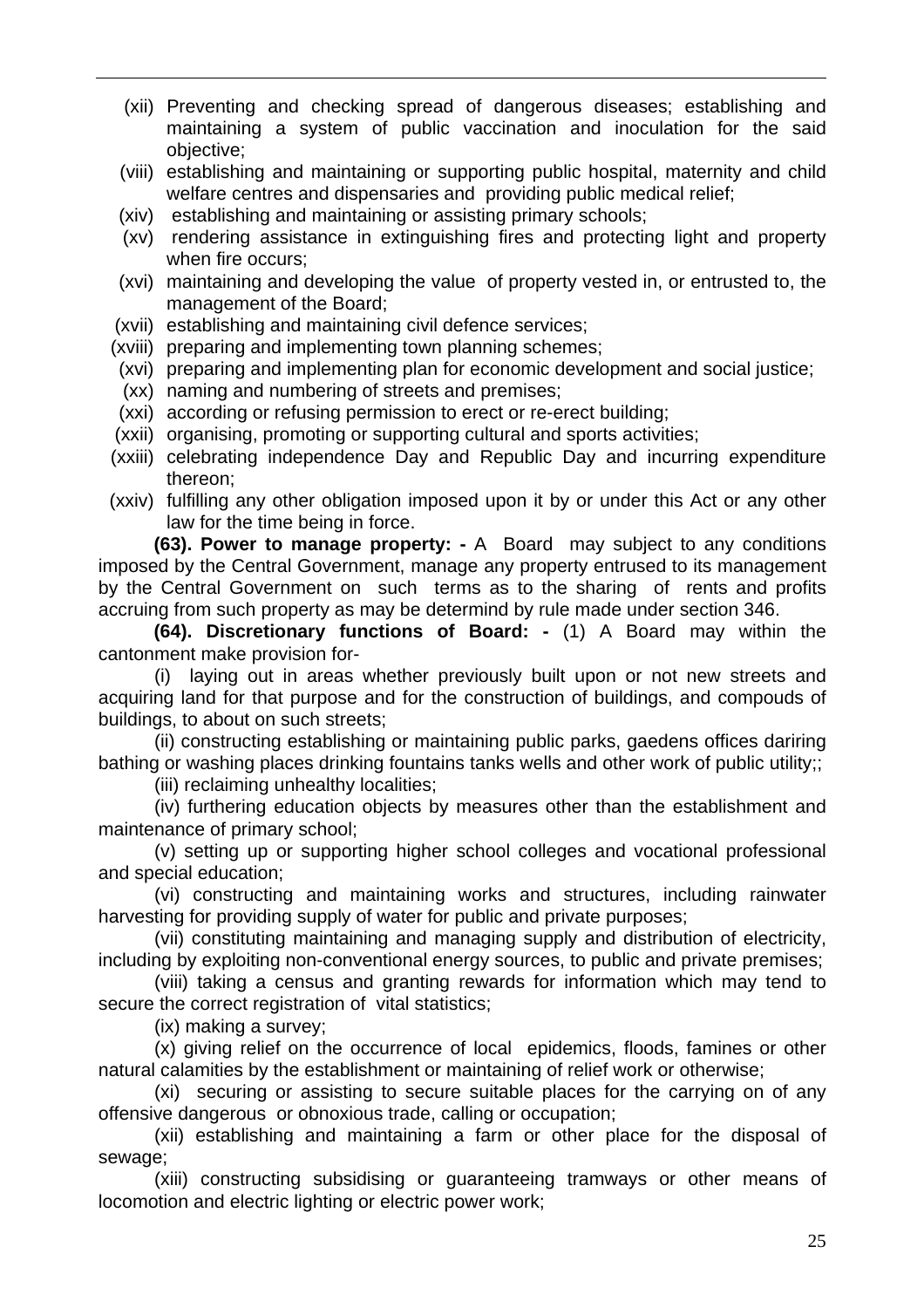(xiv) establishing and maintaining cattle pounds;

(xv) arranging for civic reception with prior approval of the Officer Commanding the station;

(xvi) providing house accommodation for any class of inhabitants;

(xvii) conservation and maintaining of ancient and historical monuments, archaeological sites and remains or place of public importance in the cantonment;

(xviii) developing land resources under the management of the Board;

(xix) preparing and implementing group housing schemes;

(xx) establishing and unretaking remunerative projects;

(xxi) developing small-scale and cottage industries;

(xxii) developing expertise in different areas of urban governance and local selfgovernment to and able to provide consultancy to other Municipal and Development Authorities;

(xxiii) adopting any measure, other than a measure specified in section 62 or in the foregoing provision of this section likely to promote the safety, health or convenience of the inhabitants of the cantonment;

(xxiv) Establishing and maintaining or supporting libraries, museums, art galleries, botanical or zoological collections;

(xxv) Establishing and maintaining or supporting stadia, gymnasia, akharas and places for sports and games;

(xxvi) Establishing theatres and cinemas;

(xxvii)Organising and managing fairs and exhibitions;

(xxviii) Constructing and maintaining: -

- (a) rest-houses;
- (b) poor-houses;
- (c) infirmaries;
- (d) children's home;
- (e) houses for deaf and dumb and for disabled and handicapped children;
- (f) shelters for destitute and disabled persons;
- (g) asylums for persons of unsound mind;
- (h) old age homes;
- (i) working women's hostels;
- (xxix) establishing and managing chemical or bacteriological laboratories for the examination or analysis of water, food and drugs for the detection of diseases or research connected with the public health or medical relief;
- (xxx) providing relief to destitute and disabled persons;
- (xxxi) Establishing and maintaining veterinary hospitals;
- (xxxii) Constructing and maintaining warehouses and godowns;
- (xxxiii) Constructing and managing garages, sheds and stands for vehicles and cattle sheds;
- (xxxiv) Constructing and managing community halls and convention halls;
- (xxxv) Holding seminars, workshops, public debates, and similar activities particularly on issues and rules and regulations of civic importance.

**Explanation:** For the purpose of clause(xvii)

(a)" conservation" means the supervision, management and maintenance of a place to retain its historical, architectural, aesthetic or cultural significance or of environment and includes the protection, improvement, preservation, restoration, reconstruction and adoption or a combination of more than one of these activities, and the use of such place in a way that ensures the social as economic benefits;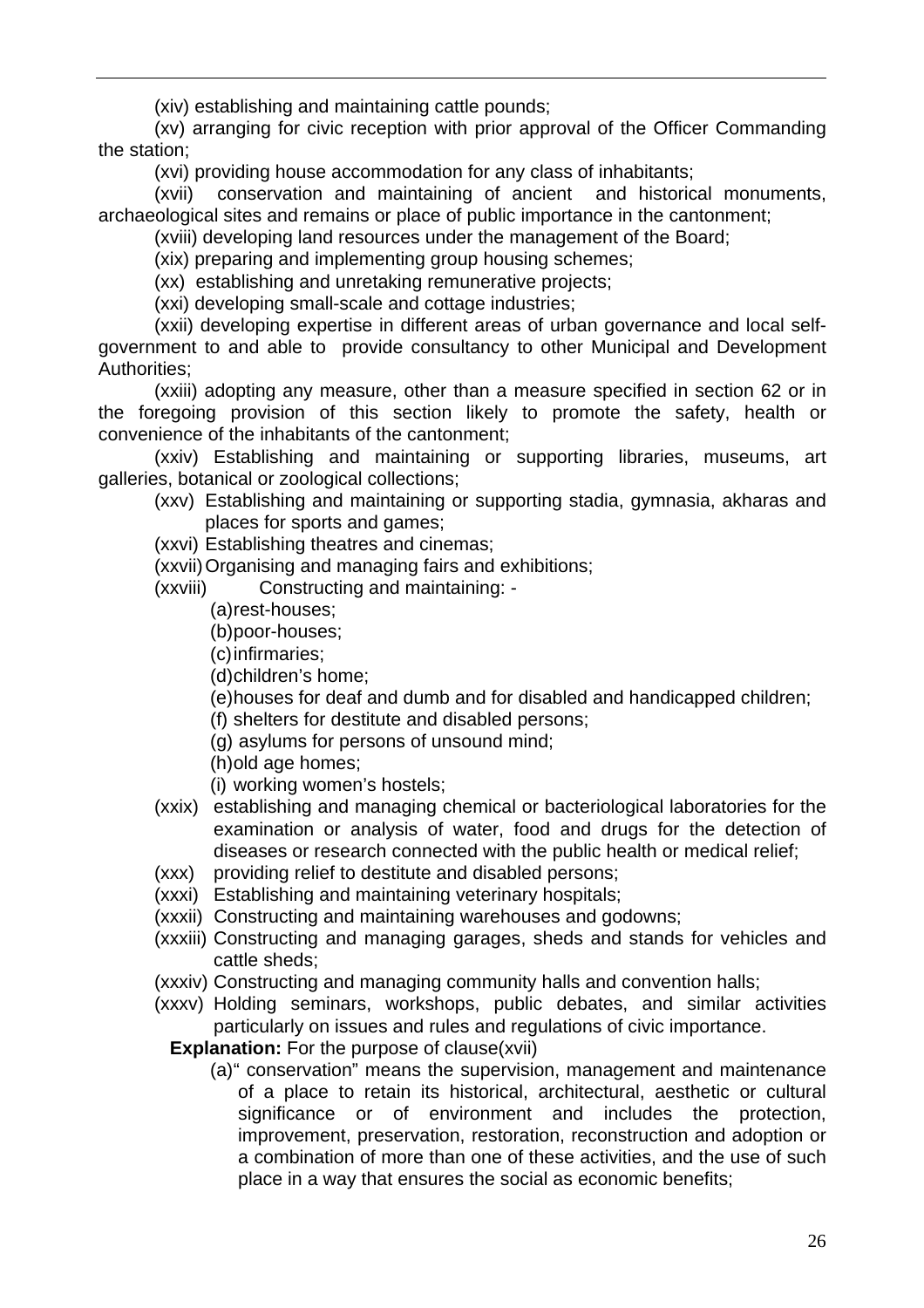(b) "ancient and historical monuments, archaeological sites and remains or place of public importance" include buildings, artifacts, structures, areas, or precincts of historical or aesthetical or educational or scientitic or cultural or envirnmental significance, and those natural features of environment significance or scenic beauty, as may be declared by the Board.

(2) A Board may, either within or outside the cantonment, make provision for the doing of anything on which expenditure is declared by the Central Government, or by the Board with the sanction of the Central Government, to be an appropriate charge on the cantonment fund or the cantonment development fund.

 **(65)**. **Power of expenditure of educational health and other purpose outside the cantonment:** (1) A Board may make provision subject to availability of funds for -

(i) educational objects in a cantonment

(ii) the objectives of public health and medical care;

(iii) works relating to water-supply, drainage and lighting;

(iv) the preservation, improvement and upgradation of environment,

outsidethe cantonment if it is satisfied that the interest of the residents of the cantonment will be served therby.

#### **CHPTER V (TAXES AND FEES imposition of taxation**

**(66). General power of taxation: -** (1) The Board shall with the previous sanction of the Central Government, impose the following taxes for the purposes of this Act:-

(a) property tax;and

(b) tax on trades, professions callings and employments.

(2) in addition to the taxses specified in sub-section (1) the Board may, for the purposes of this Act, imposed any tax which under any enactment for the time being in force may be imposed in any Municipality in the state cantonment is situated:

provided that the Board shall revise every five years, the rates of taxes imposed under sub-section (1) and (2)

Provided further that the Board shall not abolish any tax imposed under this section or vary it to he Board financial disadvantage without the prior sanction of the central Government and the tax mentioned in sub-section (2)shall not exceed the ceiling prescribed in this behalf by clause (2)of article 276 of the Constitution.

(3) The taxes specified in sub-section (1) and (2) shall be imposed assessed and collected in accordance with the provisions of this Act, rules and they bye-laws made thereunder.

(4) Any tax imposed under this section shall take effect from the date of its notification in the Official Gazette or where any later date is specified in this behalf in the notification from such later date.

**(67). Charging of fees: -** The Board shall for the purposes of this Act, charge the following fees namely:-

(a) licence fees on vehicles and animals;

(b) Licence fee on advertisement other than advertisement in newspapers;

(c) fee relating to maintenance of property records;

 (d) processing fee on buildings payable along with application for sanction of the building plan;

(e) licence fee on entry of vehicles;

 (f) betterment fee on the increase in land value caused by the execution of any development work; and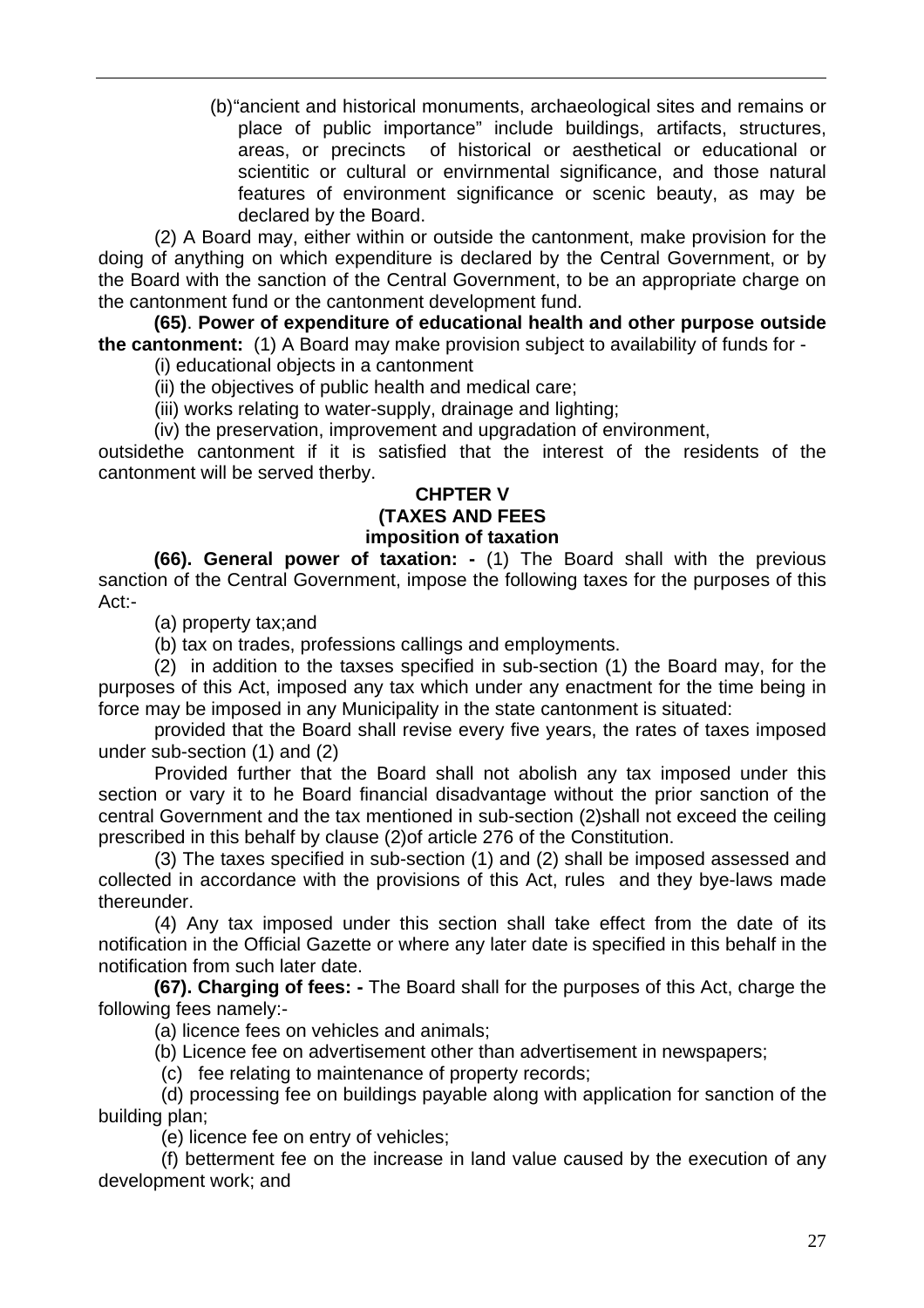(g) such other fee which the Board may by regulation specify:

provided that the fee charged under clause (g) of this section shall not be less than the cost incurred by the Board for or in connection with the specific service to which the fee relates.

**68. Norms of property tax:** Save as otherwise provided in this Act, the property tax shall be levied on lands and buildings in the cantonment and shall consist of not less than ten and not more than thirty per cent of the annual rate able value of lands and buildings:

Provided that the Board may, when fixing the rate at which the property tax shall be levied during any year, determine that the rate levied in respect of lands and buildings or portions of lands and buildings in which any particular class of trade or business is carried on shall be higher than the rate determine in respect of other lands and buildings or portions of other lands and buildings by an amount not exceeding one half of the rate so fixed:

Provided further that the tax may be levied on graduated scale, if the Board so determines.

**Explanation-** where any portion of a land or building is liable to a higher rate of the tax such portion shall be deemed to be a separate property for the purpose of municipal taxation alone.

**69. Framing of preliminary proposals:** When a resolution has been passed by the Board proposing to impose a tax under section 66, the Board shall in the manner prescribed in section 319 publish a notice specifying-

- (a) the tax which it is proposed to impose;
- (b) the persons or classes of persons to be made liable and the description of the property or other taxable things or circumstance in respect of which they are to be made liable; and
- (c) the rate at which the tax is to be levied.

**70. Objections and disposal thereof:** (1) Any inhabitant of the cantonment may, within thirty days from the publication of the notice under section 69, submit to the Board an objection in writing to all or any of the proposals contained therein and the Board shall take such objection into consideration and pass orders thereon by special resolution.

 (2) Unless the Board decides to abandon its proposals contained in the notice published under section 69, it shall submit to the Central Government through the general Officer commanding-in-chief, the command, all such proposals along with the objections, if any received in connection therewith together with its opinion thereon and any modifications proposed in accordance with such opinion and the notice published under the said section.

**71. Imposition of tax:** The Central Government may authorise the Board to impose the tax either in the original form or, if any objection has been submitted, in that form or any such modified form as it thinks fit.

**72. Power of Central government to issue directions to the Board:** (1) Where the Central Government is of opinion that for securing adequate financial provision for the efficient discharge of the duties and functions of a Board it is necessary so to do, it may issue directions to the Board requiring it to impose within the cantonment area any tax which it is empowered under this Act to impose and which is not already imposed within the side area or to enhance any existing tax in such a manner or to such an extent as the Central Government considers fit and the Board shall, in accordance with direction, forthwith impose or enhance such tax in accordance with the provisions of this chapter:

Provided that-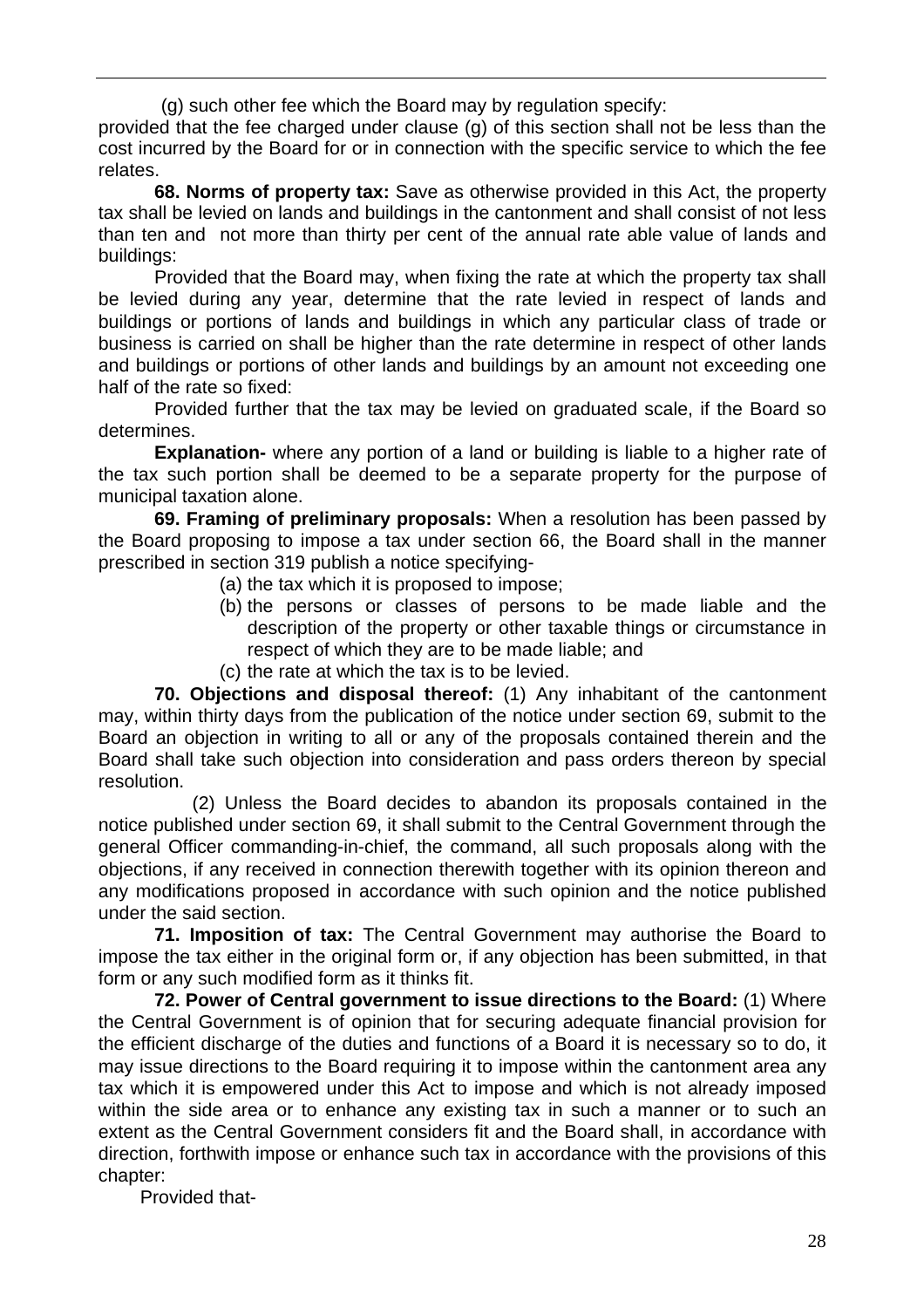- (a) no such directions shall be issued without giving the Board and the inhabitants of the cantonment area, an opportunity of showing cause why such directions should not be issued;
- (b) the central Government shall take into consideration any objection which the Board or any inhabitant of the cantonment area may make against the imposition or enhancement of such tax;
- (c) it shall not be lawful for the Board to modify or abolish such tax when imposed or enhanced without the sanction of the Central Government.

(2) The central Government may, at any time cancel or modify any direction issued by it under sub-section (1) with effect from such date as may be specified in the direction and on and from the date so specified the imposition or enhancement of such tax, shall cease or be modified accordingly.

**73. Definition of "annual rateable value":** For the purposes of this chapter, "annual rateable value" means-

- (a) in the case of hotels, collages, schools, hospital, factories and any other buildings which the Chief Executive Officer decides to assess under this clause, one-twentieth of the sum obtained by adding the estimated present cost of erecting the building to the estimated value of the land appertaining thereto and
- (b) in the case of building or land not assessed under clause (a), the gross annual rent for which such building exclusive of furniture or machinery therein or such land in actually let or, where the building or land is not let or in the opinion of the Chief Executive Officer is let for a sum less than its fair letting value, might reasonably be expected to let from year to year:

Provided that, where the annual rateable value of any building is, by reason of exceptional circumstances, in the opinion of the President Cantonment Board, excessive if calculated in the aforesaid manner, the President Cantonment Board may fix the annual rateable value at any less amount which appears it him to be just.

**74. Incidence of taxation:**(1)save as otherwise expressly provided in the notification imposing the tax, every tax assessed on the annual rateable value of buildings or lands or of both shall be leviable primarily upon the actual occupier of the property upon which the said tax is assessed, if he is the owner of the buildings or land or holds them on a building or other lease granted by or on behalf of the Government or the Board or on a building lease from any person.

(2) In any other case, the tax shall be primarily leviable as follows, namely:-

- (a) if the property is let, upon the lessor ;
- (b) if the property is sub-let, upon the superior lessor;
- (c) if the property is unlet, upon the person in whom the right to let the same vests.

(3) The liability of the several owners of any building which is, or purports to be, severally owned in parts or flats or rooms or separate tenements for the payment of such tax or any instalment thereof payable during the period of such ownership shall be joint and several.

(4) On failure to recover any sum due on account of such tax from the person primarily liable, these may be recovered from the occupier of any part of the buildings or lands in respect of which the tax is due such portion of the sum due as bears to the whole amount due the same ratio which the rent annually payable by such occupier bears to the aggregate amount of rent so payable in respect of the whole of the said buildings or lands, or to the aggregate amount of the letting value thereof, if any, stated in the authenticated assessment list.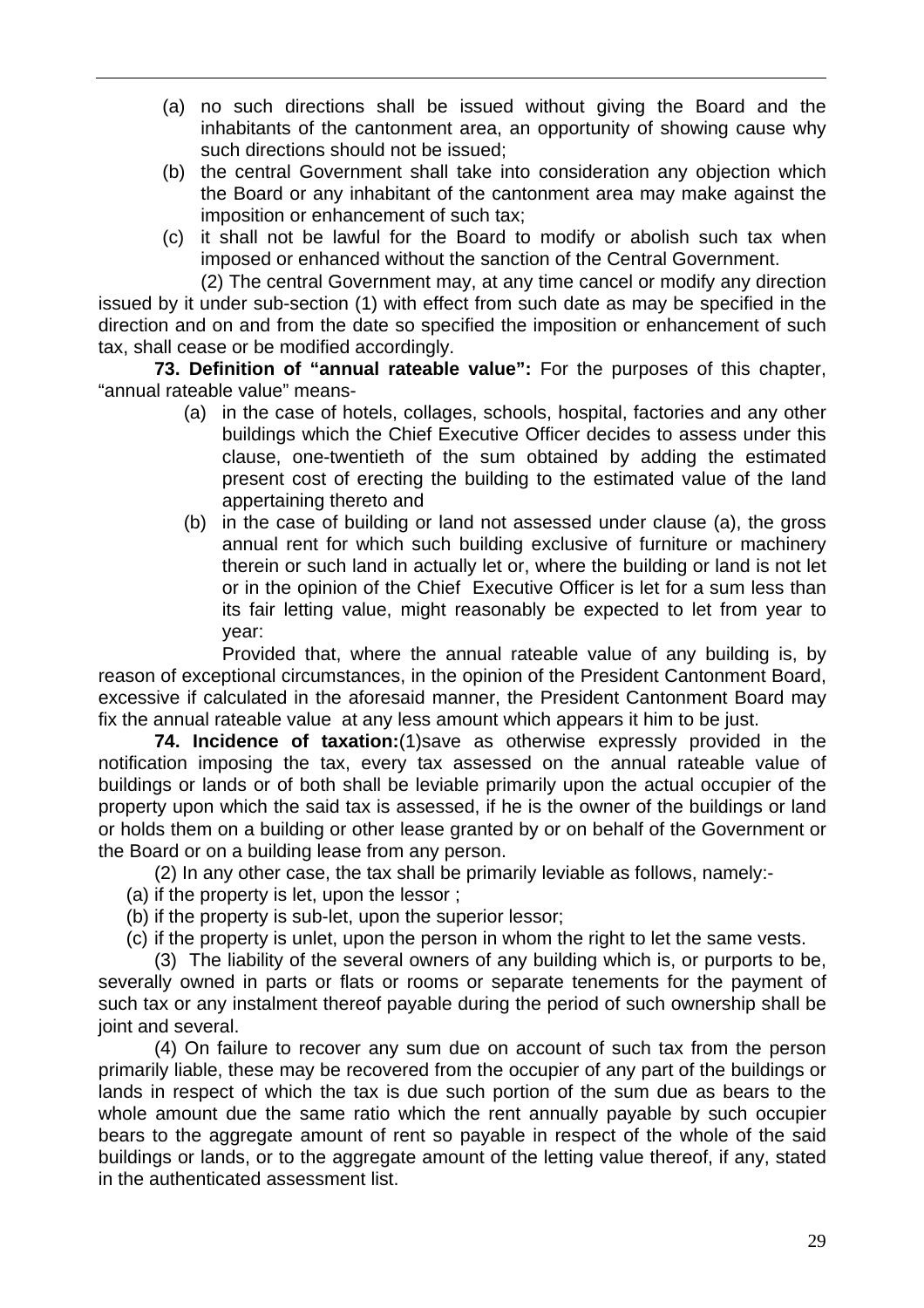(5) An occupier who makes any payment for which he is not primarily liable under this section shall, in the absence of any contract to the contrary, be entitled to be reimbursed by the person primarily liable for the payment, and, if so entitled, may deduct the amount so paid from the amount of any rent from time to time becoming due from him to such person.

 **75. Assessment list:** When a tax assessed on the annual rateable value of buildings or lands or both is imposed, the Chief Executive Officer shall cause an assessment list of all buildings or lands in the cantonment, or of both, as the case may be, to be prepared in such form and in such manner as the Central Government may by rule prescribe

**76. Revision of assessment list: -** (1) The Chief Executive Officer shall, at the same time, give public notice of a date, not less than one month thereafter, when he shall proceed to consider the valuation and assessment entered in the assessment list, and, in all cases in which any property is for the first time assessed or the assessment is increased shall also give written notice thereof to the owner and to any lessee or occupier of the property.

(2) Any objection to a valuation or assessment shall be made in writing to the Chief Executive Officer before the date fixed in the notice, and shall state in what respect the valuation or assessment is disputed, and all objections so made shall be recorded in a register to be kept for the purpose by the Chief Executive Officer.

(3) The objections shall be inquired into and investigated, and the persons making them shall be allowed an opportunity of being heard either in person or by authorized agent by the Chief Executive Officer.

**77. Authentication of assessment list:** - (1) When all objections made under section 76 have been disposed of, and the revision of the valuation and assessment has been completed, the assessment list shall be authenticated by the signature of the Chief Executive Officer and the President Cantonment Board, who shall, certify that except in the cases if any, in which amendments have been made as shown therein no valid objection has been made to the annual rateable value or any other matters entered in the said list:

Provided that whenever the general Officer Commanding-in-Chief the Command or the Principal Director comes to the conclusion that the assessment lists or any entries therein have not been correctly prepared and are prejudicial to the interests of the Board or of the Central Government, they may suo moto re-open the said assessment and issue such directions as deemed fit

(2) The assessment list so authenticated shall be deposited in the office of the Board and shall there be open free of change during office hours to all owners lessees and occupiers of property comprised therein or the authorized agents of such persons, and a publics notice that it is so open shall forthwith be published.

**78. Evidential Value of assessment list:** Subject to such alterations as may thereafter be made in the assessment list under the provisions of this chapter and to the result of any appeal made thereunder, the entries in the assessment list authenticated and deposited as provided in section 77 shall be accepted as conclusive evidence-

- (a) for the purpose of assessing any tax imposed under this Act, of the annual rateable value or other valuation of all buildings and lands to which such entries respectively refers; and
- (b) for the purposes of any tax imposed on buildings or lands, of the amount of each such tax leviable thereon during the year to which such list relates.

**79. Amendment of assessment list:** (1) The Chief Executive Officer may after obtaining the approval of President Cantonment Board amend the assessment list at any time-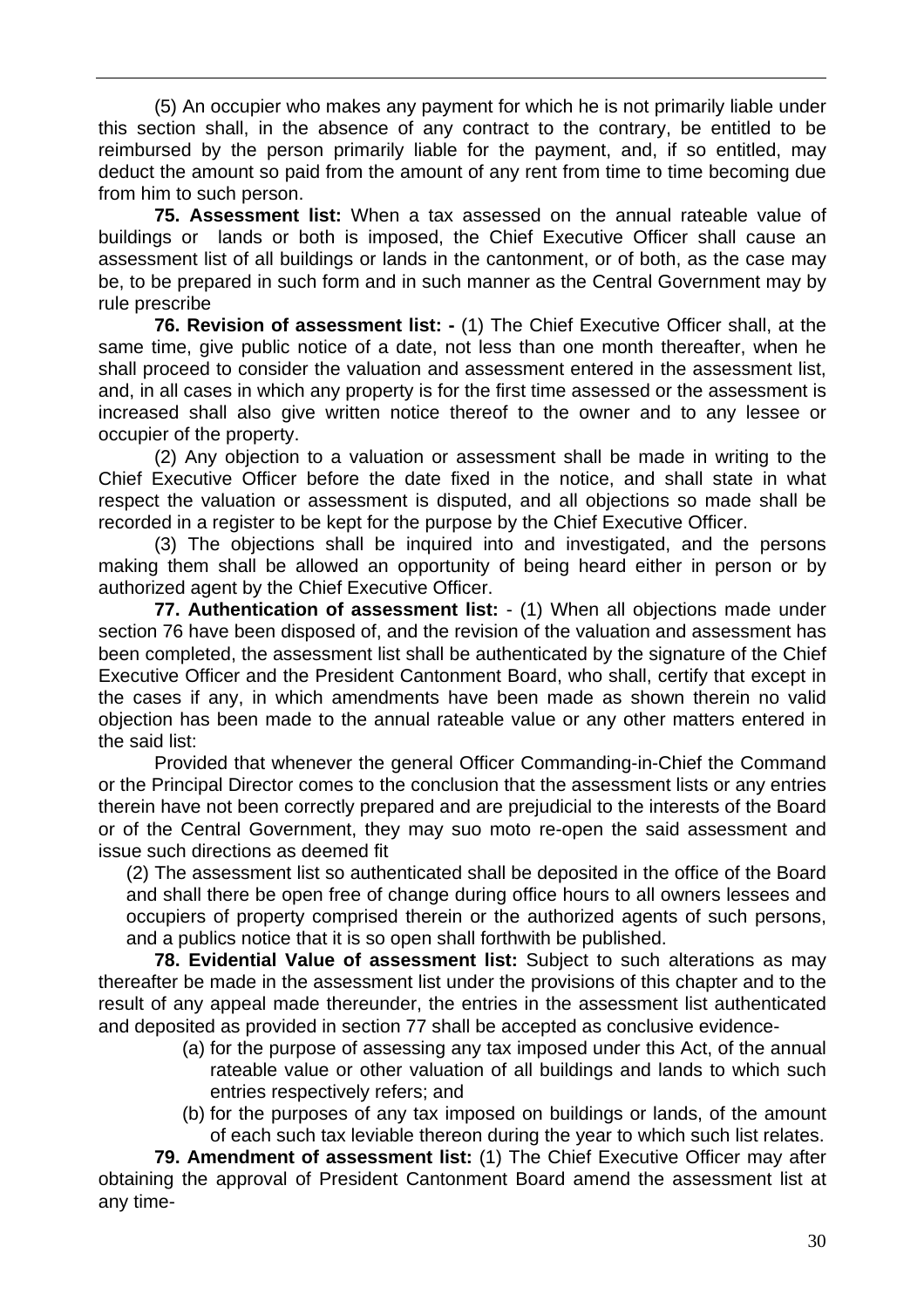- (a) by inserting or omitting the name of any person whose name ought to have been or ought to be inserted or omitted; or
- (b) by inserting or omitting any property which ought to have been or ought to be inserted or omitted; or
- (c) by altering the assessment on any property which has been erroneously valued or assessed through fraud, accident or mistake whether on the part of administration or assesses; or
- (d) by revaluing or re-assessing any property the value of which has been increased; or
- (e) in the case of a tax payable by an occupier, by changing the name of the occupier:

Provided that no person shall by reason of any such amendment become liable to pay any tax or increase of tax in respect of any period prior to the commencement of the year in which the assessment is made.

(2) Before making any amendment under sub-section (1) the Chief Executive Officer shall give to any person affected by the amendment, notice of not less than one month that he proposes to make the amendment.

(3) Any person interested in any such amendment may tender an objection to the Chief Executive officer in writing before the time fixed in the notice, and shall be allowed an opportunity of being heard in support of the same in person or by authorized agent.

**80. Preparation of new assessment list:** The Chief Executive Officer shall prepare a new assessment list at least once in every three years and for this purpose the provision of section 75 to 79 shall apply in like manner as they apply for the purpose of the preparation of an assessment list for the first time.

**81. Notice of transfer.-** (1) Whenever the title of any person primarily liable for the payment of a tax on the annual rateable value of any building or land to or over such building or land is transferred the person whose titles is transferred and the person to whom the same is transferred shall within three months after the execution of the instrument of tramfer or after its registration if it is registered or after the transfer is effected if no instrument is executed give notice of such transfer to the chief Executive officer.

(2) In the event of the death of any person primarily liable as aforesaid, the person on whom the title of the deceased devolves shall give notice of such devolution to the chief Executive officer within six months from the death of the deceased.

(3) The notice to be give under this section shall be in such from as be determined by rules made under section 346, and the transferee or other person on whom the title devolves shall if so required be bound to produce before the chief Executive officer any documents evidencing the transfer or devolution.

(4) Ever person who makes a transfer as aforesaid without giving such notice to the chief Executive officer shall continue liable for the payment of all taxes assessed on the property transferred until he gives notice or until the transfer has been recorded in the registers or the Board but nothing in this section shall be held to affect the liability of the transferee for the payment of the said tax.

(5) The Chief Executive Officer shall record every transfer or devolution of title notified to him under sub-section (1) or sub-section (2) in the assessment list and other tax registers of the Board.

(6) Any failure to comply with the provisions contained in sub-sections (1) to (3) shall be punishable with fine which may extend to ten thousand rupees.

 **82. Notice of erection of buildings:** (1) If any building is erected or re-erected with the meaning of section 235,the owner shall give notice thereof to the Chief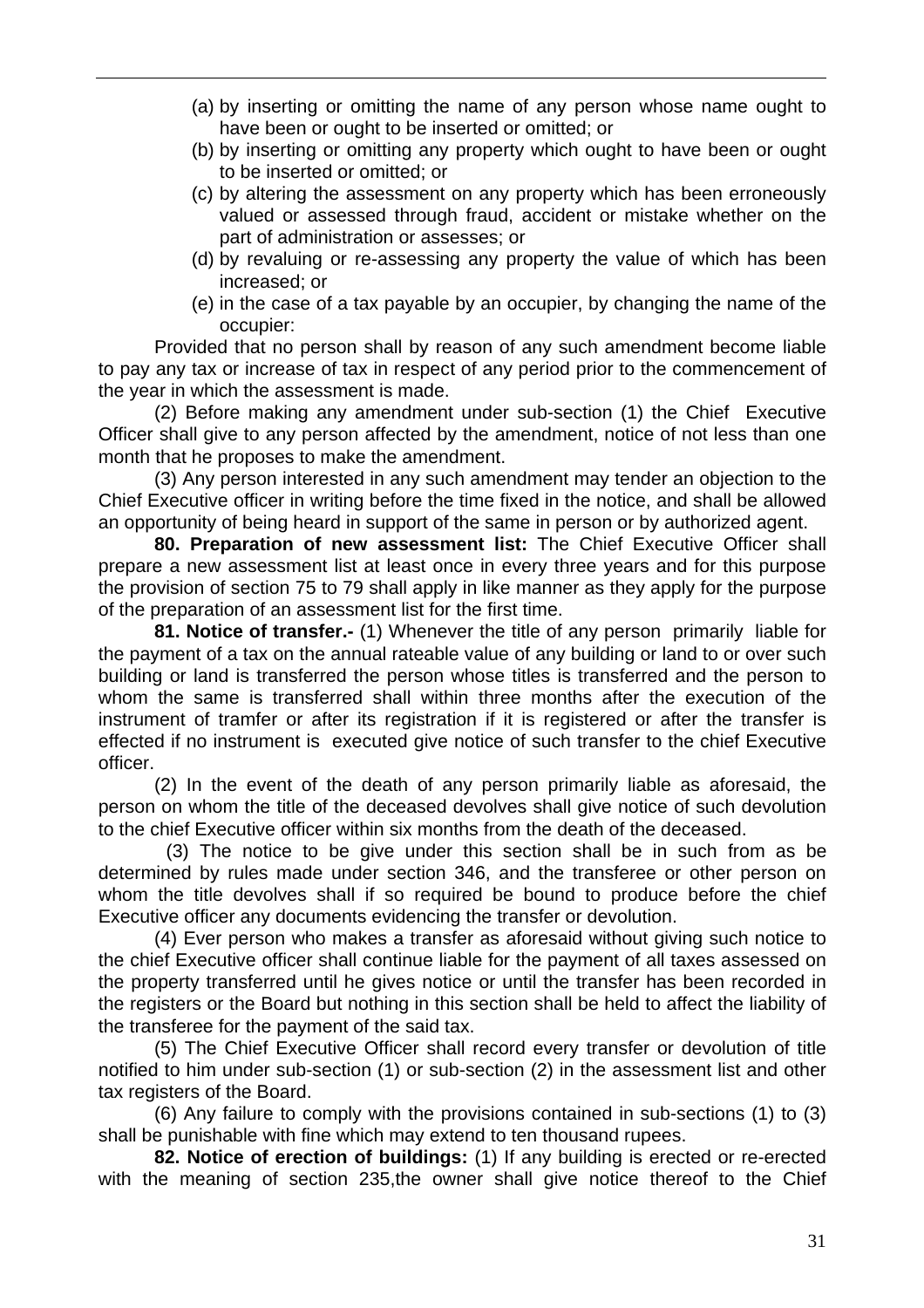Executive Officer within thirty days from the date of its completion or occupation, whichever is earlier.

(2) Any person failing to give the notice required by sub-section (1) shall be punishable with fine which may extend to five thousand or ten time the amount of the tax payable on the said building, as erected or re-erected, as the case may be, in respect of a period of three months, whichever is greater.

### **Remission and refund**

 **83. Demolition etc, of buildings:** If any building is wholly or partly demolished or destroyed or otherwise deprived of value, the Board may, on the application in writing of the owner or occupier, remit or refund such portion of any tax assessed on the annual rateable value thereof as it thinks fit but no remission or refund shall take effect in respect of any period commencing more than two months before the delivery of such application.

**84. Remission of tax:** In a cantonment when any building or land has remained vacant and unproductive of rent for sixty or more consecutive days the Chief Executive Officer shall remit or refund, as the case may be, one-half of such portion of any tax assessed on the annual rateable value thereof as may be proportionate to the number of days during which the said building or land has remained vacant and unproductive of rent:

Provided that in any cantonment which the Central Government, by notification in the Official Gazette, has declared to be a hill cantonment and in respect of which the Central Government by the same or a like notification has declared a portion of the year to be the season for the cantonment-

 (a) when any building or land is leased for occupation through the season only, but the rent charged is full annual rent, no remission or refund shall be admissible under this section in respect of any time outside the season during which the building or land remains vacant;

(b) When such building or land has remained vacant unproductive of rent in respect of any time not being less than sixty consecutive days during which within the season the chief Executive Office shall remit or refund one-half of such portion of any tax assessed on the annual retable value there as bear to the whole of the tax so assessed the same proportion as the number of days during which the building or land has remained vacant and unproductive of rent bear to the total length of the season.

**85. Power to require entry in assessment list of details of building:** (1) For the purpose of obtaining a partial remission or refund of tax the owner of a building composed of separate tenements may request the Chief Executive Officer at the time of the assessed of the building to enter in the assessed list in addition to the annual rateable value of the whole building, a note recording in details the annual rateable value of each separate tenement.

(2) when any tenement the annual value of which has been thus separately recorded has remained vacant and unproductive of rent for sixty or more consecutive days one-half of such portion of any tax assessed on the annual rateable value of the whole building shall be remitted or refunded as would have been remitted or refunded if the tenement had been separately assessed.

**86. Notice to be given of the circumstances in which remission or refund is claimed:** No remissions or refund under section 84 or section 85 shall be made unless notice in writing of the fact that the building, land or tenement has become vacant and unproductive of rent, has been given to the Chief Executive Officer and no remission or refund shall take effect in respect of any period commencing more than fifteen days before the delivery of such notice.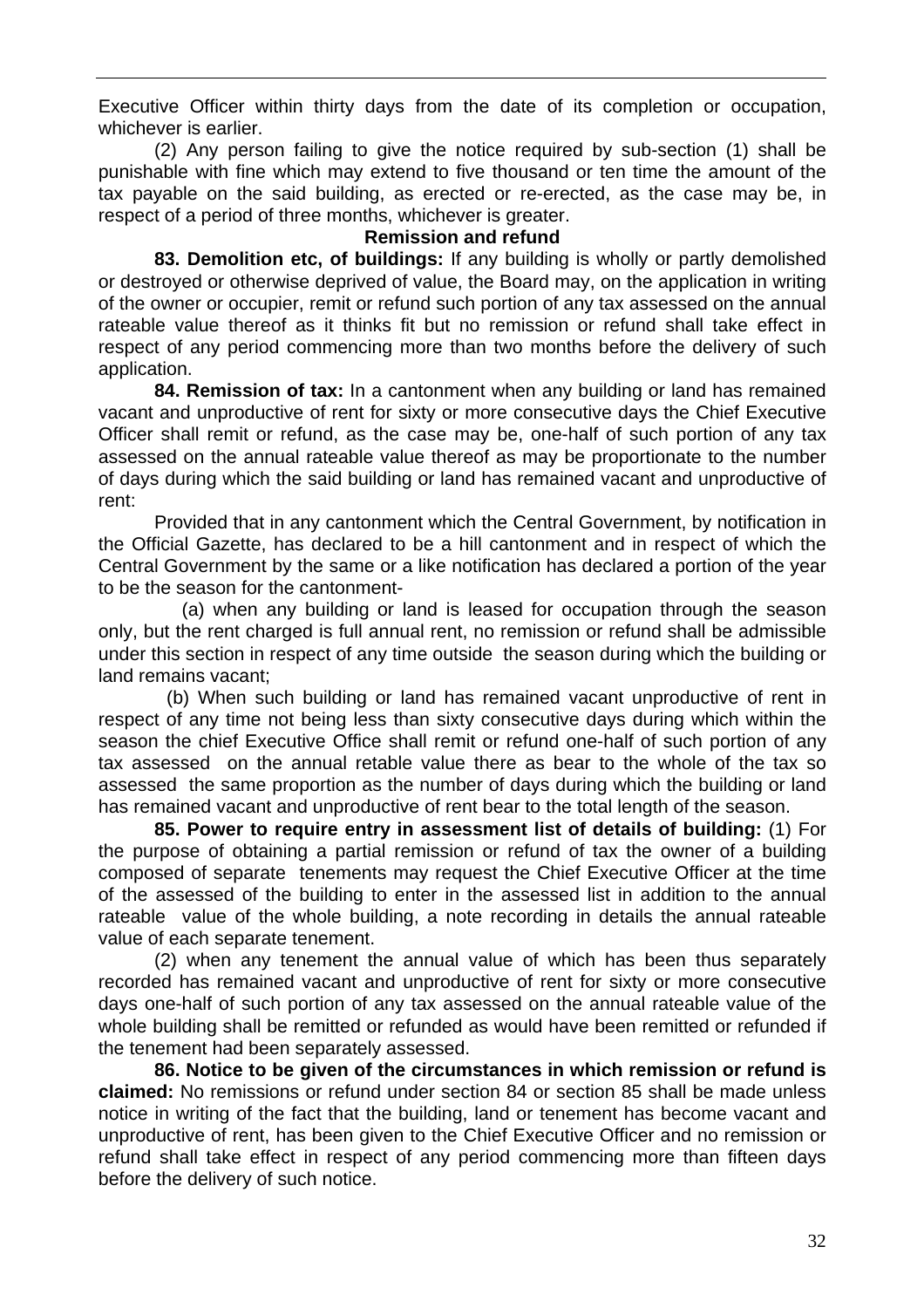**87. What buildings, etc., are to be deemed vacant:** (1) For the purposes of section 84 and 85 no building, tenement or land shall be deemed vacant if maintained as a resort or town or country house or be deemed unproductive of rent if let to a tenant who has a continuing right of occupation thereof, whether he is in actual occupation or not.

(2) The burden of proving all facts entitling any person to claim relief under section 83 or section 84 or section 85 shall be upon him**.** 

**88. Notice to be given of every occupation of vacant building or house:** (1) The owner of any building, tenement or land in respect of which a remission or refund of tax has been given under section 84 or section 85 shall give notice of the re-occupation of such building, tenement or land within fifteen days of such re-occupation.

(2) Any owner failing to give the notice required by sub-section (1) shall be punishable with fine which shall not be less than twice the amount of the tax payable on such building, tenement or land in respect of the period during which it has been reoccupied and which may extend to two thousand five hundred rupees, or ten times the amount of the said tax, whichever sum is greater**.** 

### **Charge on immovable property**

89. Tax on buildings and land to be a charge thereon: **A tax assessed on the annual rateable value of any building or land shall, subject to the prior payment of the land-revenue, if any, due to the Government thereon, be a first charge upon the building or land**

Octroi, terminal tax and toll

90. Inspection of imported goods, octroi, terminal tax and toll, etc: **Every person bringing or receiving any goods, vehicles or animals within the limits of any cantonment in which octroi or terminal tax or toll is leviable shall, when so required by an officer duly authorized by the Chief Executive Officer in this behalf, so far as may be necessary for ascertaining the amount of tax chargeable-**

**(a) Permit that officer to inspect, examine or weigh such goods, vehicles or animals; and**

 **(b) Communicate to that officer any information, and exhibit to him any bill, invoice or document of a like nature, which such person may possess relating to such goods, vehicles or** 

**animals.**

91. Power to seize, etc: **(1) Any person who takes or attempts to take past any octroi station or any other place appointed within a cantonment for the collection of octroi, terminal tax or toll any goods, vehicles or animals, on account of which octroi, terminal tax or toll is leviable and thereby evades, or attempts to evade, the payment such octroi, terminal tax or toll and any person who abets any such evasion or attempts at evasion, shall be punishable with fine which may extend either to ten times the value of such octroi, terminal tax or toll, or to two thousand five hundred rupees, whichever is greater, and which shall not be less than twice the value of such octroi, terminal tax or toll, as the case may be.**

**(2) In case of non-payment of any octroi or terminal tax or toll on demand, the officer empowered to collect the same may seize any goods, vehicles or animals on which the octroi, terminal tax or toll is chargeable or any part or number thereof which is of sufficient value to satisfy the demand and shall give a receipts specifying the items seized.**

**(3) The Chief Executive Officer, or an officer of the Board authorized by him, after the lapse of five days from the seizure, and after the issue of a notice in writing to the person in whose possession the goods, vehicles or animals were at**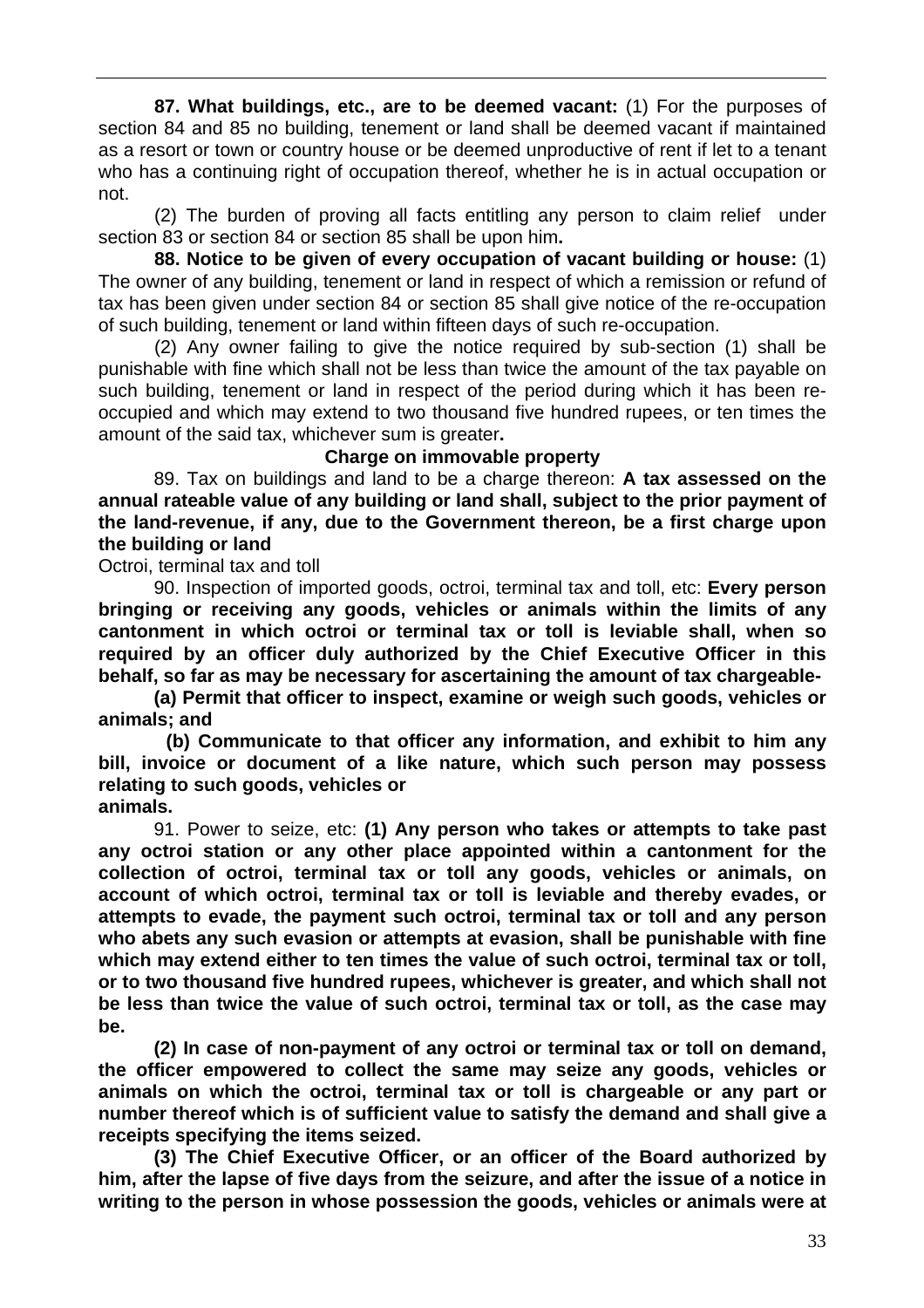**the time of seizures, fixing the time and place of sale, may cause the property so seized, or so much thereof as may be necessary, to be sold by auction to satisfy the demand and meet expenses occasioned by the seizure, custody and safe thereof, unless the demand and expenses are in the meantime paid:**

**Provided that the Chief Executive Officer may, in any case order that any article of a perishable nature which cannot be kept for five days without serious risk of damage, or which cannot be kept safe at a cost which, together with the amount of octroi, terminal tax or toll, is likely to exceed its value, shall be sold after the lapse of such shorter times as he may, having regard to the nature of the article, think proper.**

**(4) If, at any time before the sale has begun, the person whose property has been seized tenders to the Chief Executive Officer the amount of all expenses incurred and of the octroi, terminal tax or toll, the Chief Executive Officer shall release the property seized.**

**(5) The surplus, if any, of the sale proceeds shall be credited to the cantonment fund, and shall, on application made to the Chief Executive Officer within six months after the sale, be paid to the person in whose possession the property was at the time of seizure, and, if no such application is made, shall become the property of the Board.**

92. Lease of octroi, terminal tax or toll: **It shall be lawful for the Chief Executive Officer, with the previous sanction of the Board to lease the collection of any octroi, terminal tax or toll for any period not exceeding one year; and the lessee and all persons employed by him in the management and collection of the octroi, terminal tax or toll shall, in respect thereof,-**

**(a) be bound by any orders made by the Chief Executive Officer for their guidance;** 

**(b) have such powers exercisable by officers or employees of the Board under this Act as the Board may confer upon them; and**

**(c) be entitle to the same remedies and be subject to the same responsibilities as if they were employed by the Board for the management and collection of the octroi, terminal tax or toll, as the case may be:**

**Provided that no article distrained may be sold except under the orders of the Chief Executive Officer.**

**Appeals**

93. Appeals against assessment: **(1) An appeal against the assessment or levy of, or against the refusal to refund, any tax under this Act shall lie to the District Court.**

**(2) If the District Court, on the hearing of an appeal under this section, entertains reasonable doubt on any question as on to the liability to, or other principle of assessment of, a tax the Court may, either on its own motion or on the application of the appellant, draw up statement of the facts of the case and the point on which doubt is entertained, and refer the statement with its opinion on the point for the decision of the High Court.**

**(3) On a reference being made under sub-section (2), the subsequent proceedings in the case shall be, as nearly as may be, in conformity with the rules relating to references to the high Court contained in order XLVI of the First Schedule to the Code of Civil Procedure, 1908 (5 of 1908).**

Explanation: **For the purposes of this section and section 94, 95, 96, 97 and 102, "District Court", in relation to a cantonment, means the Principal Civil Court of original jurisdiction having jurisdiction over the area in which that cantonment is situated, and includes such other Civil Court having jurisdiction over that area**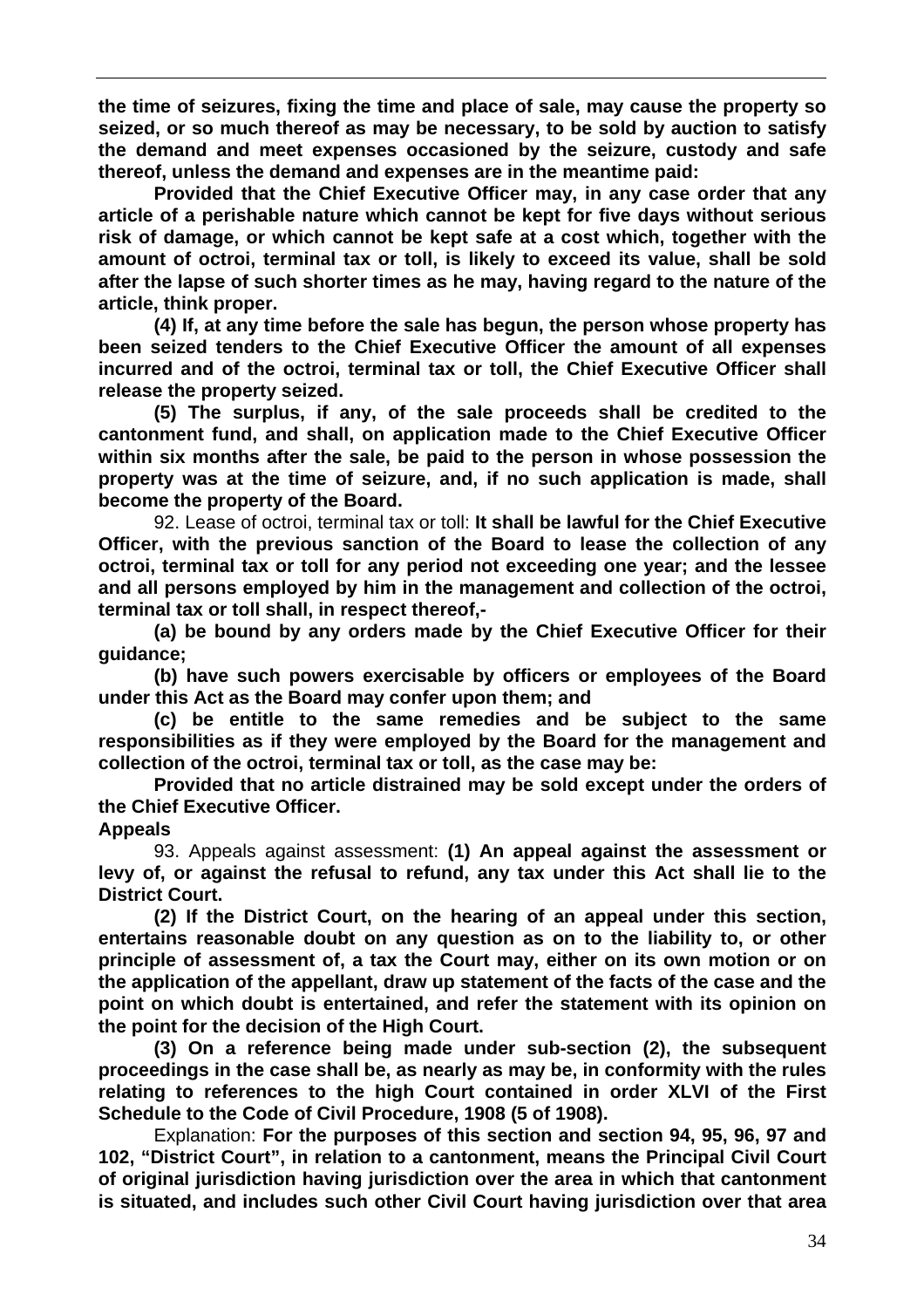**as the Central Government may, by notification in the Official Gazette, specify in this behalf, in consultation with the High Court having jurisdiction over that area.**

94.Costs of appeal: **In every appeal the costs shall be in the discretion of the District Court hearing the appeal.**

95. Recovery of costs from Board: **(1) If the Board fails to pay any costs awarded to an appellant within ten days after the date of the order for payment thereof, the District Court awarding the costs may order the person having the custody of the balance of the cantonment fund to pay the amount.**

**(2) Where the appellant fails to pay any costs awarded to the Board within ten days after the date of the order for payment therefore, the same shall be recoverable by the Board in the same manner as moneys recoverable by the Board under section 324.** 

96. Conditions of right to appeal: **No appeal shall be heard or determined under this Chapter unless-**

**(a) the appeal is, in the case of a tax assessed on the annual rateable value of buildings or lands or both, brought within thirty days next after the date of the authentication of the assessment list under section 77 (exclusive of the time required for obtaining a copy of the relevant entries therein), or, as the case may be, within thirty days of the date on which an amendment is finally made under section 79 and in the case of any other tax, within thirty days next after the date of the receipt of the notice of assessment or of alteration of assessment or if no notice has been given, within thirty days next after the date of the presentation of the first bill in respect thereof:**

**Provided that an appeal may be admitted after the expiration of the period prescribed therefore by this section if the appellant satisfies the District Court before whom the appeal is preferred that he had sufficient cause for not preferring it within that period;**

**(b) the amount including the assessed tax or duty, if any, in dispute in the appeal shall be deposited by the appellant every year on or before the due date in the office of the Board till the appeal is decide by the District Court.**

97. Finality of appellate orders: **The order of a District Court confirming, setting aside or modifying an order in respect of any valuation or assessment or liability to assessment or taxation shall be final:**

**Provided that it shall be lawful for the District Court, upon application or on its own motion, to review any order passed by it is in appeal if application in this behalf is made within three months from the date of the original order.**

### **Payment and recovery of taxes**

98. Time and manner of payment of taxes: **Save as otherwise expressly provided under this Act, any tax imposed under the provisions of this Act shall be payable on such dates and in such manner, as the Chief Executive Officer may, by public notice, direct.**

99. Public notice for taxes due: **(1) when any tax has become due the Chief Executive Officer shall cause a separate bill and public notice to be issued as well as published in a local newspaper specifying the tax and the period for which it is due for payment.**

**(2) The tax shall become due for payment from the date of issue public notice under sub-section (1) above.**

**(3) Any non-receipt of a Bill by a person shall not be a cause for nonpayment of the tax notified under sub-section (1).**

100. Notice of demand: **(1) If the amount of tax for which public notice has been issued or a bill has been presented is not paid within thirty days from the**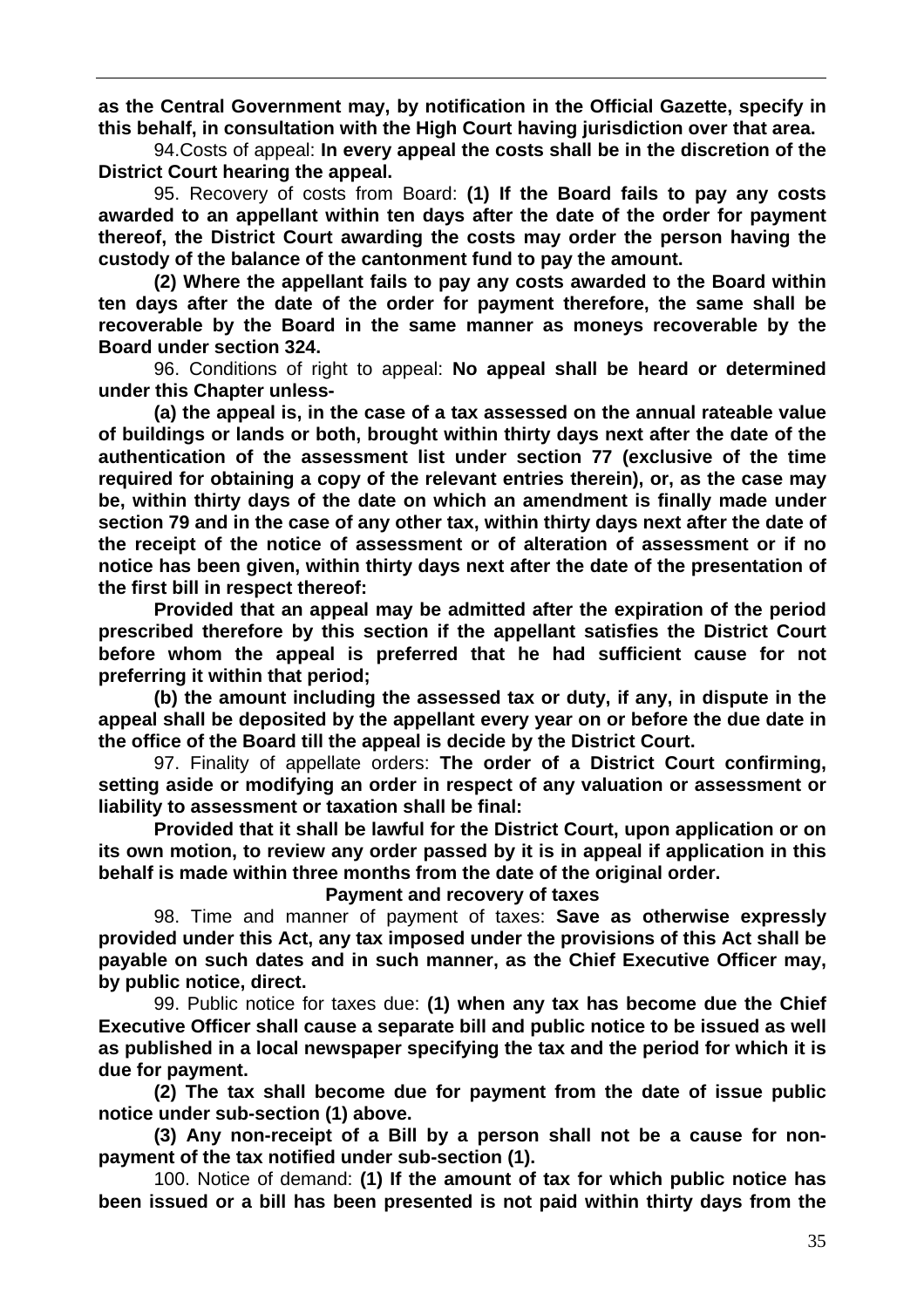**issue of public notice or presentation of the bill, as the case may be, the Chief Executive Officer may cause to be served upon the person liable for the payment of the same a notice of demand in the form set forth in Schedule 1.**

**(2) For every notice of demand which the Chief Executive Officer causes to be served on any person under this section, a fee of such amount, not exceeding two hundred rupees as shall in each case be fixed by the Chief Executive Officer, shall be payable by the said person and shall be included in the costs of recovery.**

101. Recovery of tax: **(1) If the person liable for the payment of any tax does not, within thirty days from the service of the notice of demand, pay the amount due, or show sufficient cause for non-payment of the same to the satisfaction of the Chief Executive officer, such sum, with all costs of recovery, may be recovered under a warrant, issued in the from set forth in Schedule 11, by distress and sale of the movable property or attachment and sale of the immovable property of the defaulter:** 

 Provided that the Chief Executive Officer shall not recover any sum the liability for which has been remitted on appeal under this Chapter.

 Provided further that the sale of any immovable property attached under this subsection shall not be made save under the orders of the Board.

(2) Every warrant issued under this section shall be signed by the Chief Executive Officer.

**102. Interest payable on taxes due:** (1) If a person on whom a notice of demand has been served under section 100, does not, within thirty days from the service of such notice, pay the sum demanded in the notice, he shall be liable to pay by way of interest, in addition to the sum and other charges due one per cent. of the sum due for each complete month from the date of expiry of the period of thirty days as aforesaid.

> (2) The mount of interest shall be recoverable in the same manner as moneys recoverable by the Board under section 324.

Provided that---

- (a) Where no appeal has been preferred, the Chief Executive officer with the previous sanction of the Board; and
- (b) In any other case the District Court hearing the appeal under section 93, may remit the whole or any part of the interest payable in respect of any period.

**103. Distress:** (1) It shall be lawful for any official of the Board to whom a warrant issued under section 101 is addressed to distrain, wherever it may be found in the cantonment, and movable property of or standing timber, growing crops or grass belonging to the person therein named as defaulter, subject to the following conditions, exceptions and exemption, namely: --

(c) The following property shall not be distrained---

- (i) the necessary wearing g apparel and bedding of the defaulter or of his wife or of his children;
- (ii) tools of artisans;
- (iii) books of account: or
- (iv) when the defaulter is an agriculturist, his implements of husbandry, seed-grain, and such cattle as may be necessary to enable the defaulter to earn his livelihood;

 (b) The distress shall not be excessive that is to say, the property distrained shall be as nearly as possible equal in value to the amount recoverable under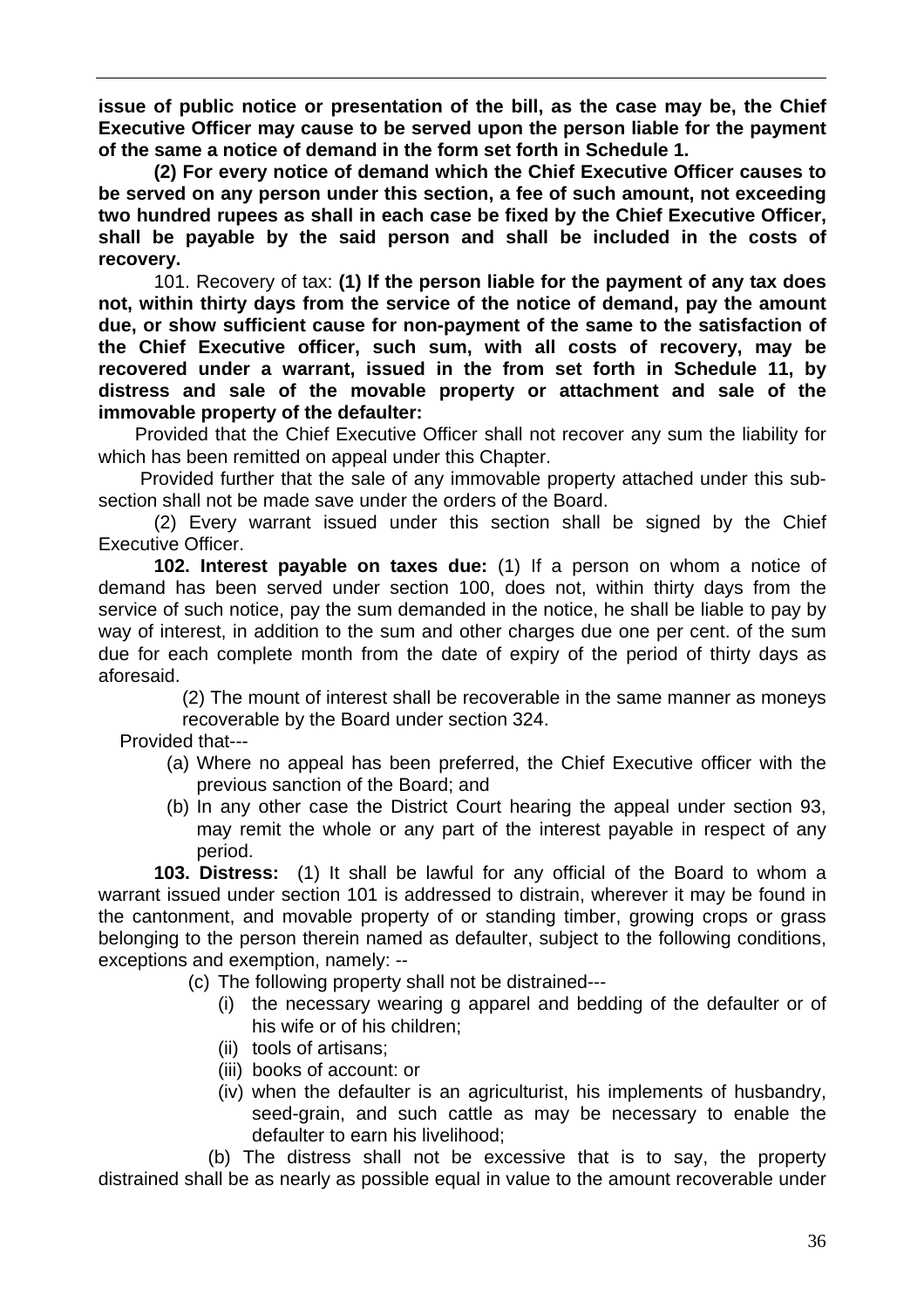the warrant, and if any property has been distrained which in the opinion of the Chief Executive Officer, should not have been distrained, it shall forthwith be returned,

(2) The person charged with the execution of a warrant of distress shall forthwith make an inventory of the property, which he seizes under such warrant, and shall, at the same time, give a written notice in the form in Schedule III to the person in possession thereof at the time of seizure that the said property will be sold as therein mentioned.

**104. Disposal of distrained property:** (1) when the property seized in subject to speedy and natural decay, or when the expense of keeping it is custody is, when added to the amount to be recovered, likely to excced its value, the Chief Executive Officer shall give notice to the person in whose possession the property was at the time of seizure that it will be sold at once, and shall sell it accordingly by public auction unless the amount mentioned in the warrant is forthwith paid.

(2) If the warrant is not in the meantime suspended by the Chief Executive Officer, or discharged, the property seized shall, after the expiry of the period named in the notice served under sub-section (2) of section 103, be sold by public auction by order of the chief Executive Officer.

(3) For every distraint made under this Chapter a fee of such amount, not exceeding two hundred rupees, as shall in each case be fixed by the Chief Executive Officer shall be charged, and the said fee shall be included in the costs of recovery.

**105. Attachment and sale of immovable property:** (1) when a warrant is issued for the attachment and sale of immovable property, the attachment shall be made by an order prohibiting the defaulter from transferring or charging the property in any way, and all person from taking any benefit from such transfer or charge, and declaring that such property would be sold unless the amount of tax due with all costs of recovery is paid in the office of the Board within fifteen days from the date of attachment.

(2) An order under sub-section (1) shall be displayed at some place on or adjacent to such property by pasting the same conspicuously and by publishing the same in a newspaper having circulation in the area in which the property is situated or by any other means or mode as may be considered appropriate by the Chief Executive Officer.

(3) Any transfer of or charge on the property attached or any interest thereon made without the written permission of the Chief Executive Officer shall be void as against all claims of the Board enforceable under the attachment.

(4) Where the sum due to the Board with the cost incurred by the Board in the sale of the property, including publication of notice in newspaper and a sum equal to five per cent of the purchase money for payment to the purchaser is paid by the defaulter, before the confirmation of the sale under sub-section (5), the attachment, if any, of the immovable property shall be deemed to have been removed.

(5) After the sale of the property by auction as aforesaid, it shall be confirmed in writing by the Chief Executive Officer who shall put the person declared to be the purchaser in possession of the same and shall grant him a certificate to the effect that he has purchased the property to which the certificate refers.

(6) The Central Government may make rules for---

(a) Regulating the manner of execution of warrants for the attachment and sale of immovable property;

(b) Charging of fees for the attachment and sale of immovable property, to be included in the cost of recovery of the tax due;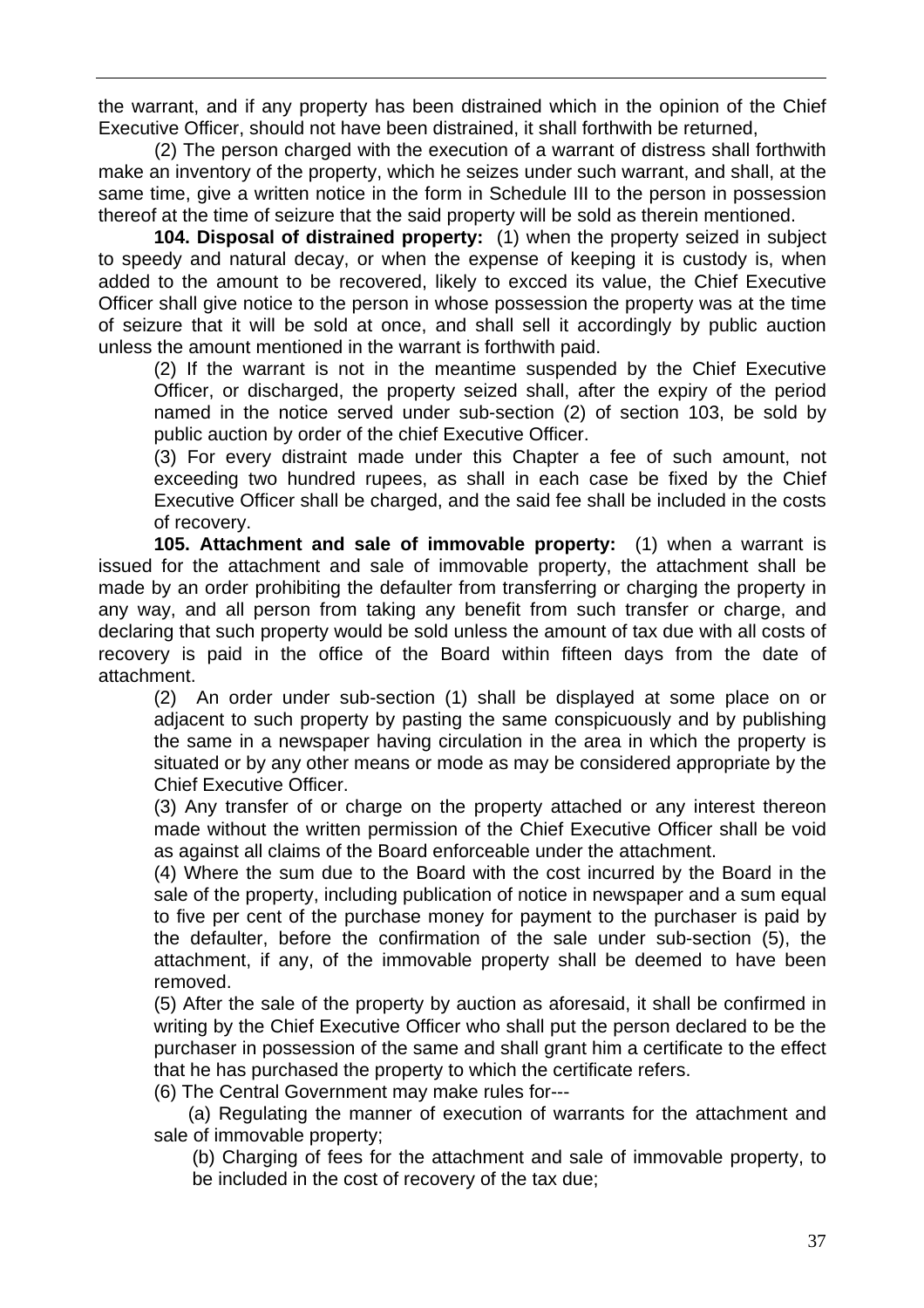(c) Summary determination of any claim made by any person than the person liable for the payment of any tax, in respect of any property attached I execution of warrant under this section.

**106. Recovery from a person about to leave cantonment and refund of surplus Sale of proceeds, if any :** (1) If the Chief Executive Officer has reason to believe that any person form whom any sum is due or is about to become due on account of any tax is about to move from the cantonment, he may direct the immediate payment by such person of the sum so due or about to become due, and cause a notice of demand for the same to be served on such person.

(2) If, on the service of such notice, such person does not forthwith pay the sum so due or about to become due, the amount shall be livable by distress and sale of movable property or attachment and sale of immovable property in the manner hereinbefore provided in this chapter, and the warrant of such distress and sale or attachment and sale may be issued and executed without any delay.

(3) The surplus of the sale proceeds arising out of section 104, section 105 and this section, if any, shall immediately after the sale of the property, be credited to the cantonment fund, and the notice of such credit shall immediately be given to the person whose property has been sold, or to his legal representative and, if such money is claimed, within a period of one year from the date of notice, a refund thereof shall be made to the said person or his representative.

(4) Any surplus of the sale proceeds not claimed within one year as aforesaid shall be the property of the board.

 **107. Power to institute suit for recovery:** Instead of proceeding against a defaulter by distress and sale of movable property or attachment and sale of immovable property as hereinbefore provided in this chapter, or after a defaulter has ben so proceeded against unsuccessfully or with only partial success, any sum due or the balance of any sum due, as the case may be, from such defaulter on account of a tax may be recovered from him by a suit in any court of competent jurisdiction.

#### **Special provision relating to taxation, etc.**

**108. Board to be a Municipality for taxation purposes:** A Board shall be deemed to be a municipal committee for the purposes of taxation as per the Municipal Taxation Act, 1881(11 of 1881).

**109. Payment to be made to a Board as service charges by central government or State Government:** The central or the State Government, as the case be, shall pay to a Board annually service charges for providing collective municipal services or development work in a cantonment where the Central or the State Government properties are situated as worked out by the Board based on the guidelines issued in this behalf by the central Government or the State Government.

**110. Power to make special provisions for conservancy in certain cases:** A Board may make special provisions for the cleansing of any factory, hotel club or group of building or lands used for any one purpose and under one management, and may fix a special rate and the dates and other conditions for periodical payment thereof, which shall be determined by a written agreement with the person liable for payment of the conservancy or scavenging tax in respect of such factory hotel, club or group of buildings or lands:

Provided that, in fixing the amount, proper regard shall be had to the probable cost to the Board of the services to be rendered.

**111. Exemption in case of buildings:** (1) When in pursuance of section 110, a Board has fixed a special rate for the cleansing of any factory; hotel, club or group of building or lands, such premises shall be exempted from the payment of conservancy or scavenging tax imposed in the cantonment.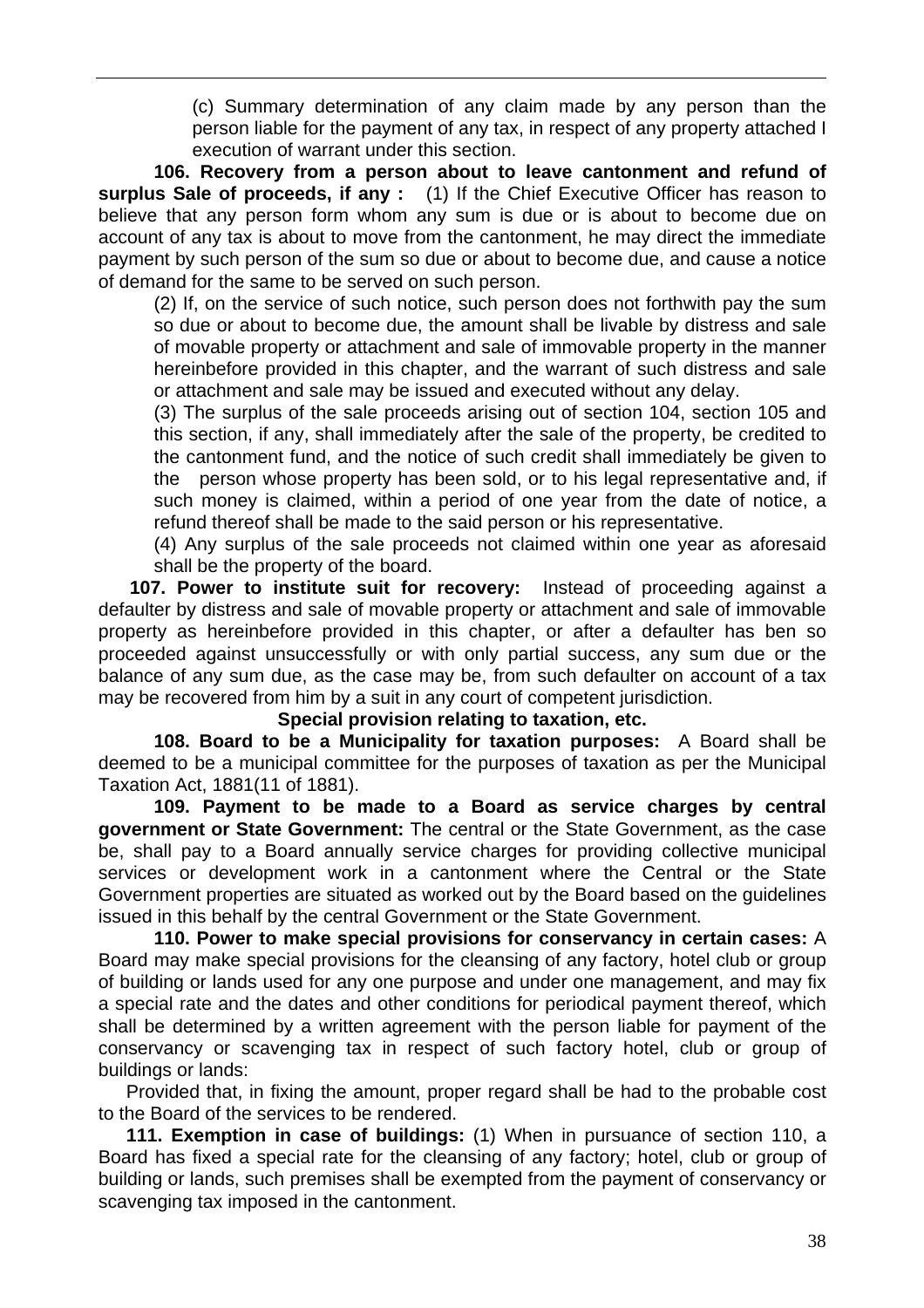(2) The following buildings and lands shall be exempt from any property tax other than tax imposed to cover the cost of specific services rendered by the Board, namely: -

- (a) place set apart for public worship and either actually so used or used for no other purpose and rendering services free of cost without deriving any income whatsoever;
- (b) Building used for educational purposes, public libraries, play grounds and dharamshalas which are open to the public and from which no income is derived;
- (c) Hospitals and dispensaries maintained wholly be charitable contributions;
- (d) Burning and burial grounds, not being the property of the government or a Board, which are controlled under the provisions of this Act;
- (e) Buildings or lands vested in a board; and
- (f) Any buildings or lands, or portion of such buildings or lands, which are the property of the Government.

**112. General Power of exemption:** The central Government may, by notification I the Official Gazette, exempt, either wholly or in part from the payment of any tax imposed under this Act, any person or class of persons or any property or goods or class of property of goods.

**113. Exemption of poor persons:** A Board may exempt, for a period not exceeding one year at a time from the payment of any tax, or any portion of a tax imposed under this Act, any person who in its opinion is by reason of poverty unable to pay the same.

**114. Composition:** (1) The Board may, with the previous sanction of the General Commanding Officer-in-Chief, the Command, allow nay person to compound for any tax.

(2) Every sum due by reason of the composition of a tax under sub-section (I) shall be recoverable as if it were a tax.

 **115. Irrecoverable debts :** The Board may write off any sum due on account of any Tax or rate or of the costs of recovering any tax or rate if sum is, in its opinion, irrecoverable:

Provide that, where the sum written off in favour of any one person exceeds two thousand and five hundred rupees, the sanction of the General Officer Commanding-inchief, the Command Shall be first obtained.

**116. Obligation to disclose liability:** (1) The Chief Executive Officer, may, by written notice, call upon any Inhabitant of the cantonment to furnish such information as may be necessary for the purpose of ascertaining—

- (a) Whether such Inhabitant is liable to pay, or has correctly paid, any tax imposed under this Act;
- (b) At what amount he should be assessed; or
- (c) The annual value of the building or land which he occupies and the name And address of the owner or lessee thereof.
- (2) If any person, when called upon under sub-section
- (1) To furnish information, neglects to furnish it within the period specified in this behalf by the Chief Executive Officer or furnishes information which is not true to the best of his knowledge or belief ,he shall be punishable with fine which may extend to five thousand rupees and shall also be liable to be assessed at such amount on account of tax as the Chief Executive Officer may deem praper, and the assessment so made shall, subject to the provisions of this Act, be final.

 **117. Immaterial error not to affect liability:** No assessment and no charge or demand on account of any tax or fee shall be impeached or affected by reason only of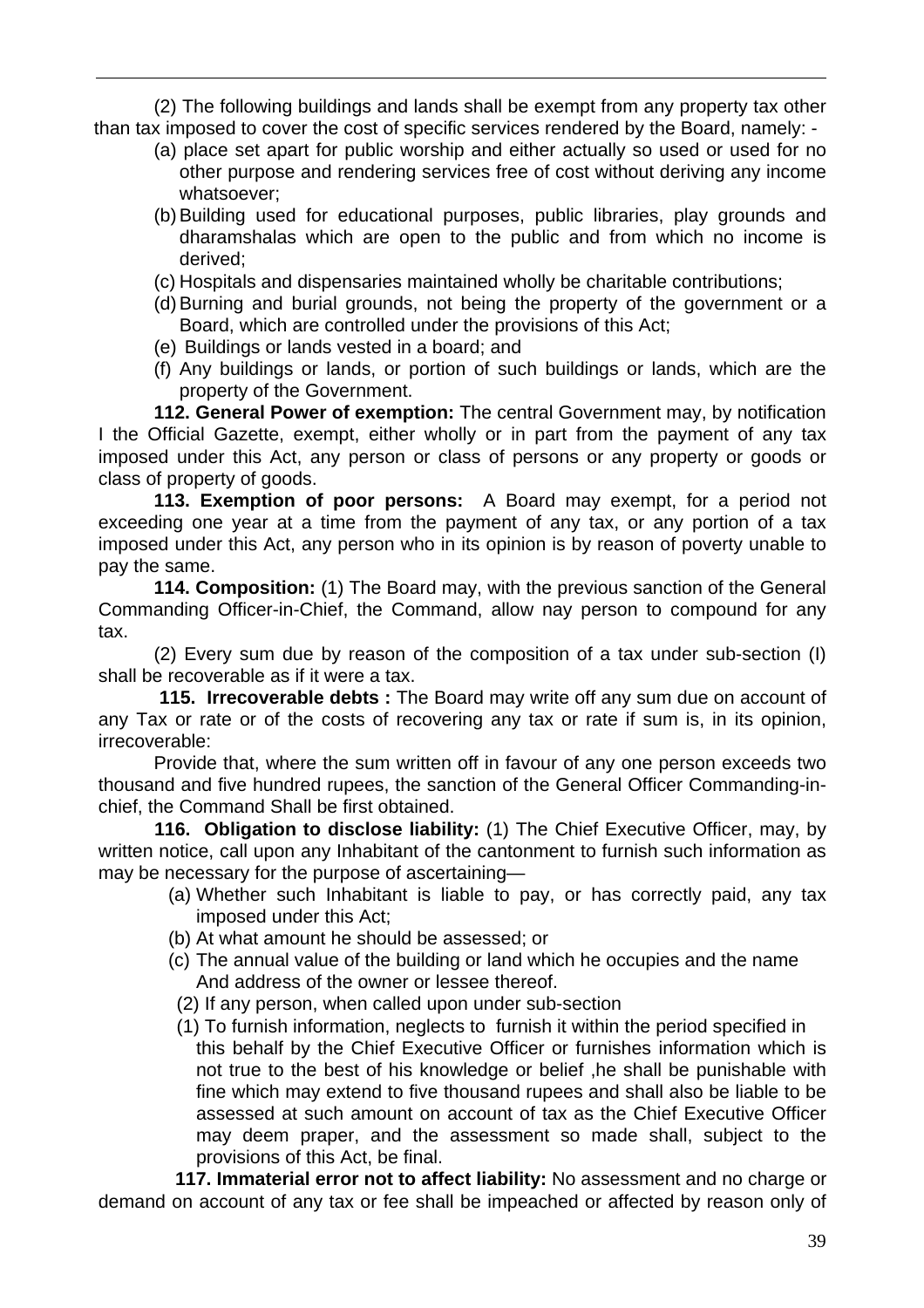any mistake in the name of any person liable to pay such tax or fee, or in the description of any property or thing, or any mistake in the amount of the assessment, charge or demand, if the directions contained in this Act and the rules and bye-laws made thereunder have in substance and effect been complied with; but any person Who sustains any special damage by reason of any such mistake shall be entitled to recover such compensation for the same, as the Board may decide.

 **118. Distaraint not to be invalid by reason of immaterial defact:** No distress levied or attachment made under this chapter shall be deemed unlawful, nor shall any person making the same be deemed a trespasser, on accunt only of any defect of from in the notice of demand, warrant of distress or attachment and sale or other proceeding relating thereto; nor shall any such person be deemed a trespasser ab initio on account of any irregularity afterwards committed by him; but any person who sustains any special damage by reason of any such irregularity shall be entitled to recover such compensation for the same, as the Board may decide.

#### **CHAPTER VI CANTONMENT FUND AND PROPERTY Cantonment fund and cantonment development fund**

 **119. Cantonment fund and cantonment development fund:** (1) There shall be formed for every cantonment a cantonment fund and there shall be placed to the

credit thereof the following sums,namely:- (a) the balace if any, of the cantonment fund formed for the cantonment

- under the Cantonment Act, 1924;(2 of 1924)
- (b) all sums received by or on behalf of the Board.
- (2) There shall also be formed for every Cantonment, a Cantonment Development fund and there shall be placed to the credit, thereof the Following sums,namely:-
- (i) any sum received from Central Government or the Government of any State by way of contributions, grants, subsidies or by any other way for the implementation of any specific scheme or for the execution of any specific project;
- (ii) any sum received from any individual or association of individual by way of gift or deposit; and
- (iii) any sum raised or borrowed under section 121 for the execution of specific Development projects.

 **120. Custody of cantonment fund and cantonment development fund:** (1) The Cantonment fund and the Cantonment development fund shall be kept in separate accounts which shall be maintained in state Bank of India or any of its subsidiary banks or any nationalized bank or any Scheduled commercial bank having its branch either in the Cantonment or in the Municipal area adjoining the Cantonment.

## **Explanation:** In the section,

(i) "nationalized book" means corresponding new bank specified in the First Schedule to the banking Companies (Acquisition and Transfer of Undertaking) Act,1970 5 of 1970 or the Banking compaies Acquisition and Transfer of under taking Act, 1980, (40 of 1980)

(ii) "State bank of India" means the State Bank of India constituted under the State Bank of India Act, (23 of 1955)

(iii)"Subsidiary bank" means a Subsidiary bank as defined in the State Bank of India (Subsidiary bank)Act,1959.(38 of 1959)

(2) The Chief Executive Officer may the previous sanction of the President Cantonment Board may invest any portion of cantonment fund or cantonment development fund in securities of Central Government or in such securities, including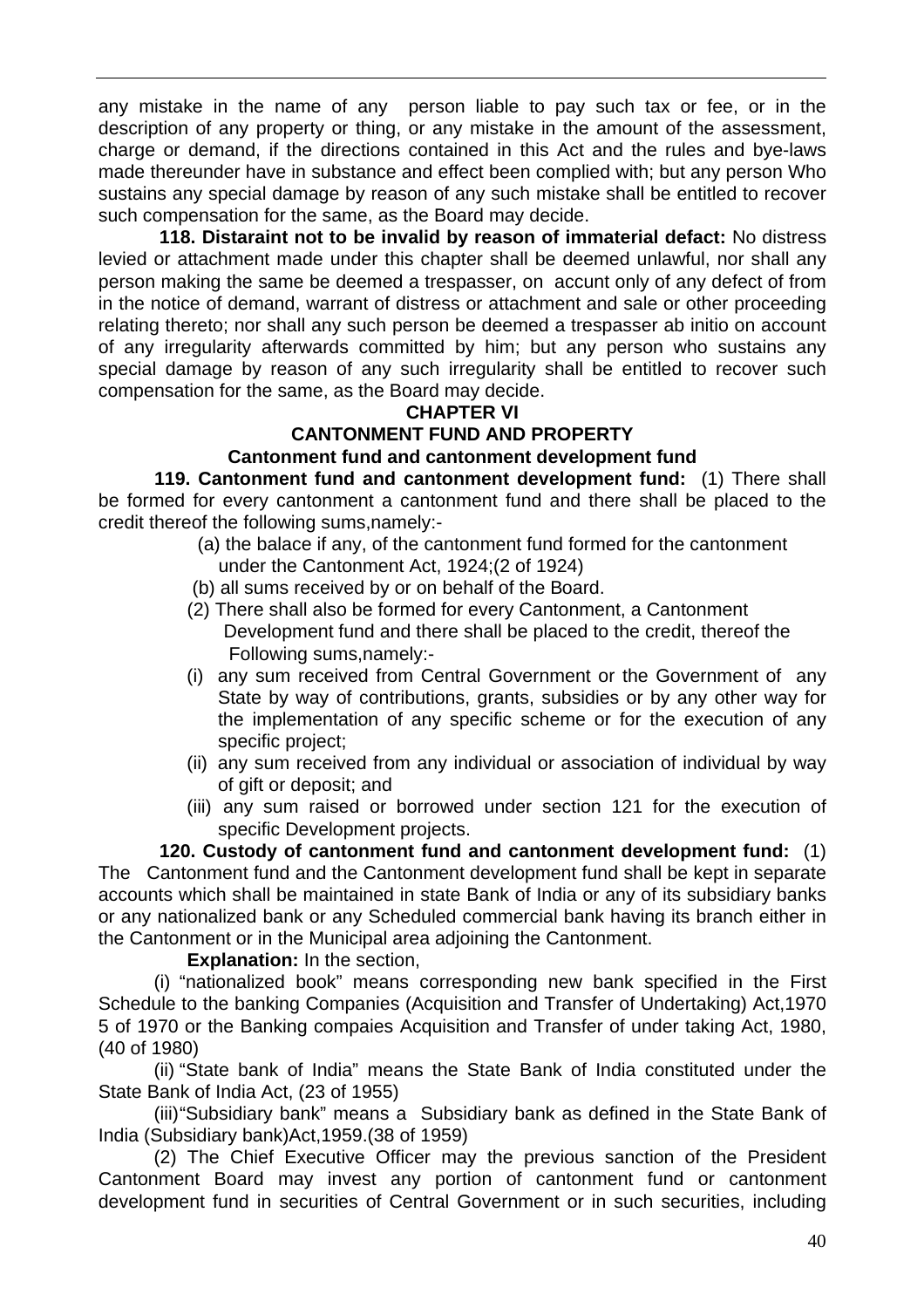fixed deposits in banks in the interest of the Board and may dispose of such investments or vary them for others of a like nature.

(3) The income resulting from any fixed deposit or from any such securities-as is referred to in sub-section (2) or from the proceeds of the sale of any such security shall be credited to the cantonment fund or, as the case may be, the cantonment development fund.

(4) Every action taken under sub-sections (2) and (3) may be subsequently brought to the next meeting of the Board.

 **121. Power of Board to borrow money:** A Board may from time to time by a resolution passed in this behalf borrow money from another Board, on mutually agreeable terms any sum of money which may be required for the schemes or projects covered under this Act.

 **122. Property:** Subject to any special reservation made by the Central Government all property of the nature hereinafter in this section specified which has been acquired or provided or is maintained by a Board shall vest in and belong to that Board, and shall be under its direction, management and control, that is to say, --

 (a) All markets, slaughter-houses, manure and night-soil depots, and buildings of every description;

 (b) all water-works for the supply, storage or distribution of water for public purposes and all bridges, buildings, engines, materials, and things connected therewith or appertaining thereto;

(c) all sewers, drains, culverts and water-courses, and all works, materials and things appertaining thereto;

- (d) all dust, dirt, dung, ashes, refuse, animal matter, filth and rubbish of every kind, and dead bodies of animals collected by the Board from the streets, houses, privies, sewers, cesspools or elsewhere, or deposited in places appointed by the Board for such purposes;
- (e) all lamps and lamp-posts and apparatus connected therewith or appertaining thereto;
- (f) all lands or other property transferred to the Board by the Central or a State Government, or by gift, purchase or otherwise for local public purposes; and
- (g) all streets and the pavements, stones and other materials thereto, and also all trees, erections, materials, implements, and things existing on or appertaining to streets.

 **123. Application of cantonment fund, cantonment development fund and property:** The cantonment fund, cantonment development fund and all property vested in a Board shall be applied for the purpose, whether express or Implied, for which, by or under this Act or any other law for the time being in force, power are conferred or futies or obligations are inposed upon the Board:

(a) with the sanction of the Central Government ,and

(b) on such terms and conditions as the Central Government may impose:

 Provided further that priority shall be given in the order hereinafter set forth to the following liabilities and obligations of a Board, that is to say,--

 (a) to the liabilities and obligations arising from a trust legally imposed upon or accepted by the Board;

 (b) to the repayment of, and the payment of interest on, any loan incurred under the provisions of the Local Authorities Loan Act, 1914 or under the provisions of this Act.

(c) to the payment of establishment charges;

 (d)to the payment of any sum the payment of which is expressly required by the provisions of this Act or any rule or byelaw made thereunder.

**124. Acquisition of immovable property:** When there is any hindrance to the permanent or temporary acquisition upon payment of any land required by a Board for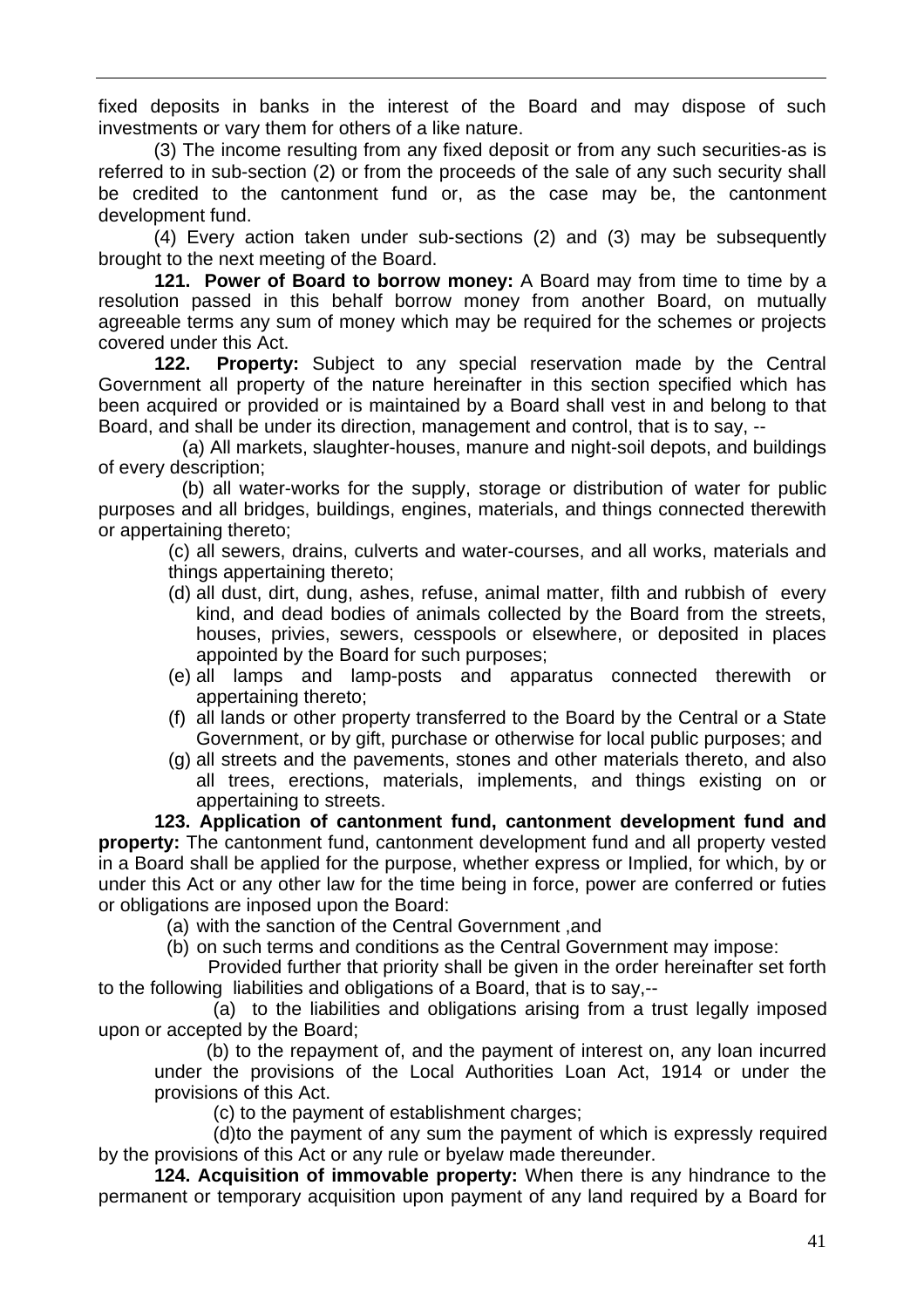the purpose of this Act, the Central Government May, on the recommendation of the Board, procure the acquisition thereof under the provisions of the Land Acquisition Act, 1894,(1of 1894) and, on payment by the Board of the compensation awarded under that Act and of the charges incurred by the Government in connection with the proceedings, the land shall vest in the Board.

**125. Power to make rules regarding cantonment fund, cantonment development fund and property:** The Central Government may make rules consistent with this Act to provided for all or any of the following maters, namely:--

- (a) the condition on which property may be acquired by Boards or on which property vested in a Board may be transferred by sale , mortgage, lease, exchange or otherwise; and
- (b) any other matter relating to the cantonment fund or cantonment development fund or cantonment property, in respect of which no provision or insufficient provision is made by or under this Act and provision is, in the opinion of the Central Government necessary.

## **CHAPTER VII CONTRACTS**

**126. Contracts by whom to be executed:** Subject to the provision of this Chapter, every Board shall be competent to enter into and perform any contract necessary for the purpose of this Act.

**127. Sanction:** (1) Every contract—

(a) for which budget provision does not exist, or

 (b) which involves a value or amount exceeding rupees fifty thousand shall require the sanction of the Board.

 (2) Every contract other than a contract such as is referred to in subsection (1) shall be sanctioned by the Chief Executive Officer on behalf of the Board.

**128. Executive of contract:** (1) Every contract made by or on behalf of a Board, the value or amount of which exceeds fifty thousand rupees, shall be in writing, and every such contract shall, be signed by two members, of whom the president or the Vice-President shall be one, and be countersigned by the Chief Executive Officer and be sealed with the common seal of the Board.

 (2) Where the Chief Executive Officer executes a contract on behalf of the Board sanctioned under sub-section (2) of section 127, he shall submit a report, on the execution of the contract, to the Board at its next meeting.

**129. Contracts improperly executed not to be binding on a Board:** If any contract is executed by or on behalf of a Board, otherwise than in conformity with the provision of this Chapter, it shall not be binding on the Board

### **CHAPTER VIII**

# **SANITATION AND THE PREVENTION AND TREATMENT OF DISEAE Sanitary authorities**

**130. Responsibility for sanitation:** The following officers shall, for the purpose of sanitation, have control over, and be responsible for maintaining in a sanitary condition, those parts of a cantonment, respectively, which are specified in the case of each, that is to say: --

(a) the Officer Commanding the army in the cantonment – all building and lands which are occupied or used for the army purposes;

(b) the Officer Commanding the navy in the cantonment – all building and lands which are occupied or used for naval purposes;

(c) the Officer Commanding the air force in the cantonment—all buildings and lands which are occupied or used for air force purposes;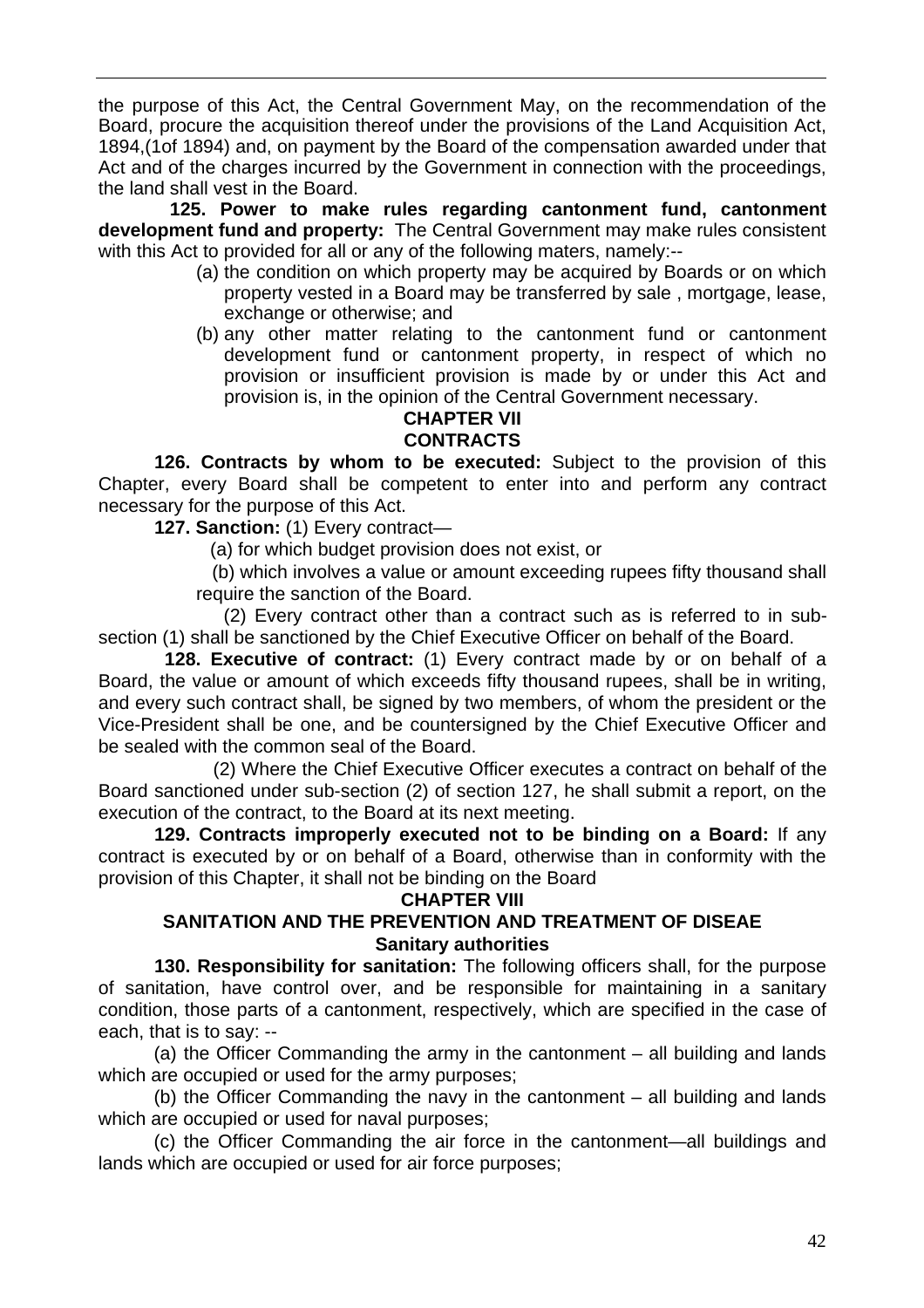(d) the Officer Commanding the station in the cantonment – all buildings and lands, occupied or used for any defence purpose, other than those referred to in clauses  $(a)$ ,  $(b)$  and  $(c)$ :

(e) the head of any civil department or railway administration occupying as such any part of the cantonment – all buildings and lands in his charge as head of that department or administration;

(f) the head of any establishment or installation of the Defence Research and Development Organisation in the cantonment – buildings and lands which are occupied or used for the purpose of the Defence Research and Development Organisation in the cantonment;

(g) the head of a public Sector undertaking – the buildings and lands belonging to such undertaking in the cantonment;

(h) the Chief Executive Officer – the buildings and lands in the civil area of the cantonment and all other buildings and lands not covered in clauses (a) to (b) above.

**131. General duties of Health Officer:** (1) The Health Officer shall be the Advisor to the Board in all matters relating to sanitation and exercise a general sanitary supervision over the cantonment and shall periodically submit a report along with his recommendation at least once in every month to the Board.

(2) The Assistant Health Officer shall perform such duties in connection with the sanitation of the cantonment as are, subject to the control of the Board, allotted to him by the Health Officer.

Conservancy and sanitation

**132. Public latrines, urinals and conservancy establishment:** All public latrines, urinals provided or maintained by a Board shall be so constructed as to provide separate compartment for each sex and the compartment so constructed shall be made accessible to and barrier free for the persons with disabilities and shall be provided with all necessary conservancy establishments, and shall regularly be cleansed and kept in proper order.

**133. Duty of occupier to collect and deposit rubbish, etc:** (1) it shall be the duty of an occupier of a building or land-

- (a) to make adequate arrangements for the house scavenging of the building or land;
- (b) to provide receptacles of the type and in he manner prescribed by the Chief Executive officer for the collection therein of all filth, rubbish and other offensive matter from such building or land and to keep such receptacle in good condition and repair;
- (c) to cause all filth, rubbish and other offensive matter collected in receptacles and to be removed and deposited in the public receptacles, depots or places provided or appointed under sub-section (1) of section 135.

(2) For the purpose of this section and section 134, "house scavenging" means the removal of filth, rubbish or other offensive matter from a privy, latrine, urinal, drain, cesspool or other common receptacle for such matter.

**134. Power of Board to undertake private conservancy arrangement:** (1) On the application or with the consent of the occupier of any building or land, or, where the occupier of any building or land fails to make arrangements to the satisfaction of the Chief Executive Officer for the matters referred to in this section, without such consent, and after giving notice in writing to the occupier, the Chief Executive Officer may undertake the house scavenging of any building or land in the cantonment for such period as he thinks fit on such terms as he may specify in this behalf.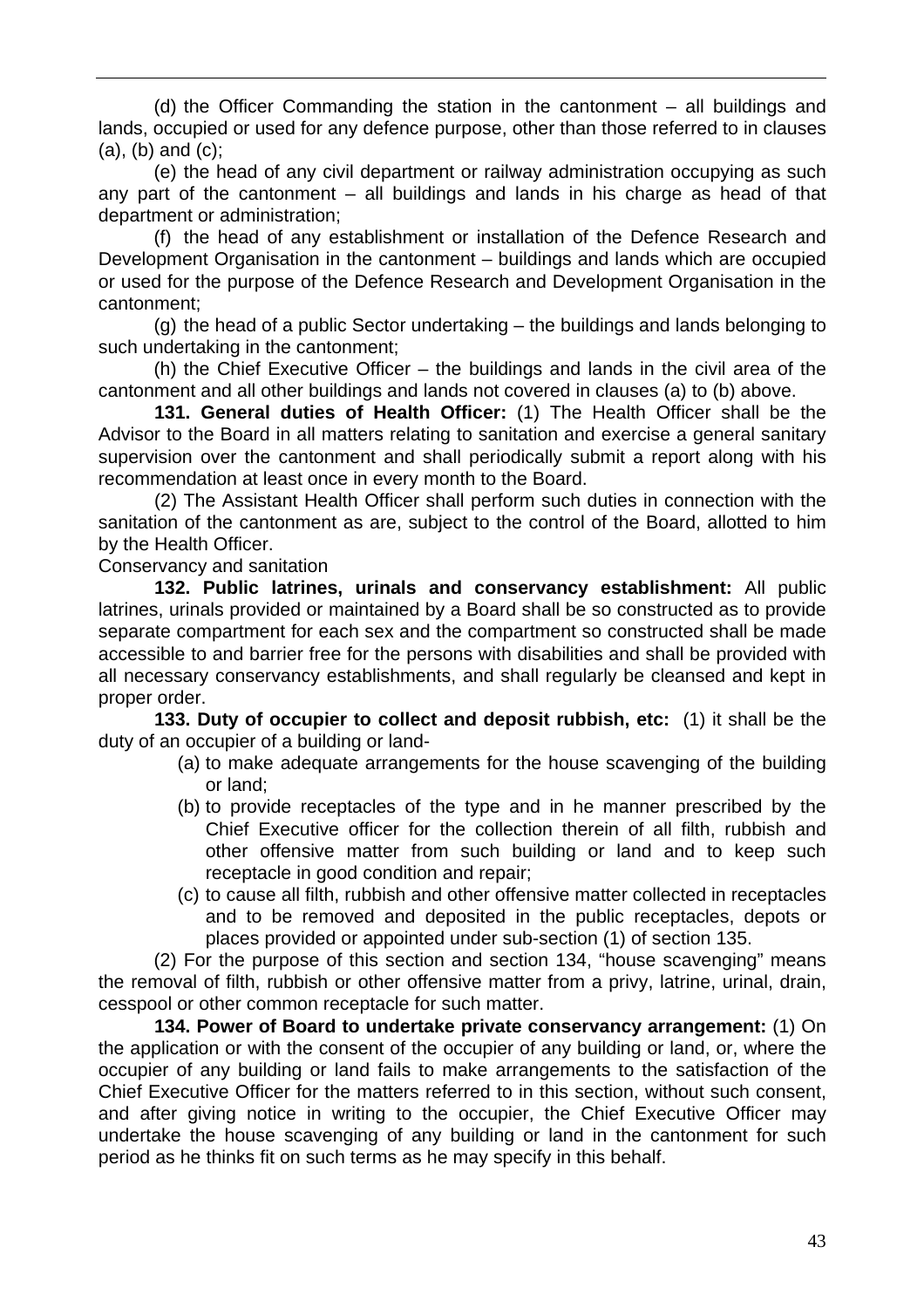(2) Where the Chief Executive Officer has undertaken the duties referred to in this section, all matter removed in the performance of such duties shall be the property of the Board.

**135. Deposits and disposal of rubbish, etc:** (1) Every Board shall provide or appoint, in proper and convenient situations, public receptacles, depots or places for the temporary deposit or disposal of household rubbish, offensive matter, carcases of dead animals and sewage.

(2) The Chief Executive Officer may, by public notice, issue directions as to the time at which, the manner in which, and the conditions subject to which, any matter referred to in sub-section (1) may be removed along a street or may be deposited or otherwise diposed of.

(3) All matter deposited in receptacles, deposts or places provided or appointed under this section shall be the property of the Board.

**136. Cesspools, receptacles, for filth, etc:** The Chief Executive Officer of any cantonment may, by notice in writing—

(2) Require any person having the control whether as owner, lessee or occupier of any land or building in the contonment

(i) to close any cesspool appertaining to the land or building which, in the opinion of the Chief Executive Officer, is a nuisance, or

(ii) to keep in a clean condition, in such manner as may be prescribed by notice, any receptacle for filth or sewage accumulating on the land or in a building, or

 (iii) to prevent the water of any private latrine, urinal, sink or bathroom or any other offensive matter, from soaking, draining or flowing, or being put, from the land or building upon any street or other public place, or into any water-course or into any drain not intended for the purpose, or

 (iv) To collect and deposit for removal by the conservancy establishment of the Board, within such time and in such receptacle or place, as may be specified in the notice, any offensive matter or rubbish which such person has allowed to accumulate or remain under, in or on such building or land; or

(a) Require any person to desist from making or altering any drain leading into a public drain; or

(b) Require any person having the control of a drain in the cantonment to cleanse, purify, repair or alter the same, or otherwise put it in good order, within such time as may be specified in the notice.

**137. Filling up of tank, etc:** (1) Where any well, tank, cistern, reservoir container, desert cooler or any other, receptacle or place in the cantonment where water is stored or accumulated, whether within any private enclosure or not, is in such a condition as to create a nuisance or, in the opinion of the Health Officer, is or is likely to be a breeding place for mosquitoes, the Board may, by notice in writing, require the owner, lessee or occupier thereof within such period as may be specified in the notice, to fill up or cover the well, cistern, reservoir or receptacle, or to fill up the tank to drain off or remove the water, as the case may be.

 (2) The Board may from time to time take such measures as are necessary in its opinion for prevention of breeding of mosquitoes, insects or any bacterial or viral carriers of disease in public places under the control or management of the Board.

 (3) The Board may, if it thinks fit, meet the whole or any portion of the expenses incurred in execution of work mentioned in sub-sections (1) and (2) of this section.

**138. Provision of Latrines, ect:** The Chief Executive Officer may, by notice in Writing, require the owner or lessee of any building or land in the cantonment to provide, in such manner as may be specified in the notice, any latrine, urinal, cesspool, dust-bin or other receptacle for filth, sewage, or rubbish, or any additional latrine, urinal, cesspool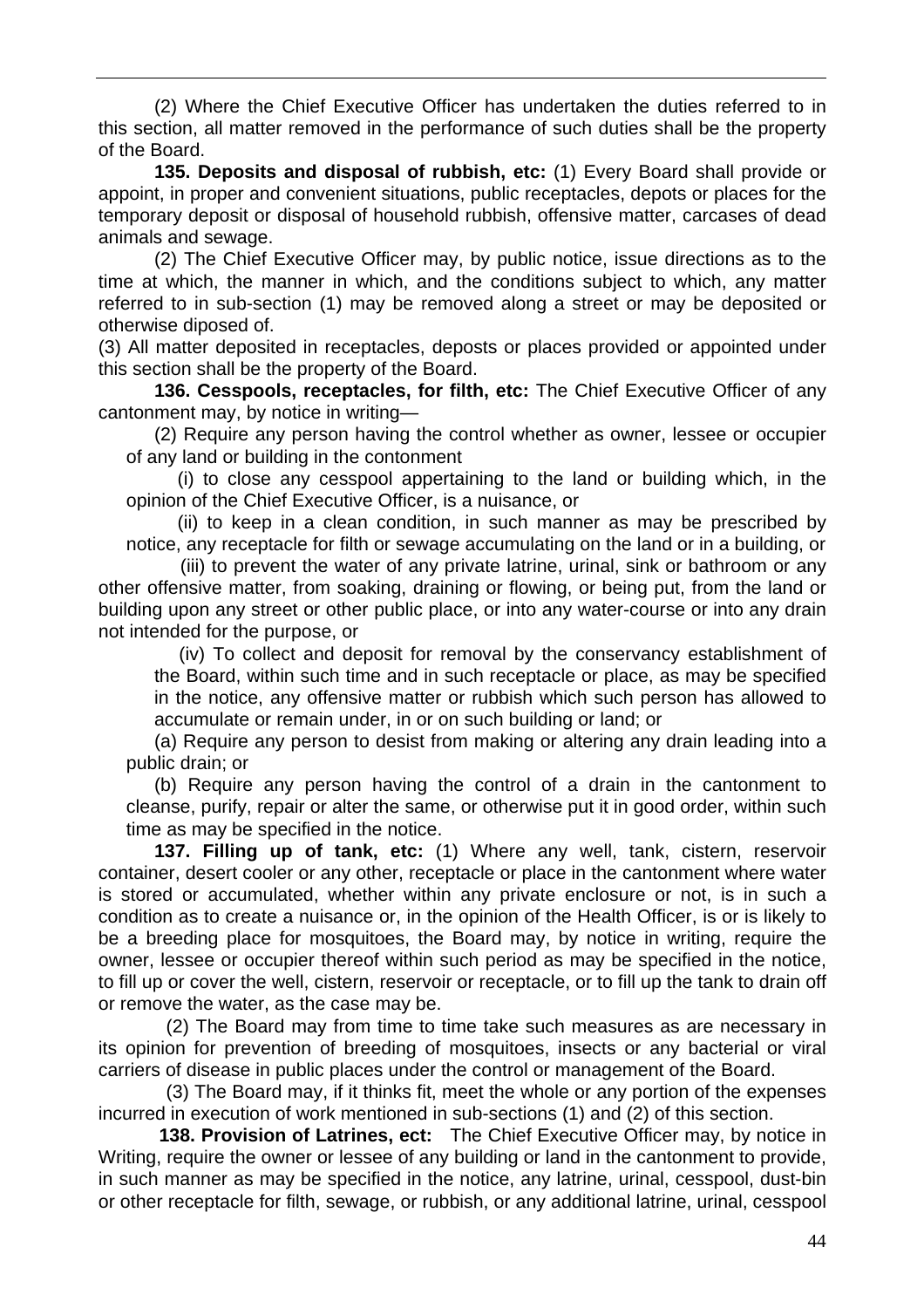or other receptacle as aforesaid, which should, in his opinion, be provided for the building or land.

**139. Sanitation in factories, Ect:** Every person employing, whether on behalf of the Government or otherwise, more than ten workmen or laborers, and every person managing or having control of a market, school, theatre or other place of public resort, in a cantonment shall give notice of the fact to the Chief Executive Officer, and shall provide such latrines and urinals, and shall employ such number of sweepers, as the Chief executive Officer thinks fit, and shall cause the latrines and urinals to be kept clean and in proper order:

Provided that nothing in this section shall apply in the case of a factory to which the Factories Act 1948(63 of 1948) applies.

**140. Private Latrines:** Subject to the provisions of the Employment of Manual Scavenger and Construction of dry Latrine (Prohibition) Act, 1993, the Chief executive Office or any official of the Board authorized by him may, be notice in writing,--

(a) Require the owner or other person having the control of any private latrine, or, urinal in the cantonment not to put the same to public use; or

(b) Where any plan for the construction of private latrines or urinals has been approved, and copies thereof may be obtained free of charge on application-

(i) require any person repairing or constructing any private latrine or urinal not to allow the same to be used until it has been inspected by an official of the Board authorized by the Chief Executive Officer, or under the direction of the Health Officer and approved by him as conforming with such plan; or

(ii) require any person having control of any private latrine or urinal to re-build or alter the same in accordance with such plan; or

(c) require the owner or other person having the control of any such private latrine or urinal which, in the opinion of the Chief Executive Officer, constitutes a nuisance, to remove the latrine or urinal; or

(d) require any person having the control whether as owner, lessee or occupier of any land or building in the cantonment—

(i) to have any latrines provided for the same shut out by a sufficient roof and wall or fence from the view of persons passing by or dwelling in the neighborhood, or

(ii) to cleanse in such manner as the Chief Executive Officer may specify in the notice any latrine or urinal belonging to the land or building;

(e) require any person being the owner and having the control of any drain in the cantonment to provide, within ten days from the service of the notice, such covering as may be specified in the notice.

**141. Special provisions for collection of rubbish and solid waste management:** (1) All solid waste material generated in a cantonment shall be removed be removed by the Board and be brought to the compost sites or sanitary land sites or trenching sites earmarked by it for the purpose.

(2) The board shall also devise schemes for collecting rubbish and garbage from each house in the cantonment and may, if considers necessary, associate residents' welfare associations or such other non-governmental organization for this purpose.

(3) As far as possible the Board shall devise appropriate system to ensure that all compostable or biodegradable waste in the cantonment is recycled and used for generating manure, biolgas or any other form of energy.

 **142. Removal of congested buildings:** (1) Where it appears to a Board that any block of buildings in the cantonment is in an unhealthy condition by reason of manner in which the buildings are crowded together, or of the narrowness or closeness of the street, or of the want of proper drainage or ventilation, or of the impracticability of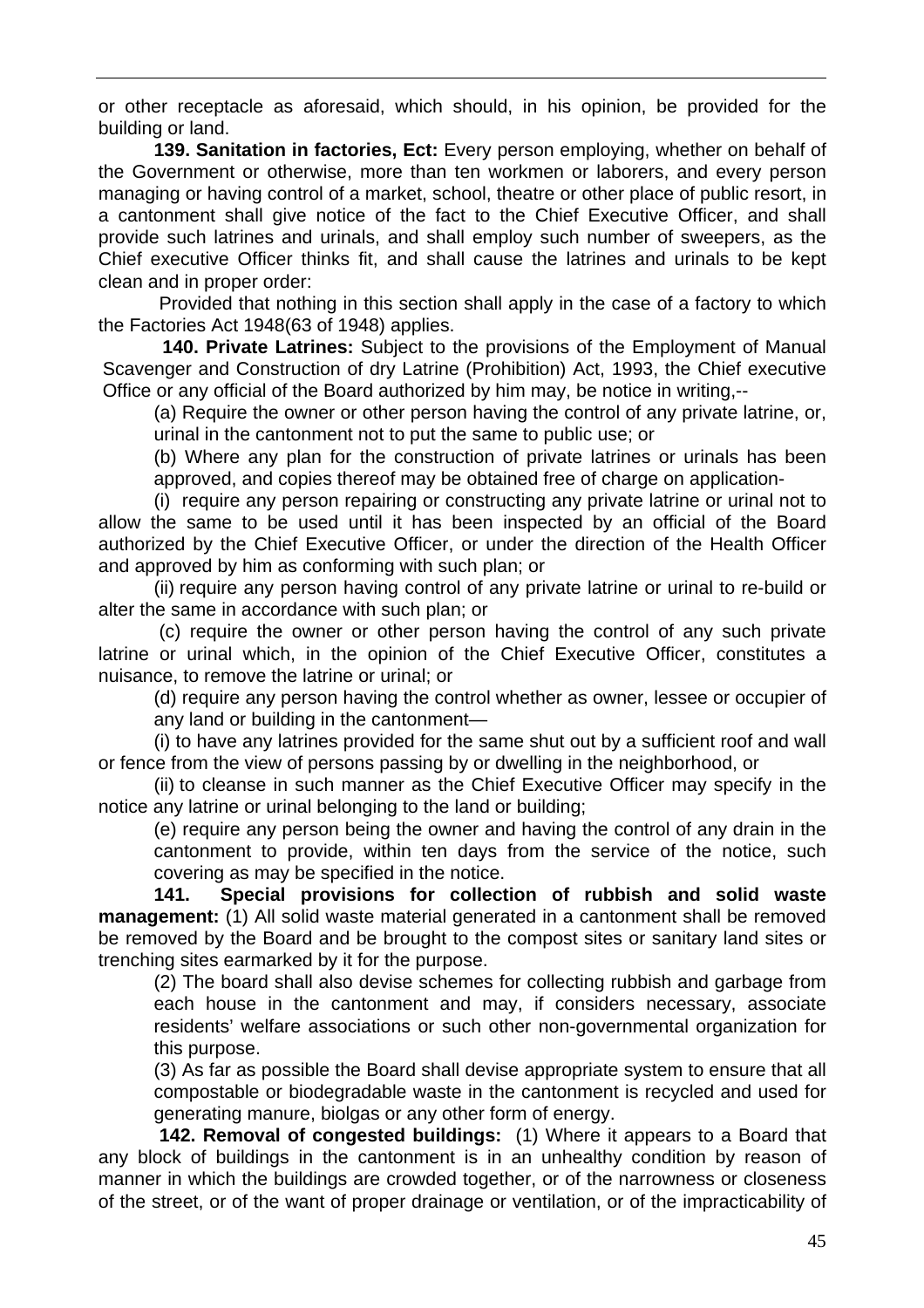cleansing the buildings or other similar cause, it may cause the block to be inspected by a committee consisting of --

- (a) the Health Officer,
- (b) the Civil Surgeon of the district or, if his services are not available, some other medical officer in the service of the Government,
- (c) the Executive Engineer or a person deputed by the Executive Engineer in this behalf, and
- (d) two non-official members of the Board.

(2) The committee shall make a report in writing to the Board regarding the sanitary condition of the block, and if it considers that the condition thereof is likely to cause risk of disease to the inhabitants of the building or of the neighborhood or other wise to endanger the public health, it shall clearly indicate on a plan verified by the Executive Engineer or the person deputed by him to serve on the committee, the buildings which should in its opinion wholly or in part be removed in order to abate the unhealthy condition of the block.

(3) If, upon receipt of such report, the Board is of opinion that all or any buildings indicated should be removed, it may, by notice in writing, require the owners thereof to remove them:

 Provided that the Board shall make compensation as it thinks fit to the owners for any buildings so removed which have been erected under proper authority.

Provided further that the Board may if it considers it equitable in the circumstances so to do pay to the owners such sum as it thinks fit as compensation for any buildings so removed which have not been erected under proper authority.

(4) For the purposes of this section "buildings" includes enclosure, walls and fences appertaining to buildings.

 **143. Overcrowding of dwelling houses:** (1) Where it appears to a Board that any building or part of a building in the cantonment which is used as a dwelling house is so overcrowded as to endanger the health of the inmates thereof, it may, after such inquiry as it thinks fit, by notice in writing require the owner or occupier of the building or part thereof, as the case may be, within such time not being less than one month as may be specified in the notice, to abate the overcrowding of the same by reducing the number of lodgers, tenants, or other inmates to such number as may be specified in the notice

(2) Any person who fails, without reasonable cause, to comply with a requisition made upon him under sub-section (1) shall be punishable with fine which may extend to two thousand five hundred rupees, and in the case of a continuing offence, to an additional fine which may extend to two hundred fifty rupees for every day after the first during which the failure has continued.

**144. Power to require repair or alteration of building:** (1) Where any building in a cantonment is so ill-constructed or dilapidated as to be, in the opinion of the Board, in an insanitaty state, the Board may, by notice in writing, require the owner, within such time as any be specified in the notice, to execute such repairs or to make such alteration as it thinks necessary for the purpose of removing such defects.

2) A copy of every notice issued under sub-section (1) shall be conspicuously pasted on the building to which it relates.

3). A notice issued under sub-section (1) shall be deemed to have been complied with, if the owner of the building to which it relates has, instead of executing the; repairs or making the alterations directed by the notice, removed the building.

**145. Power to require land or building to be cleansed :** (1) If any building or land, whether tenantable or other wise, is –

(i) In an insanitaty, filthy or unwholesome state; or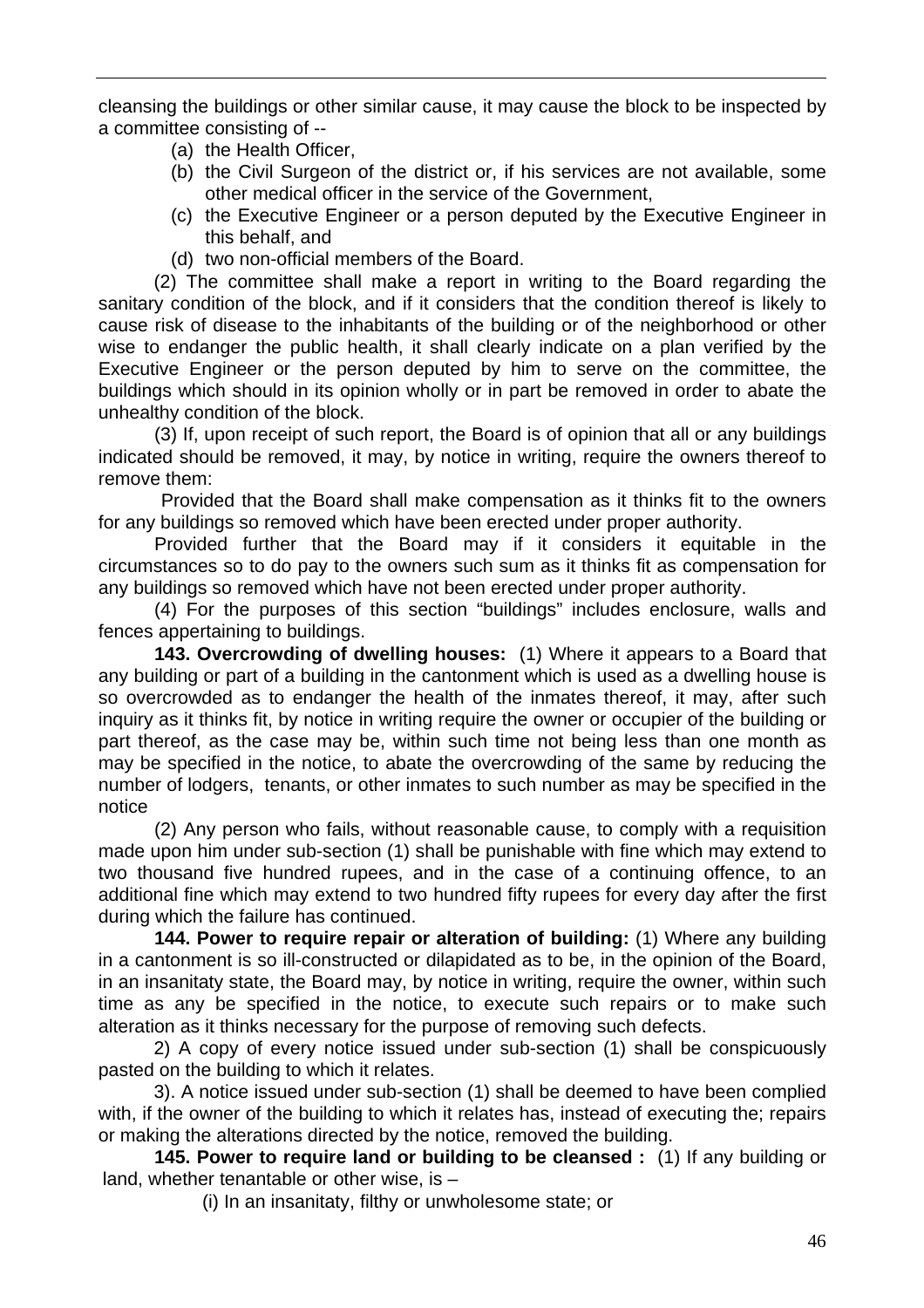(ii) In the opinion of the Chief Executive Officer, a nuisance to persons residing in the neighbourhood; or

 (iii) Over grown with prickly-pear or rank and noisome vegetation the Chief Executive Officer may, by notice in writing, require the owner, lessee, or occupier of such building or land to clean, lime-wash internally or exeternally, clear, or otherwise put such building or land in a proper state within such period as may be specified in the notice.

 (2) Any person who fails to comply with the notice issued under sud-section (1) shall punishable with fine which may extend to five thousand rupees, and in the case of a continuing offence, with an additional fine which may extend to two hundred fifty rupees for each day after the first during which the offence continues.

 **146. Prohibition in respect of air pollutant:** No owner, occupier, lessee or any other occupant of the premises shall allow or cause to be allowed any air pollutant above the standards, laid down under clause (g) of sub-section (1) of section 17 0f the Air (Prevention and Control Pollution) Act, 1981 (14 of 1981).

 **147. Power to order disuse of house:** If a Board is satisfied that any building in the cantonment which is intended for or used as a dwelling place is unfit for human habitation, it may cause a notice to be pasted on some conspicuous part of the building prohibiting, the owner or occupier thereof from using the building or room for such use to the satisfaction of the Board.

**148. Removal of noxious vegetation:** The Chief Executive Officer may, by notice in writing, require the owner, lessee, or occupier of any land in the cantonment to clear away and remove any thick or noxious vegetation or undergrowth which appears to him to be injurious to health or offensive to persons residing in the neighborhood.

**149. Agriculture and irrigation:** Where, in the opinion of a Board, the cultivation in the cantonment of any description of crop or the use therein of any kind of manure or the irrigation of any land therein in any specified manner is likely to be injurious to the health of persons dwelling in the neighborhood, the Board may, by public notice, prohibit such cultivation, use or irrigation after such date as may be specified in the notice, or may, by a like notice, direct that it shall be carried out subject to such conditions as the Board thinks fit:

 Provided that if, when a notice is issued under this section, any land to which it relates has been lawfully prepared for cultivation or any crop is sown therein or is standing thereon, the Board shall, if it directs that the notice is to take effect on a earlier than that by which the crop would ordinarily be sown or reaped, as the case may be, make compensation to all persons interested in the land or crop for the loss, if any, incurred by them respectively by reason of compliance with the notice. Burial and burning grounds

**150. Power to call for information regarding burial and burning grounds:** The Chief Executive Officer may by notice in writing, require the owner or person incharge of any burial or burning ground in the cantonment to supply such information as may be specified in the notice concerning the condition, management or position of such ground.

**151. Permission for use of new burial or burning ground:** (1) No place in a cantonment which has not been used as a burial or burning ground before the commencement of this Act shall be so used without the permission in writing of the Board.

(2) Such permission may be granted subject to any conditions which the Board thinks fit to impose for the purpose of preventing annoyance to, or danger to the health of, persons residing in the neighbour hood.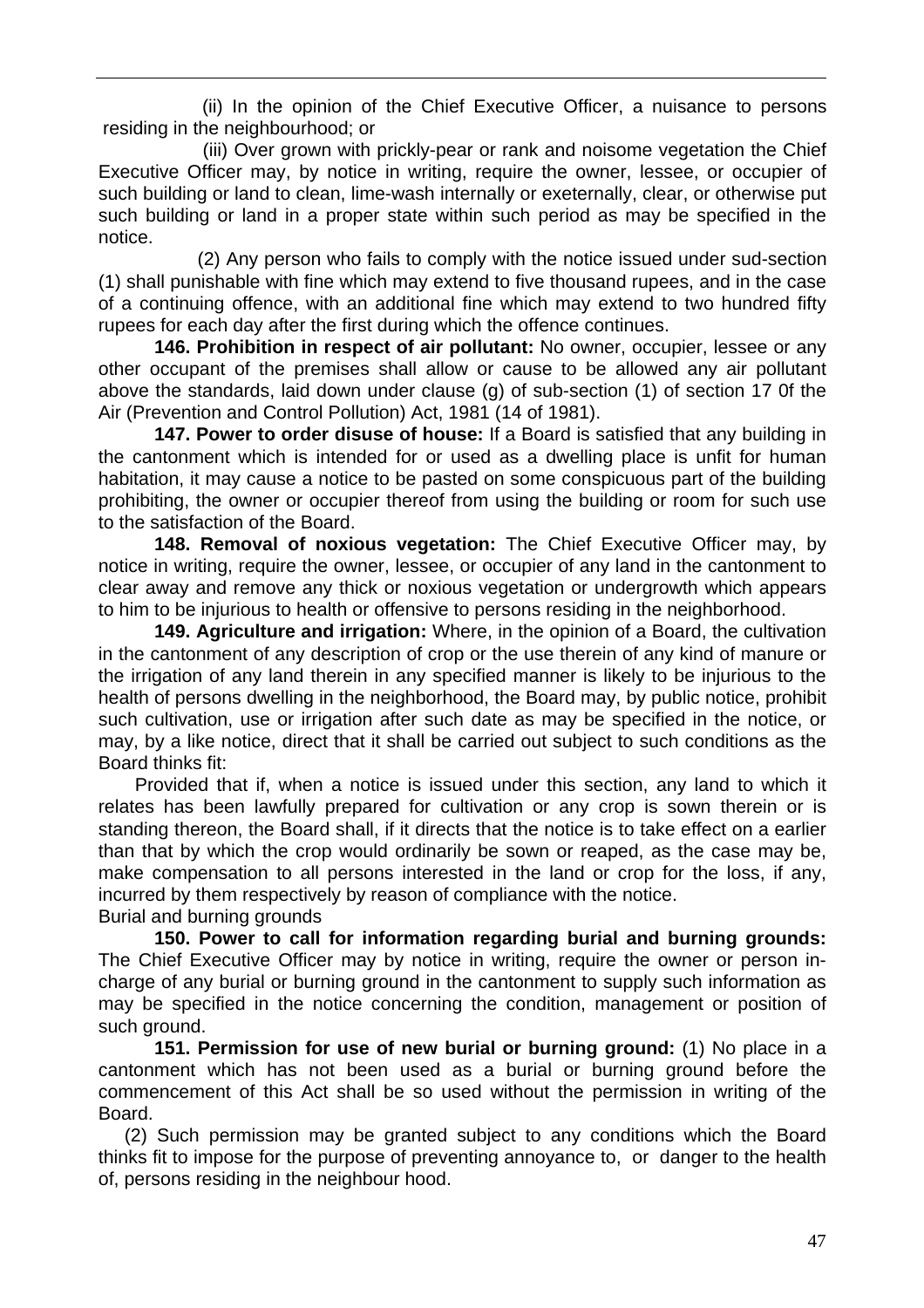**152. Power to require closing of burial or burning ground:** (1) Where a Board, after making or causing to be made local inquiry, is of opinion that any burial or burning ground in the cantonment has become offensive to, or dangerous to the health of, persons living in the neighbourhood, it may, with the previous sanction of the Central Government by notice in writing, require the owner or person in charge of such ground to close the same from such date as may be specified in the notice.

(2) where the Central Government sanctions the issue of any notice under subsection (1) it shall declare the conditions on which the burial or burning ground may be reopened, and a copy of such declaration shall be annexed to the notice.

(3) where the Central Government sanctions the issue of any such notice, it shall require a new burial or burning ground to be provided at the expense of the cantonment. Fund, or, if the community concerned is willing to provide a new burial or burning ground, the Central Government shall require a grant to be made from the cantonment fund towards the cost of the same.

(4) no corpse shall be buried or burnt in any burial or burning ground in respect of which a notice issued under this section is for the time being in force.

153. Exemption from operation of section 150 to 152: - The provisions of section 150, 151 and 152 shall not apply in the case of any burial ground which is for the time being managed by or on behalf of the Government.

**154. Removal of corpses:** The Board may, by public notice, prescribe routes in the cantonment by which alone corpses may be removed to burial or burning ground.

### **Prevention of infectious, contagious or communicable diseases**

**155. Obligation concerning infectious contagious or communicable diseases:** (1) Any person being in charge of, or in attendance, whether as a medical practitioner or otherwise, upon any person in a cantonment whom he knows or has reason to believe to be suffering from a contagious, communicable infectious diseases, or being the owner, lessee or occupier of any building in a cantonment in which he knows that any person is so suffering, shall forthwith give information to the Board respecting the existence of such disease.

(2) No person shall---

- (a) knowing that he is suffering from a contagious, communicable or an infectious diseases, expose other persons to the risk of infection by his presence or conduct in any public street or public place;
- (b) having the care of a person whom he knows to be suffering from a contagious, communicable or infectious diseases cause or permit that person to expose other persons to the risk of infection by his presence or conduct in any such street or place as aforesaid;
- (c) place or cause to be placed in a dustbin or other receptacle for the deposit of rubbish any matter which he knows or has reason to believe to have been exposed to infection from a contagious, communicable or an infectious diseases and which has not been disinfected properly.
- (d) throw or cause to be thrown into any latrine or urinal any matter, which he knows or has reason to believe to have been exposed to infection from a contagious, communicable or an infectious diseases and which has not been disinfected properly.

(3) Nothing contained in sub-section (1) or sub-section (2) shall apply in the case of venereal disease where the person suffering there from is under specific and adequate medical treatment and is by reason of his habits and conditions of life and residence unlikely to spread the disease.

Whoever---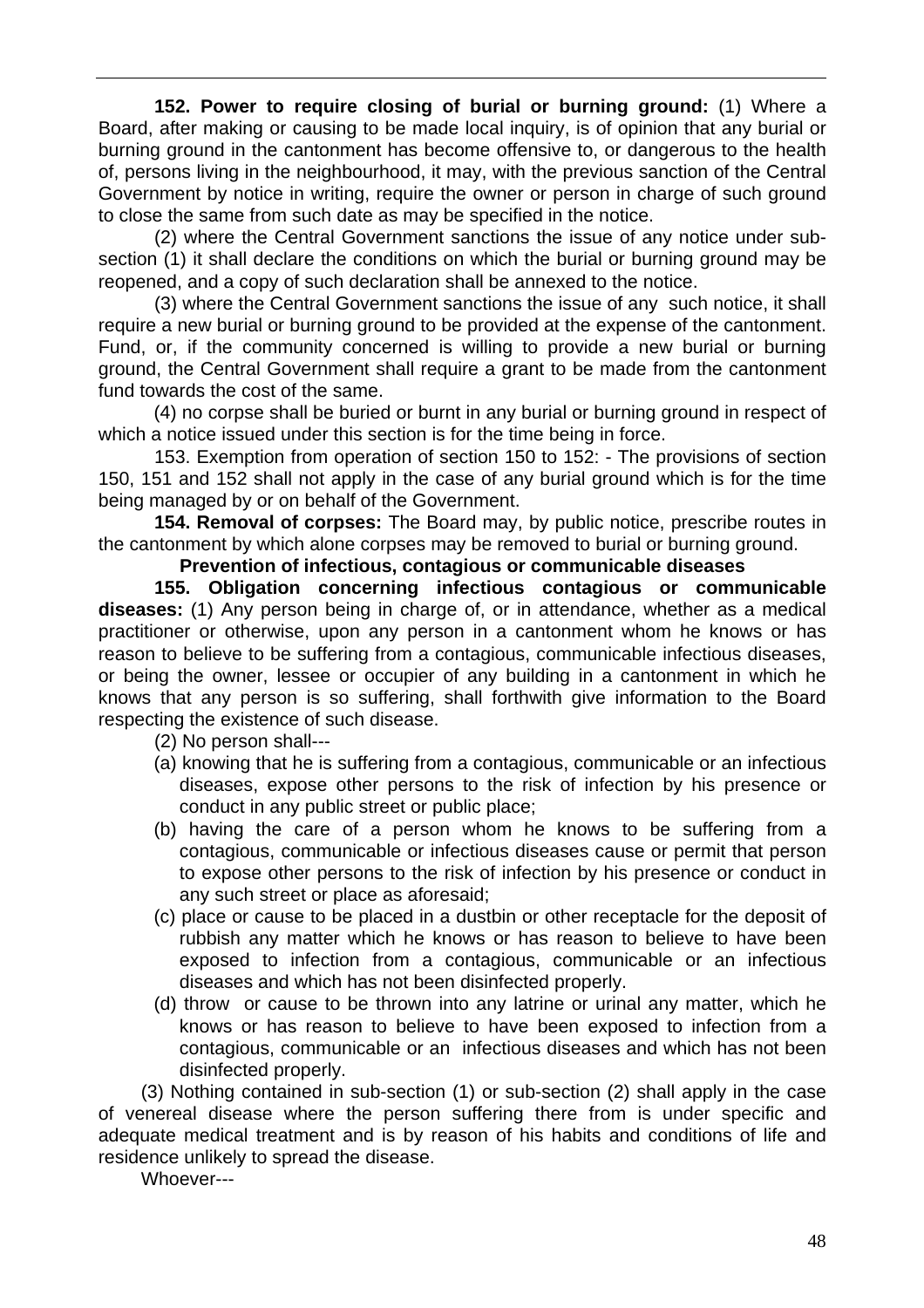a) fails to give information or gives false information to the Board respecting the existence of such disease as is referred to in sub-section (1), or

b) Contravenes the provisions of sub-section (2), shall be punishable with fine which may extend to one thousand rupees:

 Provided that no person shall be punishable for failure to give information if he had reasonable cause to believe that the information had already been duly given.

**156. Blood bank:** Subject to the provisions of any Act made in this regard and the rules and regulations made hereunder, whoever, being in charge of a bold bank or any other establishment which collects or supplies blood, plasma, marrow or any other substance for transfusion or treatment of patients or for any other medical use, fails to take adequate precautions or exercise adequate supervision thereby leading to or resulting in the supply of infected or contaminated blood, plasma, marrow or any other substance, shall be punishable with imprisonment which may extend to five years or with fine which may extend to one lakh rupees or with both.

**157. Special measures in case of outbreak of infectious or epidemic diseases:** (1) In the event of a cantonment being visited or threatened by an outbreak of any infectious or contagious disease among the inhabitants thereof or of any epidemic disease among any animals therein, the Officer Commanding the Station, if he thinks that the provisions of this Act or of any law for the time being in force in the cantonment are insufficient for the purpose, may with the previous sanction of the Central Government---

- (a) take such special measures, and
- (b) by public notice, make such temporary regulations to be observed by the public or by any class or section of the public, as he thinks necessary to prevent the outbreak or the spread of the disease:

 Provided that where in the opinion of the Officer Commanding the Station, immediate measures are necessary, he may take action without such sanction as aforesaid and, if he does so, shall forthwith report such action to the Central Government.

 (2) Whoever commits a breach of any temporary regulation made under subsection (1) shall be deemed to have committed an offence under section 188 of the Indian Penal Code(45 of 1860).

 **158. Power to require names of dairyman's customers :** Where it is certified to the Chief executive Officer by a medical practitioner that the outbreak or spread of any infectious or contagious disease in the cantonment is, in the opinion of such medical practitioner, attributable to the milk supplied by any dairyman, the chief Executive Officer may, by notice, in writing, require the dairyman, within such time as may be specified in; the notice, to furnish him with a full and complete list of the names and addresses of all his customers within the cantonment, or to give him such information as will enable him to trace the persons to whom the dairyman has sold milk.

**159. Power to require names of a waterman's customers:** Where it is certified to the Chief Executive Officer by the Health Officer that it is desirable. With a view to prevent the spread of any infectious or contagious disease in the cantonment, that the Health Officer should be furnished with a list of the customers of any washerman, the Chief Executive Officer may, by notice in writing, require the washerman, within in a time to be specified in the notice to furnish the Health Officer with a full and complete list of the names and addresses of all owners within the cantonment of clothes and other articles which the washerman washes or has washed during the six weeks immediately preceding the date of the notice.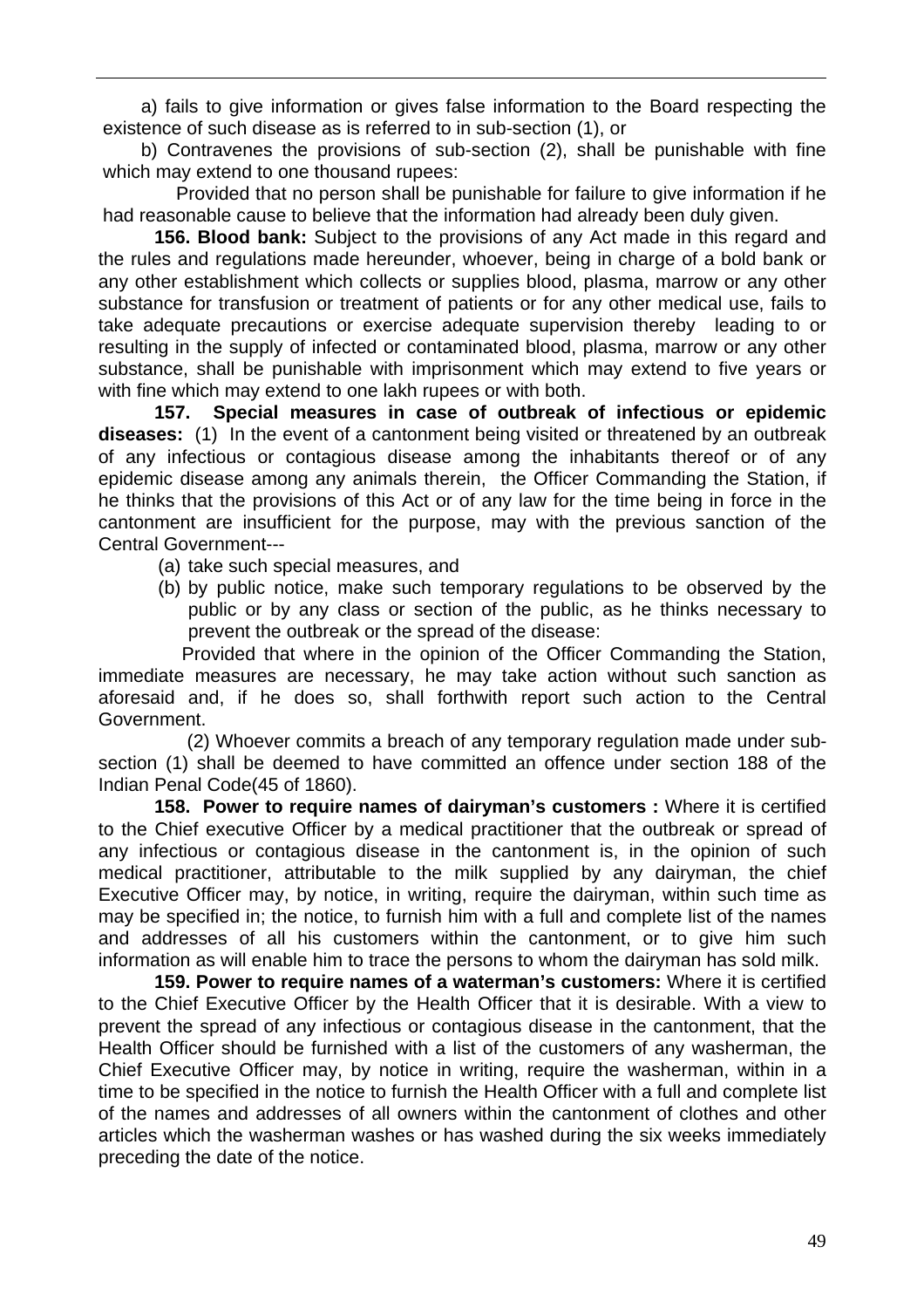**Explanation:** For the purposes of this section, the expression"washerman" shall mean an individual, body corporate, association of persons engaged in washing clothes in a cantonment.

**160. Power to require names of patients or customers of a medical practitioner or paramedical workers :** Wherre it is certified to the Chief Executive Officer by the Health Officer or a doctor in the employment of the Board that there is apprehension of the outbreak or spreading of any infectious or contagious or communcable disease in the cantonment because of use of contaminated needles, syringes or any other such equipment by a medical practitioner or by paramedical worker, the Chief Executive Officer may, by notice in writing, require the medical practitioner or the paramedical worker, within such time as may be specified in the notice, to furnish him with a full and complete list of the names and addresses of all his customers or patients within the cantonment, or to give him such information as will enable him to trace the persons whom the medical practitioner or the paramedical worker has attended to or traeted in the six weeks preceding the date of issuing the notice.

**161. Report after inspection of dairy or washeman or medical practitioner's place of business :** Where, after inspection the Health Officer is of opinion that any infectious, contagious or communicable disease is caused or is likely to arise in the cantonment from the consumption of the milk supplied from a dairy or from the washing of clothes or other articles in any place, or from any process employed by a washerman, or from use of contaminated needles, syrings or other such equipment by a medical practitioner or any paramedical staff, he shall report the matter to the Chief Executive Officer.

**162. Action on report submitted by Health Officer :** Upon receipt submitted by the Health Officer under section 161, the Chief Executive Officer may, by notice in writing.-

(a) prohibit the supply of milk from the dairy until the notice has been withdeawn; or

(b) prohibit the washerman from washing clothes or other articles in any such place or by any such process as aforesaid until the notice has been withdrawn or unless he uses such place in such manner , or washes by process, as the Chief Executive Officer may direct in the notice; or

(c) prohibit the medical practitioner or the paramedical worker from using any such needles, syringes or other such equipment unless the notice is withdrawn or rectification as may be required in the notice is carried out.

**163. Examination of milk, washed clothes or needles, syringes, etc :** The Health Officer or a doctor in the employment of the Board may take possession of any milk, clothes or other articles which are or have recently been in the possession of any dairyman on whom a notice has been served under section 158, or of any clothes or other articles which are or have ecently been in the possession of any washerman, on whom a notice has been served under section 159, or any needles, syringes or such other equipment which are or have recently been in the possesion of the medical practitioner or paramedical worker to whom a notice under section 160 has been issued and may subject the same or cause the same to be subjected to such chemical or other process as he may think necessary; and the Board shall pay from the cantonment fund all the costs of the process and shall also pay to the owner of the milk, clothes or other articles such sum as compensation for any loss occasioned by such process as may appear to it be resonable.

**164. Contamination of public conveyance :** Whoever in a cantonment-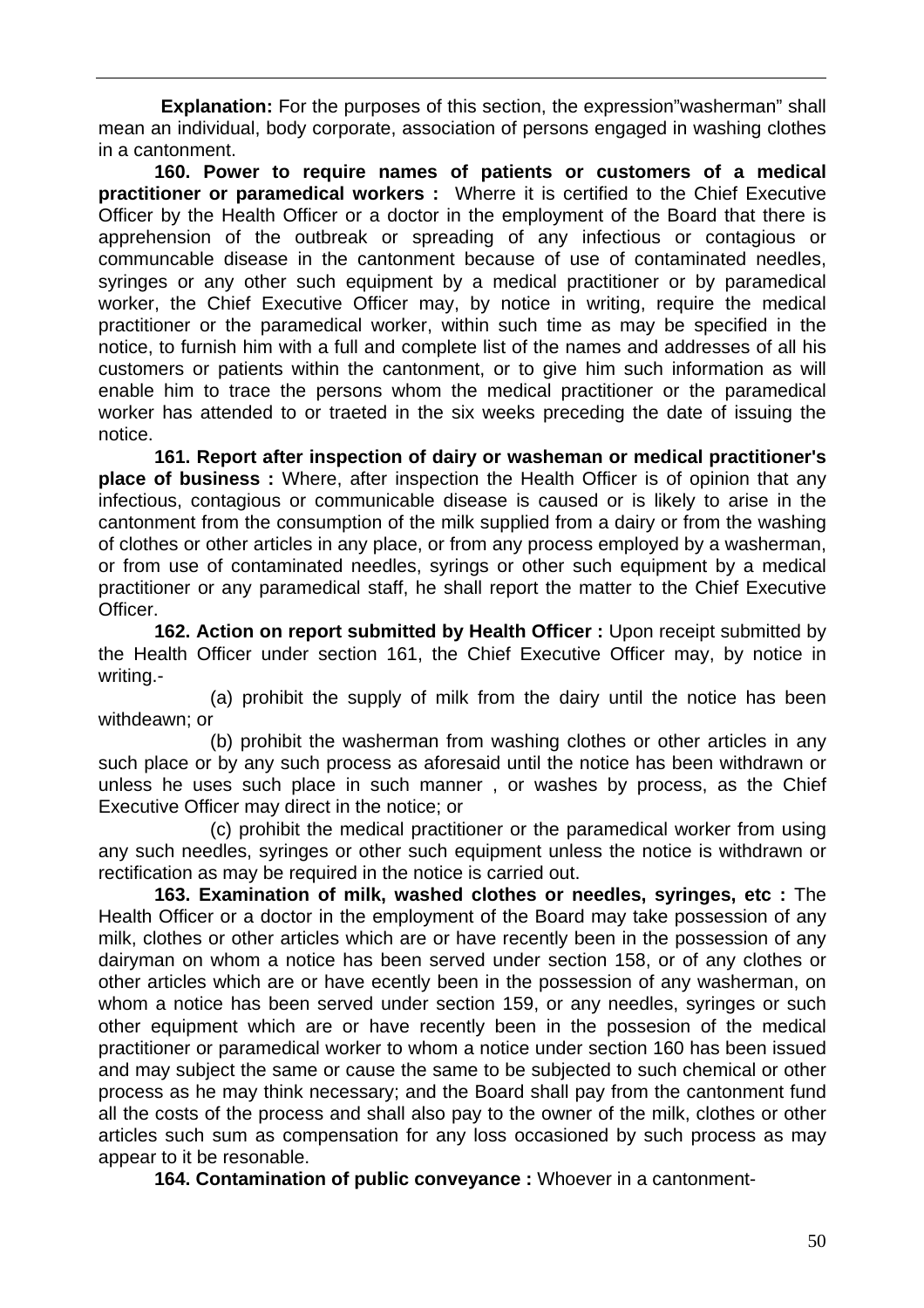(a) uses a public conveyance while suffering from an infectious or contagious disease, or

(b) uses a public conveyance for the carriage of a person who is suffering from any such disease, or

(c) uses a public conevcyance for the carriage of the corpse of a person who has died from any such disease.

shall be bound to take proper precautions against the communication of the disease to other persons using or who may thereafter use the conveyance and to notify such use to the owner, driver or person incharge of the conveyance, and further to report without delay to the Chief Executive Officer the number of the conveyance and the name of the person so notified.

**165. Disinfection of public conveyance :** (1) Where any person suffering from, or the corpse of any person who has died from, an infectious, communicable or contagious disease has been carried in a public conveyance which ordinarily plies in a cantonment, the driver thereof shall forthwith report the fact to the Chief Executive Officer who shall forthwith cause the conveyance to be disinfected if that has not already been done.

(2) No such conveyance shall be brought again into use until the Chief Executive Officer has granted a certificate stating that it can be used without causing risk of infection.

**166. Penalty for failure to report :** Whoever fails to make to the Chief Executive Officer any report which he is required to make by section 164 or section 165 shall be punishable with fine which may extend to one thousand rupees.

**167. Driver of conveyance not bound to carry person suffering from infectious or contagious disease :** Notwithstanding anything contained in any law for the time being in force, no owner, driver or person incharge of a public conveyance shall be bound to convey or to allow to be conveyed in such conveyance in or in the vicinity of a cantonment any person suffering from an infectious or contagious disease or the corpse of any person who has died from such disease unless and until such person pays or tenders a sum fixed by the Chief Executive Officer from time to time, to cover any loss and expense which would ordinarily be incurred in disinfecting the conveyance.

**168. Disinfection of building or articles therein :** Where a Board is, upon the advice of the Health Officer, of opinion that the cleansing and disinfection of any building or part of a building in the antonment or of any articles in any such building or part which are likely to retain infection, or the renewal of the flooring of any such building or part of such building, would tend to prevent or check the spread of any infectious or contagious disease, the Board may by notice in writing, require the owner or occupier to cleanse and disinfect, the said building, part or articles, as the case may be, or to renew the said flooring within such itme as may be specified in the notice:

Provided that where, in the opinion of the Board the owner of occupier is from poverty or any other cause unable effectually to carry out any such requistion the Board may, at the expense of the cantonment fund, cleanse and disfect the building, part or articles, or as the case may be, reew the flooring.

**169. Destruction of infectious hut or shed :** (1) Where the destruction of any hut or shed in a cantonment is, in the opinion of the Board, necessary to pravent the spread of any infectious or contaguois disease, the Board may, by notice in writing, require the owner to desorty the hut or shed and the materils thereof within such time as may be specified in the notice.

(2) Where the President of a Board is satisfied that the destruction of any hut or shed in the cantonment is immediately necessary for the purpose of preventing the spread of any infectious or contagious disease, he may order the oner or occupier of the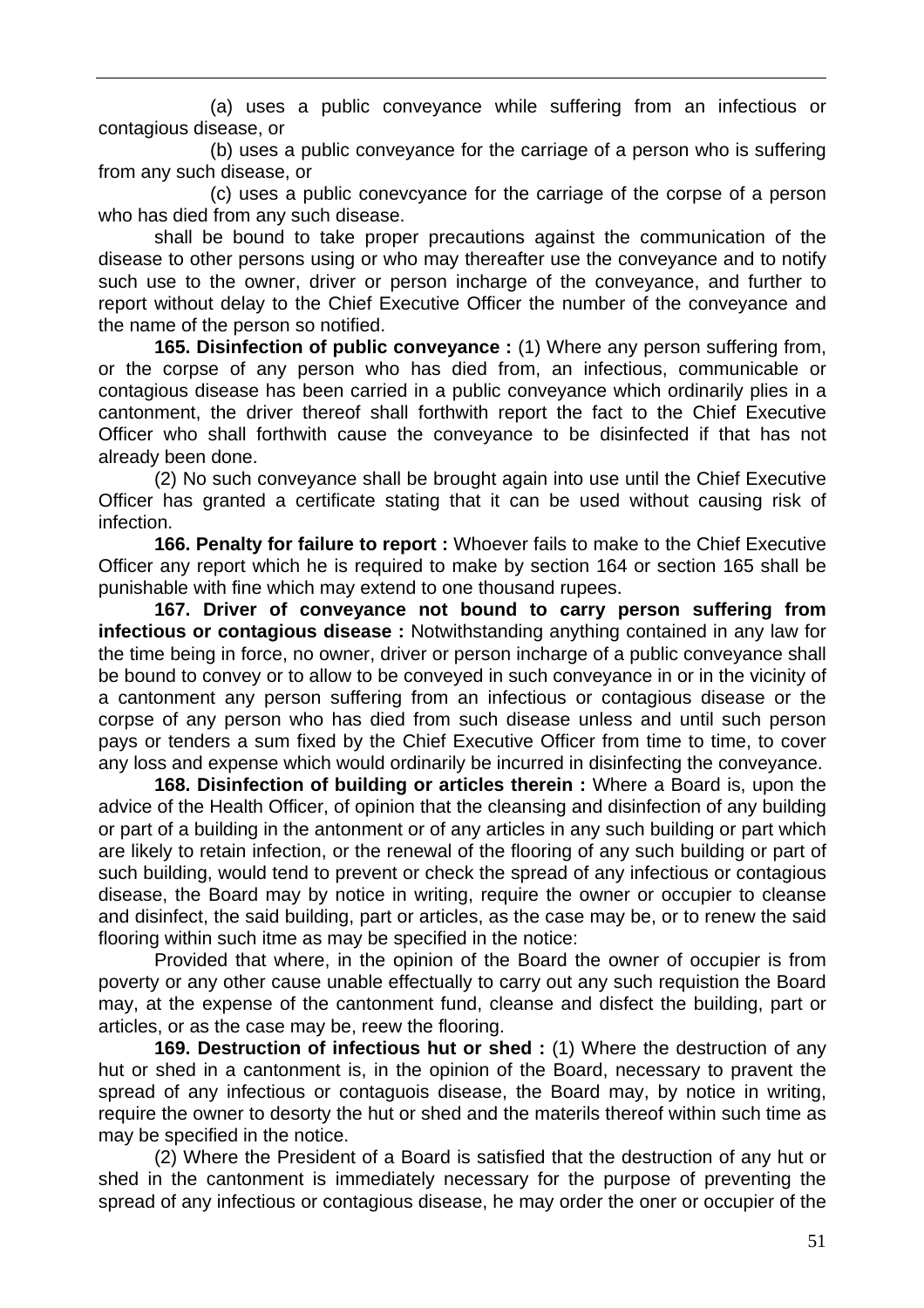hut or shed to destyor the same forthwith, or may himself cause it to be destroyed after giving not less than two hours' notice to the owner or occupier thereof.

(3) The Board shall pay compensation to the owner of any hut or shed destroyed under this section.

**170. Temporary shelter for inmates of disinfected or destroyed building or shed :** The Board shall provide free of charge temporary shelter or house accommodation for the members of any family in which an infectious or cntagious disease has appeares who have been compelled to leave their dwelling by reason of any proceedings taken under section 168 or section 169, and who desire such shelter or accommodation as aforesaid to be provided for them.

**171. Disinfection of building before letting the same:** (1) Where in a cantonment any building or part of a building is intended to be let, in which any person has, within six weeks immediately preceding, been suffering from an infectious or contagious disease, the person letting the building or part shall before doing so disinfect the same in such manner as the Chief Executive Officer may, by public or special notice, directs, together with all articles therein liable to retain infection.

 (2) For the purpose of this section, the keeper of a hotel, lodging house or sarai shall be deemed to let to any person who is admitted as a guest therein that part of the building in which such person is permitted to reside.

**172 .Disposal of infected article without disinfection:** No person shall, without previous disinfection of the same, give, land, sell transmit or otherwise dispose of another person any article or thing which he knows or has reason to belived has been exposed to contimenation by any infections or contagious disease and is likely to be used in or taken into a cantonment.

**173. Means of disinfection:** of (1) Every Board shall-

- (a) provide proper places with necessary attendants and apparatus for the disinfection of conveyances clothing, bedding or other articles which have been exposed to infection;
- (b) cause conveyances, clothing or other articles brought for disinfection to be disinfected either free of charge or on payment of such charges as the Chief Executive Officer may fix.
	- (2) The Chief Executive Officer may notify places at which articles of clothing, bedding, conveyances or other articles which have been exposed to infection shall be washed, and, if it does so, no person shall wash any such thing at place not so notified without having previously disinfected such thing.
	- (3) Chief Executive Officer may direct the destruction of any clothing, bedding or other article in the cantonment likely to retain infection, and may give such compensation as he think fit for any article so destroyed.

**174. Making or selling of food, etc, or washing clothes by infected person:** Whoever, while suffering from, or in circumstances in which he is likely to spread, any infectious or contagious disease, ---

- (a) makes, carries or offers for sale in a cantonment or takes any part in the business of making, carrying or offering for sale therein any article of food or drink or any medicine or drug for human consumption, or any article of clothing or bedding for personal use or wear, or
- (b) takes any part in the business of the washing or carrying of clothes, shall be punishable with fine which may extend to five thousand rupees.

**175. Power to restrict or prohibit sale of food or drink:** When a cantonment is visited or threatened by an outbreak of any infectious or contagious disease, the Chief Executive Officer on behalf of the Board may, by public notice, restrict in such manner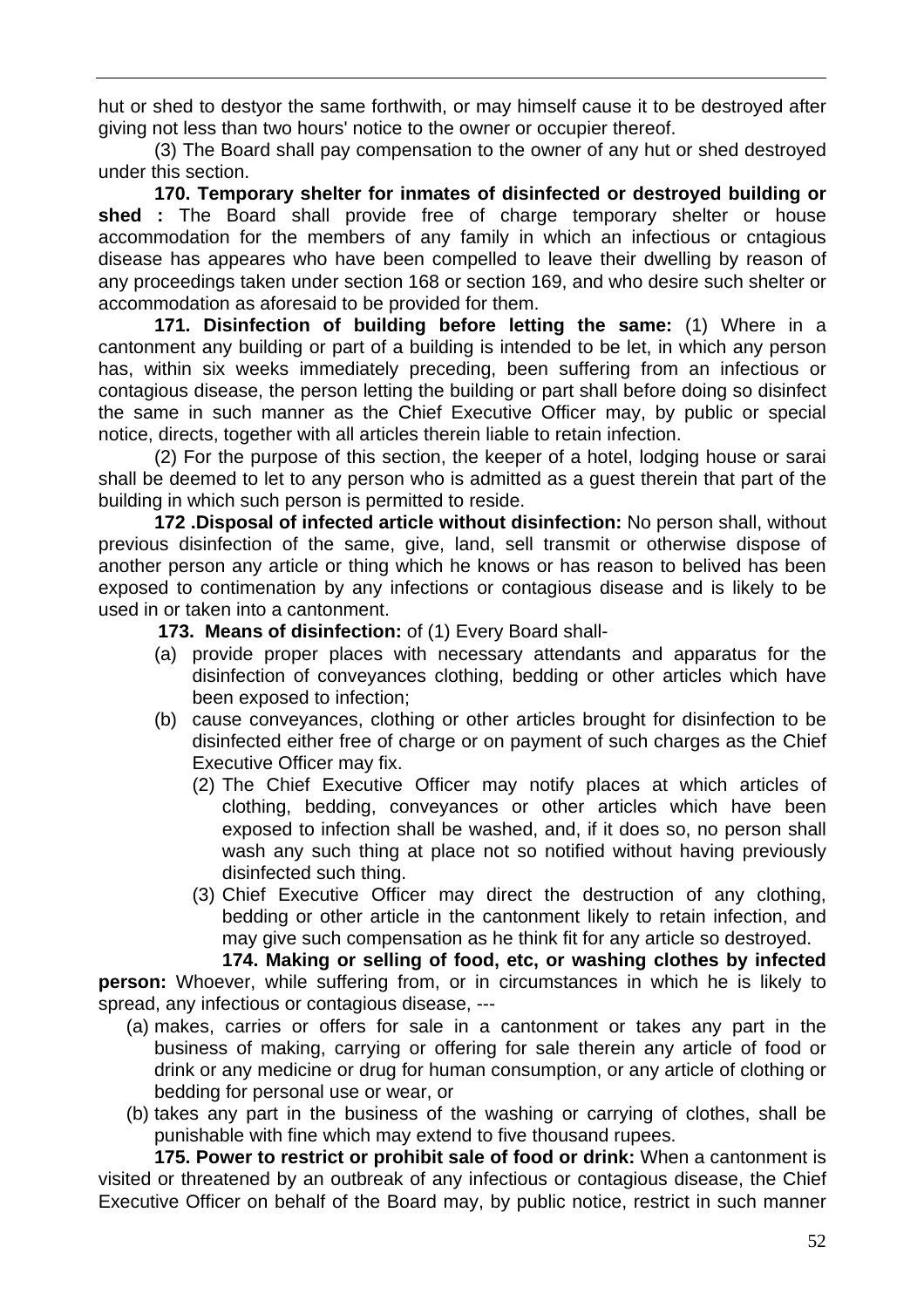or prohibit for such period, as may be specified in the notice, the sale or preparation of any article of food or drinke for human consumption specified in the notice or the sale of any flesh af any description of animals so specified.

**176. Control over wells, tanks, etc:** (1) If the Chief Executive Officer on the advice given by the Health Officer is of opinion that the water in any well, tank or other place is likely, if used for drinking, to endanger, or cause the spread of, any disease, it may,---

(a) by public notice, prohibit the removal or use of such water for drinking;

- (b) by notice in writing, require the owner or person having control of such well, tank or place to take such steps as may be directed by the notice to prevent the public from having access to or using such water; or
- (c) take such other steps as it may consider expedient to prevent the outbreak or spread of any such disease.

(2) In the event of a cantonment or any part of a cantonment being visited or threatened by an outbreak of any infectious or contagious disease, the Health Officer or any person authorized by him in this behalf may, without notice and at any time, inspect and disinfect any well, tank or other place from which water is, or is likely to be, taken for the purposes of drinking, and may further take such steps as he thinks fit to ensure the purity of the water or to prevent the use of the same for drinking purposes.

**177. Disposal of infectious corpse:** Where any person has died in a cantonment from any infectious or contagious disease, the Chief Executive Officer, may, by notice in writing, ---

- (a) require any person having charge of the corpse to convey the same to a mortuary, thereafter to be disposed of in accordance with law; or
- (b) prohibit the removal of the corpse from the place where death occurred except for the purpose of being buried or burned or of being conveyed to a mortuary.

### **Hospitals and dispensaries**

### **178. Maintenance or aiding of hospitals or dispensaries:** (1) A Board may---

(a) provide and maintain either within or without the cantonment as many hospital and dispensaries as it thanks fit; or

(b) make, upon such terms as it thinks fit to impose, a grant-in-aid to any hospital or dispensary or veterinary hospital, whether within or without the cantonment, not maintained by it.

(2) Every hospital or dispensary maintained or aided under sub-section (1) shall have attached to it a ward or wards for the treatment of persons suffering from infectious or contagious diseases.

(3) The Medical Officer appointed by the Board shall be incharge of every Hospital and dispensary maintained or aided under this section and be responsible to the Health Officer for medical activities and to the Chief Executive officer forover all adminstrative activities of the hospital.

**179. Medical supplies, appliances, etc:** (1) every hospital or dispensary maintained or aided under section 178 shall be maintained in accordance with any general or special orders of the Central Government for the conduct of hospitals and dispensaries or in accordance with the said orders modified in such manner as the Central Government may think fit.

(2) The Board shall cause every such hospital or dispensary to be provided with all requisite drugs, instruments, apparatus, furniture and appliances and with sufficient cots, bedding and clothing for in-patients.

**180. Free patients:** At every hospital or dispensary maintained or aided under section 178, the sick poor of the cantonment, and other inhabitants of the cantonment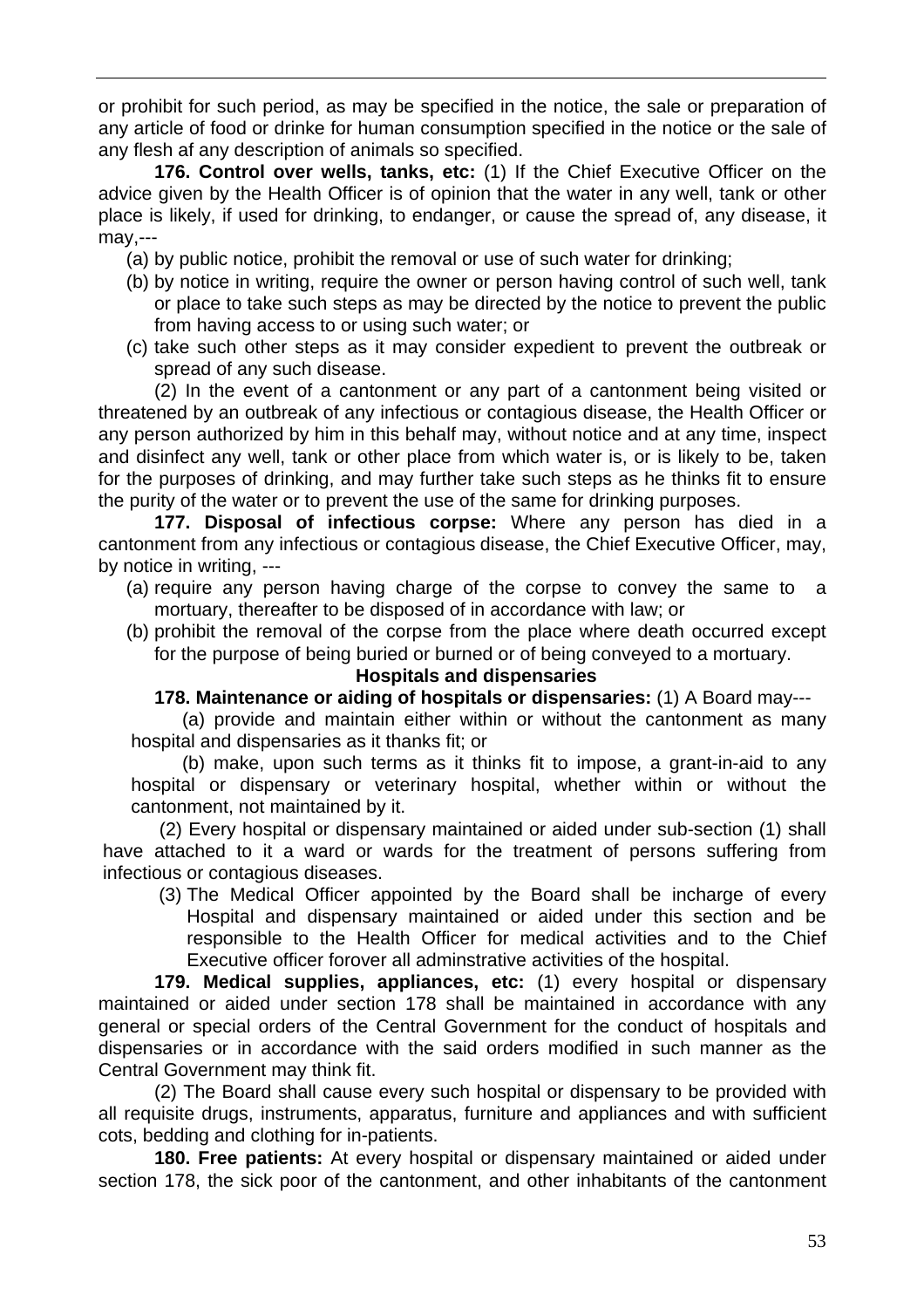suffering from infectious, communicable or contagious disease, and, with the sanction of the Board, any other sick persons, may receive medical or surgical treatment free of cost, and, if treated as in-patients, shall be either dieted gratuitously or, if the medical officer in charge so directs, shall be granted subsistence allowance on such scale as the Board may fix.

**181. Paying patients:** Any sick person who is ineligible to receive medical or surgical treatment free of cost in any hospital or dispensary under section 180 may be admitted for treatment therein upon such terms as the Board thinks fit.

**182. Power to order person to attend hospital or dispensary:** (1) If the Health Officer or the Medical officer in charge of a hospital or dispensary maintained or aided under section 178 has reason to believe that any person living in the cantonment is suffering from an infectious, communicable or contagious disease, he may, by notice in writing, call upon such person to attend for examination at any such hospital or dispensary at such time as may be specified in the notice and not to quit it without the permission of the Medical Officer in charge; and, on the arrival of such person at the hospital or dispensary, the Medical officer in charge thereof may examine him for the purpose of satisfying himself whether or not such person is suffering from an infectious, communicable or contagious disease:

 Provided that, if, having regard to the nature of the disease or the condition of the person suffering therefrom, or the general environment and circumstances of such person, the Health Officer or Medical Officer, as the case may be, considers that the attendance of such person at a hospital or dispensary is likely to prove unnecessary or inexpendient, he shall examine such person at such person's own residence.

(2) If any person on examination under sub-section (1), is found to be suffering from an infectious or contagious disease, the Health Officer or Medical Officer, as the case may be, may cause him to be detained in hospital until he is free from the infection or contagion:

 Provided that, if having regard to the nature of the disease or the condition of the person suffering therefrom, or the general environment and circumstances of such person, he considers that the detention of such person at a hospital or dispensary is unnecessary or inexpedient, he shall discharge such person and take such measures or give such directions in the matter as he thinks necessary.

**183. Power exclude from cantonment persons refusing to attend hospital or dispensary:** (1) If the Health Officer or the Medical Officer in charge of a hospital or dispensary maintained or aided under section 178 reports in writing to the Officer Commanding the station that any person having received a notice under section 182 has refused or omitted to attend at the hospital or dispensary, specified in the notice, or that such person, having attend the hospital or dispensary, has quitted it without the permission of such Medical Officer, or that any person has failed to comply with any direction given to him under section 182, the Officer Commanding the station may, by order in writing, direct such person to be removed from the cantonment within twentyfour hours and not to re-enter it without his permission in writing.

(2) No person who has under sub-section (1) been ordered to be removed from and not to re-enter a cantonment shall enter any other cantonment without the written permission of the Officer Commanding the station.

### **Control of traffic for hygienic purposes**

**184.Routes for pilgrims and others:** (1) A Board may provide or prescribe suitable routes for the use of persons passing through the cantonment ---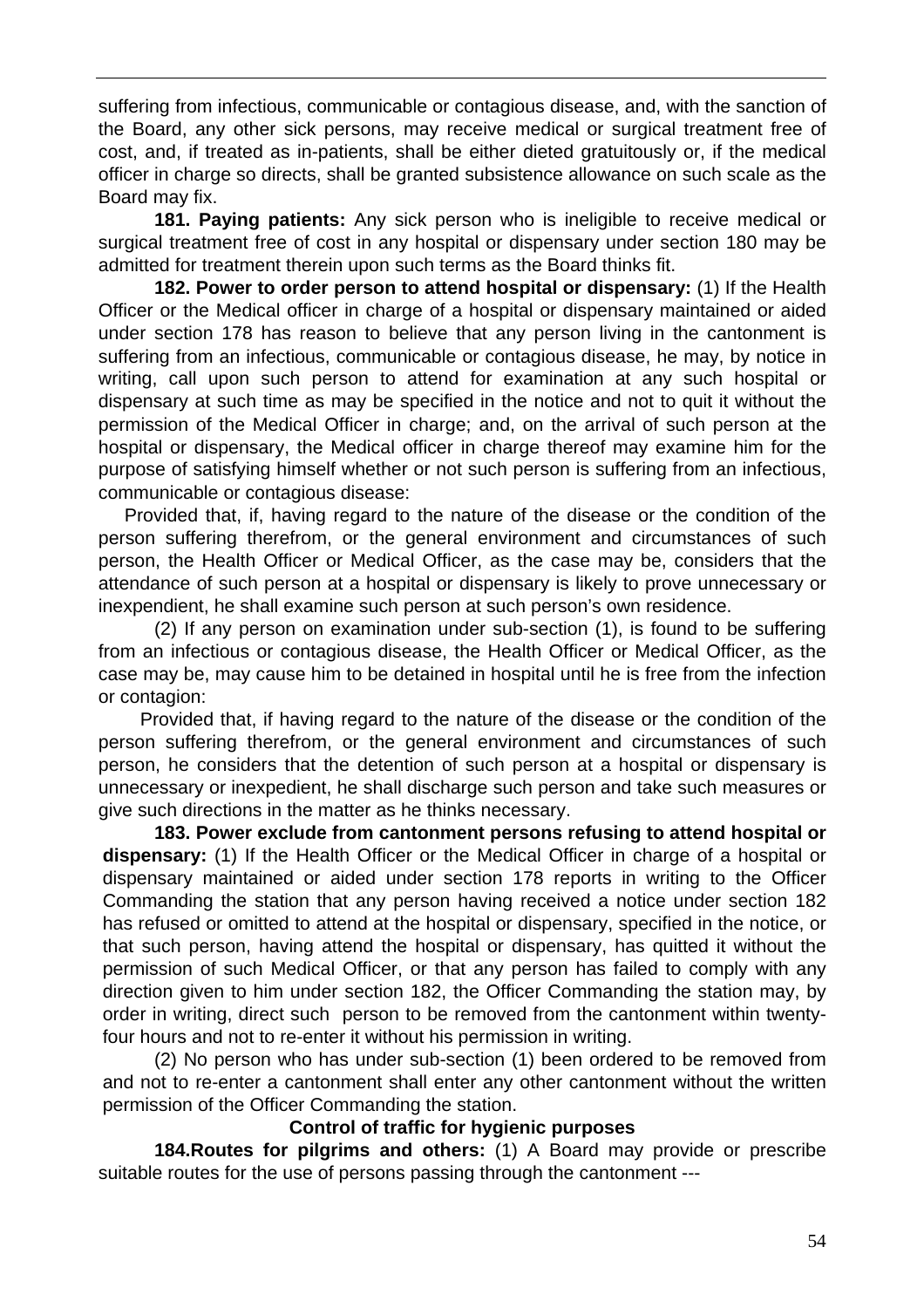- (a) on their way to or from fairs or places of pilgrimage or other places of public resort; or
- (b) during times when an infectious or contagious disease is prevalent, and may, by public notice, require such persons as afore said to use such routes and no others.

(2) All routes provided or prescribed under sub-section (1) shall be clearly and sufficiently indicated by the Board.

# **Special conditions regarding essential services**

**185. Conditions of service of safai karamcharis and others:** (1) No person employed in any service, or being employed in connection with the working of any system of public conservancy or sanitation or water supply or hospitals or dispensaries or electric supply or public transport services or such other essential services under a Board in any cantonment area, shall, in the absence of any contract, resign without reasonable cause or absent himself from duty without proper authority and in case of such resignation or absence from duty shall be punishable with imprisonment which may extend to one month; and the conditions of service specified herein shall, invariably be mentioned in the appointment letter of the persons employed to said services.

(2) The Central Government may, by notification in the Official Gazette, direct that on and from such date as may be specified in the notification, the provisions of this section shall apply in the case of any specified class of employees employed by a Board whose function intimately concern the public health or safety.

# **CHAPTER IX Water-supply, Drainage and Sewage Collection Water-supply**

**186. Maintenance of water-supply:** (1) In every cantonment where a sufficient supply of potable water for domestic use does not exist, the Board shall provide or arrange for the provision of such a supply.

(2) The Board shall, as far as possible, make adequate provision that such supply shall be continuous throughout the year, and that the water shall be at all times fit for human consumption.

(3) It shall be the duty of every Board to practice and propagate the scientific methods of water harvesting including harvesting of rain water for use and make arrangement for recharging the sources of ground water including underground aquifers and to preserve rivers, streams, springs and other natural sources of water within and in the vicinity of the cantonment.

**187. Terms of water-supply:** In this chapter, unless the context otherwise requires, the following words and expression in relation to water supply shall have the respective meaning given below, namely:-

(1) "Communication pipe" means: -

- (a) where the premises supplied with water about on the part of the street in which the main is laid, and the service pipe enters those premises otherwise than through the outer wall of a building abutting on the street and has a stopcock placed in those premises and as near to the boundary of that street as is reasonably practicable, so much of the service pipe as lies between the main and that stopcock;
- (b) in any other case, so much of the service pipe as lies between the main and the boundary of the street in which the main is laid, and includes the ferrule at the junction of the service pipe with the main, and also,--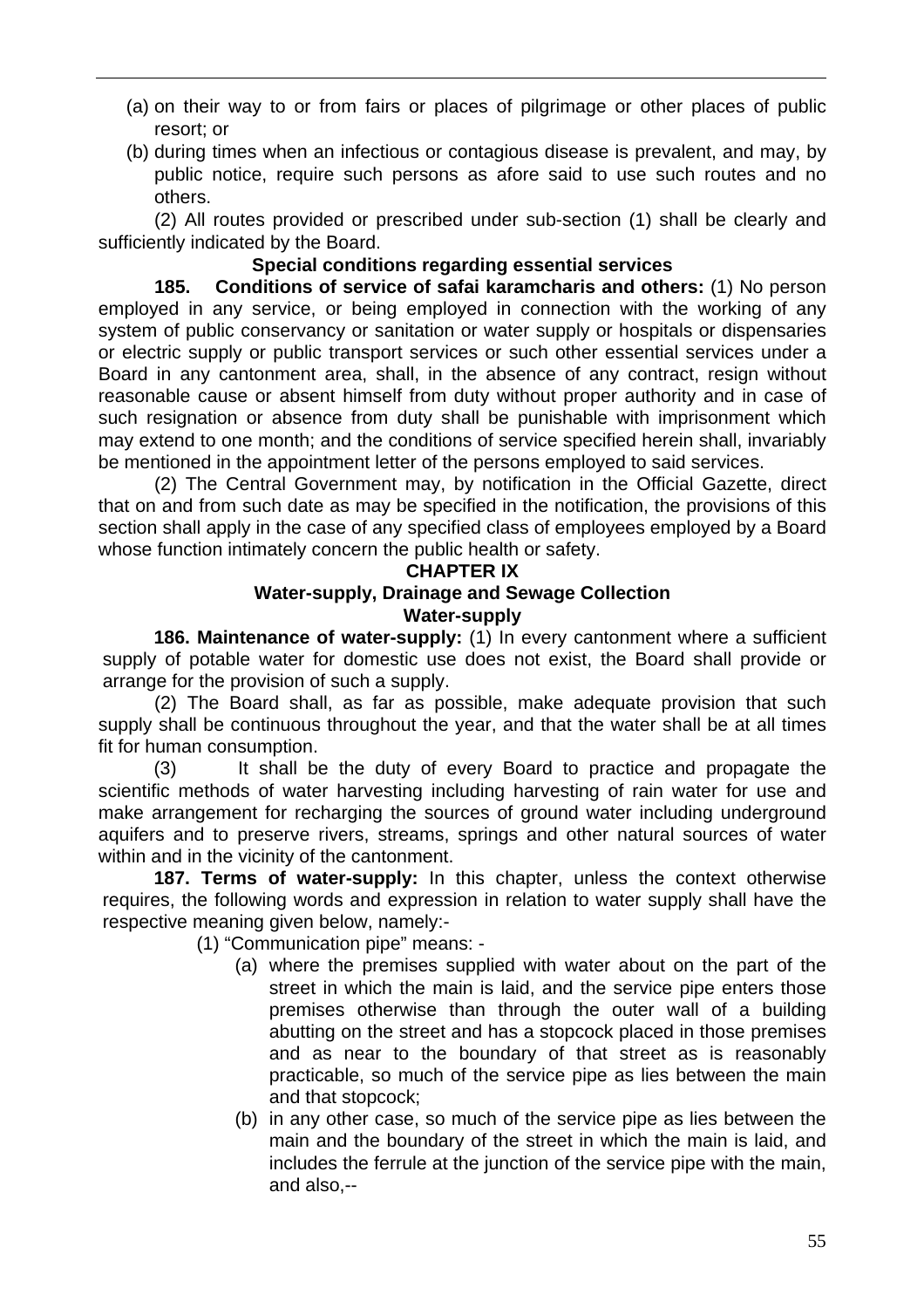- (i) Where the communication pipe ends at in a stopcock, that stopcock, and
- (ii) Any stopcock fitted on the communication pipe between the end thereof and the main.
- 1) "Main" means a pipe laid by the Board for the purpose of giving a general supply of water as distinct from a supply to individual consumers and includes any apparatus used in connection with such a pipe.
- 2) "Service pipe" means so much of any pipe for supplying water from a main to any premises as is subject to water pressure from that main, or would be so subject but for the closing of some tap.
- 3) "Supply pipe" means so much of any service pipe as is not a communication pipe.
- 4) ''Trunk main" means a main constructed for the purpose of conveying water from a source of supply to a filter or reservoir or from one filter or reservoir to another filter or reservoir, or for the purpose of conveying water in bulk from one part of the limits of supply to another part of those limits, or for the purpose of giving or taking a supply of water in bulk.

5) '' Water fittings" includes pipe (other than mains), taps, cocks, valves, ferrules, meters, cisterns, baths and other similar apparatus used in connection with the supply and use of water.

**188. Board to carry out survey and formulate proposals:**(1) The Board may, when so required, --

(a) carry out a survey of the existing consumption of and demand for water supplies in cantonment and of the water resources in or likely to be made available in the cantonment;

- (b) prepare an estimate of the future water supply requirement of the contonment;
- (c) carry out a survey of the existing quantity of sewage collection;
- (d) Formulate proposals as to—
	- (i) the existing or future water supply requirement of the contonment;
	- (ii) the existing or future sewage collection requirement in contonment including proposals for the manner in which and the place or place at which sewage should be carried, collected and treated.

(2) If the Board is of the opinion that works and other properties for the time being vested in the Board, are inadequate for the purpose of sufficient supply of water or for the purpose of efficient collection of sewage under this Act it may take steps in accordance with the provisions of this Act for the construction of additional works, whether within cantonment or outside the cantonment with the approval of the Principal Director and for the acquisition of addition properties for such works.

**189. Control over sources of public water-supply:** (1) The Board may, with the previous sanction of the Central Government, by public notice, declare any lake, stream, spring, well, tank, reservoir or other source, whether within or without the limits of the cantonment other than a source of water-supply under the control and in use of the Military Engineer Services or the Public Works Department from which water is or may be made available for the use of the public in the cantonment to be source of public water-supply.

(2) Every such sources shall be under the control of the Board and it shall be the duty of the Board to preserve and maintain such source.

**190. Power require maintenance or closing of private source of public drinking water-supply:** The Chief Executive Officer amy, by notice, in writing, require the owner or any person having the control of any source of public water-supply which is used for drinking purposes—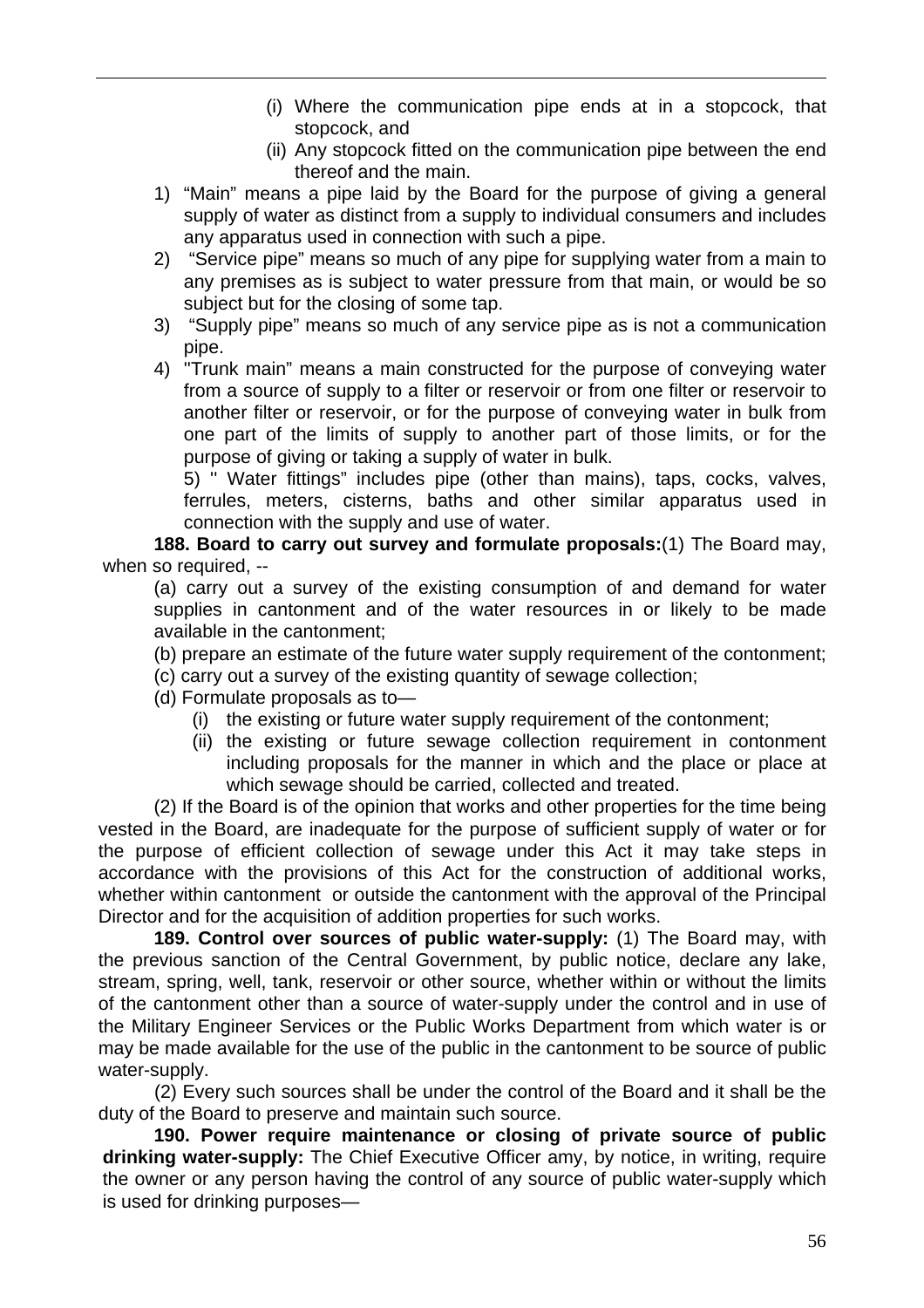(a) to keep the same in good order and to clear it from time to time of silt, refuse and decaying vegetation; or

(b) to protect the same from contamination in such manner as the Chief Executive Officer may direct; or

(c) if the water therein is proved to the satisfaction of the Chief Executive Officer to be unfit for drinking purposes, to take such measures as may be specified in the notice to prevent the public from having access to or using such water:

provided that, in the case of s well, such person as aforesaid may, instead of complying with the notice, signify in writing his desire to be relieved of all responsibility for the proper maintenance of the well and his readiness to place it under the control and supervision of the Board for the use of the public, and, if he does so, he shall not be bound to carry out the requisition, and the Board shall undertake the control and supervision of the well.

**191. Supply of water :** (1) Subject to the guidelines made by the Board in this regard, the Chief Executive Officer may permit the owner, lessee or occupier of any building or land to connect the building or land with a source of public water-supply by means of communication pipes of such size and description as may be specified for the purpose of obtaining water for domestic use.

(2) The occupier of every building so connected with the water-supply shall be entitled to have for domestic use, in return for the water tax, if any, such quantity of water as the Chief Executive Officer may determine.

(3) All water supplied in excess of the quantity to which such supply is limited under sun-section (2) and, in a cantonment in which a water tax is not imposed, all water supplied under this section, shall be paid for at such rate as the Board may fix keeping in view its financial viability.

- (4) The supply of water for domestic use shall not be deemed to include any supply for—
	- (a) animals or for washing vehicles where such animals or vehicle are kept for sale or hire;
	- (b) any trade, manufacture or business;
	- (c) fountains, swimming baths or any ornamental or mechanical purpose;
	- (d) gardens or for purpose of irrigation;
	- (e) making or watering roads or paths; or
	- (f) building purposes.

**192. Power require water-supply to be taken:** If it appears to the Chief Executive Officer that any building or land in the cantonment is without a proper supply of potable water, the Chief Executive Officer may, by notice in writing, require the owner, lessee or occupier of the building or land to obtain from a source of public watersupply such quantity of water, as is, adequate to the requirement of the persons usually occupying or employed upon the building or land, and to provide communication pipes of the prescribed size and description, and to take all necessary steps for the above purposes.

**193. Supply of water under agreement:** (1) Subject to the guidelines made by the Board in this regard, the Chief Executive Officer may, by agreement, supply, from any source of public water-supply, the owner, lessee or occupier of any building or land in the cantonment with any water for any purpose, other than a domestic purpose, on such terms and conditions, consistent with this Act and the rules and bye-laws made thereunder, as may be agreed upon between the Chief Executive Officer and such owner, lessee or occupier.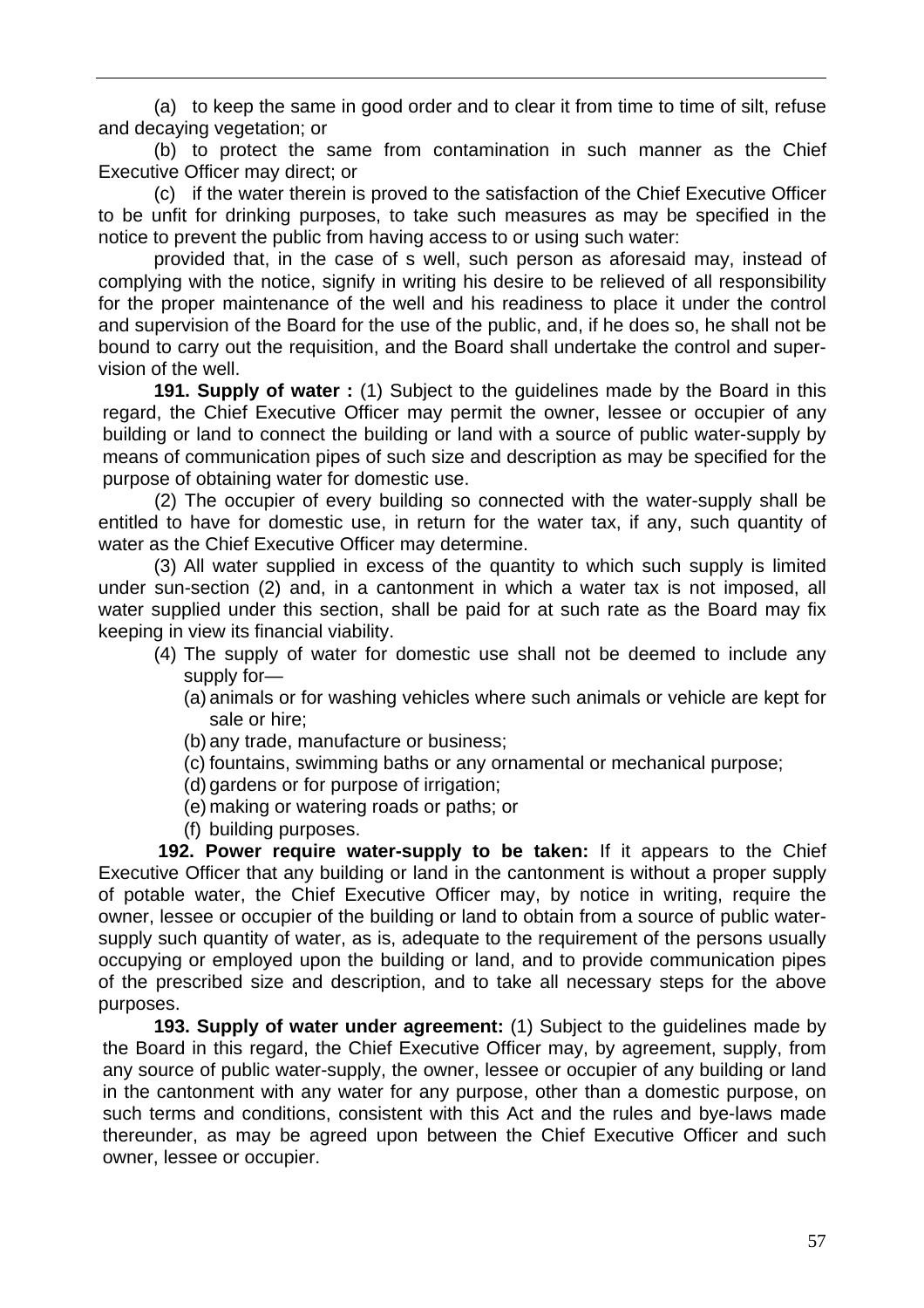(2) The Chief Executive Officer may withdraw such supply or curtail the quantity thereof at any time if it should appear necessary to do so for the purpose of maintaining sufficient supply of water for domestic use by inhabitants of the cantonment.

**194. Board liable for failure of supply:** Not withstanding any obligation imposed on Boards under this Act, a Board shall not be liable to any forfeiture, penalty or damages for failure to supply water or for curtailing the quantity thereof if the failure curtailment, as the case may be, arises from accident or from drought or other unavoidable cause unless in the case of an agreement for the supply of water under section 193, the Board has made express provision for forfeiture, penalty or damages in the event of such failure or curtailment.

**195.Conditions of universal application:** Not withstanding any thing hereinbefore contained or contained in any agreement under section 193, the supply of water by a Board to any building or land shall be, and shall be deemed to have been granted subject to the following conditions, namely:-

(a)the owner, lessee or occupier of any building or land in or on which water supplied by the Board is wasted by reason of the pipes, drains or other works being out of repair shall, if he has knowledge thereof, give notice of the same to such officer as the chief Executive Officer may appoint inthis behalf;

(b) the Chief Executive Officer or any other officer or employee of the Board authorized by him in writing in this behalf may enter in to or on any premises supplied with water by the Board, for the purpose of examining all pipes, taps, works and fittings connected with the supply of water and of ascertaining whether there is any waste or misuse of such water

(c) the Chief Executive Officer may, after giving notice on writing, cut off the connection between any source public water-supply and any building or land to which water is supplied for purpose there from, or turn off such supply if-

- (i) the owner or occupier of the building or land neglects to pay the water tax or water rate or other charge connected with the water supply with in one month from the date on which such tax or rate or charge falls due for payment;
- (ii) the occupier refuses to admit the Chief Executive Officer or other authorised officer or employee of the Board into the building or land for the purpose of making any examination or inquiry authorized by clause (b) or prevents the making of such examination or inquiry:
- (iii) the occupier willfully or negligently misuses or causes waste of water;
- (iv) the occupier willfully or negligently injures or damages his meter or any pipe or tap conveying water from the water works;
- (v) any pipes, taps, work or fittings connected with the supply of water to the building or land are found, on examination by any other officer ot employee of the Board authorized by the Chief Executive Officer in writing in this behalf, to be out of repair to such an extend as to cause waste of water;
- (b) the expense of cutting off the connection or of turning off the water in any case referred to in clause (c) shall be paid by the owner or occupier of the buildings or land;
- (c) no action taken under or in pursuance of clause ( c) shall relieve any person from any penalty or liability which he may otherwise have incurred.

**196. Supply to persons outside cantonment:** A Board may allow any person not residing within the limits of the cantonment to take or be supplied with water for any purpose from any source of public water supply on such terms as it may prescribe, and may at any time withdraw or curtail such supply.

**197.Penalty:** Whoever—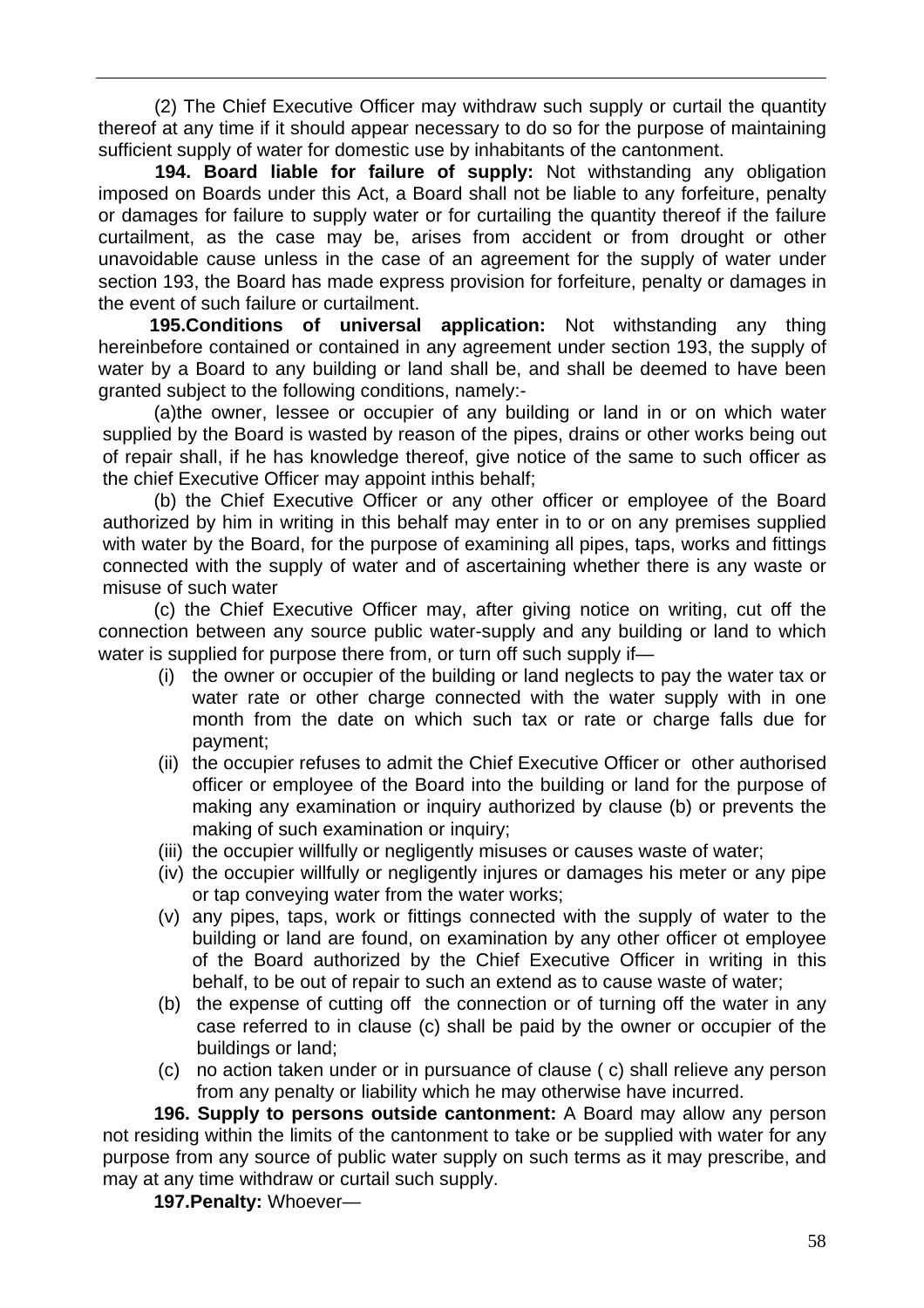(a) uses for other than domestic purpose any water supplied by a Board for domestic use; or

(b) where water is supplied by agreement with a Board for a specified purpose, uses that water for any other purpose shall be punishable with fine which may extend to two thousand five hundred rupees, and in addition, the Board shall be entitled to recover from him the cost of the water misused.

#### **Water, drainage and other connections**

**198. Power of Board to lay wires, connections, etc:** A Board may carry any cable, wire, pipe, drain, sewer or channel of any kind,--

- (a) for the purpose of carrying out, establishing or maintaining any system of water-supply, lighting, drainage, or sewerage, through, across, under or over any road or street, or any place laid out or intended as a road or, street or, after giving reasonable notice in writing to the owner or occupier, into, through, across, under or over any land or building, or upside of any building situated within the cantonment; or
- (b) for the purpose of supplying water or of the introduction or distributing of outflow of water or for the removal or outflow of sewage, after giving reasonable notice in writing to the owner or occupier, into, through, across, under or over any land or building, or up side of any building, situated outside the cantonment and may at all times do all acts and things which may be necessary or expedient for repairing or maintaining any such cable, wire, pipe, drain, sewer or channel in an effective state for the purpose for which the same may be used or is intended to be used:

Provided that no nuisance shall be caused in excess to what is reasonably necessary for the proper execution of the work:

Provided further that compensation shall be payable to the owner or occupier for any damage sustained by him which is directly occasioned by the carrying out of any such operation.

**199. Wires, etc, laid above surface of ground:** In the event of any cable, wire, pipe, drain, sewer or channel being laid or carried above the surface of any land or through, over or up side of any building, such cable, wire, pipe, drain sewer or channel shall be so laid or carried as to interfere as little as possible with the rights of the owner or occupier to the due enjoyment of such land or building, and compensation shall be payable by the Board in respect of any substantial interference with the right to any such enjoyment.

**200. Connection with main not to be made without permission:** No person shall, for any purpose whatsoever, without the permission of the Board at any time make or cause to be made any connection or communication with any cable, wire, pipe drain, sewer or channel contructed or maintained by, or vested in, a Board.

**201. Power to prescribe ferrules and to establish meters, etc:** The Chief Executive Officer may prescribe the size of the ferrules to be used for the supply of gas, if any, and may establish meters or other appliances for the purpose of measuring the quantity of any water or gas or testing the quality thereof supplied to any premises by the Board.

**202. Power of inspection:** The ferrules, communication pipes, connections, meters, stand pipes and all fittings thereon or connected therewith leading from water mains or from pipes, drains, sewers or channels into any house or land, to which water or gas is supplied by a Board, and the pipes, fittings, and works inside any such house or within the limits of any such land, shall in all cases be installed or executed subject to the inspection and to the satisfaction of the Chief Executive Officer.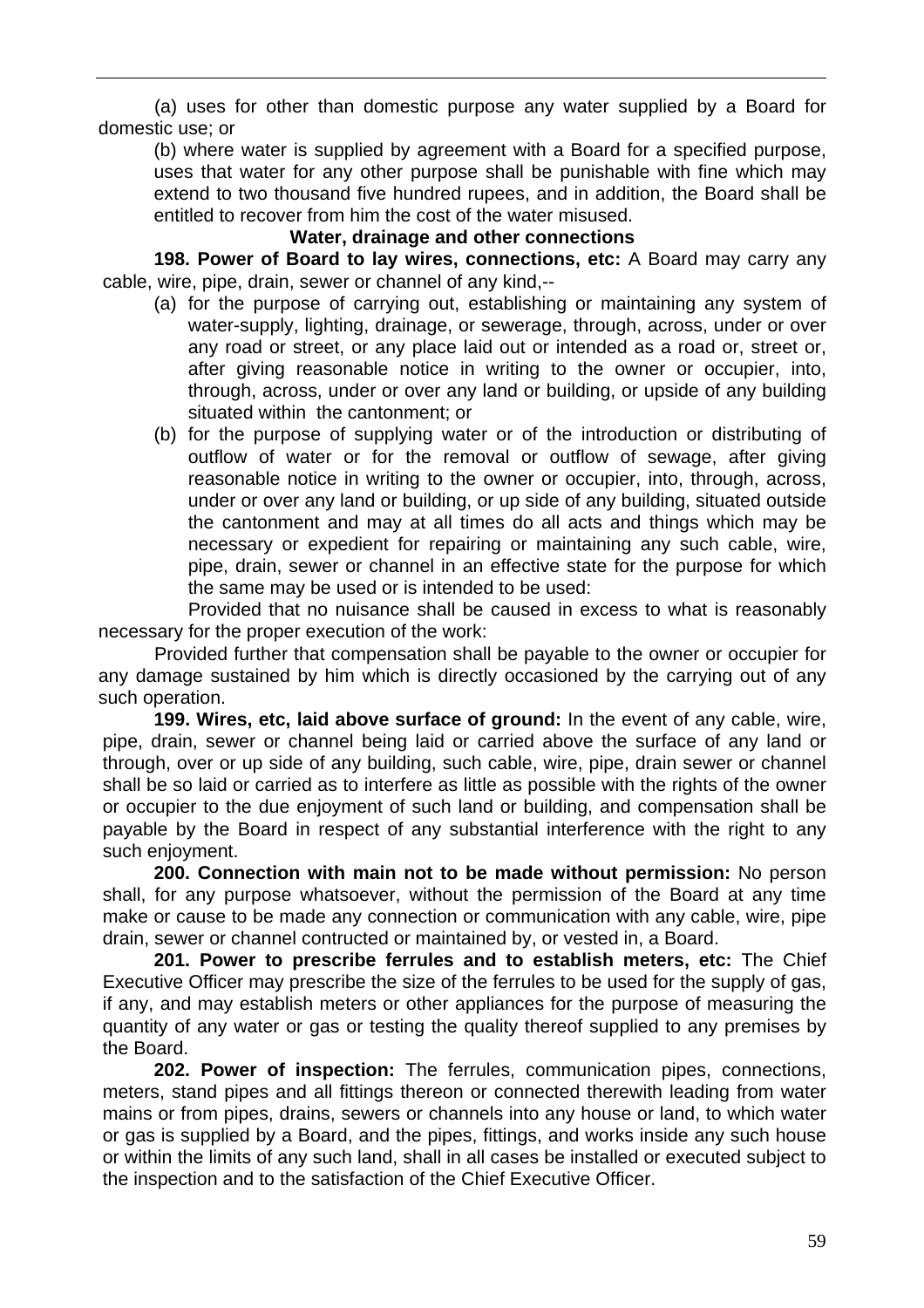**203. Power to fix rates and charges:** A Board may fix the charges to be made for the establishment by them or through their agency or communication from, and connection with, mains, or pipes for the supply of water, or gas, or for meter or other appliances for measuring the quantity, or testing the quantity thereof supplied, and may levy such charges accordingly.

## **Application of this chapter to Government water-supplies**

**204. Government water-supply: (**1) Where in any cantonment there is a water supply ( other than a public water-supply under the control of the Board) under the control of the Military Engineer Services or the public Works Department, the Officer of the Military Engineer Services or of the Public Works Department, as the case may be, in charge of such water-supply ( heresfter in this Chapter referred to as the Officer) may publish in the cantonment in such manner as he thinks fit a notice declaring any lake, stream, spring, well, lank, reservoir or other source, whether within or without the limits of the cantonment other than a source of public water-supply and the officer may, for the purpose of keeping any such source in good order or of protecting it from contamination or from use, require the Board to exercise any power conferred upon it by section 190.

(2) In the case of any water-supply such as is referred to in sub-section (1), the following provisions of this Chapter, namely, the provisions of sections 191,193,194,195,197,198,199,200,201,202 and 203 shall, as far as may be , be applicable in respect of the supply of water to the cantonment, and for the purpose of such application references to the Board shall be construed as references to the Officer, and references to the Chief Executive Officer or other officer or employee of the Board shall be construed as references to such person as may be authorized in this behalf by the Officer.

(3)The provision of section 193 shall be applicable in respect of the supply of water by agreement to the Board by the officer for use for any purpose other than a domestic purpose in like manner as they are applicable to such supply to the owner, lessee or occupier of any building or land in the cantonment.

(4) In order to preserve the underground water level, the Board may make regulations for the digging or use of use of bore wells in the cantonment.

**205. Water supply for domestic consumption :** (1) Where it appears to the Chief Executive Officer that any dwelling house in the cantonment is without supply of water for domestic consumtion and that such a supply can be given from mains which is more than one hundres feet distance from any part of such dwelling house, the Chief Executive Officer may by notice require the owner to obtain supply and to execute all such works as may be necessar for this purpose.

(2) It shall not be lawful for the owner of any premises which may be constructed or reconstructed to occupy it or cause or permit it to be occupied until he has obtained a certificate from the Chief Executive officer that there is provised within, or within a reasonable distance of , house supply of wholesome water as appears to the Chief Executive Officer to be sufficient for domestic consumption and use of the inmates of the house.

**206. Recovery of charges :** In any case in which the provisions of section 204 apply and in which the Board is not receiving a bulk supply of water under section 207, the water-tax, if any, imposed in the cantonment and all other rates arising out of the supply of water which may be impiosed under the provisions of this Chapter as applied by section 204 shall be recovered by the Board, and all monies so recovered, or such proportion thereof as the Central Government may in each case determine, shall be paid by the Board to the Officer.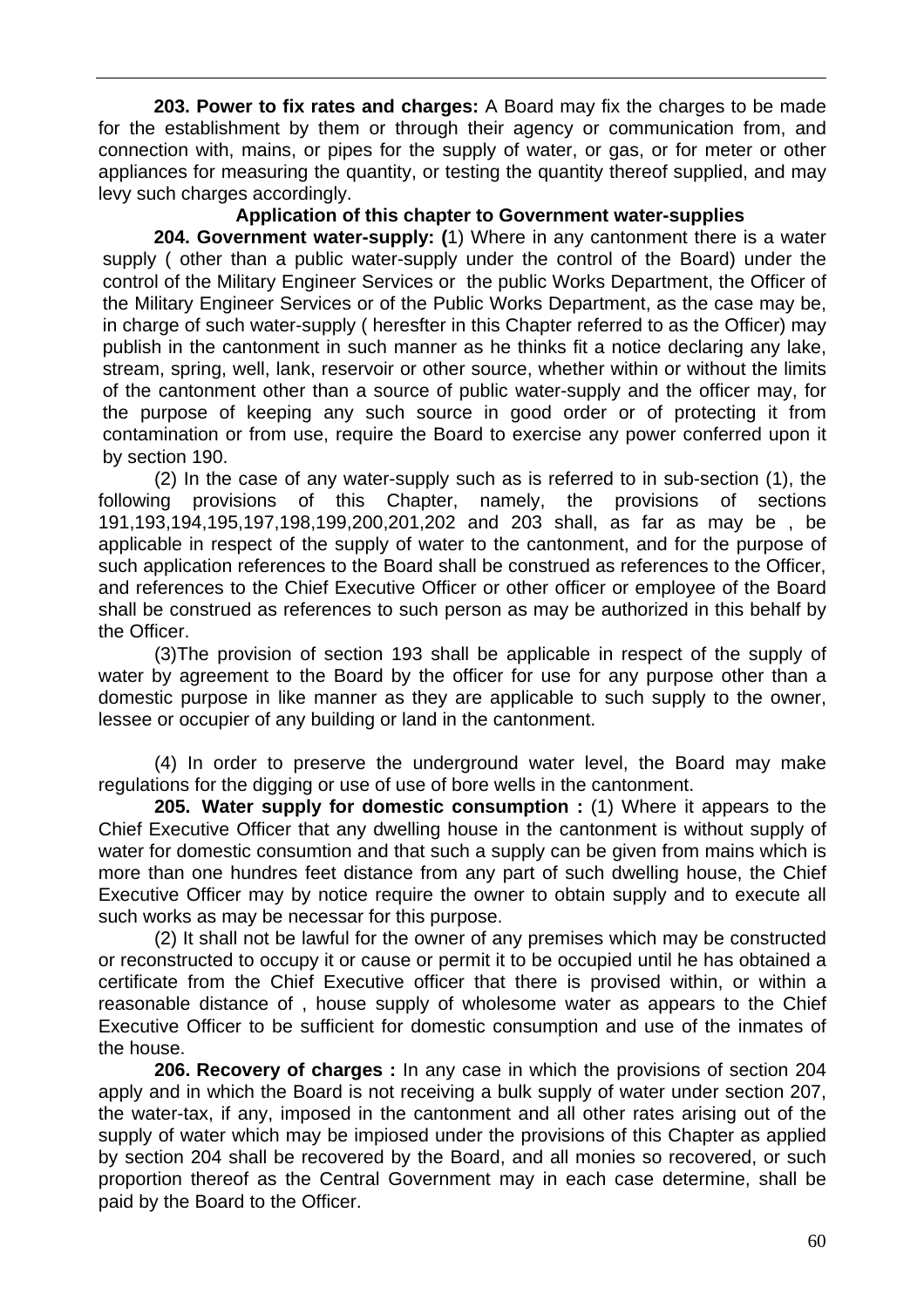**207. Supply of water from Government water-supply to the Board :** (1) Where in any cantonment there is a water-supply such as is referred to in sub-section (1) of section 204, the Board may, and so long as the Board is unable to provide a water-supply of its own, it shall receive from the Military Engineer Services or the Public Works Department, as the case may be, at such point or points as may be agreed upon between the Board and the Military Engineer Services or Public Works Department, a supply of water adquate to the requirements for dometic use of all person in the cantonment other than entitled consumers.

(2) Any supply of water received under sub-section (1) shall be a bulk supply, and the Board shall make such payments to the Military Engineer Services or Public Works Department for all water so received as may be agreed upon between the Board and the Military Engineer Services or Public Works Department, or, in default of such agerrment, as may be determined by the Central Government to be reasonble having regard to the actual cost of supplying the water in the cantonment and the rate charge for water in any adjacent municipality:

Provided that, notwithstanding anything contained in this Act, the Board shall not charge for the supply to persons in the cantonment of water received by the board under this section a rate calcuated to produce more than the sum of the payments made to the Military Engineer Services or Public Works Department for water received and the actual cost of the supply thereof by the Board to consumers.

(3) If any dispute arises between the Board and the Military Engineer Services or Public Works Department regarding the rate and amount of water adequate to the require-ments of persons in the cantonment other than entitled consumers, the disputes shall be referred to the Central Government whose decision shall be final.

**208. Functions of the Board in relation to distribution of bulk supply :** Where under the provisions-of sub-section (I) of section 207 a bulk supply of water is received by the Board,the Board shall be solely responsible for the supply of water to all persons in the cantonment other than entitled consumers; and the provisins of this Act shall apply as if such bulk supply were a source of public water-supply under the control of the Board and as if the communcations from and connetions with such bulk supply for the purpose of supplying water to such persons were a system of water-supply established and maintained by the Board.

**209. Special provisions concerning drainage and sewage :** (1) All public drains, all drains in, alongside or under any public street, except those vesting in the Military Engineer Services or any Department of the Central Government or a State Government or any autonomous body under the central Government or a state Government and all sewage collection works, whether constructed out of the cantonment fund or other wise and all works, material and things apperatining therto, which are situated in the cantonment shall vest in the Board.

(2) All public and other drains, which are vested in the Board are hereafter in his Act referred to as cantonment drains.

(3) For the purposes of enlaring, deepening or other wise repairing or maintaining any such drain or sewage collection work so much of the sub-soil appertaining thereto as may be necessary for the said purpose shall be deemed also to vest in the Board.

(4) All drains and ventilation shafts, pipes and all applinaces and fittings connected with drainage works construted, erected or set up out of the cantonment fund in or upon premises not belinging to the Board whether-

(a) before or after the commencement of this Act; and

(b) for the use of the owner or occupier of such permises or not, shall unless the Board has otherwise determined, or does at any time otherwise determine, vest and be deemed always to have vested in the Board.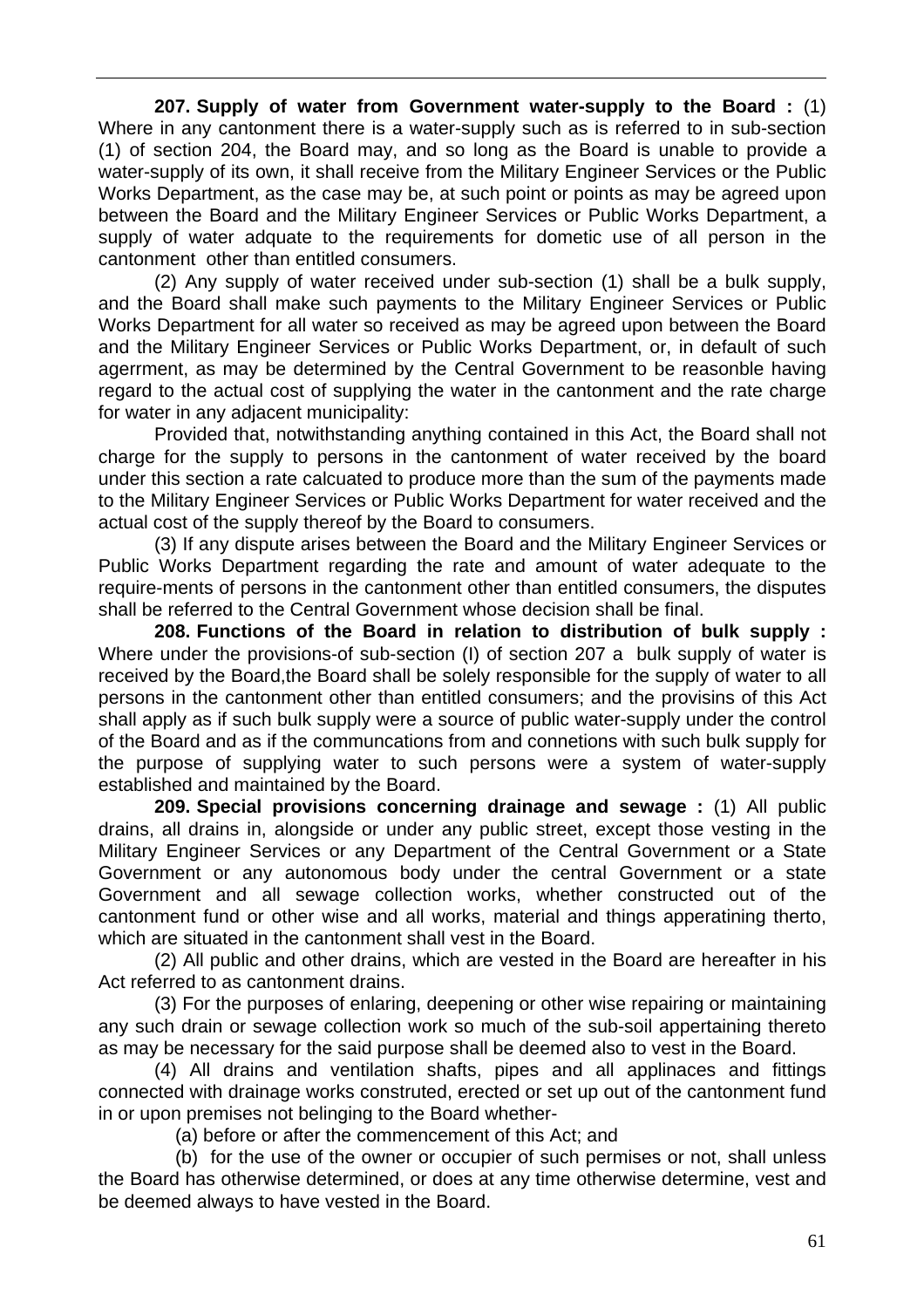**210. Construction of and control of drains and sewage collection and disposal works :** (1) All cantonment drains, all sewage collection and all works, materials and things appertaining thereto shall be under the control of the Board.

(2) The Chief Executive Officer shall maintain and keep in repair all cantonment drains and sewage collection and sewage deisposal works when authorised by the Board.

(3) The Board shall contruct as many new drains and sewage collection and sewage disposal works as may from time to time be necessary for effectual drainage and sewage collection.

(4) The Board shall ensure that the sewage effluents are treated in accordance with the norms laid down under the relevant laws relating to pollution before it is dispersed into a river, stream, lake or open land.

**211. Certain matters not to be passed into cantonments drains :** No person shall throw, empty or turn into any cantonment drain or into any drain communicating with a cantonment drain-

(a) any matter likey to injure the drain or to interfere with the free flow of its contents, or to affect prejudicially the treatment and disposal of its contents; or

(b) any chemical, refuse or waste stream, or any liquid of a temperature higher than forty-five degrees centigrade, being refuse or stream which, or liquid which when so heated is, either alone or in combaination with the contents of the drain be dangerous, or the cause of a nuisance, or prejudicial to health; or

(c) any dangerous petroleum.

**Explanation :** In this section, the expression ''dangerous petroleum'' haas the same meaning as in the Petroleum Act, 1934(30 of 1934).

**212. Application by owners and occupiers to drain into cantonment drains :** (1) Subject to such conditions as may be prescribed by bye-laws made in this behalf, the owner or occupier of any premises having a private drain, or the owner of any private drain within cantonment may apply to the Chief Executive Officer to have his drain made to communicate with the cantonment drains and thereby to discharge foul water and surface water from those premises or that private drain:

Provided that nothing in this sub-section shall entitle any person -

(a) to discharge directly or indirectly into any cantonment drain

(i) any trade effluent from any trade premises except in accordance with byelaws made in this behalf; or

(ii) any liquid or other matter the discharge of which into cantonment drains is prohibited by or under this Act or any other law ; or

(b) where separate cantonment drains are provided for foul water and for surface water to discharg directly or indirectly-

(i) foul water into a drain provided for the surface water; or

(ii) except with the permission of the Chief Executive Officer, surface water into a drain provided for foul water; or

(c) to have his drains made to communcicate directly with a storm-water over flo drain.

(2) Any person desirous of availing himself of the provisions of sub-section (1) shall give to the Chief Executive Officer notice of his proposals, and at any time within one month after receipt thereof, the Chief Executive Officer may by notice to him refuse to permit the communication to be made, if it appears to his that the mode of construction or condition of the drain is such that the making of the communication would be prejudicial to the drainage system, and for the purpose of examining the mode of construction and condition of the drain he may, if necessary, require it to be laid open for inspection.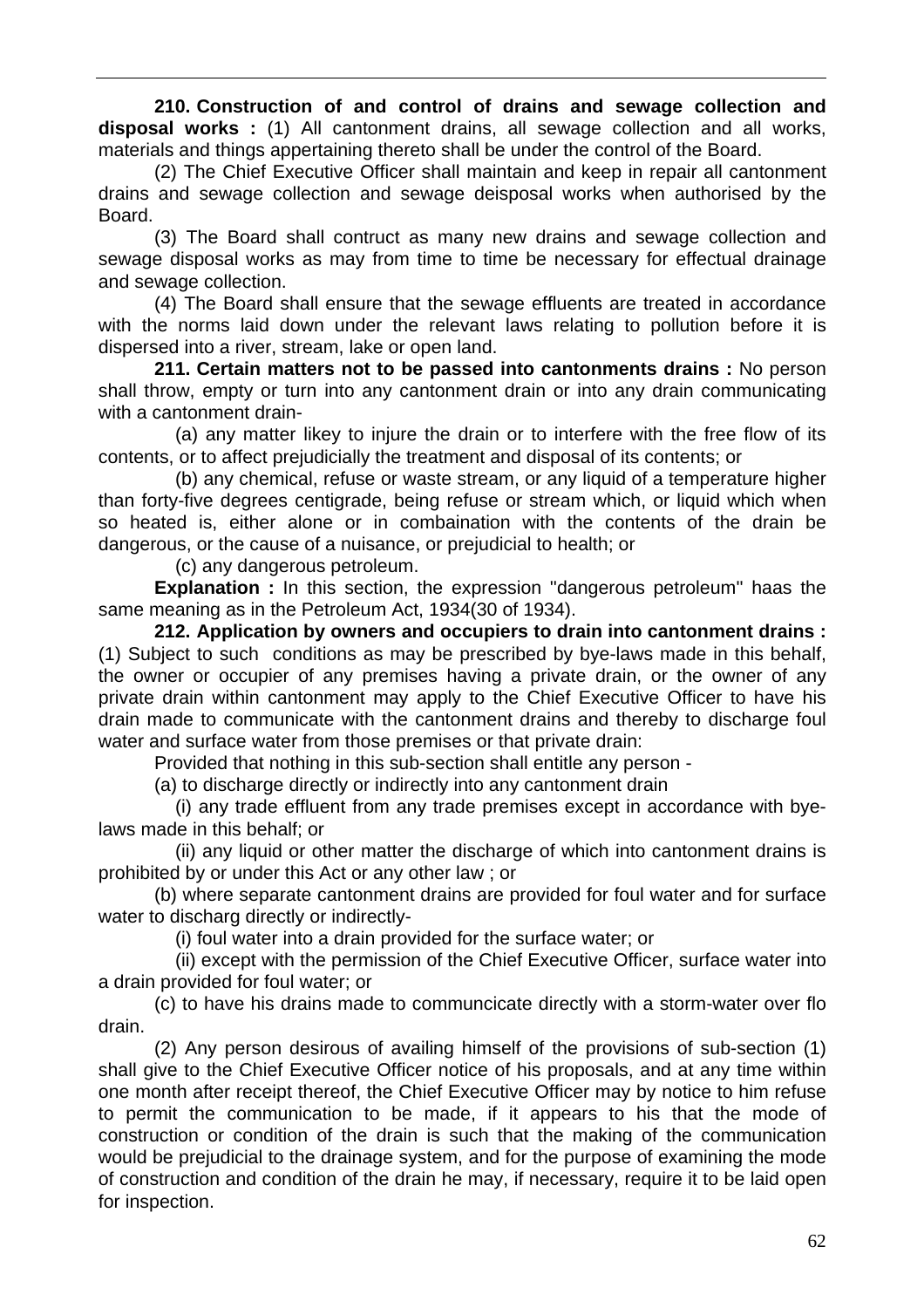(3) The Chief Executive Officer may, if he thinks fit, construct such parts of the work necessary for having a private drain made to communicate with a cantonment drain, as is in or under a public street and in such a case, the expense incurred by the Chief Executive Officer shall be paid by the owner or occupier of the premises, or as the case may be, the owner of the privte drain and shall be recoverble from the owner or occupier as an arrears of tax under this Act.

**213. Drainge of undrained premises :** (1) Where any premises are in the opinion of the Chief Executive Officer, without sufficient means of effectual drainage and a cantonment drain or some place approved by the Chief Executive Officer for the discharge of filth and other polluted and obnoxious matter is situated at a distance of not exceeding thirty metres from any part of the said premises, he may, by written notice, require the owner of the said premises-

(a) to make a drain emptying into such cantonment drain or place;

(b) to provide and set up all such appliances and fittings as may appear to the Chief Executive Officer Necessary for the purposes of gathering and receiving the fifth and other polluted and obnoxious matter from, and conveying the same off, the said premises and of effectually flushing such drain and every fixture connected therewith;

(c) to remove any existing drain or other appliance or thing used or intended to be used for drainage which is injurious to health;

(d) to provide a closed drain in substitution of an open drain or to provide such othe applicance or thing either newly or in substitution of any existing appliance or thing or to provide both a close drain and such other applinance or thing in substitution of the existing open drain and other appliance or thing, which is or is likely to be injurious to health;

(e) to prvide and set up all such appliances and fitting as may appear to the Chief Executive Officer to be necessary for the purpose of gathering and receiving the waste water from floors and galleries of buildings when they ar washed, and conveying the same through spouts, by down-take pipes so as to prevent such waste water from discharging directly on streets or inside any lower portion of the premises;

(f) to carry out any work to imporve or re-model an existing drain which is inadequate, insufficient or faulty.

(2) Where in any case not provided for in sub-section (1) any premises are, in the opinion of the Chief Executive Officer, without sufficient means of effectual drainage, he may, by written notice, require the owner of the premises-

(a) to connstruct a drain up to a point to be prescribed in such notice but not at a distance or more than thirty meters from any part of the premises; or

(b) to construct a closed cesspool or soakaga pit and drain or drains emptying into such cesspool or soakage pit.

(3) Any requisition for the construction of any drain under sub-section (2) may contain any of the details specified in sub-section (1).

**214. New premises not to be erected without drains :** (1) It shall not be lawful to erect to re-erect any premises in a cantonment or to occpy any such premises unless-

(a) a drain be constructed of such size, metrials and description, at such level and with such fall as shall appear to the Chief Executive Officer to be necessary for the effectual drainage of such premises;

(b) there have been provided and set up on such premises such appliances and fittings as may appear to the Chief Excutive Officer to be necessary for the purposes of gathering or receiving the filth and other polluted and obnoxious matter from, and conveying the same off, the said premises and of effectually flushing the drain of the said premises and every flxture connected therewith.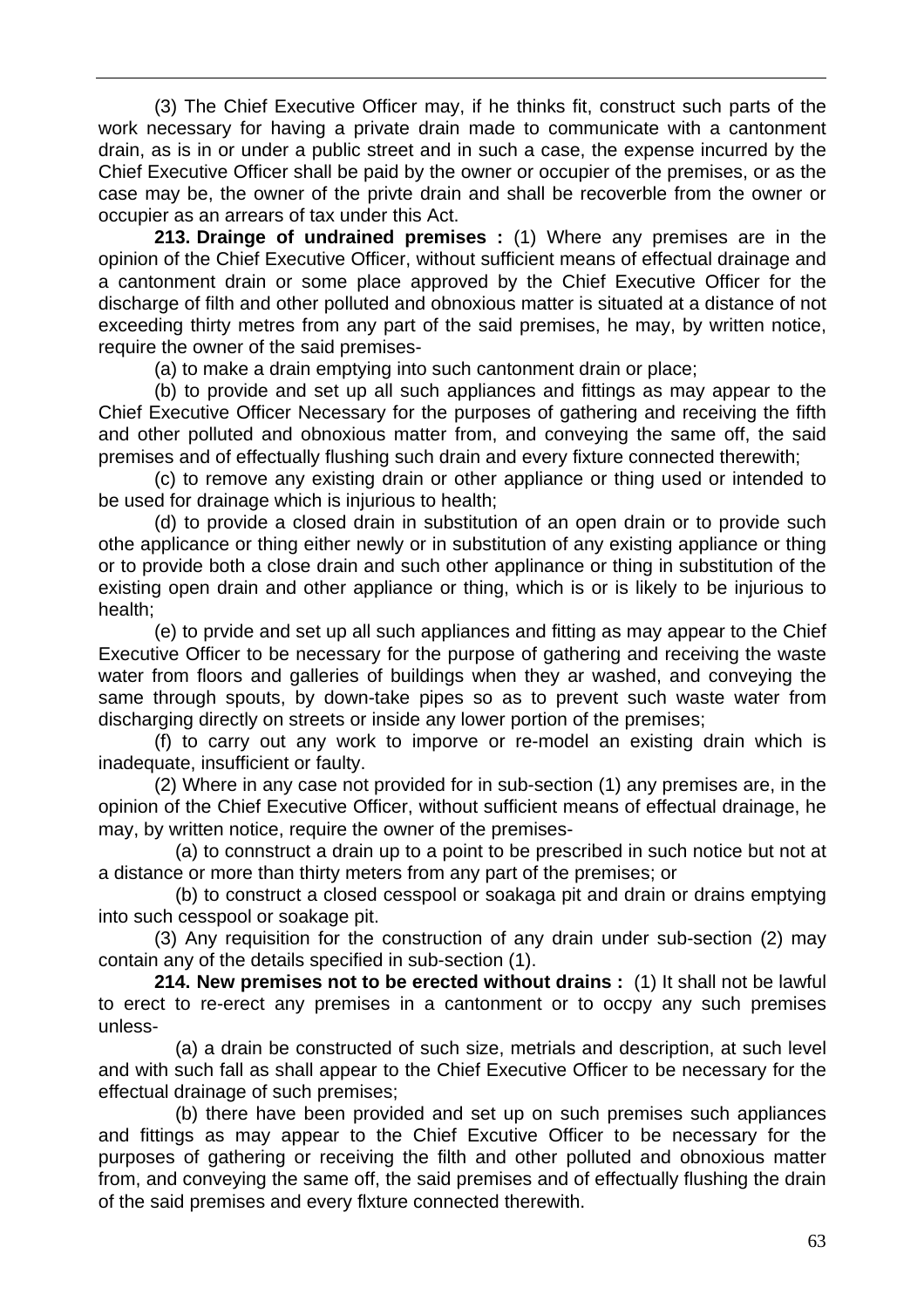(2) The drain so constructed shall empty into a cantonment drain situated at a distance of not exceeding thirty meters from the premises; but if no cantonment drain is situated within that distance then such drain shall empty into a cespool situated within that distance to be specified by the Chief Executive Officer for the purpose.

**215. Power to drain group or block of premises by combined operations :** (1) If it appears to the Chief Executive Officer that any group or block of premises may be drained more economically or advantageously in combination than separatley, and a cantonment drain of sufficient size alredy exists or is about to be constructed within thirty metres of any part of that group or block of premises, the Chief Executive Officer may cause that groupor block of premises to be drained by a combined operation.

(2) The expenses incurred in carrying out any work under sub-section (1) in respect of any group or block of premises shall be paid by the owners of such premises in such proportions as the Chief Executive Officer may determine and shall be recoverable from them as an arrears of tax under this Act.

(3) Not less than fifteen days before any such work is commenced, the Chief Executive Officer shall give to each such owner-

(a) written notice of the nature of the proposed work; and

(b) an estimate of the expenses to be incurred in respect thereof and of the proportion of such expenses payable by him.

(4) The Chief Executive Officer may require the owners of such groups or block or premises to maintain the work executed under this section.

**216. Power to close or limit the use of private drains in certain cases :** Where a drain connecting any premises with a cantonment drain is sufficient for the effectual drainage of such premises and is otherwise unobjectionable but is not in the opinion of the Chief Executive Officer, adapted to the general system of drainage in the cantonment, he may, by written notice addressed to the owner of the premises, direct-

(a) that such drain be closed, discontinued or destroyed and that any work necessary for that purpose be done; or

(b) that such drain shall, from such as may be specified in the notice in this behalf, be used for filth and polluted water only or for rain water and unpolluted sub-soil water only:

Provided that-

(i) no drain may be closed, discontinued or destroyed by the Chief Executive Officer under clause (a) except on condition of his providing another drain equally effectual for the drainage of the premises and communcating with any cantonment drain which he thinks fit; and

(ii) the expenses of the construction of any drain so provided by the Board and of any work done under clause (a) may be paid out of the cantonment fund.

**217. Use of drain by a person other than the owner :** (1) Where the Chief Executive Officer either on receipt of an application from the owner of any premises or otherwise is of the opinion that the only, or the most convenient means of effectual drainage of the premises into a cantoment drain is throughh a drain belonging to another person, the Chief Executive Officer may by notice in writing require the owner of such a drain to show cause within a period specified in the notice as to why an order under this section should not be made.

(2) Where no cause is shown within the specified period or the cause shown appears to the Chief Executive Officer invalid or insufficient, the Chief Executive Officer may by order in writing either authorise the owner of the premises to use the drain or declare him to be a joint owner thereof.

(3) An order made under sub-section (2) may contain dirctions as to

(a) the payment of rent or compensation by the owner of the premises;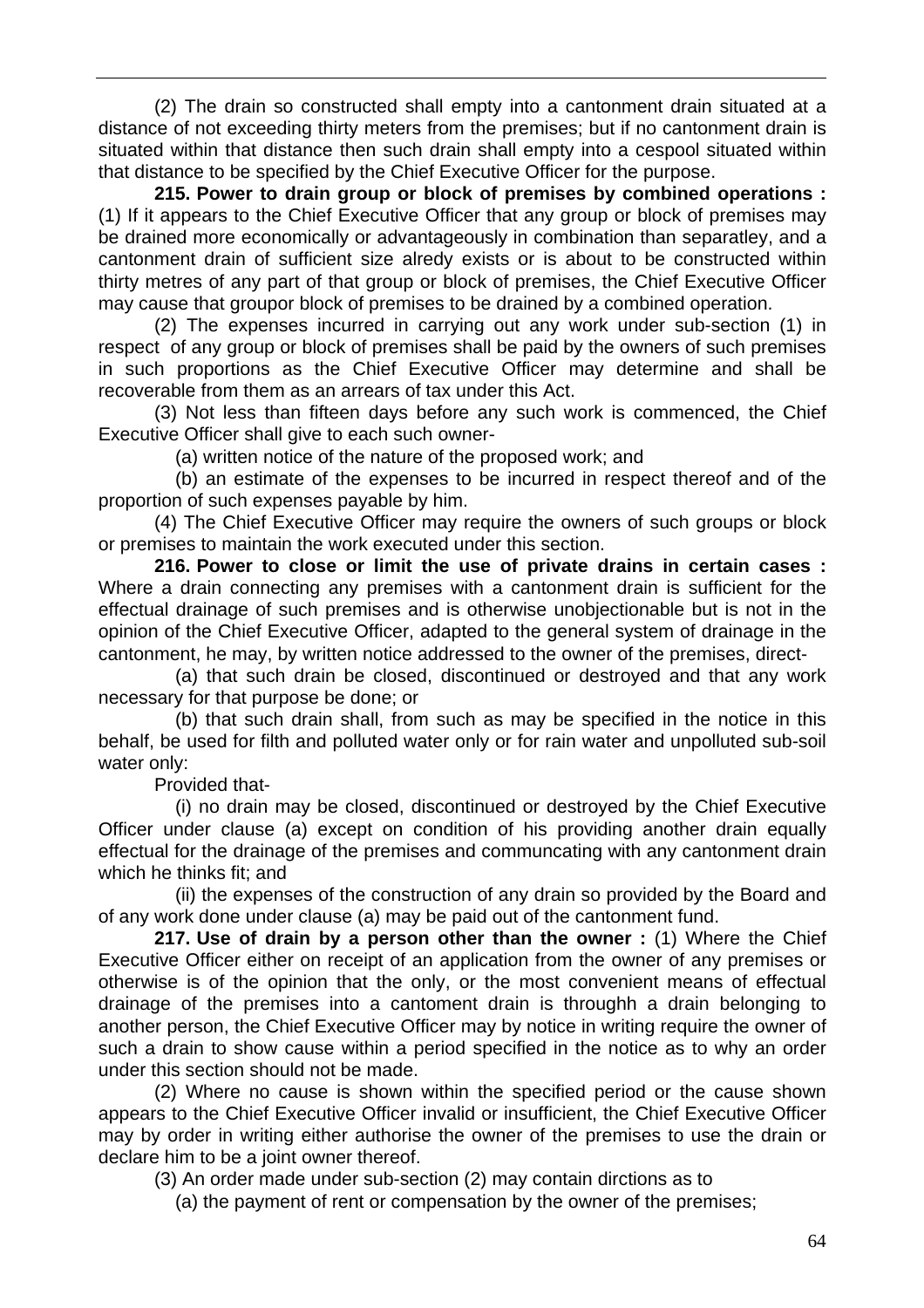(b) the construction of a drain for the premises for the purpose of connecting it with the aforesaid drain;

(c) the entry upon the land in which the, aforesaid drain is situate with assistants and workmen at all reasonable hours;

(d) the respective responsibilities of the parties for maintaining, repairing, flushing, cleaning and emptying the aforesaid drain.

**218. Sewage and rain water drains to be disrinct :** Whereever it is provided in this Chapter that steps shall or may be taken for the effectual drainage of any premises, it shall be competent to the Chief Executive Officer to require that there shall be one drain for filth and polluted water and an entirely distinct drain for rain water and unpolluted sub-soil water or both rain water and unpolluted sub-soil water, each emptying into separate canonment drains or other suitable places.

**219. Power to require owner to carry out certain works for satisfactory drainage :** For the purpose of efficient drainage of any premises, the Chief Executive Officer may, by notice in writing-

(a) require any courtyard, alley or passage between two or more building to be paved by the owner or owners of such building with such materials and in such manner as may be approved by the Chief Executive Officer; and

(b) require such paving to be kept in proper repair.

**220. Appointment of places for the emptying of drains and collection of sewage :** The Chief Executive Officer may cause any or all of the cantonment drains to empty into, and all sewage to be collected of at, such place or places as he considers suitable:

Provided that no place which has not been before the commencement of this Act used for any of the purposes specified in this section shall, after such commencement be used therefor without the approval of the Board:

Provided further that on and after such date as may be appointed by the Central Government in this behalf no sewage shall be discharged into any water course until it has been so treated as not to affect prejudicially the purity and quality of the water into which it is discharged.

#### **Miscellaneous**

**221. Connection with water works and drains not to be made without permission :** Without the written permission of the Chief Exective Officer, no person shall for any purpose whatsoever, at any time make or cause to be made any connection or communicate with any drain referred to in section 210 or any water works, constructed or maintained by, or vested in, the Board.

**222. Buildings railways and private streets not to be erected or constructed over drains or water works without permission :** 1 (a) No railway works shall be constructed on any cantoment drain or any water works constructed or maintained by, or vested in the Board, without the approval of the Central Government.

(b) If any railway works are constructed on any drains or water works as a foresaid without the written permission of the Central Government, the Chief Executive Officer may remove or otherwise deal with the same as he thinks fit.

2 (a) No private street shall be constructed and no building wall, fence or other structure shall be erected on any cantonment drain or on any water works constructed or maintained by, or vested in, the Board without the approval of the Board.

(b) If any private street is constructed or any building, wall, fence or structure erected on any drain or water works as aforsaid without the written permission of the Board, the Chief Executive Officer may remove or otherwise deakl with the same as he may think fit.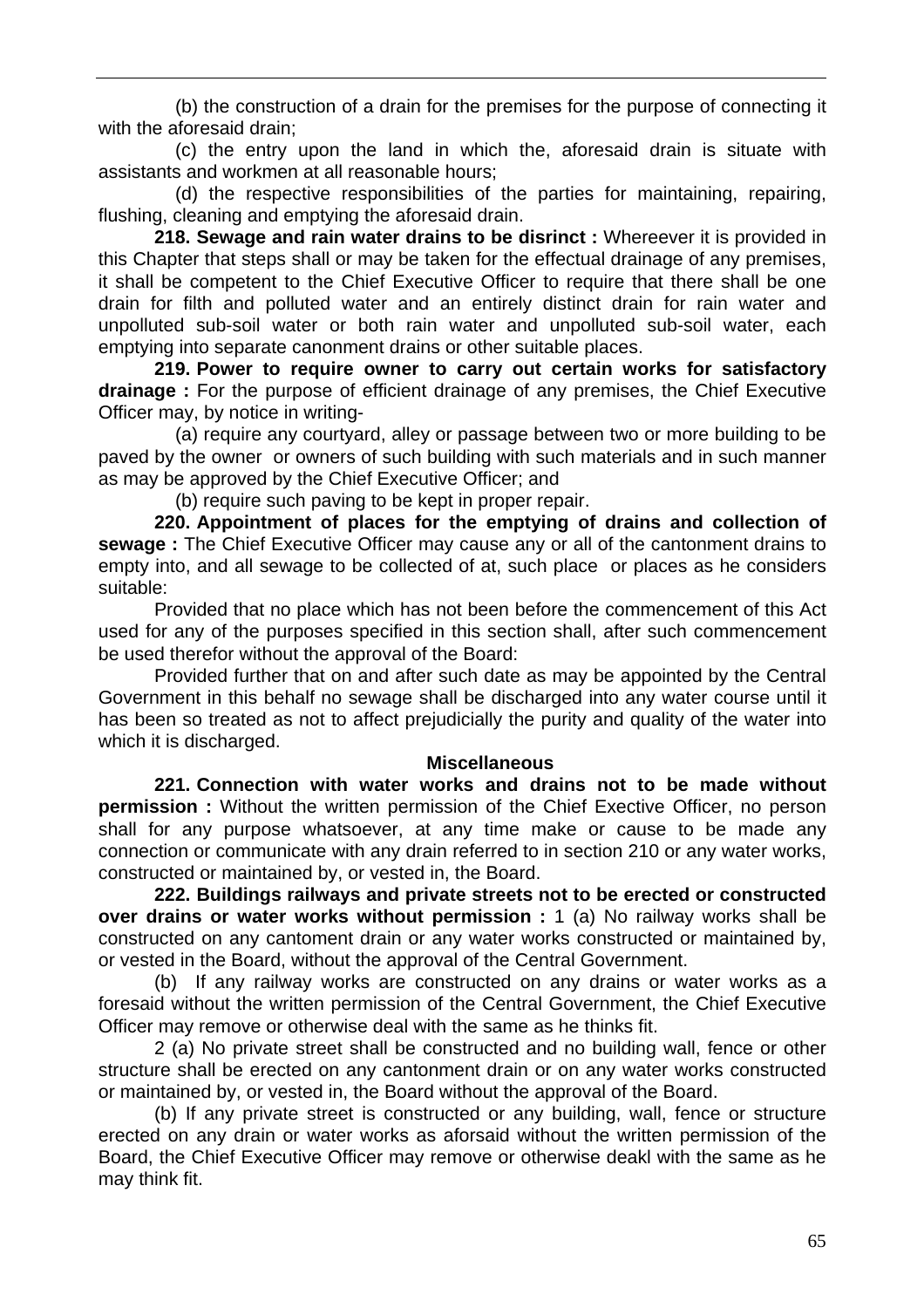(3) The expenses incurred by the Chief Executive Officer in doing so shall be paid by the owner of the private street or of the building, fence wall or other structure or, as the case may be, by rauilway administration or the person offending and shall be recovenable as an arrears of tax under this Act.

**223. Rights of user of property for aqueducts lines ect :** (1) The Chief Executive Officer may place and maintain aqueducts, conduits and lines of mains or pipes or drains over, under, along or across any immovable property whether within or without the local limits of the cantonment without acquiring the same, and may at any time for the purpose of examining, repairing, altering or removing any aqueducts, conduits or lines of mains or pipes or drains, enter on any property over, under, along or across which the aqueduts, conduits or lines of mains or pipes, or drains have been placed:

Provided that the Board shall not acquire any right other than a right of user in the property over, under, along or across which any aqueduct conduct or line of mains or pipes, or drain is placed.

(2) The power conferred under sub-section (1) shall not be exercisable in respect of any property vested in the Union or under the control or management of the Central Government or raliway adminmistration or vested in any local authority save with the permission of the central Government or railway administration or the local authority, as the case may be, and in accordance with any bye-laws made inthis behalf:

Provided that Chief Executive Officer may, without such permission, repair; renew, or amend any existing works of which the character or position is not to be altered if such repair, renewal or amendment is urgently necessary in order to maintain without interruption the supply of water, drainage or collection of sewagge or is such that delay would be dangerous to health, human life or property.

(3) In exercise of the powers conferred upon him by this section, the Chief Executive Officer shall cause as little damage and inconvenience as may be possible, and shall make full compensation for any damage or inconvenience caused by him.

**224. Power of owner of premises to place pipes and drains through land belonging to other persons :** (1) If it appears to the Chief Executive Officer that the only or most convenient means of water supply to, and drainage of, any premises is by placing or carrying any pipe or drains over, under, along or across the immovable property of another person, the Chief Executive Officer may, by order in writing, authorise the owner of the premises to place or carry such pipe or drain over, under ,along or across such immovable property:

Provided that before making any such order the Chief Executive Officer shall give to the owner of the immovable property a resonable opportunity of showing cause within such time as may be prescribed by bye-laws made in this behalf as to why the order should not be made:

Provided further that the owner of the premises shall not acquire any right other than a right of user in the property over, under, along or across which any such pipe or drain is placed or carried.

(2) Upon the making of an order, under sub-section (1) ,the owner of the premises may, after giving reasonable notice of his intention so to do, enter upon the immovable property with assistants and workmen at any time between sunrise and sunset for the purpose of placing a pipe or drain over, under, along or across such immovable property or for the purpose of repairing the same.

(3) In placing or carrying a pipe or drain under this sectionj, as little damage as possible shall be done to the immovable property and the owner of the premises shall-

(a) cause the pipe or drain to be carried with the least practicable delay;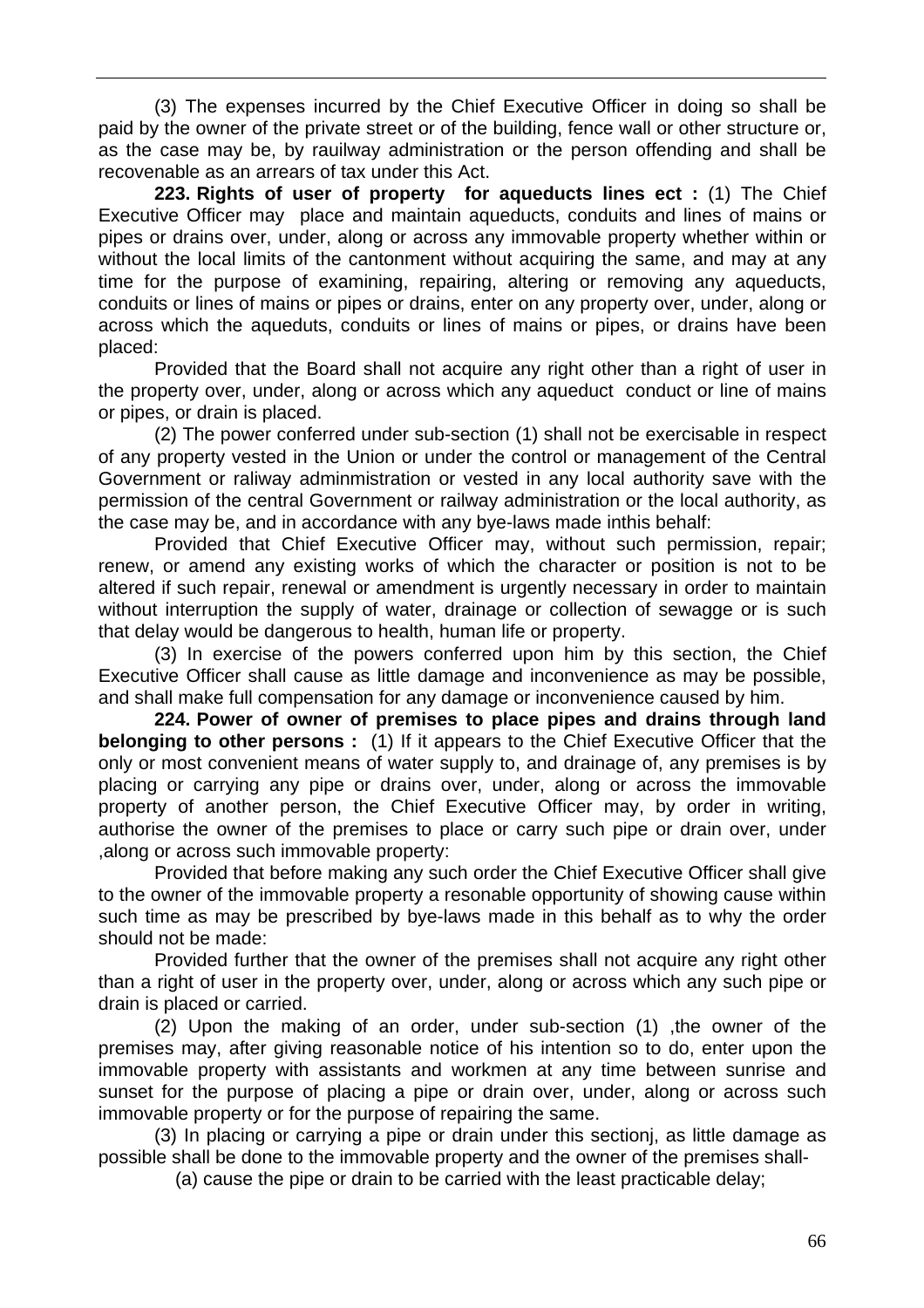(b) fill in, re-instate make good at his own and with the least practicable dealy, any land opened, broken up or removed for the purpose of placing or carrying such pipe or drain ;and

(c) pay compensation to the owner of the immovable property and to any other person who sustains damage by reason of the placing or carrying of such pipe or drain.

(4) If the owner of the immovable property, over, under, along or across which a pipe or drain has been placed or carried under this section whilst such immivable property was not built upon, desires erect any building on such property, the Chief Executive Officer, shall by notice in writing, require the owner of the premises to close, remove or divert the pipe or drain in such manner as shall be approved by him and fill in, re-instate and make good the immovable property as if the pipe or drain had not been placed or carried over under, along or across the same.

Provided that no such requisition shall be made unless in the opinion of the Chief Executive Officer it is necessary or expedient for the construction of proposed building or the safe enjoyment thereof that the pipe or drain shuuld be closed, removed or diverted.

**225. Power to require railway level, etc., to be raised or lowered :** If the Board places or carries any pipe or drain or does any other work connected with the water supply or drainage across any railway line, it may, with the sanction of the Central Government and at the cost of the cantonment fund, require the railway administration to raise or lower the level thereof.

**226. Power to execute work after giving notice to the person liable :** (1) When under the provisions of this Chapter, any person may be required or is liable to execute any work, the Chief Executive Officer may, in accordance with the provisions of this Act and of any bye-laws made in this behalf , cause such work to be executed after giving such person an opportunity of executing the same within such time as may be specified by him for this purpose.

(2) The expenses incurred or likely to be incurred by the Chief Executive Officer in the execution of any such work shall be payable by the said person and the expenses incurred by the Chief Execcutive Officer in connection with the maintenance of such work or the enjoyment of amenities and conveniences rendered possible by such work shall be payble by the person or persons enjoying such amenities and conveniences.

(3) The expenses referred to in sub-section (2) shall be recoverable from the person or persons liable therefor as an arrears of tax under this Act.

**227. Power to affix shafts etc., for ventilation of drain or cesspool :** For the purpose of ventilating any drain or cesspool, whether vested in the Board or not, the Chief Executive Officer may, in accordance with bye-laws made in this behalf, erect upon any premises or affix to the outside of any building or to any tree any such shaft or pipe as may appear to him to be necessary.

**228. Power to examine and test drains, etc., belived to be defective :** (1) Where it appears to the Chief Executive Officer that there are reasonable grounds for believing that a private drain or cesspool is in such condition as to be prejudicial to health or a nuisance or that a private drain communicating directly or indirectly with a cantonment drain is so defective as to admit sub-soil water, he may examine its condition, and for that purpose may apply test, other than a test by water under pressure, and if he deems it necessary, open the ground.

(2) If on examination the drain or cesspool is found to be in proper condition, the Chief Executive Officer shall, as soon as possible, re-instate any ground which has been opened by him and make good any damage done by him.

**229. Bulk delivery of sewage by the Board :** (1) The Board shall deliver in bulk all the sewage to, the authority prescribed by the Central Government or the State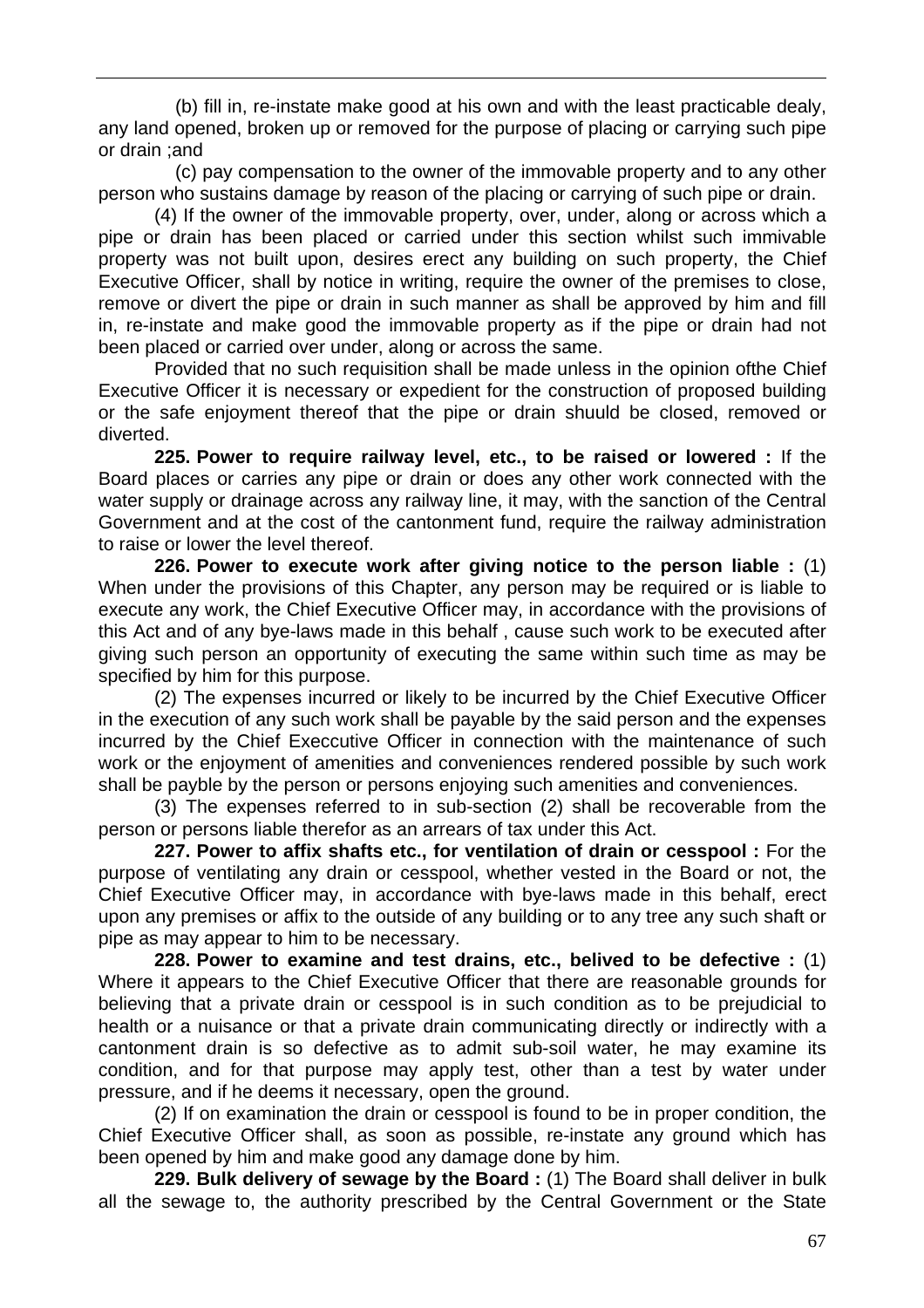Government, subject to such charges for the delivery of sewage of the area of cantonment as may be determined by means of an agreement entered into between that other authority and the Board.

(2) The agreement mentioned in sub-section (1) shall provide also for a stipulation therein that in case of any dispute about the payments to be made to that other authority by the Board, the matter shall be referred to the Central Government whose decision thereon shall be final and binding on both parties.

**230. Employment of Government agencies for repair, etc :** The Central Government may, for reason to be recorded, direct that any specified work, repair , renewal or replacement which is to be undertaken by or for the Board under this Chapter, shall be carried out on behalf of the Board by the Central Government and the Board shall pay the charges therefor at the rates and subject to the terms for the time being applicable in the case of works constructed by that Government on behalf of local authority.

**231. Works to be licensed plumber :** (1) Nor person other than a licensed plumber shall execute any work described in this Chapter and no person shall permit any such work to be executed except by a licensed plumber:

Provided that if, in the opinion of the Chief Executive Officer, the work is of a trivial nature, he may grant permission in writing for the execution of such work by a person other a licensed plumber.

(2) Every person who employs a licensed plumber to execute any work shall, when so required, furnish to the Chief Executive Officer the name of such plumber.

(3) When any work is executed except in accordance with the provisions of subsection(1), such work shall be liable to be dismantled at the discretion of the Chief Executive Officer without prejudice tothe right of the Board to prosecute under this Act the person at whose instance such work has been executed.

(4) The Board may make bye-laws for the guidance of licensed plumbers and a copy of all such bye-laws shall be attached to every licence granted to a plumber by the Board.

(5) The Board may, from time to time, prescribe the charges to be paid to licensed pluber for any work done by them under or for any of the purposes of this Chapter.

(6) No licensed plumber shall, for any work referred to in sub-section (5), demand or receive more than the charges prescribed therefor, under that sub-section.

(7) The Board shall make bye-laws providing for-

(a) the exercise of adequate control on all licensed plumbers;

(b) the inspection of all works carried out by them; and

(c) the hearing and disposal of complaints made by the owners or occupiers of premises with regard to the quality of work done, material used, dealy in execution of work, and the charges made, by a licesed plumber.

(8) No licensed plumber shall contravene any of the bye-laws made under this section or execute carelessly or negligently any work under this Act or make use of bad materials, appliances or fittings.

(9) If any licensed plumber contravenes sub-section (8), his licence may be suspended or cancelled whether he is prosecuted under this Act or not.

**232. Prohibition of certain acts :** (1) No person shall-

(a) wilfully obstruct any person acting under the authority of the Board, or the Chief Executive Officer, in setting out the lines of any works or pull up or remove any pillar, post or stake fixed in the ground for the purpose of setting out lines of such work, or deface or destory any works made for the same purpose; or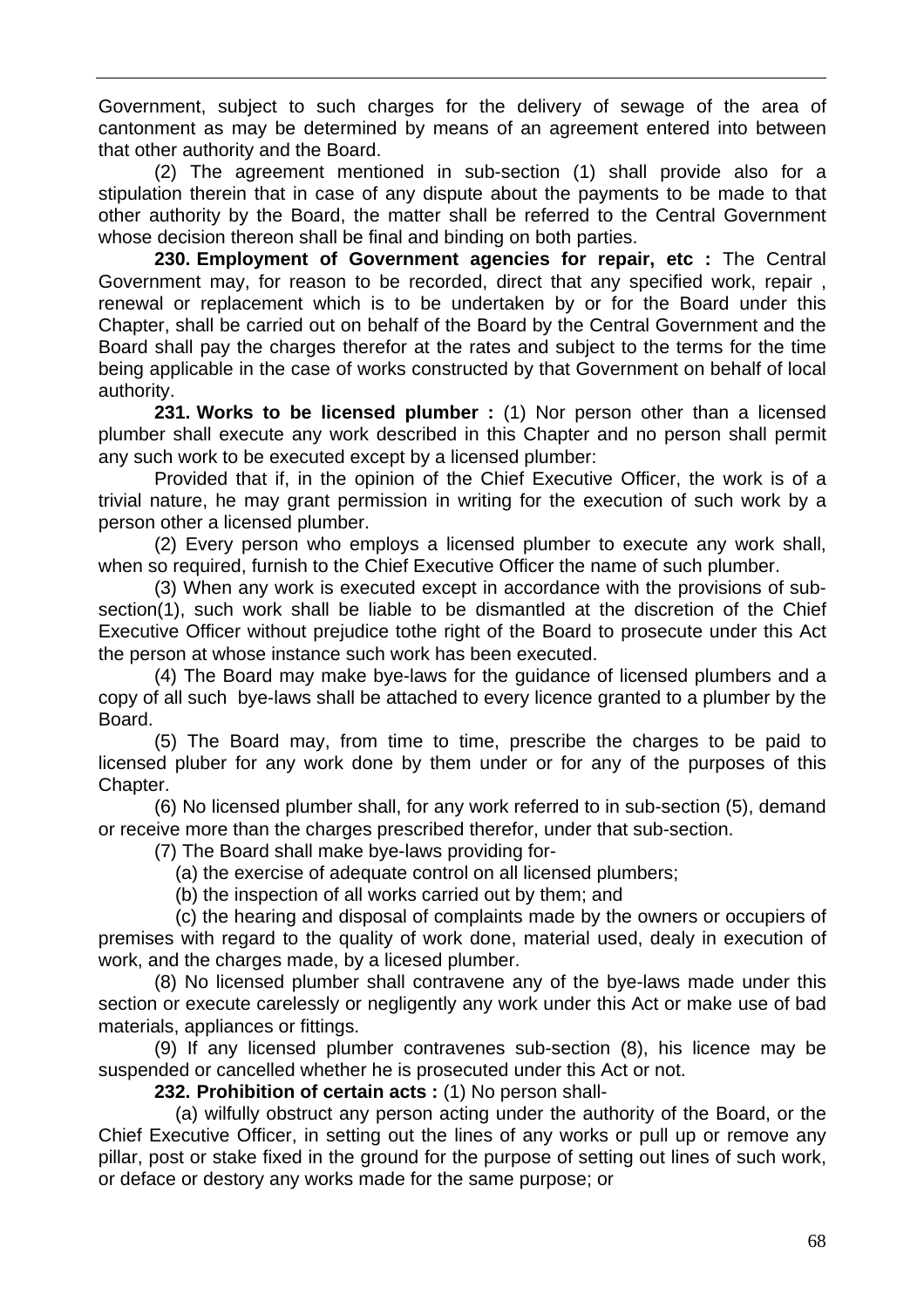(b) wilfully or negligently break, injure, turn on, open, close, shut off or otherwise interfere with any lock, cock, valve, pipe, meter or other work or appartus belonging to the Board; or

(c)unlawfully obseruct the flow of or flush, draw off, or divert, or take water from any water work belonging to the Board ;or

(d) unlawfully obstruct the flow of or flush, draw off, or divert, or take sewae from any sewage work belonging to the Board or break or damage any electrical transmission line maintained by the Board; or

(e) obstruct any officer or other employee of the Board in the discharge of his duties under this Chapter or refuse or wilfully neglect to furnish him with the means necessary for the making of any entry, inspection, examination or inquiry thereunder in relation to any water or sewage work; or

(f) bathe in, at upon any water work or wash or throw or cause to entre therein any animal, or throw any rubbish, dirt or flth into any water work or wash or clean there in any cloth, wool or leather or the skin of any animal, cause the water of any sink, drain or any steam-engine or boiler or any polluted water to turn or be brought into any water work, or do any other act whereby the water in any water work is fouled or likely to be fouled.

(2) Nothing in clause (b) of sub-section (1) shall apply to a consumer closing the stopcock fixed on the service pipe supplying water to his premises so long as he has obtained the consent of any other consumer whose supply will be affected thereby.

#### **CHAPTER X**

## **TOWN PLANNING AND CONTROL OVER BUILDINGS, ETC.**

**233. Preparation of land use plan :** (1) On the commencement of this Act, the Chief Executive Officer shall with the approval of the Board, cause to be prepared a spatial plan for land use to be followed in the cantonment which shall include-

(a) earmaking of zones for residential, institutional, commercial and other activities; and

(b) improvement schemes for areas considered sub-standard on account of narrowness of streets, poor lighting, poor ventilation or irregular line of buildings in a street.

(2) The Board shall give publicity to the land use plan prepared under sub-section (1), by publishing a gist of the plan in a local newspaper.

**234. Sanction for building :** No person shall erect re-erect a building on any land in a cantonment-

(a) in an area, other than the civil area, except with the previous sanction of the Board;

(b) in a civil area, except with the previous sanction of the Chief Executive Officer.

nor otherwise than in accordance with the provisions of this Chapter and of the rules and bye-laws made under this Act relating to the erection and re-erection of building;

Provided that if an erected or re-erected building is meant for public purposes, then it shall be made accessible to and barrier free for the persons with disablities.

**235. Notice of new buildings :** (1) Whoever intends to erect or re-erect any building in a cantonment shall apply for sanction by giving notice in writing of his intention-

(a) where such erection or re-erection is in an area, other than the civil area, to the Board;

(b) where such erection or re-erection is in a civi;l area, to the Chief Executive Officer.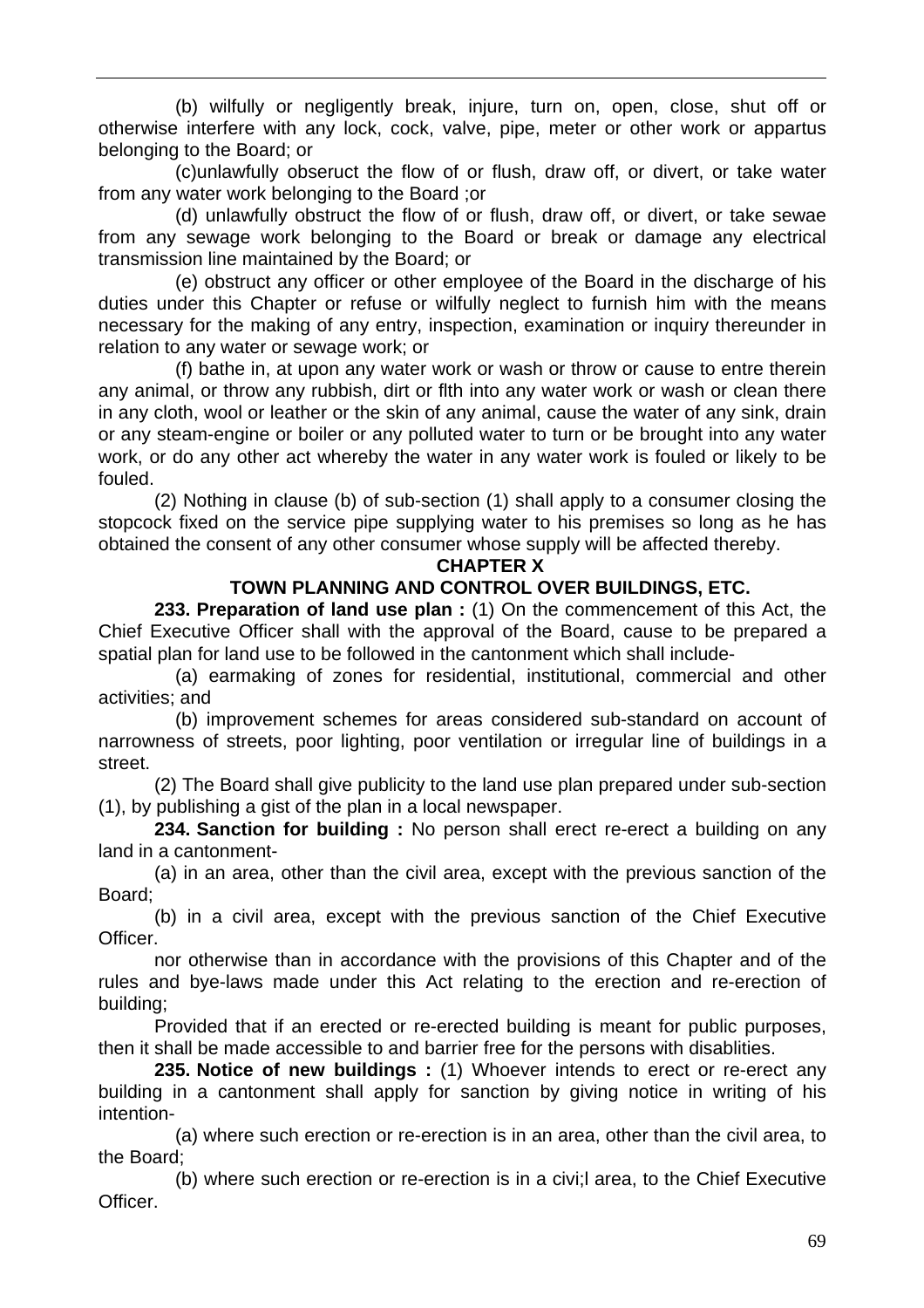(2) For the purposes of this Act, a person shall be deemed to erect or re-erect a building who-

(a) makes any material aleteration or enlargenment of any building; or

(b) converts into a place for human habitaion any building not originally constructed for human habitation; or

(c) converts into more than one place for human habitation a building originally constructed as one such place; or

(d) converts two or more places of human habitaion into a greater number of such places; or

(e) converts into a stable, cattle-shed or cow-house any building originally constructed for human habitation; or

(f) converts into a dispensary, stall, shops, warehouse, godown, factory or garage any building originally constructed for human habitaion; or

(g) makes any alteration which there is reason to belive is likely to affect prejudicially the stability or safety of any building or the condition of any building in respect of drainage, sanitation or hygiene; or

(h) makes any alteration to any building which increases or diminishes the height of, or area covered by, or the cubic capacity of, the building, or which reduces the cubic capacity of any room in the building below the minimum prescribed by any byelaw made under this Act.

**236. Conditions of valid notice :** (1) A person giving the notice required by section 235 shall specify the purpose for which it is intended to use the building to which such notice relates.

(2) No notice shall be valid until the information required under the sub-section (1) and any further information and plans and undertakings which may be required under byr-laws made under this Act have been furnished to the satisfaction of the Chief Executive Officer, along with the notice.

**237. Powers of Board under certain sections exercisable by Chief Executive Officer** : The powers, duties and functions of the Board under section 238, sub-section (1) of section 241, section 243, section 245 and section 248 excluding the provisions to sub-section (1) and the provisio to sub-section (2) of the said section 248 shall be exercised or discharged in a civil area by the Chief Executive Officer.

**238. Power of Boad to sanction or refuse :** (1) The Board may either refuse to sanction the erection or re-erection, as the case may be, of the building, or may sanction it either absolutely or subject to such directions as it thinks fot to make in writing in respect of all or may of the following matters, namely:

(a) the free passage or way to be left in front of the building;

(b) the space to be left about the building to secure free circulation of air and facilitate scavenging and the prevention of fire;

(c) the ventilation of the building, the minimum cubic area of the rooks and the number of height of the storeys of which the building may consist;

(d) the provison and position of drains, latrines, urinals, cesspools or other receptacles for filth;

(e) the level and width of the foundation, the level of the lowest floor and the stability of the structure;

(f) the line of frontage with neighbouring buildings if the building abuts on a street;

(g) the means to be provided for egress from the building in case of fire;

(h) the materials and method of construction to be used for external and party walls for rooms, floors, fire-places and chimneys;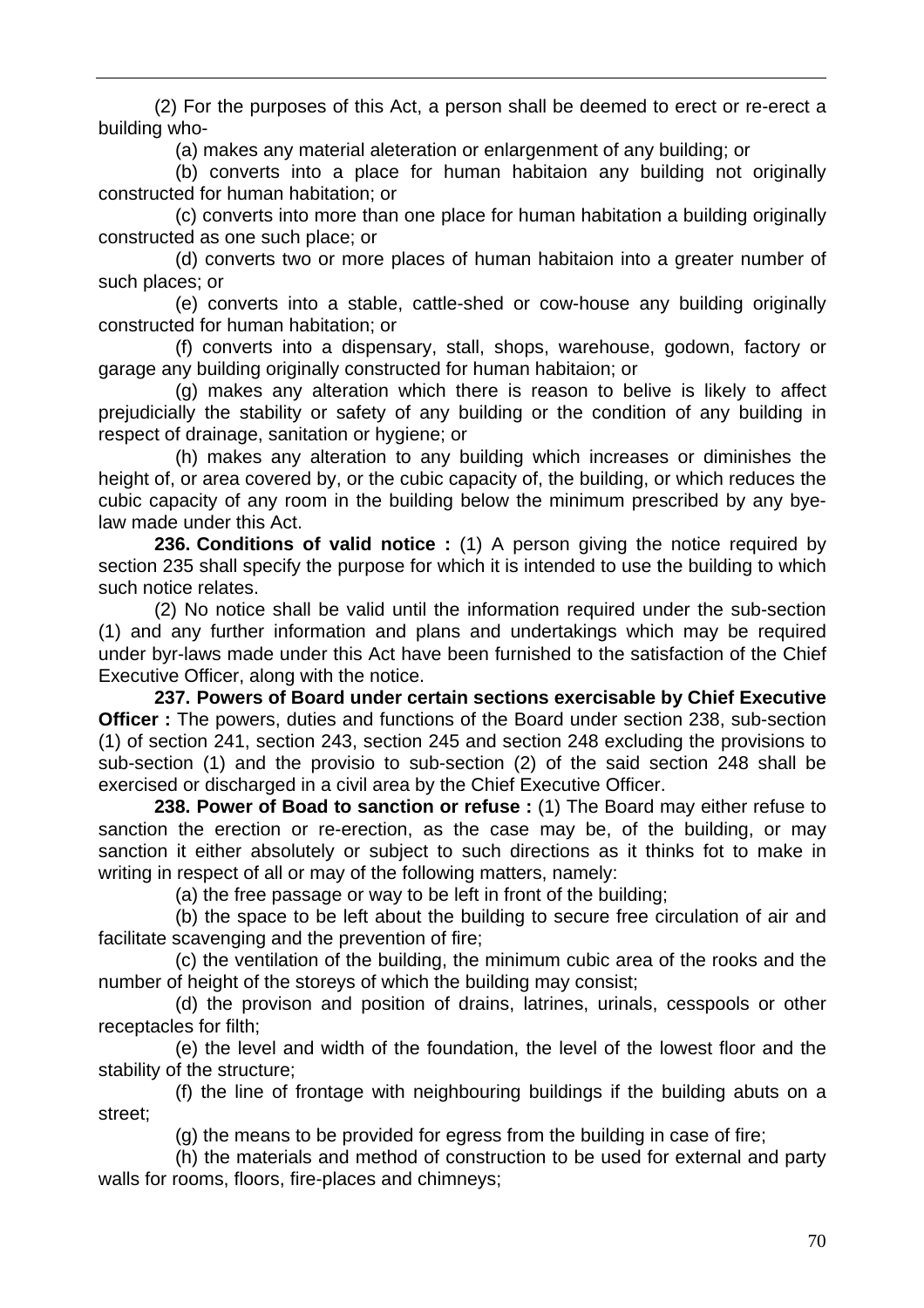(i) the height and slope of the roof above the uppermost floor upon which human beings are to to live or cooking operations are to be carried on; and

(j) any other matter affecting the ventilation and santation of the buildings, and the person erecting or re-erecting the building shall obey all such written directions in every particular.

(2) The Board may refuse to sanction the erection or re-erection of any building on any grounds sufficient in the opinion of the Board affercting the pariticular building:

Provided that the Board shall refuse to accord sanction the erection or re-erection of any building if such erection or re-erection is not in conformity with any general scheme sanctioned under section 240.

(3) The Board, before sanctioning the erection or re-erection of a building on land which is under the management of the Defence Estates Officerr, shall refer the application to the Defence Estates Officer for ascertaining whether there is any objection on the part of the Government to such erection or re-erection; and the Defence Estates Officer shall return the application together with his report thereon to the Board within thirty days after it has been received by him.

(4) The Board may refuse to sanction the erection or re-erection of any building-

(a) when the land on which it is proposed to erect or re-erect the building is held on a lease from the Government, if the erection or re-erection constitutes a breach of the terms of the lease; or

(b) when the land on which it is proposed to erect or re-erect the building is entrusted to the management of the Board by the Government if the erection or reerection constitutes a breach of the terms of the entrustment of management or contravens any of the instructions issued by the Government regarding the management of the land by the Board; or

(c) when the land on which it is proposed to erect re-erect the building is not held on lease from the Government, if the right to build on such land is in dispute between the persion applying for sanction and the Government.

(5) If the Board decides to refuse to sanction the erection or re-erection of the building it shall communicate in writing the reasons for such refusal to the person by whom notice was given.

(6) Where the Board neglects or omits, for one month after the recipt of valid notice, to make and to deliver to the person who has given the notice any order of any nature specified in this section, and such person thereafter by a written communication sent by registered post to the Board calls the attention of the Board to the neglect or omission, then, if such neglect or omission continuse for a further period of fifteen days from the date of such communication the Board shall be deemed to have given sanction to the erection or re-erection, as the case may be:

Provided that, in any case to which the provisions of sub-section(3) apply, the period of one month herein specified shall be reckoned from the date on which the Board has received the report referred to in that sub-section.

**239. Order of stoppage of building or works in certain cases and disposal of things removed :** (1) Where the erection of any building or execution of any work has been commenced or is being carried on without or contrary to the sanction, but has not been completed, referred to in section 238 or in contravention of any condition subject to which such sanction has been accorded or in contravention of any provision of this Act or bye-laws made thereunder, the Chief Executive Officer may in addition to any other action that may be taken under this Act, by require the person at whose instance the building or the work has been commenced or is being carried on to stop the same forthwith.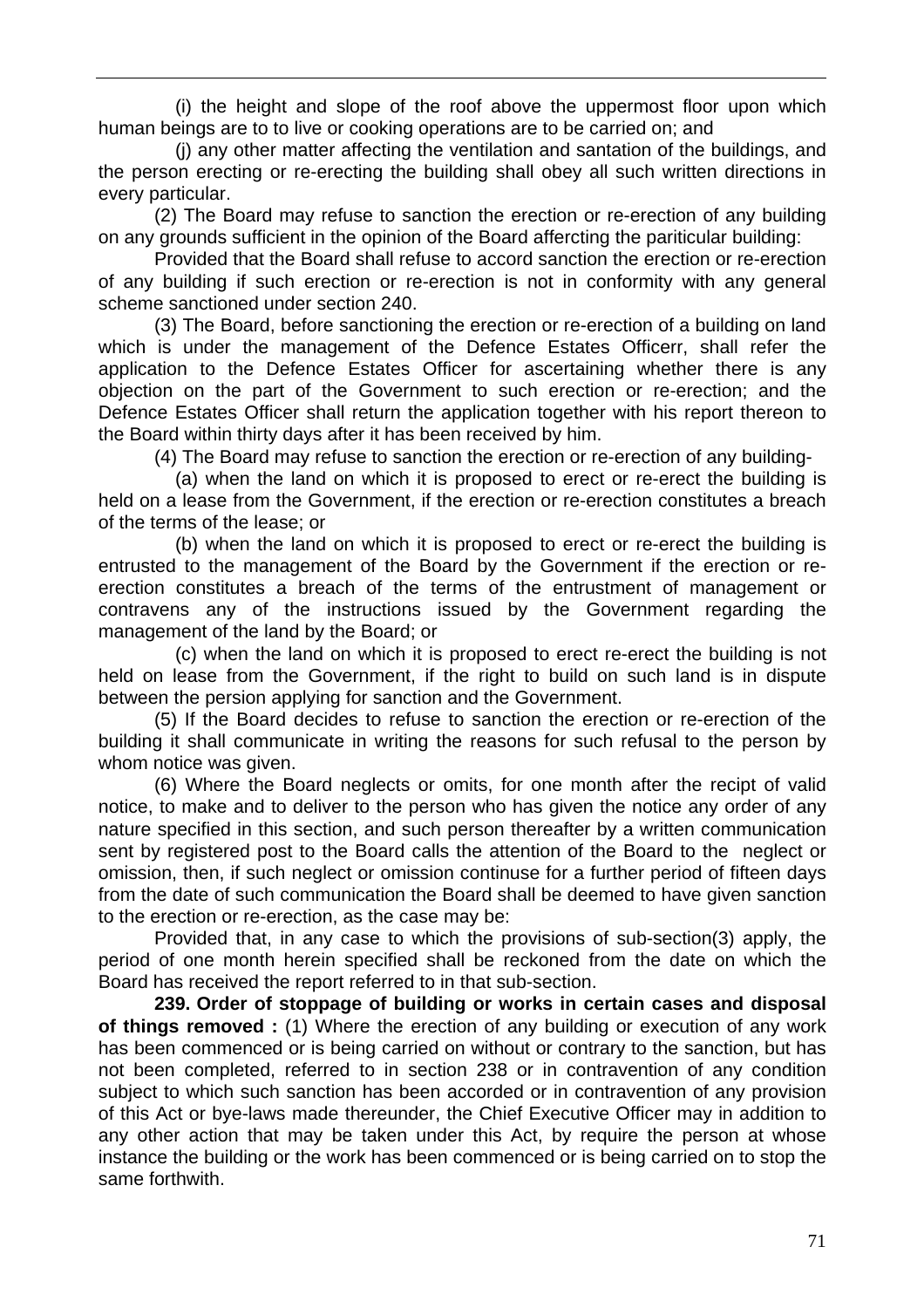(2) If an order made by the Chief Executive Officer under sub-section (1) directing any person to stop the erection of any building or execution of anywork is not complied with, the Chief Executive Officer may require any police officer to remove such person and all his assistants and workmen from the premises or to seize any construction material, tool, machinery, scaffolding or other things used in the erection of any building or execution of any work within such time as may be specified in the requisition and such police officer shall comply with the requistion accordingly.

(3) Any of the things caused or to be seized by the Chief Executive Officer under sub-section (2) shall be disposed of by him in a manner specified in sub-sections (6) and (7)

(4) After the requisition under sub-section (2) has been complied with the Chief Executive Officer may, if he thinks fit, depute by a written order a police officer or an officer or an employee of the Board to watch the premises in order to ensure that the erection of the building or the execution of work is not continued.

(5) Where a police officer or an officer or an employee of the Board has been deputed under sub-section (4) to watch the premises, the cost of such deputation shall be paid by the person at whose instance such erection or execution is being continued or to whom notice under sub-section (1) was given and shall be recoverable from such person as an arrear of tax under this Act.

(6) Any of the things caused to be removed by the Chief Executive Officer under this section shall unless the owner thereof turns up to take back such things and pays to the Chief Executive Officer charges for removal and storage of such things be disposed of by the Chief Executive officer by a public auction or in such manner as he think fit:

Provided that such things shall only be disposed of by the Chief Executive Officer on the expiry of fifteen days in case of non perishable things and twenty-four hours in case of perishable things from the date and time of seizure.

(7) The charges for removal and storage and sale of things sold under subsection (6) shall be paid out of the proceeds of the sale thereof and the balance, if any, shall be paid to the owner of the things sold on a claim being made therefor within a period of one year from the date of sale and in no such claim is made within the said period, shall be credited to the cantonment fund.

**240. Power to sanction general scheme for prevention of overcrowding etc :** The General Officer Commanding -in -Chief the Command in Consultation with the Principal Director may sanction a general scheme of erection of re-erection or buildings within such limits as may be specified in the sanction for the prevention of overcrowding or for purpose of sanitation, or in the interest of persons residing within those limits or for any other purpose, and may, in pursuance of such scheme, impose restrictions on the erection or re-erection of buildings within those limits:

Provided that no such scheme shall be sanctioned by the General Officer Commanding in Chief, the Command unless an opportunity has been given by a public notice to be published locally by the Chief Executive Officer requiring persons affected or likely to be affected by the proposed schenme, to file their objections or suggestions in the manner specified in the notice, within a period of thirty days of the publication of such notice, and the Chief Executive Officer shall after considering such objections and suggestions, if any, forward the same along with his recommendations to the Principal Director.

**241. Compensation :** (1) No compensation shall be claimable by any person for any damage or loss which he may sustain in consequence of the refusal of the Board of sanction to the erection of any building or in respect of any direction issued by it under sub-section (1) of section 238.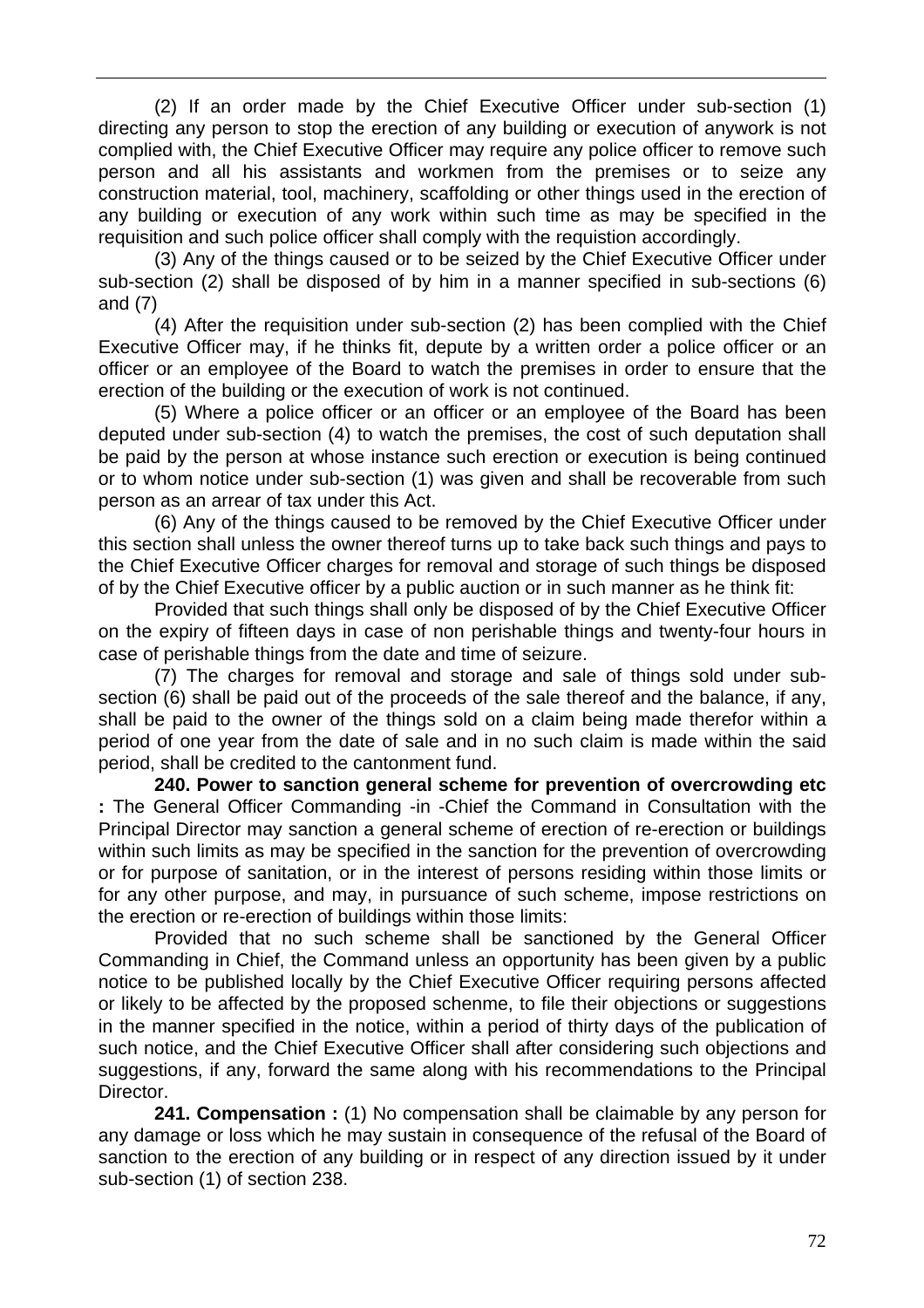(2) The Board shall make compensation to the owner of any building for any actual damage or loss sustained by him in consequence of the prohibition of the reerection of any building or of its requiring any land belonging to him to be added to the street:

Provided that the Board shall not be liable to make any compensation in respect of the prohibition of the re-erection of any building which for a period of three years or more immeediately preceding such refusal has not been in existence of has been unfit for human habitaion.

**242. Completion notice :** Every person to whom sanction for the erection or reerection of any building in any area in a cantonment has been given under section 237 or section 238 by the Chief Executive Officer or, as the case may be, by the Board shall, within thirty days after completion of the erection or re-erection of the building give a notice of completion in writing to the Chief Executive Officer or the Board, as the case may be, and the Chief Executive Officer or the Board shall on receipt of such notice cause the building to be inspected in order to ensure that the building has been completed in accordance with the sanction given by the Chief Executive Officer or the Board, as the case may be.

**243. Lapse of sanction :** Every sanction for the erection or re-erection of a building given or deemed to have been given as hereinbefore provided shall be available for two years from the date on which it is given, and, if the building so sanctioned is not begun by the person who has obtained the sanction or some one lawfully claiming under him within that period, it shall not thereafter be begun unless the Chief Executive Officer, on application made therefor has allowed an extension of that period.

**244. Restrictions on use of buildings :** (1) No person shall, without the written permission of the Board or otherwise than in conformity with the conditions, if any, of such permission,-

(a) use or permit to be used for human habitation any part of a building not originally erected or authorised to be used for that purpose or not used for that purpose before any alteration has been made therein by any work executed in accordance with the provisions of this Act and the bye-laws made thereunder;

(b) change or allow the change of the use of any land or building;

(c) convert or allow the conversion of one kind of tenement into another kind:

(2) Any person who contravenes the provisions of sub-section (1) shall on conviction be punishable with a fine which may extend to one lakh rupees and in the case of continuing contravention with an additional fine of rupees ten thousand for every day during which the contravention continues after the date it comes to the notice.

**245. Period for completion of building :** A Board when sanctioning the erection or re-erection of a building as hereinbefore provided, shall specify a resonable period after the work has commenced within which the erection or re-erection is to be completed, and if the erection or re-erection is not completed within the period so fixed, it shall not be continued thereafter without fresh sanction obtained in the manner herein before provided, unless the Board on application made therefor has allowed an extension of that period:

Provided that not more than two such extensions, each for not more than one year, shall be allowed in any case.

**246. Completion certificate :** The Chief Executive Officer shall on receipt of the notice under section 242 of this Act cause the building to be inspected either by himself or by the Officer authorised by him in his behalf in order to ensure that the building has ben completed in accordance with the sanction given and issue completion certicate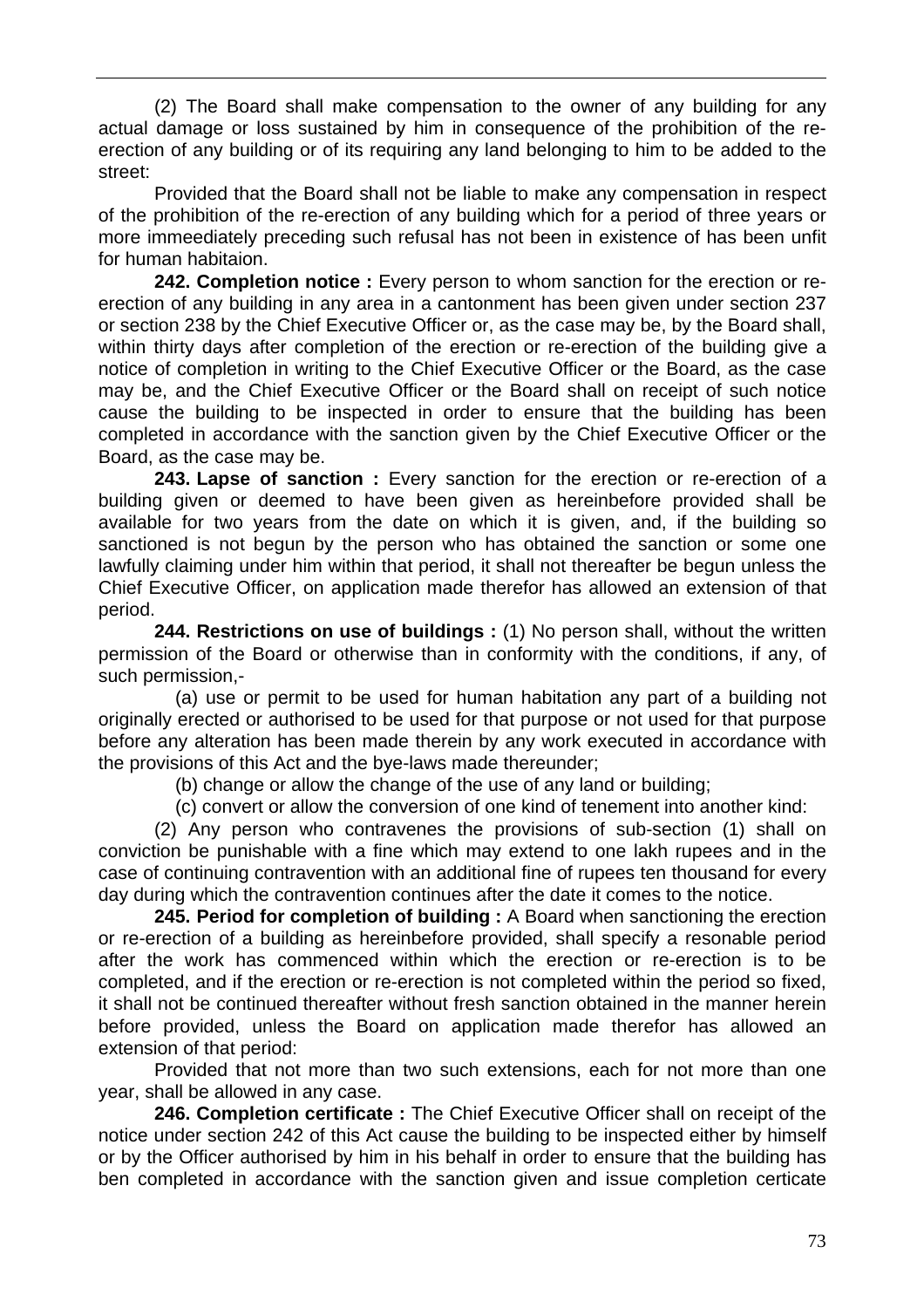provided that the person seeking the completion certicate shall assist the Chief Executive Officer in inspection of such building:

Provided that the building shall not be occupied for habitation unless a certificate is issued by the Chief Executive Officer or an officer authorised by him in this behalf:

Provided further that if the Chief Executive Officer fails within a period of thirty days after the receipt of the notice of completion, to communicate his refusal to issue such certificate, such certificate shall be deemed to have been granted.

**247. Illegal erection and re-erection :** Whoever begins, continues or completes the erection or re-erection of a building-

(a) without having given a valid notice as required by sections 235 and 236, or before the building has been sanctioned or is deemed to have been sanctioned; or

(b) without complying with any direction made under sub-section (1) of section 238; or

(c) when sanction has been refused, or has ceased to be available or has been suspended by the General Officer Commanding-in-Chiief, the Command, under clause (b) of sub-section(1) of section 58,

shall be punishable with fine which may extend to fifty thousand rupees and the cost of sealing the illegal construction and its demolition.

**248. Power to stop erection or re-erection or to demolish :** (1) A Board may, at any time, by notice in writing, direct the owner, lessee or occupier of any land in the cantonment to stop the erection or re-erection of a building in any case in which the Board considers that such erection or re-erection is an offence under section 247 and may, in any such case or in any other case in which the Board considers that erection or re-erection of a building is an offence under section 247, within twelve months of the completion of such erection in like manner, direct the alteration or demolition, as it thinks necessary, of the building, or any part thereof, so erected or re-erected:

Provided that the Board may, instead of requiring the alteration or demolition of any such building or part thereof, accept by way of composition such sum as it thinks reasonable:

Provided further that the Board shall not, without the previous concurrence of the General Officer Commanding-in-Chief, the Command, accept any sum by way of composition under the foregoing proviso in respect of any building on land which is not under the management of the Board.

(2) A Board shall by notice in writing direct the owner, lessee or occupier of any land in the cantonment to stop the erection or re-erection of a building in any case in which the order under section 238 sanctioning the erection or re-erection has been suspended by the General Officer Commanding-in-Chief, the Command, under clause (b) of sub-section(1) of section 58, and shall in any such case in like manner direct the demolition or alteration, as the case may be, of the building or any part thereof so erected or re-erected where the General Officer Commanding-in-Chief, the Command, thereafter directs that the order of the Board sanctioning the erection or re-erecton of the building shall not be carried into effect or shall be carried into effect with modifications specified by him:

Provided that the Board shall pay to the owner of the building compensation for any loss actually incurred by him in consequence ofthe demolition or alteration of any building which has been erected or re-erected prior to the date on which the order of the General Officer Commanding-in-Chief, the Command, has been communicated to him.

**249. Power to seal unauthorised constructions :** (1) It shall be lawful for the Chief Executive Officer, at any time, before or after making an order of demolition under section 248 or of the stoppage of erection of any building, or execution of any work, to make an order directing the sealing of such erection or work or of the premises in which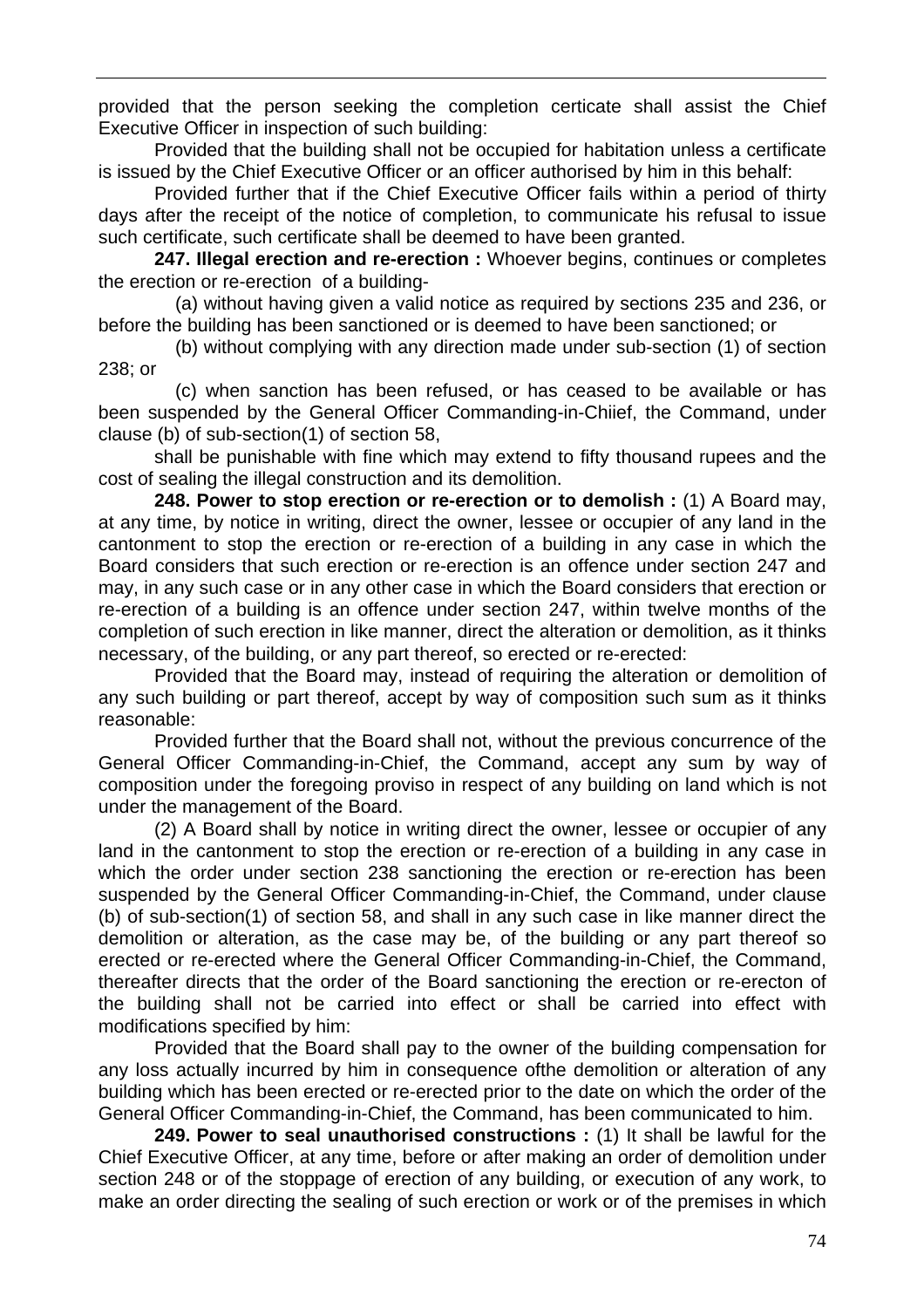such erection or work is being carried on or has been completed at the cost of the offender in such manner as may be prescribed by ruled for the purpose of carrying out the provisions of this Act or for preventing any dispute as to the nature and extent of such erection of work.

(2) Where any erection or work or any premises in which any erection or work is being carried on, has or, has been sealed, the Chief Executive Officer may, for the purpose of demolishing such erection or work in accordance with the provisions of this Act, order such seal to be removed.

(3) No person shall remove such seal except-

(a) under an order made by the Chief Executive Officer under sub-section (2);

or

(b) under an order of an appellate authority in an appeal made under this Act.

(4) Any person who contravenes the provisions containes in sub-section (3) shall be punishable with imprisonment which may extend to six months or with fine which may extend to twenty thousand rupees, or with both.

**250. Courts not to entertain proceedings in certain cases :** (1) After the commencement of this Act, no court shall entertain any suit, application or other proceedings in respect of any order or notice unless an appeal under section 340 is preferred and the same is disposed of by the appellate authority under sub-section (3) of section 343 of this Act.

(2) Notwithstanding anything contained in sub-section (1), every suit, application or other proceedings pending in any court immediately before the commencement of this Act shall continue to be dealt with and disposed of by that court as if the said section has not been brought into force.

**251. Power to make bye-laws :** A Board may make bye-laws prescribing-

(a) the manner in which notice of the intention to erect or re-erect a building in the cantonment shall be given to the Board or, as the case may be, the Chief Executive Officer and the information and plans to be furnished with the notice;

(b) the manner in which and the form in which a notice of completion of erection or re-erection of any building in the cantonment shall be given to the Board or, as the case may be, the Chief Executive Officer and the information and plans to be furnished with the notice;

(c) the type or description of buildings which may or may not, and the purpose for which a building may or may not, be erected or re-erected in the cantonment or any part thereof;

(d) the minimum cubic capacity of any room or rooms in a building which is to be erected or re-erected;

(e) the fees payable on provision by the Board of plans or specifications of the type of buildings which may be erected in the cantonment or any part thereof;

(f) the circumstances in which mosque, temple or church or other scared building may be erected or re-erected; and

(g) with reference to the erection or re-erection of buildings, or of any class of buildings, or any of the following matters, namely:

(i) the line of frontage where the building abuts on street;

(ii) the space to be left about the building to secure free circulation of air and facilities for scavenging and for the prevention of fire;

(iii) the materials and method of construction to be used for external and party walls, roofs and floors;

(iv) the position, the materials and the method of construction of staircases, fire places, chimneys, drains, latrines, privies, urinals and cess-pools;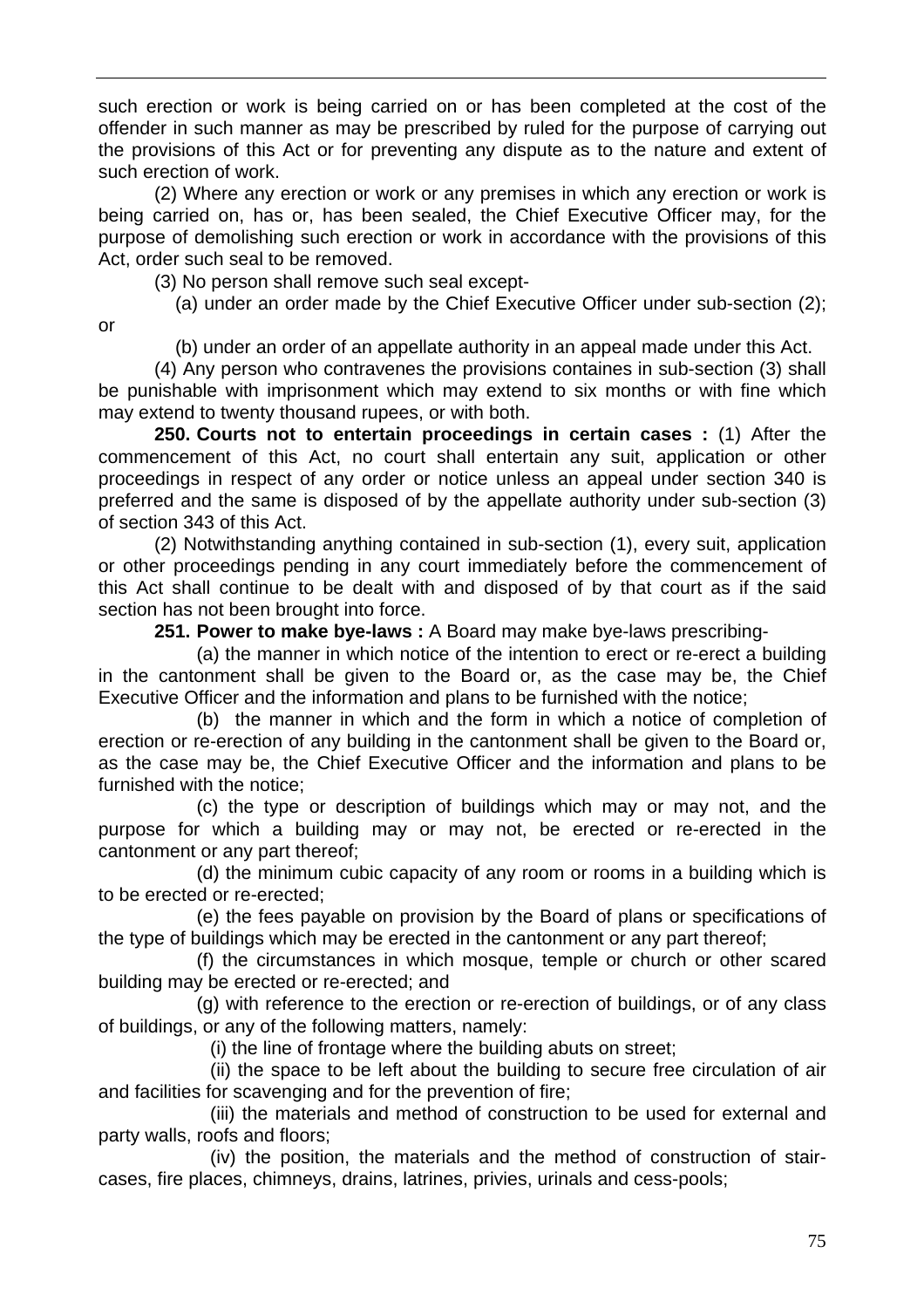(v) height and slope of the roof above the uppermost floor upon which human beings are to live or cooking operations are to be carried on;

(vi) the level and width of the foundation, the level of the lowest floor, the stability of the structure and the protection of building from dampness arising from subsoil;

consist;

(viii) the means to be provided for egress from the building in case of fire;

(vii) the number and height of the storeys of which the building may

(ix) the safeguarding of wells from pollution; or

(x) the materials and method of construction to be used for godowns intended for the storage of foodgrains in excess of eighteen quintals in order to render them rat proof.

**252. Prohibition of structures of fixtures which cause obstruction in streets :** (1) No person shall, except with the permission of the Chief Executive Officer, erect or set up any wall, fence, nail, post, step, booth or other structure whether fixed or movable or whether of a parmanent or temporary nature, or any fixture in upon any street so as to form an obstruction to, or an encroachment upon, or a projection over, or to occupy any portion of such street, channel, drain, well or tank.

(2) The Chief Executive Officer may, by notice in writing\, require the owner or occupier of any such building to alter or remove any such projection or encroachments as aforesaid:

Provided that, in the case of any projection or encroachment lawfully in existence at the commencement of this Act, the Chief Executive Officer shall make compensation for any damage caused by the removal or alteration.

(3) The Chief Executive Officer may, by order in writing, give permission to the owners or occupiers of buildings in any particular street to put up open verandahs, balconies or rooms projecting from any upper storey thereof to an extent beyond the line of the plinth or basement wall at such height from the level ground or street as may be specified in the order.

**253. Unauthorised buildings over drains. etc:** The Chief Executive Officer may, by notice in writing require any person who has, without his permission in writing, newly erected or re-erected any structure over any public sewer, drain, culvert, watercourse or water-pipe in the cantonment to pull down or other deal with the same as the thinks fit.

**254. Drainge and sewer connections :** (1) The Chief Executive Officer may, by notice in writing, require the owner or lessee of any building or land in any street, at his own expense and in such manner as he thinks fit, to put up and keep in good condition, proper troughs and pipes for receiving and carrying rain water from the building or land and for discharging the same or to establish and maintain any other connection or communication between such buildings or land and a drain or sewer or a water harvesting structure or facility.

(2) For the purpose of efficiently draining any building or land in the cantonment, the Chief Executive Officer may, by notice in writing, require the owner or lessee of the building or land-

(a) to pave, with such materials and in such manner as he thinks fit, any courtyard, alley or passage between two or more buildings; or

(b) to keep any paving in properrepair; or

(c) to make such arrangements as may be specified by the Board under byelaws to deliver rain water from roof top to the water harvesting facility created or arragged by the Board.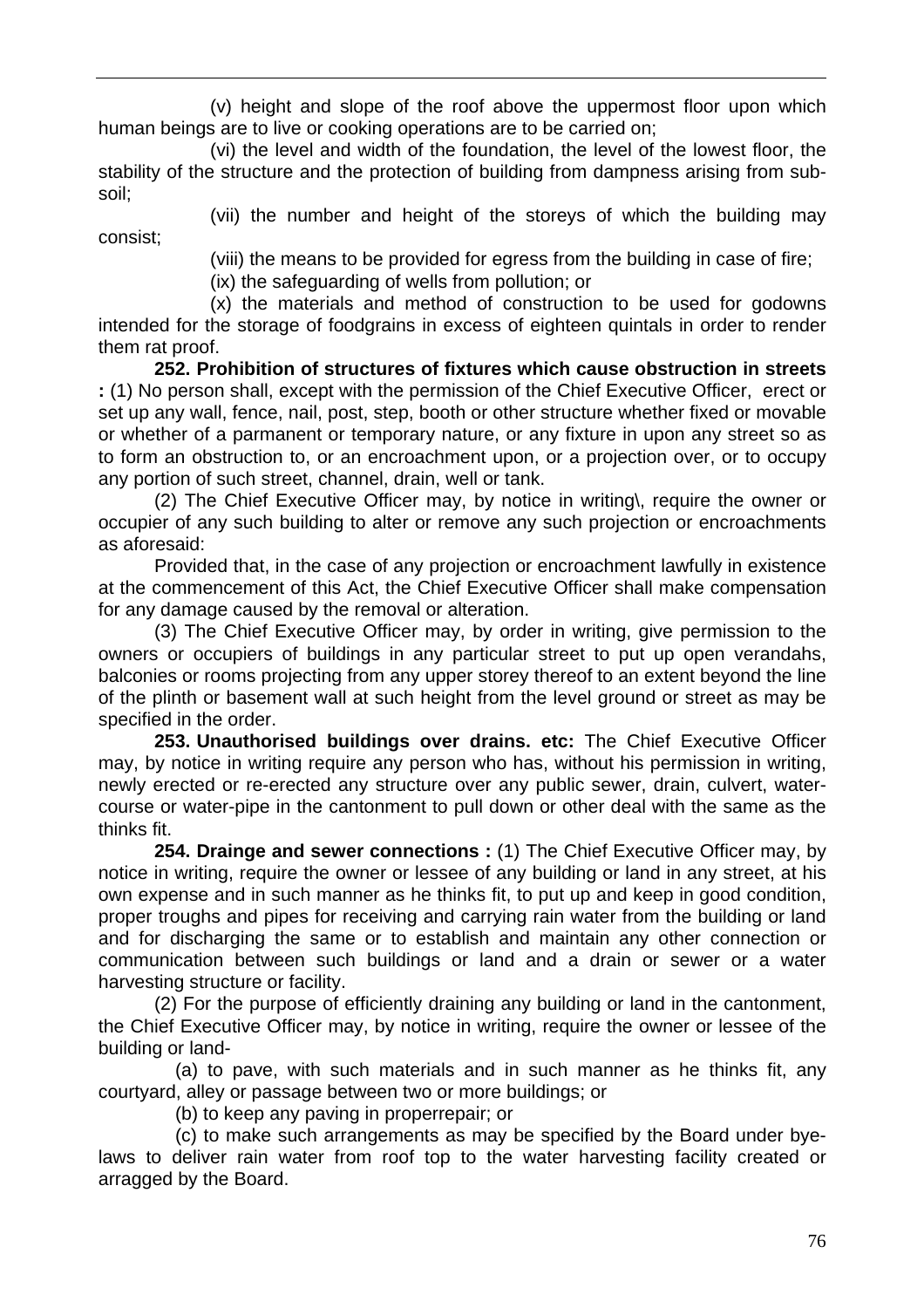**255. Power to attach brackets for lamps and other accessories :** The Chief Executive Officer may attach to the outside of any building, or to any tree in the cantonment, brackets for lamps or any accessories for non-conventional sources of energy in such manner as not to occasion injure thereto or inconvenience.

**256. Maintenance of Roads :** (1) All roads in the civil area of a cantonment shall be maintained by the Board.

(2) All roads outside the civil area as have been vested in the Board shall also be maintained by the Board.

**Streets** 

**257. Temporary occupation of street, land, etc:** (1) The Chief Executive Officer may, by order in writing, permit the temporary occupation of any street, or of any land vested in the Board, for the purpose of depositing any building materials or making any temporary excavation therein or erection thereon, subject to such conditions as the Board may prescribe for the safety or convenience of the public and may charge a fee for such pemission and may in his discretion withdraw such permission.

(2) Where any article or thing is placed on any street or land under the management of the Board or the Defence Estates Officer so as to form an obstruction thereto or any encroachment thereon, the Chief Executive Officer or, as the case may be, the Defence Estates Officer, may, cause such article or thing to be removed and recover from the person who placed such article or thing the expenses incurred in that behalf in the same manner as moneys recovarable by the Board under section 324 and may also, if such person fails to offer satisfactory explanation, order the confiscation of such article or thing.

**258. Closing and opening of streets :** (1) A Board may open any street for public use.

(2) A Board shall not permanently close any street without the prior permission of the General Officer Commanding in Chief, or the Principal Director:

Provided that no such street shall be closed for reasons other than the security reasons and without giving a public notice inviting objections and suggestions from the general public.

(3) The Chief Executive Officer may, by public notice, temporarily close any street or any part of a street for repair or for the purpose of carrying out any work connected with drainage, water-supply or lighting or any other work which he is by or under this Act required or permitted to carry out:

Provided that where, owing to any works or repairs or from any other cause, the condition of any street or of any water-works, drain, culvert or premises vested in the Board, is such as to be likely to cause danger to the public, the Board shall-

(a) take all reasonable means for the protection of the adjacent buildings and land and provide reasonable means of access thereto;

(b) cause sufficient barriers or fences to be erected for the security of life and property, and cause such barriers or fences to be sufficiently lighted from sunset to sunrise.

**259. Names of streets and numbers of buildings :** (1) A Board may determine the name or number by which any area, street or public place in the cantonment shall be known and may cause name or number to be affixed on any buliding in the cantonment in such places as it thinks fit and may also cause a number to be affixed to any such building.

(2) Whoever destroys, pulls down, defaces or alters any such name or number or puts up any name or number differing from that put up by the order of the Board shall be punishable with fine which may extend to one thousand rupees.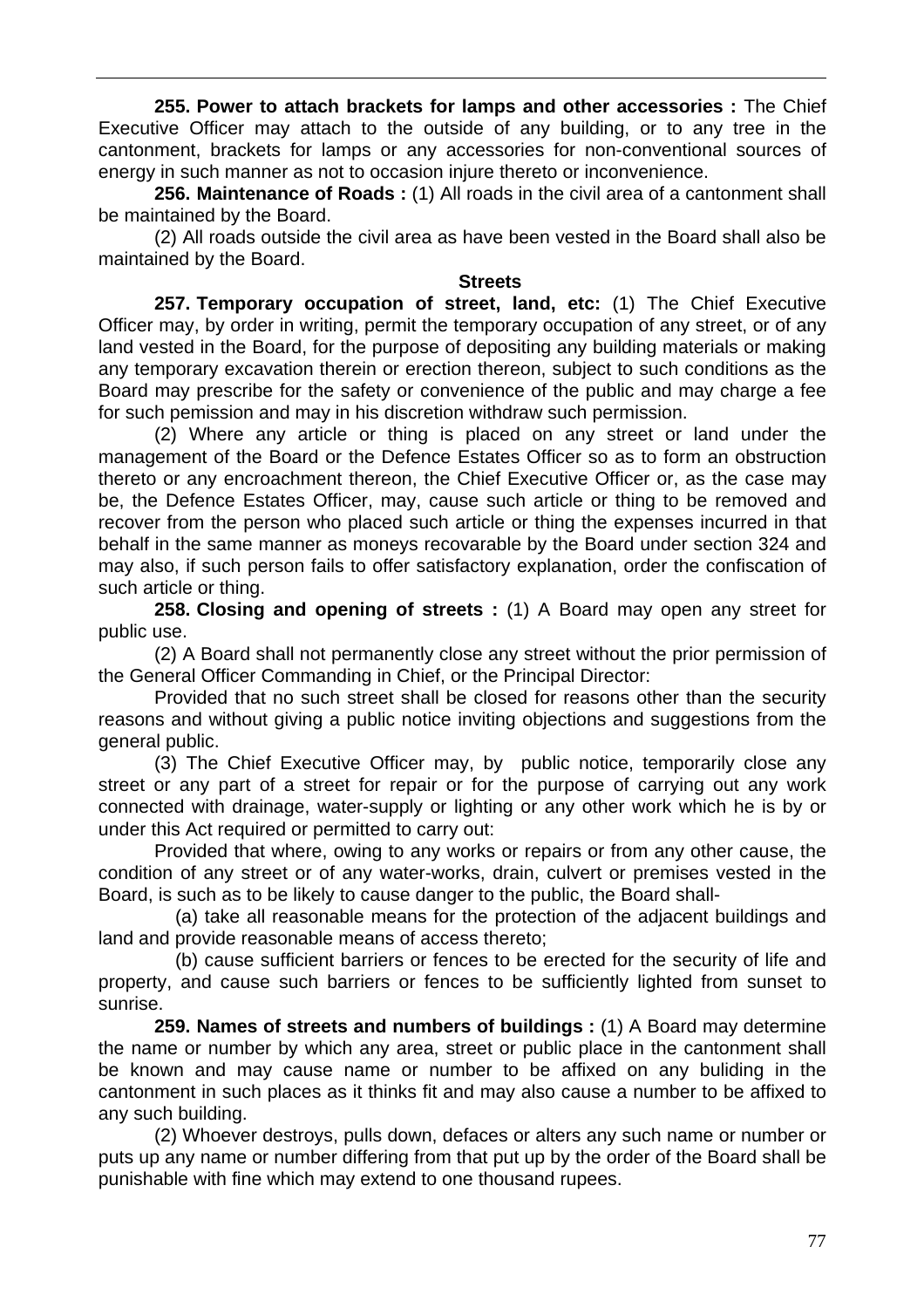(3) When a name or number has been affixed to any building under sub-section (1), the owner of the building shall maintain the name or number in order, and shall replace it if removed or defaced, and if the fails to do so the Chief Executive Officer may by notice in writing require him to replace it.

**260. Group Housing Schemes :** A Board, may in accordance with the bye-laws framed for the purpose, allow the Group Housing Schemes for construction of houses.

**261. Boundary walls, hedges and fences :** (1) No boundary wall, hedge or fence of any material or description shall be erected in a cantonment without the permission in writing of the Chief Executive Officer.

(2) The Chief Executive Officer may, by notice in writing, require the owner or lessee of any land in the cantonment-

(a) to remove from the land any boundary wall, hedge or fence which is in his opinion unsutable, unsiightly or otherwise objectionable; or

(b) to construct on the land sufficient boundary walls, hedges or fences of such material, description or dimensions as may be specified in the norice; or

(c) to maintain the boundary walls, hedges or fences of such lands in good order:

Provided that in the case of any such boundary wall, hedge or fence which was erected with the consent or under the orders of the Chief Executive Officer or which was in existence at the commencement of this Act, the Board shall make compensation for any damage caused by the removal thereof.

(3) The Chief Executive Officer may, by notice in writing, require the owner, lessee or occupier of any such land to cut or trim any hedge on the land in such manner and within such time as may be specified in the notice.

**262. Felling lopping and trimming of trees :** (1) Where, in the opinion of a Board, the fellinf of any tree of mature growth standing in private enclosure inthe cantonment is necessary for any reaso, the Board may, by notice in writing require the owner, lessee or occupier of the land to fell the tree within such time as may be specified in the notice.

(2) A Board may-

(a) cause to be lopped or trimmed any tree standing on land in the cantonment which belongs to the Government; or

(b) by public notice require all owners, lessees or occupiers of land in the cantonment, or by notice in writing require the owner, lessees or occupier of any such land, to lop or trim, in such manner as may be specified in the notice, all or any trees standing on such land or to remove any dead trees from such land.

**263. Digging of public land :** Whoever, without the permission in writing of the Chief Executive Officer, digs up the surface of any open space in the cantonment, which is not private property, shall be punishable with fine which may extend to two thousand five hundred rupees and in the case of a continuing offence, with an additional fine which may extend to five hunderd rupees for every day after the first during which the offence continues.

**264. Improper use of land :** (1) If, in the opinion of the the Chief Executive Officer, the working of a quarry in the cantonment, or the removal of stone, earth or other material from the soil in any place in the cantonment, is dangerous to persons residing in or frequenting the neighourhood or such quarry or place, or creates, or is likely to create, a nuisance, the Chief Executive Officer may, by noitice in writing, prohibit the owner, lesse or occupier of such quarry of place or the person responsible for such working or removal, from continuing or permitting the working of such quarry or the moving of such material, or require him to take such steps in the matter as he may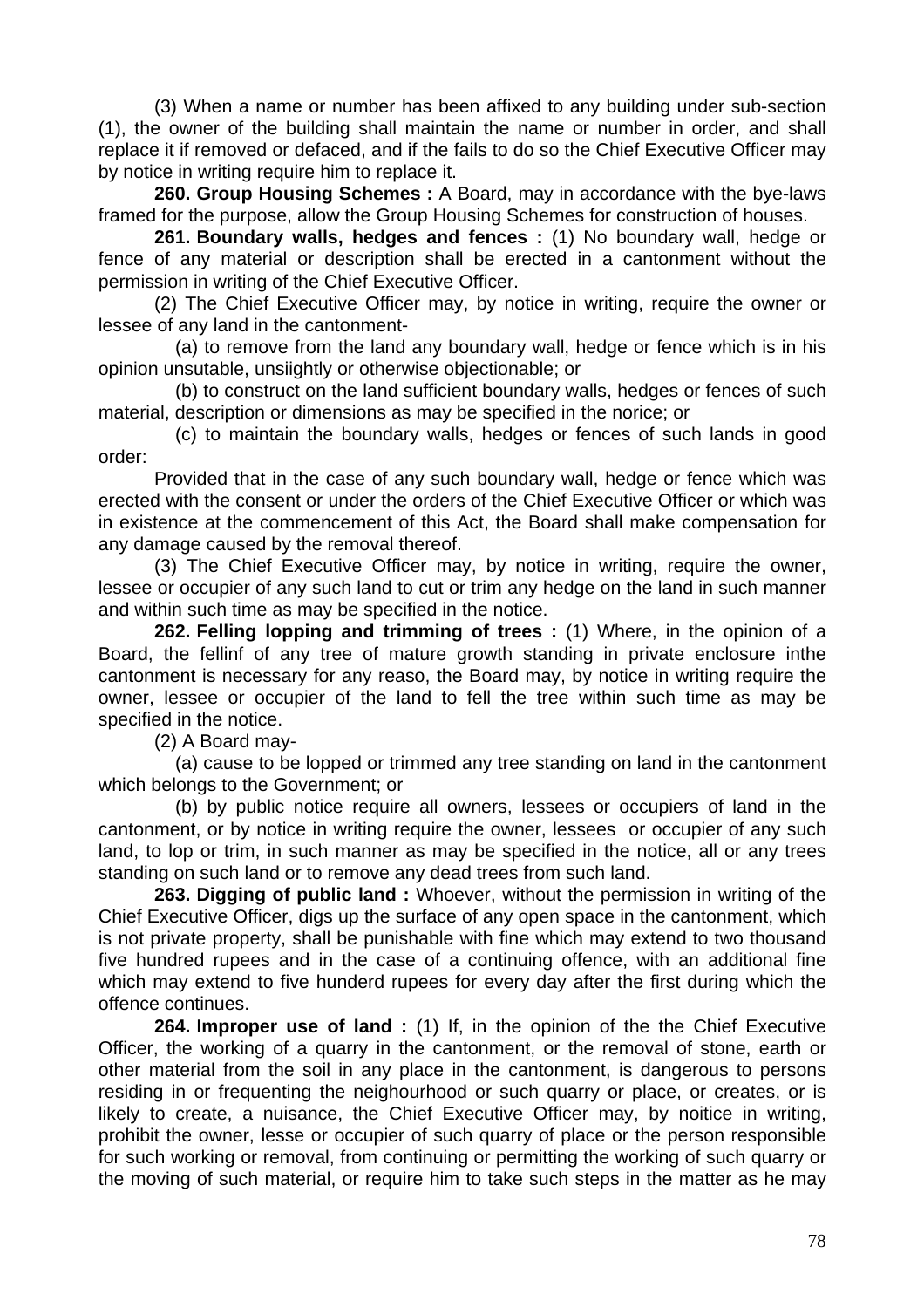direct fior the purpose of preventing danger or abating the nuisance arising or likely to arise therefrom.

(2) If, in any case referred to in sub-section (1), the Chief Executive Officer is of opinion that such a cours is necessary in order to prevent imminent danger, he may, by order in writing, require a proper hoarding or fence to be put up for the protection of passers-by.

### **CHAPTER XI**

## **MARKETS, SLAUGHTER-HOUSES, TRADES AND OCCUPATIONS**

**265. Public markets and slaughter house :** (1) A Board may provide and maintain, on the land its control, public markets and public slaughter-houses, to such number as it thinks fit, together with stalls, shops, sheds, pens and other buildings or conveniences for the use of persons carrying on trade or business in or frequenting such markets or slaughter-houses, and may provide and maintain in any such market buildings, places machines, weights, scales and measures for the weighment or measurement of goods sold therein.

(2) When such market or slaughter-house is situated beyond cantonment limits, the Board shall have the same power for the inspection and proper regulation of the same as if it were situated within those limits.

(3) The Board may at any time by public notice, close any public market or public slaughter-house or any part thereof.

(4) Nothing in this section shall be deemed to authorise the establishment of a public market or public slaughter-house within the limits of any aerea administered by any local authority other than the Board, without the permission of such local authority or otherwise than on such conditions as such local authority may approve.

**266. Use of public market :** (1) No person shall, without the general or special permission in writing of the Chief Executive Officer, sell or expose for sale any animal or article in any public market.

(2) Any person contravening the provisions of this section and any animal or article exposed for sale by such person, may be summarily removed from the market by or under the orders of the Chief Executive Officer or any official of the Board authoried by him in this behalf.

**267. Power to transfer by public auction, etc:** (1) The Board may transfer by public auction, for any period not exceeding five years at a time, the right to occupy or use any stall, shop, standing, shed or pen in a public market, or public slaughter-house or the right to expose goods for sale in a public market or the right to weigh or measure goods sold therein, or the right to slaughter animals in any public slaughter-house:

Provided that where the Board is of opinion that such transfer of the aforesaid rights by public auction is not considered desirable or expedient, it may, with the previous sanction of the General Officer Commanding-in-Chief, the Command or in his absence, the Principal Director,-

(a) either levy such stallages, rents of fees as it thinks fit; or

(b) farm the stallages, rents and fees leviable under clause (a) for any period not exceeding one year at a time:

Provided further that the enjoyment of any such aforesaid right by any person for any length of time shall never be deemed to create or confer any tenancy right in such stall, shop, standing, shed, pen, public market or public slaughter-house.

(2) The Board may transfer by public auction or otherwise any immovable property other than in a public market or a public slaugter house if such property is capable of being put to remunerative use for such period and on such terms and conditions as may be approved by the General Officer Commanding-in-Chief, the Command or in his absence, the Principal Director.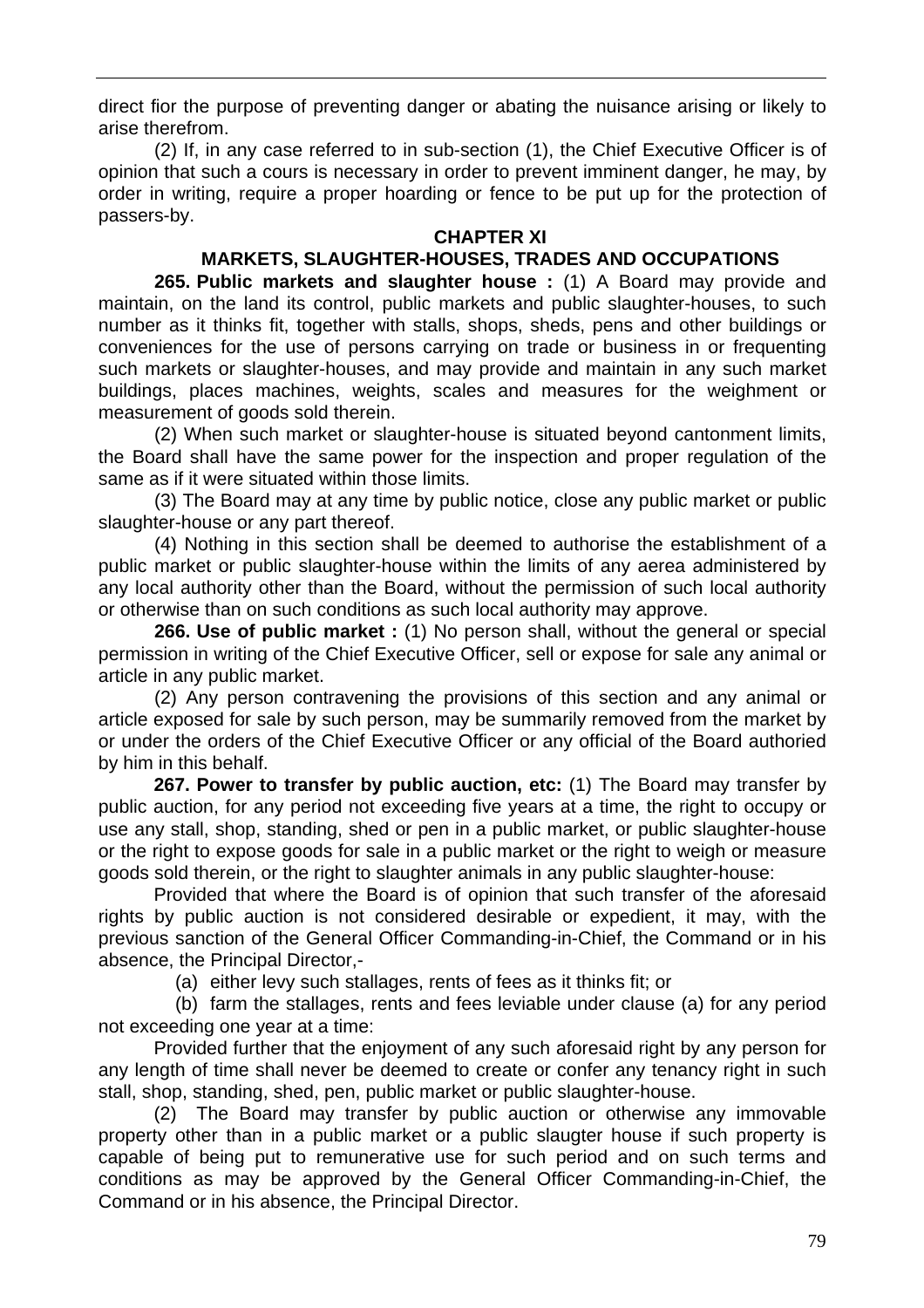**268. Stallages, rents, etc., to be published:** A copy of the table of stallages, rents and fees, if any, leviable in any public market or public slauhter-house, and of the bye-laws made under this Act for the purpose of regulating the use of such market or slaughter-house, printed in English language or in such other language or languages as the Board may direct, shall be affixed in some conspiocuous place in the market or slaughter-house.

**269. Private markets and slaughter-house:** (1) No place in a cantonment other than a public market shall be used as a market, and no place in a cantonment other than a public slaughter-house shall be used as a laughter-house, unless such place has been licened as a market or slaughter-house, as the case may be, by the Board:

Provided that nothing in this sub-section shall apply in the case of a slaughterhouse established and maintained by the Central Government or the State Government, as the case may be.

(2) Nothing in sub-section (1) shall be deemed-

(a to restrict the slaughter of any animal in any place on the occasion of any festival or ceremoney, subject to such conditions as to prior or subsequent notice as the Chief Executive Officer with the previous sanction of the District Magistrate may, by public or special notice, impose in this behalf; or

(b) to prevent the Chief Executive Officer, with the sanction of the Board, from setting apart places for the slaughter of animals in accordance with religious custom.

(3) Whoever omits to comply with any condition imposed by the Chief Executive Officer under clause (a) of sub-section (2) shall be punishable with fine which may extend to five thousand rupees and, in the case of continuing offence, with and additional fine which may extend to one thousand rupees for every day after the first during which the offence is continued.

**270. Conditions of grant of licence for private market or slaughter-house:** (1) A Board may charge such fees as it thinks fit to impose for the grant of a licence to any person to open a private market or private slaughter-house in the cantonment, and may grant such licence subject to such conditions, consistent with this Act and any byelaws made thereunder, as it thinks fit to impose.

(2) The Board may refuse to grant any such licence without giving reasons for such refusal.

**271. Penalty for keeping market or slaughter-house open without licence, etc:** (1) Any person who keeps open for public use any market or slaughter-house in respect of which a licence is required by or under this Act, without obtaining licence therefor, or while the licence therefor is suspended, or after the same has been cancelled, shall be punishable with fine which may extend to five thousand rupees and, in the case of a continuing offence, with an additional fine which may extend to five hundred rupees for every day after the first during which the offence is continued.

(2) When a licence to open a private market or private slaughter-house is granted or refused or is suspended or cancelled, the Board shall cause a notice of the grant, refusal, suspension or cancellation to be pasted in English or such language or languages as it thinks necessary in some conspicuous place by or near the entrance to the place to which the notice relates.

**272. Penalty for using unlicensed market or slaughter-house:** Whoever, knowing that any market or slaughter-house has been opened to the public without a licence having been obtained therefor when such licence is required by or under this Act, or that the licene granted therefor is for the time being suspended or that it has been cancelld, sells or exposes for sale any article in such market, or slaughters any animal in such slaughter-house, shall be punishable with fine which may extend to five thousand rupees and, in the case of a continuing offence, with an additional fine which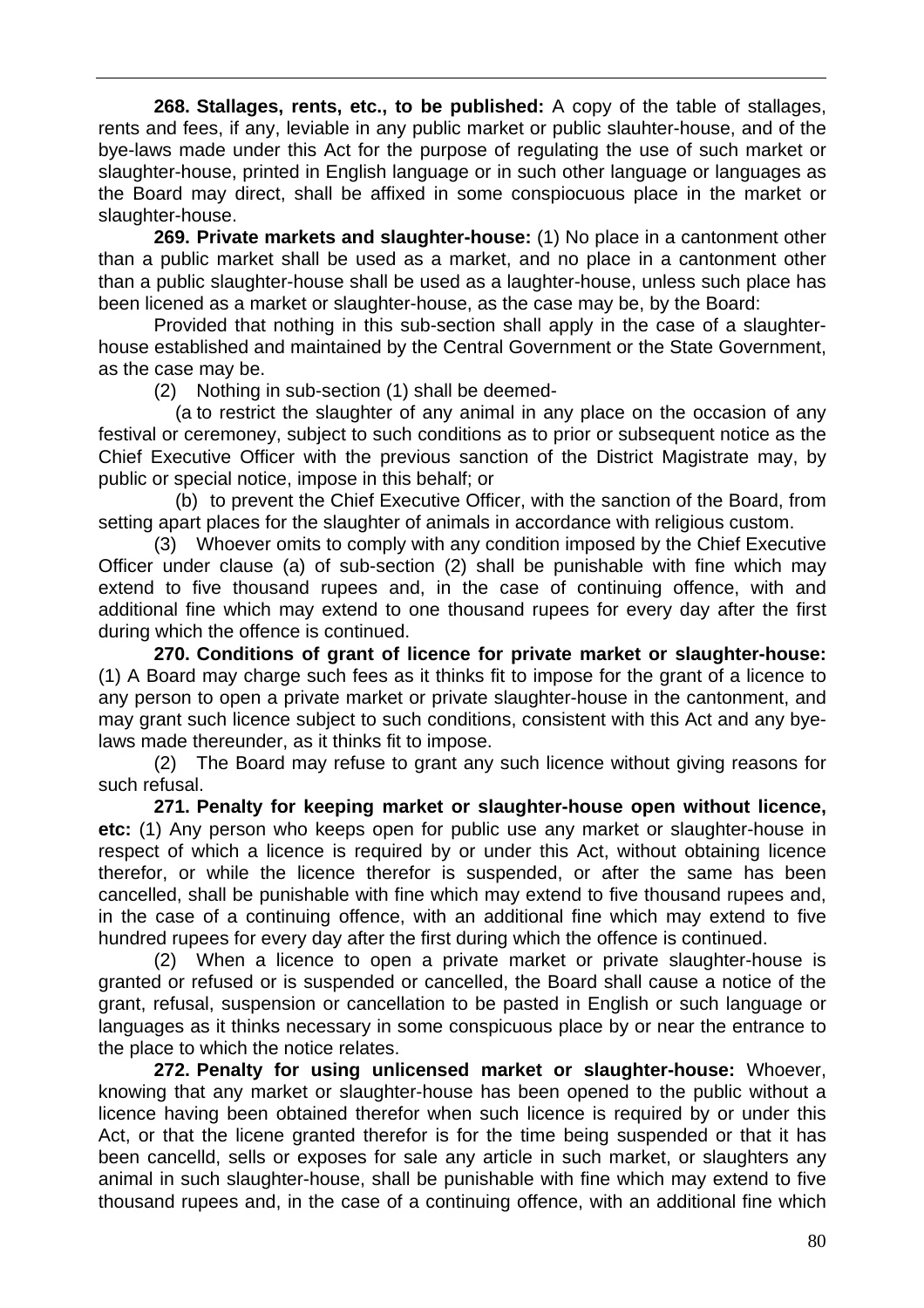may extend to five hundred rupees for every day after the first during which the offence is continued.

**273. Prohibition and restriction of use of slaughter-house:** (1) Where, in the opinion of the Chief Executive Officer, it is necessary on sanitary grounds so to do, he may, by public notice, prohibit for such period not exceding one month, as may be specified in the notice, or for such further periods not exceeding one month, as he may specify by a like notice, the use of any private slaughter-house specified in the notice, or the slaughter theren of any animal of any description o specified.

(2) A copy of every notice issued under sub-section (1) shall be conspicuously pasted in the slaughter-house to which it relates.

**274. Power to inspect slaughter-houses:** (1) Any official of a Board, authorised by order in writing in this behalf by the Chief Executive Officer or the Health Officer, may, if he has reason to believe that any animal has been, is being, or is about to be slaughtered in any place in contravention of the provisions of this Chapter, enter into and inspect any such place at any time, whether by day or by night.

(2) Every such order shall specify the place to be entered and the locality in which the same is situated and the period, which shall not exceed seven days for which the order is to remain in force.

**275. Power to regulate certain activites:** A Board may, by order, regulate all or any of the following matters, namely:-

(a) the days on, and the hours during, which any private market or private slaughter-house may be kept open for use;

(b) the regulation of the design, ventilation and drainage of such market or laughter-houses, and the material to be used in the construction thereof;

(c) the keeping of such markets and slaughter-houses and lands and buildings appertaining thereto in a clean and sanitary condition, the removal of filth and refuse therefrom, and the supply therein of pure water and of a sufficient number of latrines and urinals for the use of persons using or frequenting the same;

(d) the manner in which animals shall be stalled at a slaughter-house;

(e) the manner in which animals may be slaughtered;

(f) the disposal or destruction of animals offered for slaughter which are, from disease or any other cause, unfit for human consumption;

(g) the destruction of carcasses which from disease or any other cause are found after slaughter to be unfit for human consumption; and

(h) any other matter with respect to the regulation of such markets and slaughter-houses.

### **Trades and occupations**

**276. Provision of washing places:** (1) A Board may provide suitable places for the exercise by washermen of their calling, and may require payment of such fees for the use thereof as it thinks fit.

(2) Where the Board has provided such places as aforesaid it may, by public notice, prohibit the washing of clothes by washermen at any other place in the cantonment.

Provided that such prohibition shall not be deemed to apply to the washing by a washerman of his own clothes or of the clothes of any other person who is an occupier of the place at which they are washed.

(3) Whoever contravenes any prohibition contained in a notice issued under sub-section (2) shall be punishable with fine which may extend to five hundred rupees.

**277. Licences required for carrying on of certain occupations:** (1) No person of any of the following classes, namely:-

(a) butchers and vendors of poultry, game of fish;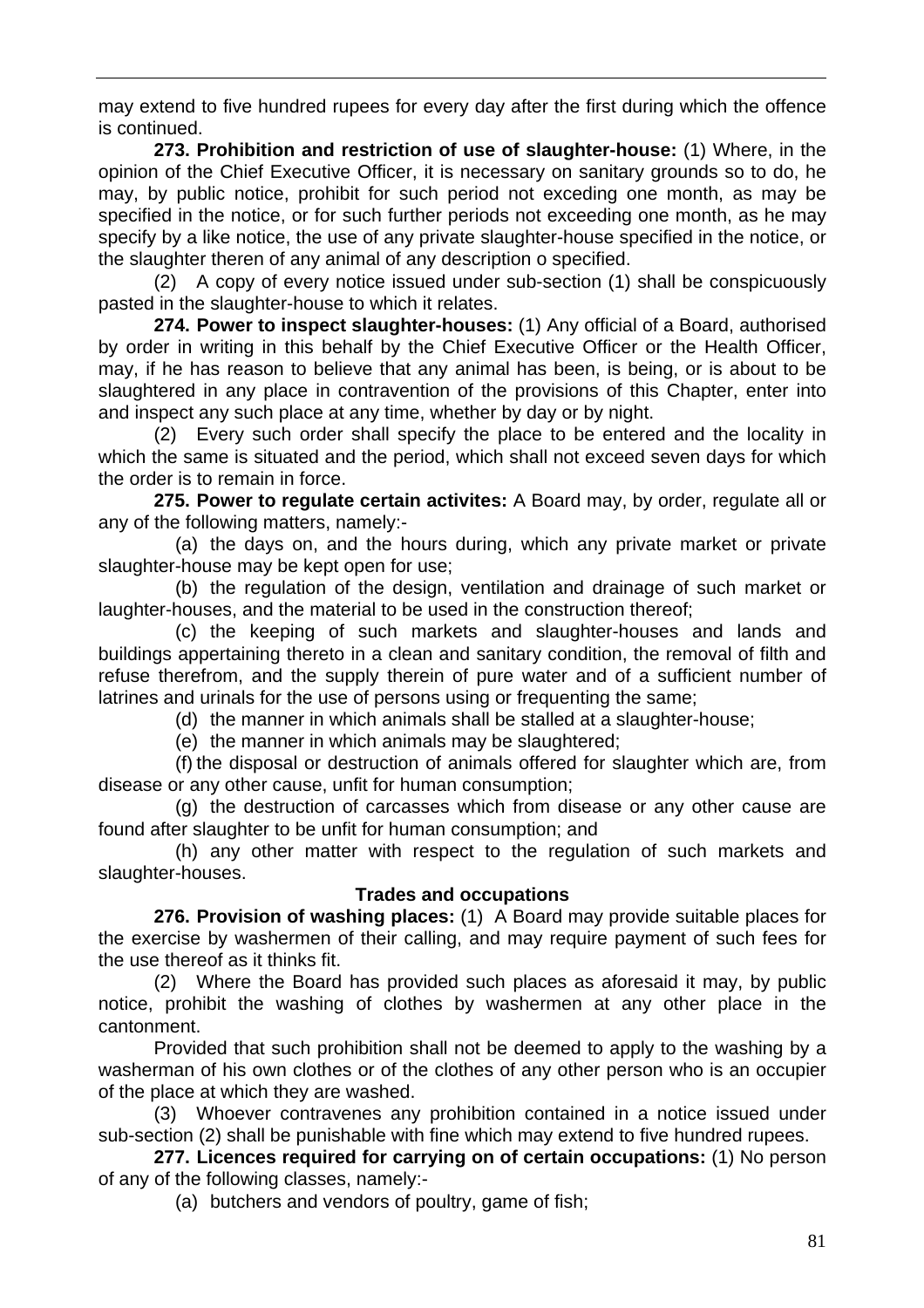(b) persons keeping pigs for profit, and dealers in the flesh of pigs which have been slaughtered within or without cantonment;

(c) persons keeping milch cattle or milch goats for profit;

(d) persons keeping for profit any animals ther than pigs, mitch cattle or milch goats;

(e) dairymen, buttermen and makers and vendors of ghee;

(f) makers of bread, biscuits or cake and vendors of bread, biscuits or cake made within or wiothout cantonment;

(g) vendors of fruits or vegetables;

(h) manfacturers of acrated or other potable waters or of ice or ice-cream, and vendors of the same;

(i) vendors of any medicines, drugs or articles of food or drink for human consumption (other than the flesh of pigs, milk, butter, bread, biscuits, cake, fruit, vegetables, aerated or other potable waters or ioe or ice-cream) which are of a perishable nature;

(j) vendors of spirituous liquior;

(k) vendors of water to be used for drinking purposes;

(l) washermen;

(m) dealers in hay, straw, wood, charcoal or other inflamable material;

(n) dealers in fire-works, kerosene oil, petroleum or any other inflammable oil

or spirit;

(o) tanners and dyers;

(p) persons carrying on any trade or occupation from which offensive or unwholesome smells arise;

(q) vendors of wheat, rice and other grain or of flour;

(r) makers and vendors of sugar or sweetmeats;

(s) barbers and keepers of shaving saloons;

(t) any other person carrying on such other trade, calling or occupation as the Central Government may, by notification in the Official Gazette, specify in this behalf, shall carry on his trade, calling or occuption in any part of a cantonment unless he has applied for and obtained a licence in this behalf from the Board.

(2) A licence granted under sub-section (1) shall be valid until the end of the year in which it is issued and the grant of such licence shall not be withheld by the Board unless it has reason to belive that the business which it is intended to establish or maintain would be offensive or dangerous to the public or that the premises in which the business is intended to be established or maintained are unfit or unsuitable for the purpose.

(3) Notwithstanding anything contained in sub-section (1),-

(a) no person who was, at the commencemen of this Act, carrying on his trade, calling or occupation in any part of a cantonment shall be bound to apply for a licence for carrying on such trade or occupation in that part until he has received from the Board not less than three month's notice in writing of his obligation to do so, and if the Board refuses to grant him a licence, it shall pay compensation for any loss incurred by reason of such refusal;

(b) no person shall be required to take out a licence for the sale or storage of petroleum or for the sale or possession for sale of poisons or white arsenic in any case in which he is required to take out a licence for such sale, storage, or possession for sale by or under the Petroleum Act, 1934, (30 of 1934) or the Poisons Act. 1919. (12 of 1919)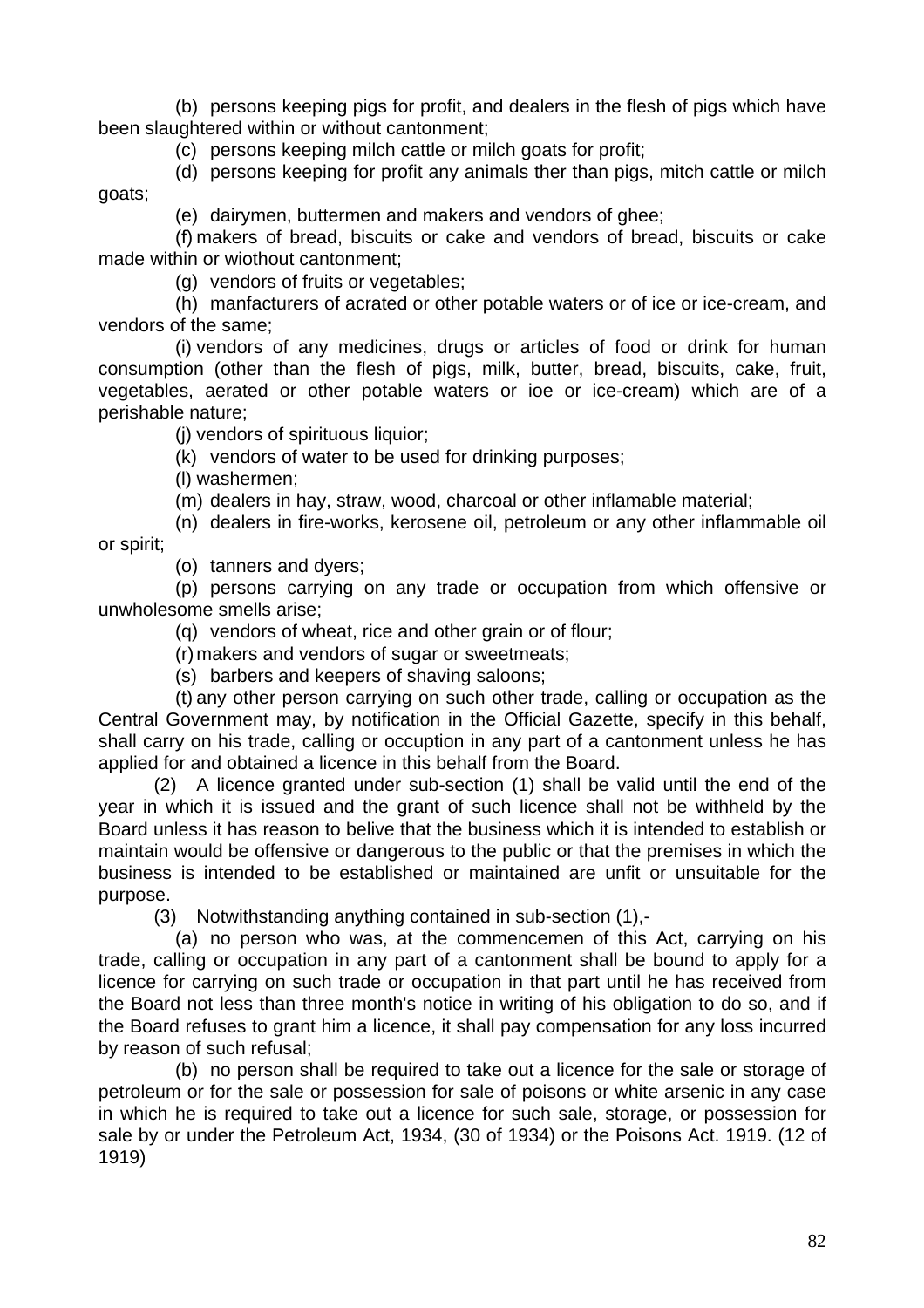(4) The Board may charge for the grant of licences, under this section suh reasonable fees, as it ma fix keeping in view the fees levied in this regard in a municipality in the State wherein such cantonment is situated.

**278. Power to stop use of premises used in contravention of licences:** If the Chief Executive Officer is of opinion that any eating house, lodging house, hotel, boarding house, tea shop, coffee house, cafe, restaurant, refreshment room or other place where public is admitted for repose or for consumption of any food or drink or where food is sold or prepared for sale or any theatre, cinema hall, circus, dancing hall or similar other place of public resort, recreation or amusement is kept open without a license or otherwise than in conformity with the terms of a license granted in respect thereof, he may stop the use of any such premises for any such purpose for a specified period by such means as he may consider necessary.

**279. Conditions which may be attached to licences:** A licence granted to any person under section 277 shall specify the part of the cantonment in which the licensee may carry on his trade, calling or occupation, and may regulate the hours and manner of transport within the cantonment of any specified articles intended for human consumption, and may contain any other conditions which the Board think fit to impose in accordance with bye-laws made under this Act.

### **General provisions**

**280 Power to vary licence:** If the Board is satisfied that any place used under a licence granted under this Chapter is a nuisance or is likely to be dangerous to life, health or property, the Board may, by notice in writing, require the owner, lessee or occupier thereof to discontinue the use of such place or to effect such a lternations, additions, or improvements as will, in the opinion of the Board, render it no longer a nuisance or dangerous.

**281. Carrying on trade, etc., without licence or in contravention of section 280:** Whoever carries any trade, calling or occupation for which a licence is required without obtained a licence therefor or while the licence therefor is suspended or after the same has been cancelled, and whoever, after receiving a notice under section 280, uses or allows to be used any building or place in contravention thereof, shall be punishable with fine which may extend to five thousand rupees and, in the case of a continuing offence, with an additional fine which may exten to five hundred rupees for every day after the first during which the offence is continued.

**282. Feeding animals on dirt, etc:** Whoever feeds or allows to be fed on filthy or deleterious substances any animal, which is kept for the purpose of supplying milk to, or which is intended to be used as food for, the inhabitants of a cantonment or allows it to graze in any place in which grazing has, for sanitary reasons, been prohibited by public notice by the Board shall be punishable with fine which may exten to one thousand rupees.

### **Entry, inspection and seizure**

**283. Powers of entry and seizure:** (1) The resident or the Vce-resident, the Chief Executive Officer, the Health Officer, the Assistant Health Officer, or any other official of a Board authorised by it in writing in this behalf-

(a) may at any time enter into any market, building,shop, stall or other place in the cantonment for the purpose of inspecting and may inspect, any animal, article or thing intended for human food or drink or for medicine, whether exposed or hawked about for sale or deposited in or brought to any place for the purpose of sale, or of preparation for sale, or any utensil or vessel for preparing, manufacturing or containing any such article, or thing, and may enter into and inspect any place used as a slaughterhouse and may examine any animal or article therein;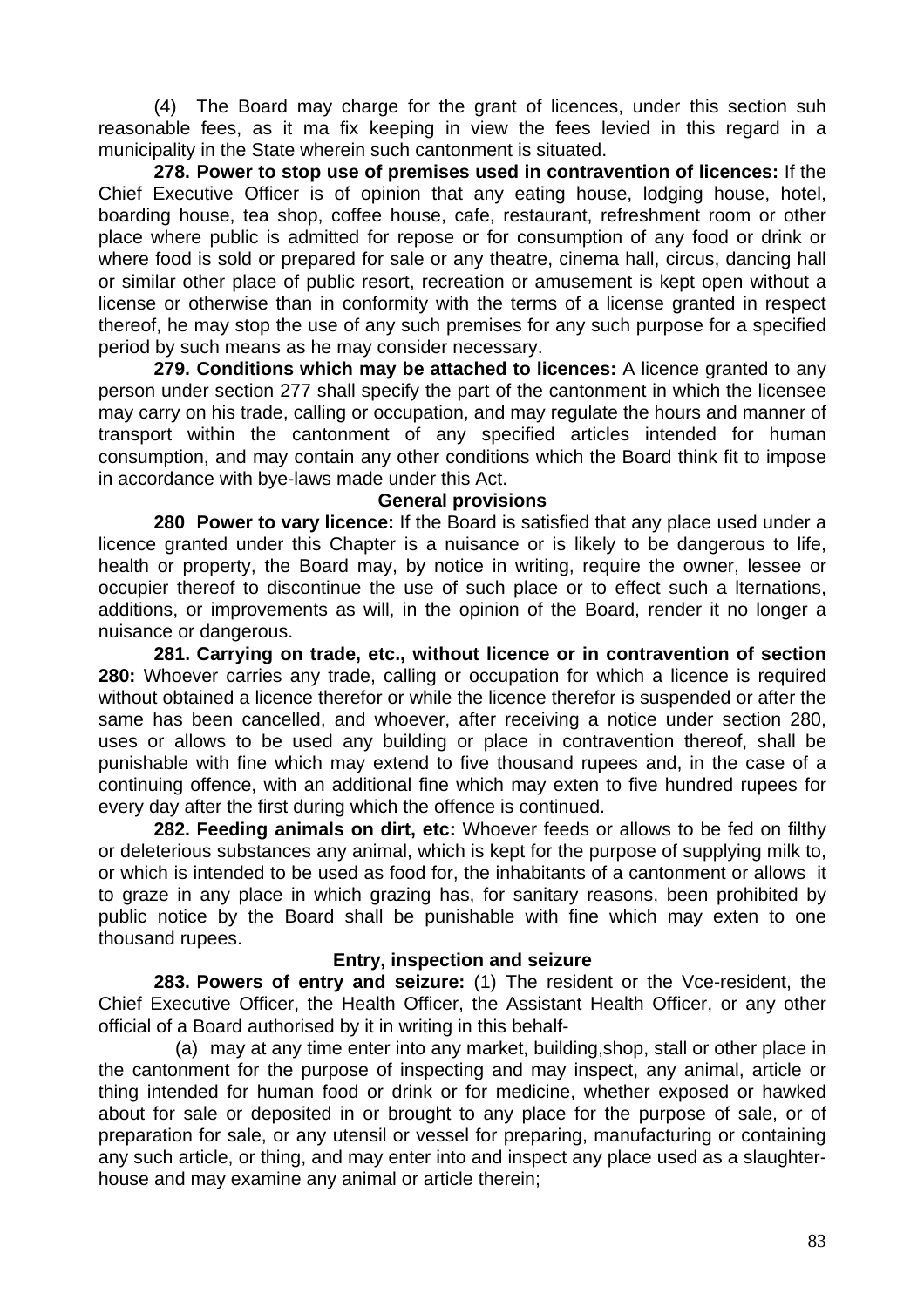(b) may seize any such nimal, article or thing which appears to him to be diseased, or unwholesome or unfit for human food or drink or medicine, as the case may be, or to be adultered or to be not what it is represented to be, or any such utensil or vessel which is of such a kind or in such a state as to render any article prepared, manufactured or contained terein unwholesome or unfit for human food, drink or medicine, as the case may be.

(2) Any article seized under sub-section (1) which is of a perishable nature may, under the orders of the Health Officer or the Assistant Health Officer, forthwith be destroyed if, in his opinion, it is diseased, unwholesome or unfit for human food, drink or medicine, as the case may be.

(3) Every animal, article, utensil, vessel or other thing seized under sub-section (1) shall, if it is not destroyed under sub-section (2), be taken befre a Magistrate who shall give orders as to its disposal.

(4) The owners or person in possession, at the time of seizure under subsection (1), of any animal or carcass which is diseased or of any article or thing which is unwholesome or unfit for human food, drink or medicine, as the may be, or is adulterated or is not what it is represented to be, or of any utensil or vessel which is of such kind or in such state as is described in clause (b) of sub-section (1), shall be punishable with fine which may extend to five thousand rupees, and the animal, article, utensil, vessel or other thing shall be liable to be forfeited to the Board or to be destroyed or to be so disposed of as to prevent it being exposed for sale or used for the preparation of food, drink or medicine, as the case may be.

**Explanation I** : If any such article, having been exposed or stored in, or brought to, any place mentioned in sub-section (1) for sale as ghee, contains any substance not exclusively derived from milk, it shall be deemed, for the purposes of this section, to be an article which is not what it is represented to be.

**Explanation II :** Meat subjected to the process of blowing shall be deemed to be unfit for human food.

**Explanation III** : The article of food or drink shall not be deemed to be other than what it is represented to be merely by reason of the fact that there has been added to it some substance not injurious to health:

Provided that -

(a) such substance has been added to the article because the same is required for the preparation or production thereof as an article of commerce in a state fit for carriage or consumption and not fraudulently to increase the bulk, weight or measure of the food or drink or conceal the inferior quality thereof; or

(b) in the process of production, preparation or conveyance of such article of food or drink, the extraneous substance has unavoidably become intermixed therewith; or

(c) the owner or person in possession of the article has given sufficient notice by means of a label distinctly and legibly written or printed thereon or therewith, or by other means of a public description, that such substance has been added; or

(d) such owner or person has purchased the article with a written warranty that it was of a certain nature, substance and quality and had no reason to believe that it was not of such nature, substance and quality, and has exposed it or hawked it about or brought it for sale in the same state and by the same aescription as that in and by which he purchased it.

### **Import of cattle and flesh**

**284. Import of cattle and flesh :** (1) No person shall, without the permission in writing of the Chief Executive Officer, bring into cantonment any animal intended for human consumption, or the flesh of any animal slaughtered outside the cantonment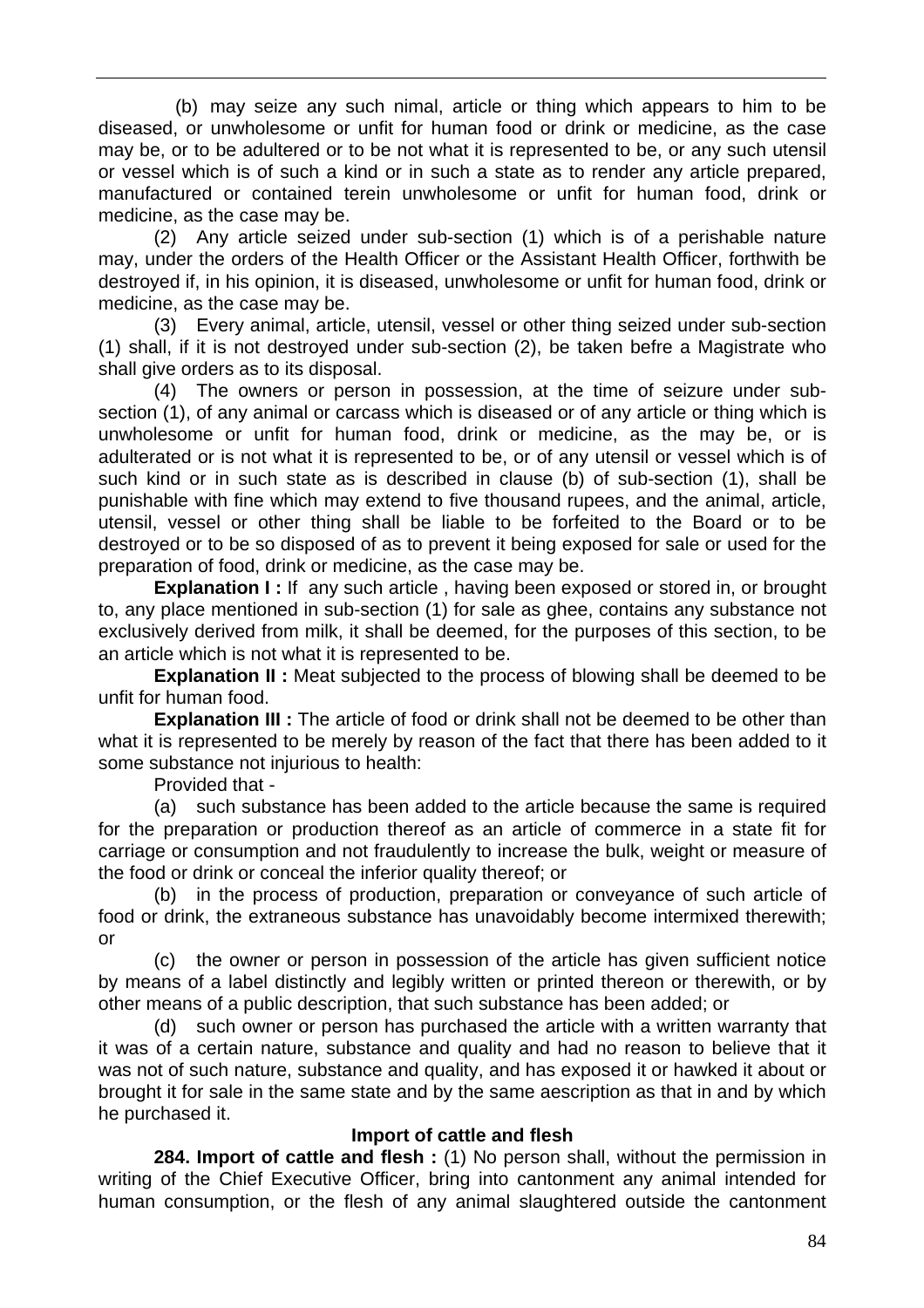otherwise than in a slaughter-house maintained by the Central Government or the State Government or the Board;

Provided that the Chief Executive Officer shall not grant such permission unless he has considered the recommendation of the Health Officer made in this behalf.

(2) Any animal or flesh brought into a cantonment in contravention of subsection (1) may be seized by the Chief Executive Officer or by any official of the Board and sold or otherwise disposed of as the President of the Board my direct, and, if it is sold, the sale proceeds may be credited to the cantonment fund.

(3) Whoever contravenes the provisions of sub-section (1) shall be punishable with fine which may extend to two thousand five hundred rupees.

(4) Nothing in this section shall be deemed to apply to cured or preserved meat or to animals driven or meat carried through a cantonment for consumption outside therefore, or to meat brought into a cantonment by any person for his immediate domestic consumption:

Provided that the Board may, by public notice, direct that the provisions of this section shall apply to cured or preserved meat of any specified escription or brought from any specified place.

### **CHAPTER XII**

## **SPIRITUOUS LIQUORS AND INTOXICATING DRUGS**

**285. Unauthorised sale of spirituous liquior or intoxicating drug:** If within a cantonment, or within such limits adjoining a cantonment as the Central Government may, by notification in the Official Gazette, define, any person not subject to Army, Navy or Air Force law, or any person subject to Army, Navy or Air Force law, otherwise than as a military officer or a soldier knowingly barters, sells or supplies, or offers or attempts to barter, sell or supply, any spirituous liquor or intoxicating drug to or for the use of any soldier or soldier's wife or minor child without the written permission of the Officer Commending the station, or of some person authorised by the Officer Commanding the station, to grant such permission, he shall be punishable with fine which may extend to five thousand rupees, or with imprisonment for a term which may extend to six months, or with both.

**286. Unauthorised possession of spirituous liquor:** If within a cantonment, or within any limits defined under section 285-

(a) any person subject to, Army, Navy or Air Force law, otherwise than as a military officer or a soldier; or

(b) the wife or servant of any such person or of a soldier, has in his or her possession, except on behalf of the Central Government or for the private use of a militry officer, more than one quart of any spirituous liquior, other than fermented maltliquor, without the written permision of the Officer Commending the station or of some person authorised by the Officer Commending the station, to grant such permission, he or she shall be punishable, in the case of a first offence, with fine which may extend to two thousand five hundred rupees, and in the case of a subsequent offence, with imprisonment for a term which may extend to three months, or with fine which my extend to five thousand rupees.

**287. Arrest of persons and seizure and confiscation of things for offences against the two last foregoing sections:** (1) Any police officer or excise officer may, without an order from a Judicial Magistrate, and without a warrant, arrest any person whom he finds committing an offence under section 285 or section 286, and may seize and detain any spirituous liquor or intoxicating drug in respect of which such an offence has been committed and any vessels or coverings in which the liquor or drug is contained.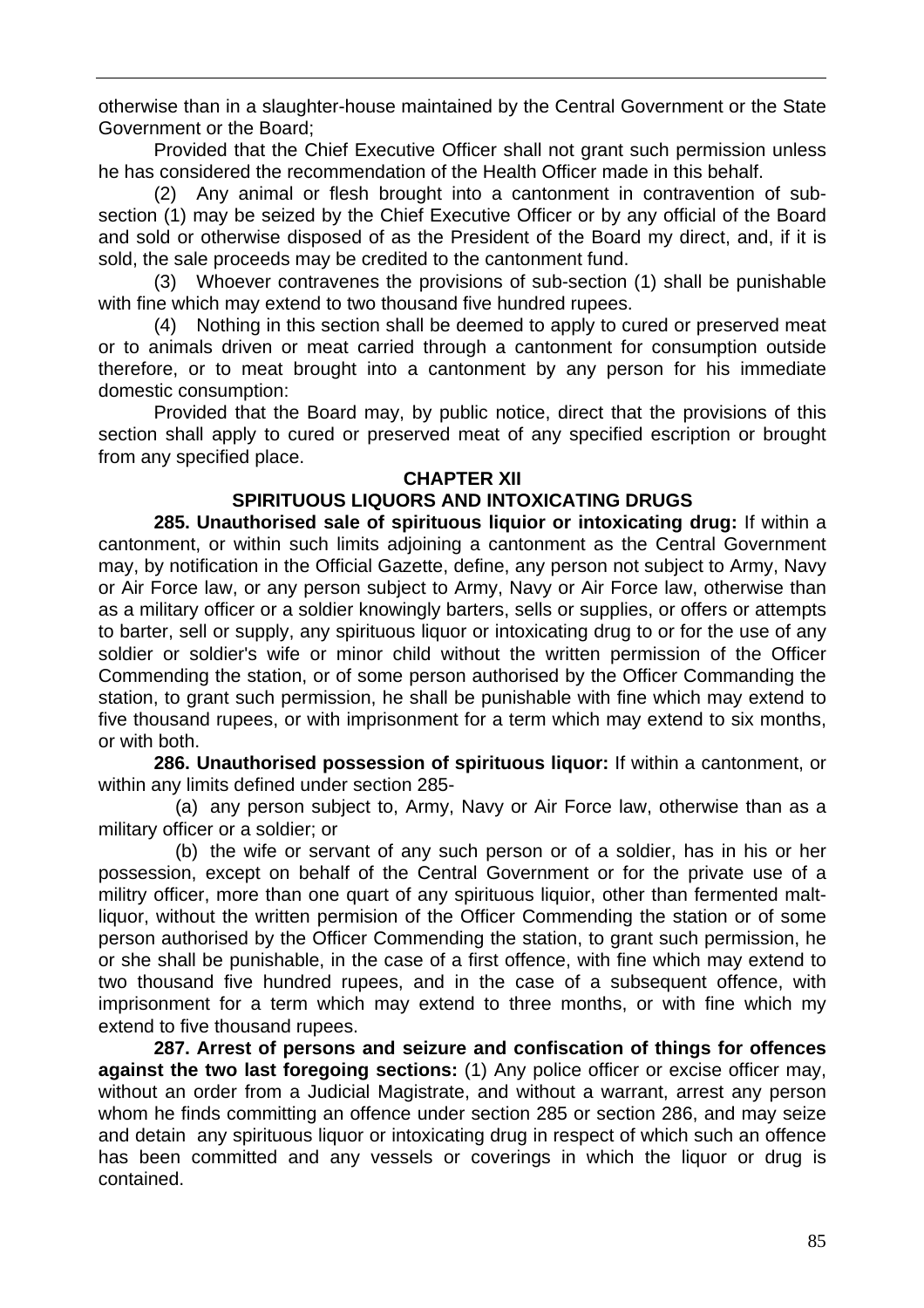(2) Where a person accused of an offence under section 285 has been previously convicted of an offence under that section, an officer in charge of a police station may, with the written permission of a judicial Magistrate, seize and detain any pirituous liquior or intoxicating drug within the cantonment or within any limits defined under that section which, at the time of the alleged, commision of the subsequent offence, belonged to, or was in the possession of, such person.

(3) The court convicting a person of an offence under section 285 or section 286 may order the confiscation of the whole or any part of anything seized under subsection (1) or sub-section (2).

(4) Subject to the provisions of Chapter XXXIV of the Code of Criminal Procedure, 1973, anything, seized under sub-section (1) or sub-section (2) and not confiscated under sub-section (3) shall be restored to the person from whm it was taken.

**288. Savings of articles sold or supplied for medicinal purposes:** The foregoing provisions of this Chapter shall not apply to the sale or supply of any article in good faith for medicinal purposes by a medical practitioner, chemist or druggist authorised in this behalf by a general or special order of the Officer Commanding the station.

### **CHAPTER XIII**

## **PUBLIC SAFETY AND SUPPRESION OF NUISANCES General Nuisances**

289. Penalty for causing nuisances.- (1) Whoever-

(a) in any street or other public place within a catonment,-

(i) is drunk and disorderly or drunk and incapable of taking care of himself;

or

(ii) uses any threatening, abusive or insulting words, or behaves in a threatening or insulting manner with intent to provoke a breach of the peace, or whereby a breach of the peace is likely to be occasioned; or

(iii) eases himself, or willfully or indecently exposes his person; or

(iv) loiters, or begs mportunately, for alms; or

(v) exposes or exhibits, with the object of exciting charity, any deformity or disease or any offensive sore or wound; or

(vi) carries meat exposed to public view; or

(vii) is found gaming ; or

(viii) pickets animals, or collects vehicles; or

(ix) being engaged in the removal of night-soil or other offensive matter or rubbish, willfully or negligently permits any portion thereof to spill or fall, or neglects to sweep away or otherwise effectually to remove any portion thereof which may spill or fall in such street or place; or

(x) without proper authority affixes upon any building, monument, post, wall, fence, tree or other thing, any bll, notice or other document; or

 (xi) without proper authority defaces or writes upon or otherwise marks any building, monment, post, wall, fence, tree or other thing; or

(xii) without proper authority removes, destroys, defaces or otherwise obliterates any notice or other document put up or exhibited under this Act; or

 (xiii) without proper authority displaces, damages, or makes any alteration in, or otherwise interferes with the pavement, gutter, storm water-drain, flags or other materials of any such street, or any lamp, bracket, direction-post, hydrant or water-pipe maintained by the Board in an such street or public place, or extinguiashes a public light; or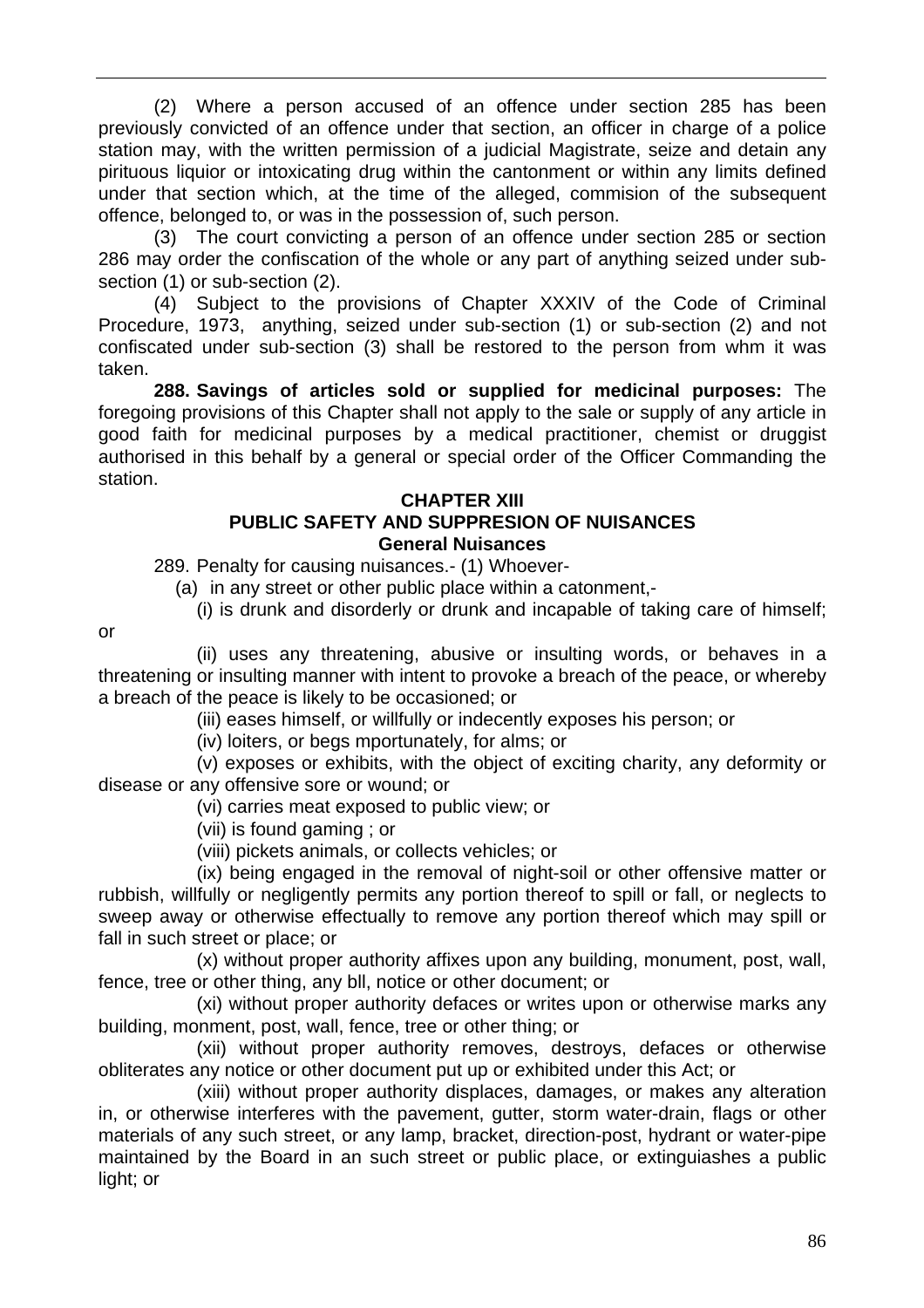(xiv) carries any corpse not decently covered or without taking due precautions to prevent risk of infection or injury to the public health or annoyance to passers-by or to persons dwelling in the neighbourhood; or

(xv) carries night-soil or other offensive matter or rubbish at any hour prohibited by the Chief Executiv Officer by public notice, or in any pattern of vehicle or receptacle which has not been approved for the purpose by the Chief Executive Officer, or fails to close such vehicle or receptable when in use; or

(b) carries night-soil or other offensive matter or rubbish along any route in contravention of any prohibition made in this behalf by the Chief Executive Officer by public notice; or

(c) deposits, or causes or permits to be deposited, earth or materials of any description, or any offensive matter or rubbish, in any place not intended for the purpose in any street or other public place or waste or unoccupied land under the management of the Board; or

(d) having charge of a corpse fails to bury, burn or otherwise lawfully dispose of the same within twenty-four hours after death; or

(e) makes any grave or buries or burns any corpse in any place not set apart for such purpose; or

(f) keeps or uses, or knowingly permits to be kept or used, any place as a common gaming house, or assists in conducting the business of any common gaming house; or

(g) at any time or place at which the same has been prohibited by the Chief Executive Officer by public or special notice, beats a drum or tom-tom, or blows a horn or trumpet, or beats any utensil, or sounds any brass or other instrument, or plays any music; or

(h) disturbs the public peace or order by singing, screaming or shouting or by using megaphone or loud-speaker; or

(i) lets loose any animal so as to cause, or negligently allows any animal to cause, injury, danger, alarm or annoyance to any person; or

(j) being the occupier of any building or land n or upon which an animal dies, neglects within three hours of the death of the animal, or, if the death occurs at night, within three hours after sunrise, either-

(i) to report the occurrence to the Chief Executive Officer or to an officer, if any, appointed by him in this behalf with a view to securing the removal and disposal of the carcass by the public conservancy establihment; or

(ii) to remove and dispose of the carcass in accordance with any general directions given by the Board by public notice or any special direction given by the Chief Executive Officer on receipt of such report as aforesaid; or

(k) save with the written permision of the Chief Executive Officer and in such manner as he my authorise, stores or uses night-soil, manure, rubbish or any other substance emitting an offensive smell; or

(l) uses or permits to be used as a latrine an place not intended for the purpose; or

(m) uses or permits to be used without previous permission of the Chief Executive Officer any premises for any trade involving offensive smell or smoke; shall be punishable with fine which may extend to two thousands five hundred rupees.

(2) Whoever does not take reasonable means to prevent any child under the age of twelve years being in his charge from easing himself in any street or other public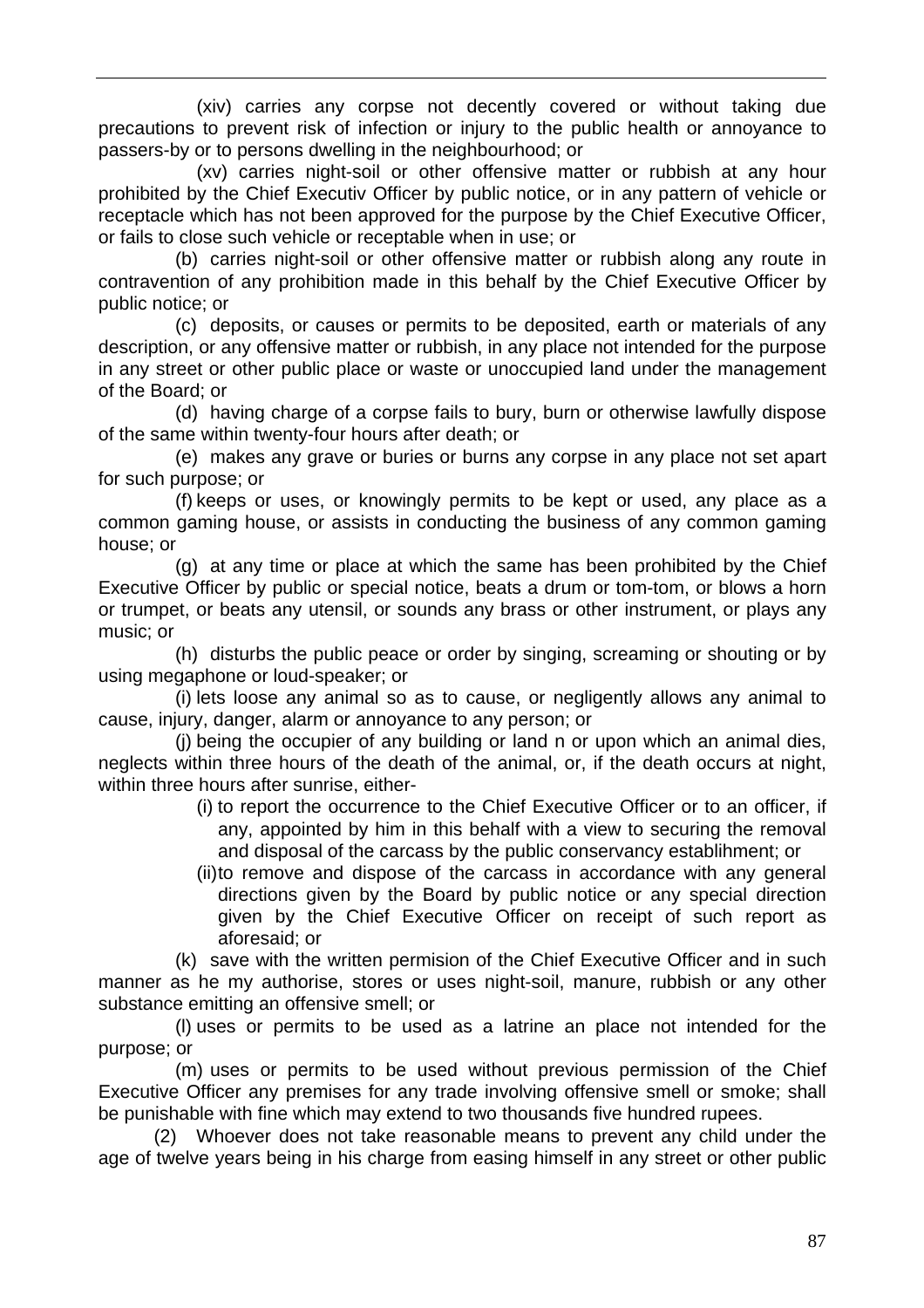place within the cantonment shall be punishable with fine which may extend to two hundred-fifty rupees.

(3) The owner or keeper of any animal found picketed or staying without a keeper in a street or other public place in a cantonment shall be punishable with fine which may extend to one thousand rupees.

(4) Any anmal found picketed or straying as aforesaid may be removed by any officer or employee of the Board to a pound.

(5) Whoever in a cantonment manufactures, supplies, carries or uses for packaging or any other purposes material of non-biodegradable nature including polythene bags shall be punished with fine which may extend to five thousand rupees or imprisonment which my extend to six months.

#### **Dogs**

**290. Registration and control of dogs:** (1) A Board may make bye-laws to provide for the registration of all dogs kept within the cantonment.

(2) Such bye-laws shall-

(a) require the registration, by an officer authorised in this behalf of all dogs kept in the cantonment;

(b) require that every registered dog shall wear a collar to which shall be attached a metal token to be issued by the registration authority, and fix the fee payable for the issue thereof;

(c) require that any dog which has not been registered or which is not wearing such token shall, if found in any public place, be detained at a place set apart for the purpose; and

(d) fix the fee which shall be charged for such detention and provide that any such dog shall be liable to be destroyed or otherwise disposed of unless it is claimed and the fee in respect thereof paid within one week; and may provide for such other matters as the Board thinks fit.

(3) The Chief Executive Officer may-

(a) cause to be destroyed, or to be confined for such period as he may direct, any dog or other animal which is, or is reasonably suspected to be, suffering from rabies, or which has been bitten by any dog or other animal suffering or suspected to be suffering from rabies;

(b) by public notice direct that, after such date as may be specified in the notice, dogs which are without collars or without marks distinguishing them as private property and are found straying on the streets or beyond the enclosures of the houses of their owner, if any, may be destroyed, and cause them to be destroyed accordingly.

(4) No damages shall be payable in respect of any dog or other animal destroyed or otherwise disposed of under this section.

(5 Whoever, being the owner or person in charges of any dog, neglects to restrain it so that it shall not be at large in any street without beings muzzled and without being secured by a chain lead in any case in which-

(a) he knows that the dog is likely to annoy or intimidate any person; or

(b) the Board has, by public notice during the prevalence of rabies, directed that dogs shall not be at large without muzzles and chain leads, shall be punishable with fine hich may extend to one thousand rupees.

(6) Whoever in a cantonment-

(a) allows any ferocious dog which belongs to him or is in his charge to be at large without being muzzled; or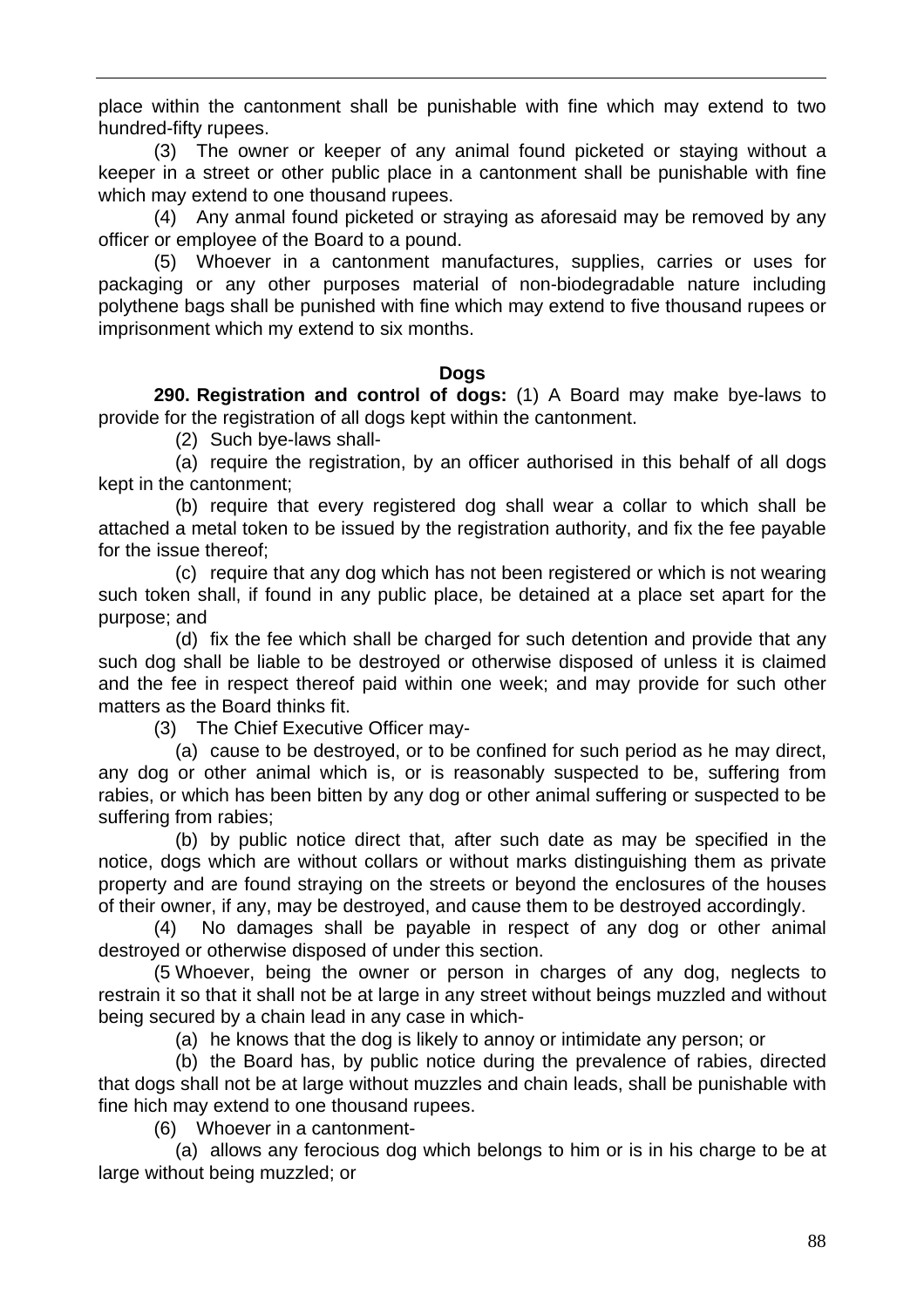(b) sets on or urges any dog or other animal to attack, worry or intimidate any person, or

(c) knowing or having reason to believe that any dog or animal belonging to him or in his charge has been bitten by an animal suffering or reasonably suspected to be suffering from rabies, neglects to give immediate information of the fact to the Chief Executive Officer or gives information which is false, shall be punishable with fine which may extend to two thousand rupees.

### **Traffic**

**291. Traffic rule of the road:** Whoever in driving, leading or propelling a vehicle along a street fails, except in a case of actual necessity,-

(a) to keep to the left when passing a vehicle coming from the opposite direction; or

(b) to keep to the right when passing a vehicle going in the same direction as himself, shall be punishable with fine which may extend to five hundred rupees.

## **Prevention of fire, etc.**

**292. Use of inflammable materials for building purposes:** (1) The Chief Executive Officer may, by public notice, direct that within such limits in the cantonment as may be specified in the notice, the roofs and external walls of huts or other bildings shall not, without the permission in writing of the Chief Executive Officer be made or renewed of grass, mats, leaves or other inflammble materials, and may, by notice in writing, require any person who has disobeyed any such direction as aforesaid to remove or alter the roofs or walls so made or renewed.

(2) The Chief Executive Officer may, by notifice in writing, require the owner of any building in the cantonment which has an external roof or wall made of any such material as foresaid to remove such roof or wall within such time as may be specified in the notice, notwithstanding that a public notice under sub-section (1) has not been issued or that such roof or wall was mades with the consent of the Chief Executive Officer or before the issue of such public notice:

Provided that, in the case of any such roof or wall in existence before the issue of such a public notice or mades with the consent of the Chief Executive Officer, it shall make compensation, not exceeding the original cost of constructing the roof or wall, for any damage caused by the removal.

**293. Stacking or collecting inflammable materials:** A Board may, by a public notice, prohibit in any case where such prohibition appears to it to be necessary for the prevention of danger to life or property, the stacking or collecting of wood, dry grass, or other inflammable materials, or the placing of mats or thatched huts or the lighting of fires in any place in the cantonment, or within any limits therein, which may be specified in the notice:

Provided that Chief Executive Officer may, in case of imminent danger to public life or property, enforce such prohibition in consultation with the President or the Vicepresident in the absence of the President.

**294. Care of naked lights:** No person shall set a naked light on or near any building in any street or other public place in a cantonments in such manner as to cause danger of fire:

Provided that nothing in this section shall be deemed to prohibit the use of lights for purpose of illumination on the occasion of a festival or public or private entertainment.

**295. Regulation of cinematographic and dramatic perfomances:** (1) Notwithstanding anythng contained in any other law relating to sanctioning of cinematograph films for exhibition, no exhibition of pictures or others optical effects by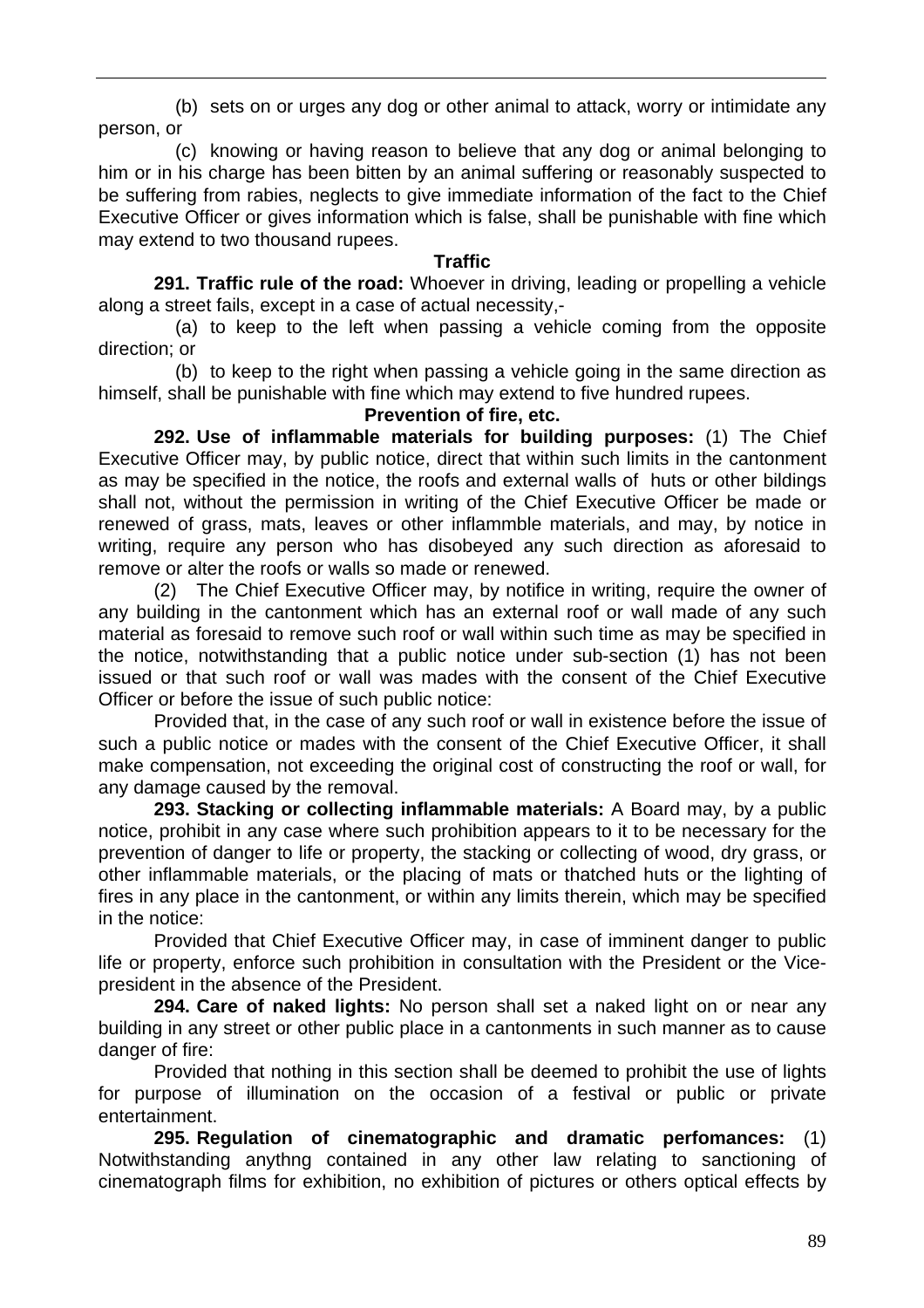means of a cinematograph or other like apparatus for the purpose of which inflammable films are used, and no public dramatic performance, pantomime, circus, carnival, exhibition, dance or other similar show for public recreation or amusement, shall be given in any cantonment elsewhere than in premises for which a licence has been granted by the Chief Executive Officer under this section.

(2) If the owner of a cinematograph or other apparatus uses the apparatus or allows it to be used, or if any person takes any part in any public dramatic performance, pantomime, circus, carnival, xhibition, dance or other similar show for public recreation or amusement, in contravention of the provision of this section, or if the occupier of any premises allows them to be used in contravention of the provisions of this section or of any condition of any licence granted under this section, he shall be punishable with fine which may extend to five thousand rupees, and , in the case of continuing offence, with an additional fine which may extend to two thousand rupees for each day after the first during which the offence continues.

(3) Nothing in this section shall be deemed to prohibit the giving of any exhibition or any dramatic performance, pantomine, circus, carnival, exhibition, dance or other similar show for public recreation or amusement, in any theatre or institute which is the property of Government where the exhibition, performance, pantomime, circus, carnival, exhibition, dance or other similar show for public recreation or amusement, is held with the permission and under the control of the military authorities.

**296. Discharging fire-works, fire-arms, etc:** Whoever in a cantonment discharges any fire-arm or lets off fire-works or fire-ballons, or detonates or engages in any game or carries on works such as quarries, blasts, timber cutting or building operation in such manner as to cause or to be likely to cause danger to persons passing by or dwelling or working in the neighbourhood or risk of injury to property shall be liable to fine which may extend to two thousand five hundred rupees.

**297. Power to re-quire buildings, wells, etc., to be rendered safe:** Where in a cantonment any building, or wall, or anything affixed thereto, or any well, tank, reservoir, pool, depression, or excavation, or any bank or tree, is the opinion of the Chief Executive Officer, ina ruinous state or, for want of sufficient repairs, protection or enclosure, a nuisance or dangerous to persons passing by or dwelling or working in the neighbourhood, the Chief Executive Officer, by notice in writing may, require the owner, or part-owner or person claiming to be the owner or part-owner thereof, or, failing any of them, the occupaier, thereof, to remove the same or may require him to repair, or to protect or to enclose, the same in such manner as he thinks necessary; and, if the danger is, in the opinion of the Chief Executive Officer, imminent, he shall forthwith take such steps as he thinks necessary to avert the same.

**298. Enclosure of wasteland used for improper purposes:** The Chief Executive Officer may, by notice in writing, require the owner or part-owner, or person claiming to be the owner or part-owner of any building or land in the cantonment, or the lessee or the person claiming to be the lessee of any such land, which, by reason of disuse or disputed ownership or other cause, has remained unoccupied and has become the resort of idle and disorderly persons or of persons who have no ostensible means of subsistence or cannot give a satisfactory account of themselves, or is used for gaming or immoral purposes, or otherwise occasions or is likely to occasion a nuisance to ensure and enclose the same within such time as may be specified in the notice.

#### **CHAPTER XIV**

#### **REMOVAL AND EXCLUSION FROM CANTONMENTS AND SUPPRESSION OF SEXUAL IMMORALITY**

**299. Power to remove brothels and prostitutes:** The Officer Commanding the Station or the Board may, on receiving information that any building in the cantonment is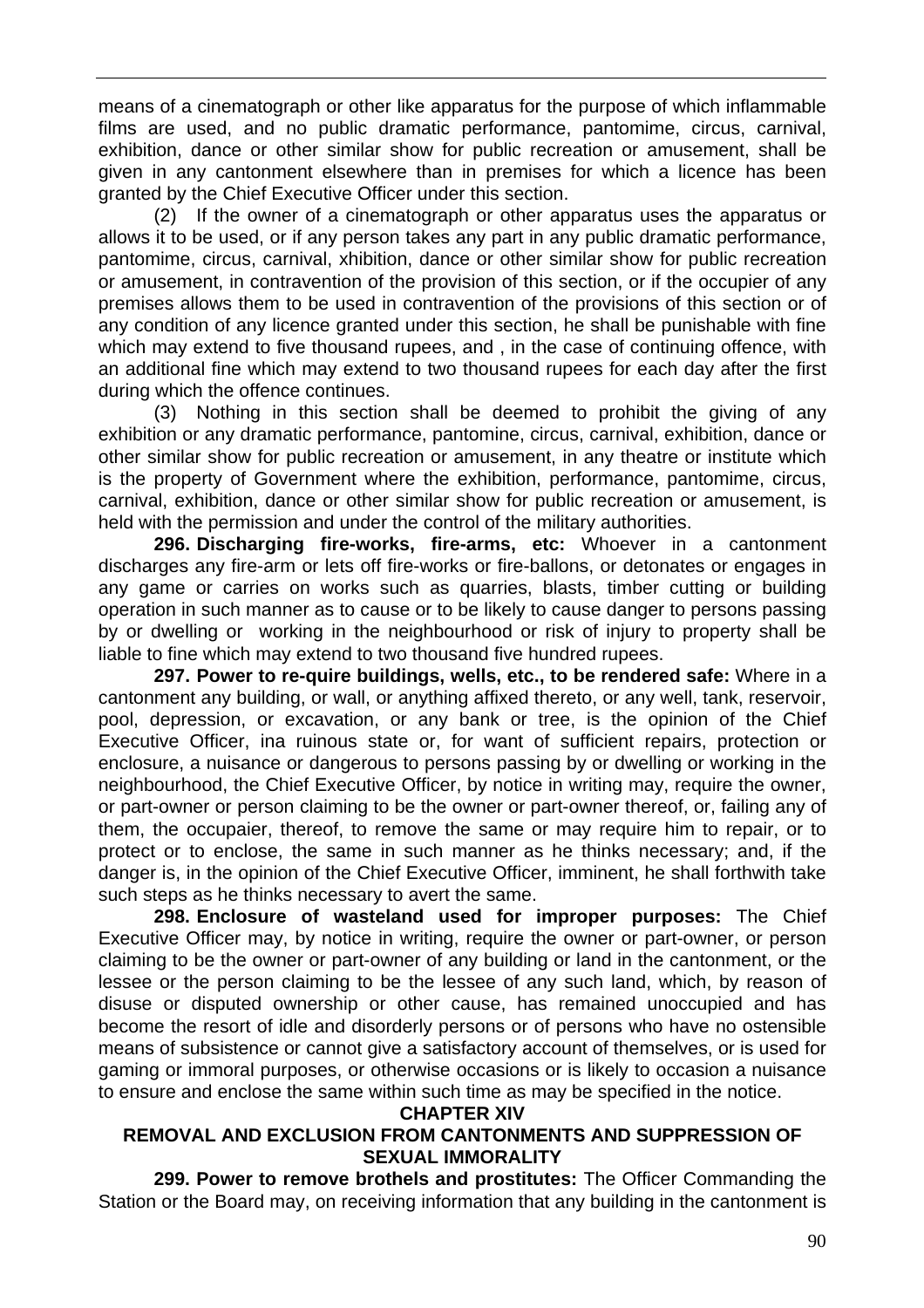used as a brothel or for purposes of prostitution, by order in writing setting forth the substance of information received, summon the owner, lessee, tenant or occupier of the building to appear before him or the Board as the case may be either in person or by an authorised agent, and, if the Officer Commanding the Station or the Board, is then satisfied as to the truth of the information, may, by order in writing, direct the owner, lessee, tenant or occupier, as the case my be, to discontinue such use of the building within such period as may be specified in the order.

**300. Penalty for loitering and importuning for purposes of prostitution:** (1) Whoever in a cantonment loiters for the purpose of prostitution or importances any person to the commission of sexual immorality, shall be punishable with imprisonment which may extend to three months, or with fine which may extend to five thousand rupees and in case of subsequent offence shall be punishable with imprisonment which may extend to one year.

(2) No prosecution for an offence under this section shall be instituted except on the comlaint of the person importuned, or of a military officer in whose resence the offence was committed, or of a member of the Military, Naval or Air Force Police, being employed in the cantonment and authorised in this behalf by the Officer Commanding the Station, in whose presence the offence was committed, or of a police officer not below the rank of Assistant Sub-Inspector, who is deployed in the cantonment and authorised in this behalf by the Officer Commanding the Station with the concurrence of District Magistrate.

**301. Removal of persons from cantonment:** If the Officer Commanding the Station or the Board is, after such inquiry as he or it thinks necessary, satisfied that any person residing in or freuenting the cantonment is a protitute or has been convicted of an offence, under section300, or of the abetment of such an offence he or, as the case may be, the Board may cause to be served on such person an order in writing requiring such person to remove from the cantonment within such time as may be specified in the order, and prohibiting such person from re-entering it without the permission in writing of the Officer Commanding the Station or the Board.

**302. Removal and exclusion from cantonment of disordery persons:** (1) A Judicial Magistrate of the First Class, having jurisdiction in a cantonment, on reeiving information that any person residing in or frequenting the cantonment-

(a) is a disorderly person who has been convicted more than once of gaming or who keeps or frequents, a common gaming house, a disorderly drinking hop or a disorderly house of any other description; or

(b) has been convicted more than once either within the cantonment or elsewhere, of an offence punishable under Chapter XVII of the Indian Penal Code; or (45 of 1860)

(c) has been ordered under Chapter VIII of the Code of Criminal Procedure, 1973, (2 of 1974) either within the cantonment or elsewhere to execute a bond for his good behaviour, may record in writing the substance of the information received, and may issue a summon to such person requiring him to appear and show cause why he should not be required to remove from the cantonment and be prohibited from reentering it.

(2) Every summons issued under sub-section (1) shall be accompanied by a copy of the record afresaid and the copy shall be served along with the summon on the person against whom the summon is issued.

(3) The Magistrate shall, when the person so summoned appears before him, proceed to inquire into the truth of the information received and take such further evidence as he thinks fit, and if upon such inquiry it appears to him that such person is a person of any kind desceribed in sub-section (1) and that it is necessary for the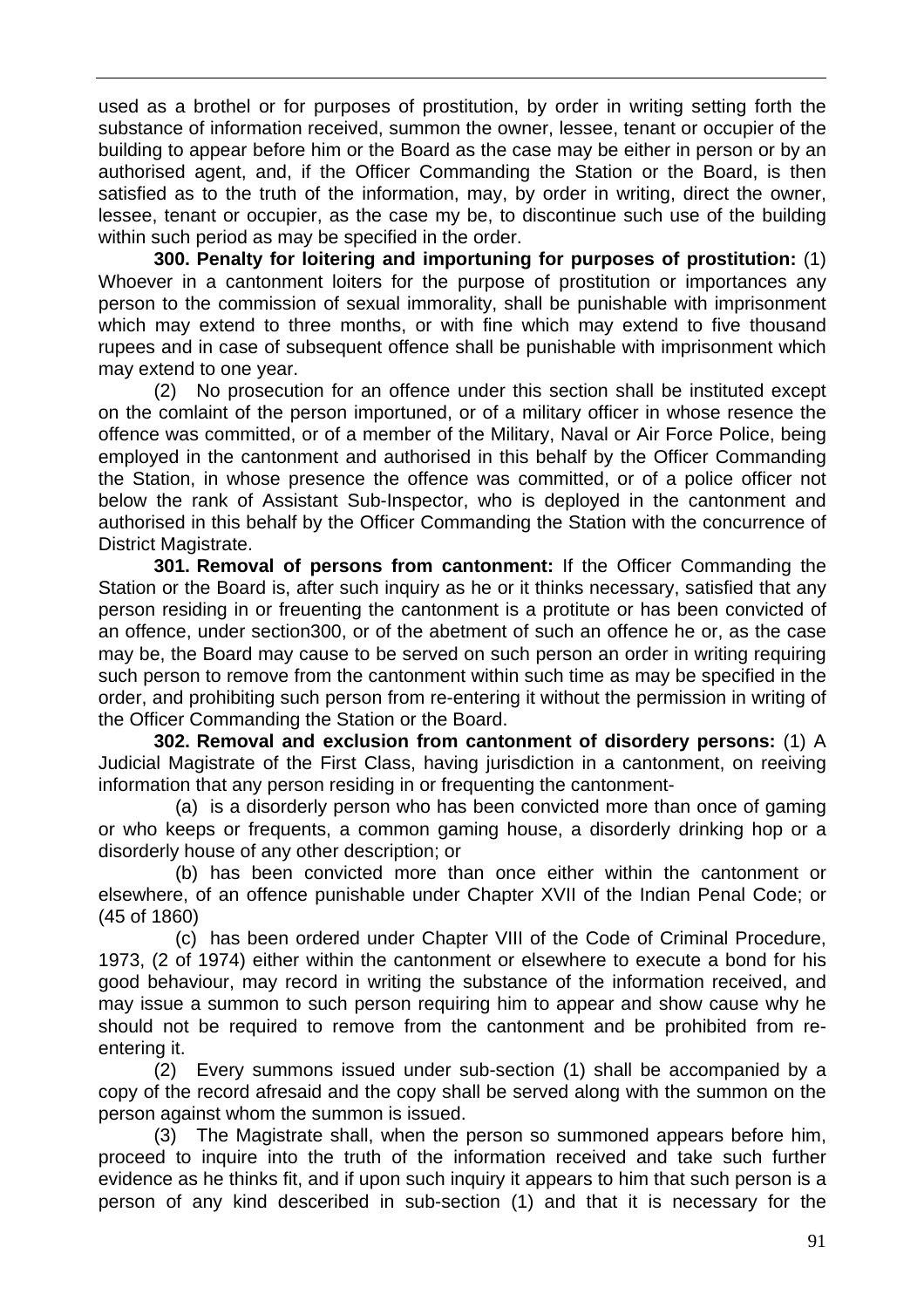maintenance of good order in the cantonment that such person is required to be removed therefrom and be prohibited from re-entering the cantonment, the Magistrate shall inform the matter to the Officer Commanding the Station and, the Officer Commanding the Station shall cause to be served on such person an order in writing requiring him to remove from the cantonment within such time as may be specified in the order and prohibiting him from re-entering it without the permission in writing of the Officer Commanding the Station.

**303. Removal and exclusion from cantonment of seditious persons:** (1) If any person in a cantonment causes or attempts to cause or does any act which he knows is likely to cause disloyalty; disafection or breach of discipline amongst any portion of the forces or is a person who, the Officer Commanding the Station has reason to believe, is likely to do any such act, the Officer Commanding the Station may make an order in writing setting forth the reasons for making of the same and requiring such person to remove from the cantonment within such time as may be specified in the order and prohibiting him from re-entering it without the permission in writng of the Officer Commanding the Station:

Provided that no order shall be made under this section against any person unles he has had a reasonables opportunity of being informed of the grounds on which it is proposed to make the order and of showing cause why the order should not be made.

(2) Every order made under sub-section (1) shall be sent to the Superintendent of Police of the District, who shall cause a copy thereof to be served on the person concerned.

(3) Upon the making of any order under sub-section (1), the Officer Commanding the Station shall forthwith send a copy of the same to the Central Government.

(4) The Central Government may of its own motion and shall on application made to it in this behalf within one month of the date of the order by the person against whom the order has been made, call upon the District Magistrate to make after such inquiry as the Central Government may prescribe a report regarding the justice of the order and the necessity therefor:

Provided that at every such inquiry the person against whom the order has been made shall be given an opportunity of being heard in his own defence.

(5) The Central Government may, at any time after the receipt of the copy of an order sent under sub-section (3) or where a report has been called for under subsection (4), on receipt of that report, if it is of opinion that the order should be varied or rescinded, make such orders thereon as it thinks fit.

(6) Any person who has been excluded from a cantonment by an order made under this section may, at any time after the expiry of one month from the date thereof, apply to the General Officer Commanding-in-Chief, the Command for the rescission of the same and, on such application being made, the said Officer may, after making such inquiry, if any, as he thinks necessary, either reject the application or rescined the order.

**304. Penalty:** Whoever-

(a) fails to comply with an order issued under this Chapter within the period specified therein or whilst an order prohibiting him from re-entering a cantonment without permission is in force, re-enters the cantonment without such permission; or

(b) knowing that any person has, under this Chapter been required to remove from the cantonment and has not obtained the requisite permission to re-enter it, harbours or conceals such person in the cantonment, shall be punishable with fine which may extend to five thousand rupees and in case of continuing offence with an additional fine which may extend to five hundred rupees for every day after the first during which he has persisted in the offence.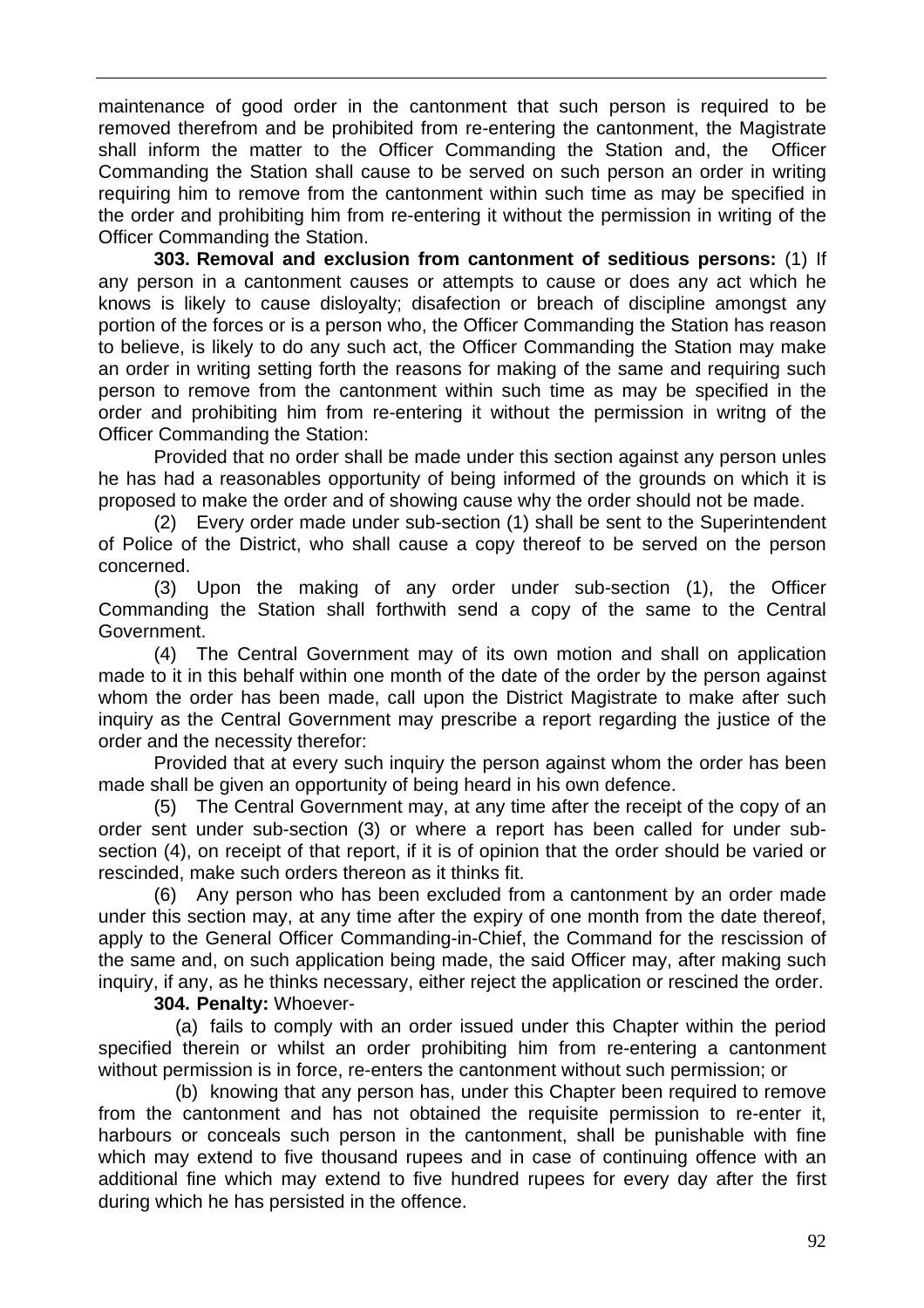### **CHATER XV POWERS, PROCEDURES, PENALTIES AND APPEALS Entry and inspection**

**305. Powers of entry:** It shall be lawful for the President or the Vice-resident of a Board, or the Chief Executive Officer, or the Health Officer or any person specially authorised by the Chief Executive Officer, or the Health Officer or for any other person authorised by general or special order of a Board in this behalf, to enter into or upon any building or land with or without assistans or workmen in order to make any inquiry, inspection, measurement, valuation or survey, or to execute any work, which is authorised by or under this Act or which it is necessary to make or execute for any of the purposes or in pursuance of any of the provisions of this Act or of any rule, bye-law or order made thereunder:

Provided that nothing in this section shall be deemed to confer upon any person any power such as is referred to in section 274 or section 283 or to authorise the conferment upon any person of any such power.

**306. Power of inspection by member of a Board:** A Board may by special order authorise or order any member to inspect any work or institution constructed or maintained, in whole or part, at the expense of the Board, and any register, book accounts or other documents belonging to, or in the possession of, the Board.

**307. Power of inspection, etc:** (1) A Board or the Chief Executive Oficer may, by general or special order, authorise any person-

(a) to inspect any drain, privy, latrine, urinal, cesspool, pipe sewer or channel in or on an building or land in the cantonment, and, in his discretion, to cause, the ground to be opened for the purpose of preventing or removing any nuisance arising from the drain, privy, latrine, urinal, cesspool, pipe, sewer or channel, as the case may be:

(b) to examine works under construction in the cantonment, to take levels or to remove, test, examine, replace or read any meter.

(2) If, on such inspection, the opening of the ground is found to be necessary for the prevention or removal of a nuisance, the expenses thereby incurred shall be paid by the owner or occupier of the land or buildig, but if it is found that no nuisance exists or but for such opening would have arisen, the ground or portion of any building, drain or other work opened, injured or removed for the prpose of such inspection shall be filled in, reinstated, or made good, as the case may be by the Board or the Chief Executives Officer.

**308. Power to enter land, adjoining land where work is in progress:** (1) The Chief Executive Officer of a cantonment may, with or without assistants or workmen, enter on any lands within fifty yards of any work authorised by or under this Act for the purpose of depositing thereon any soil, gravel, stone or other materials, or of obtaining access to such work, or for any other purpose connected with the carrying on of the same.

(2) The Chief Executive Officer shall, before entering on any land under subsection (1), give the occupier, or, if there is no occupier, the owner not less than three day's previous notice in writing of his intention to make such entry, and shall state the purpose thereof, and shall, if so required by the occupier or owner, offence off so much of the land as may be required for such purpose.

(3) The Chief Excutive Officer shall, in exercising any power conferred by this section do as little damages as may be, and compensation shall be payable by the Board to the owner or occupier of such land, or to both, for any such damage whether permanent or temporary.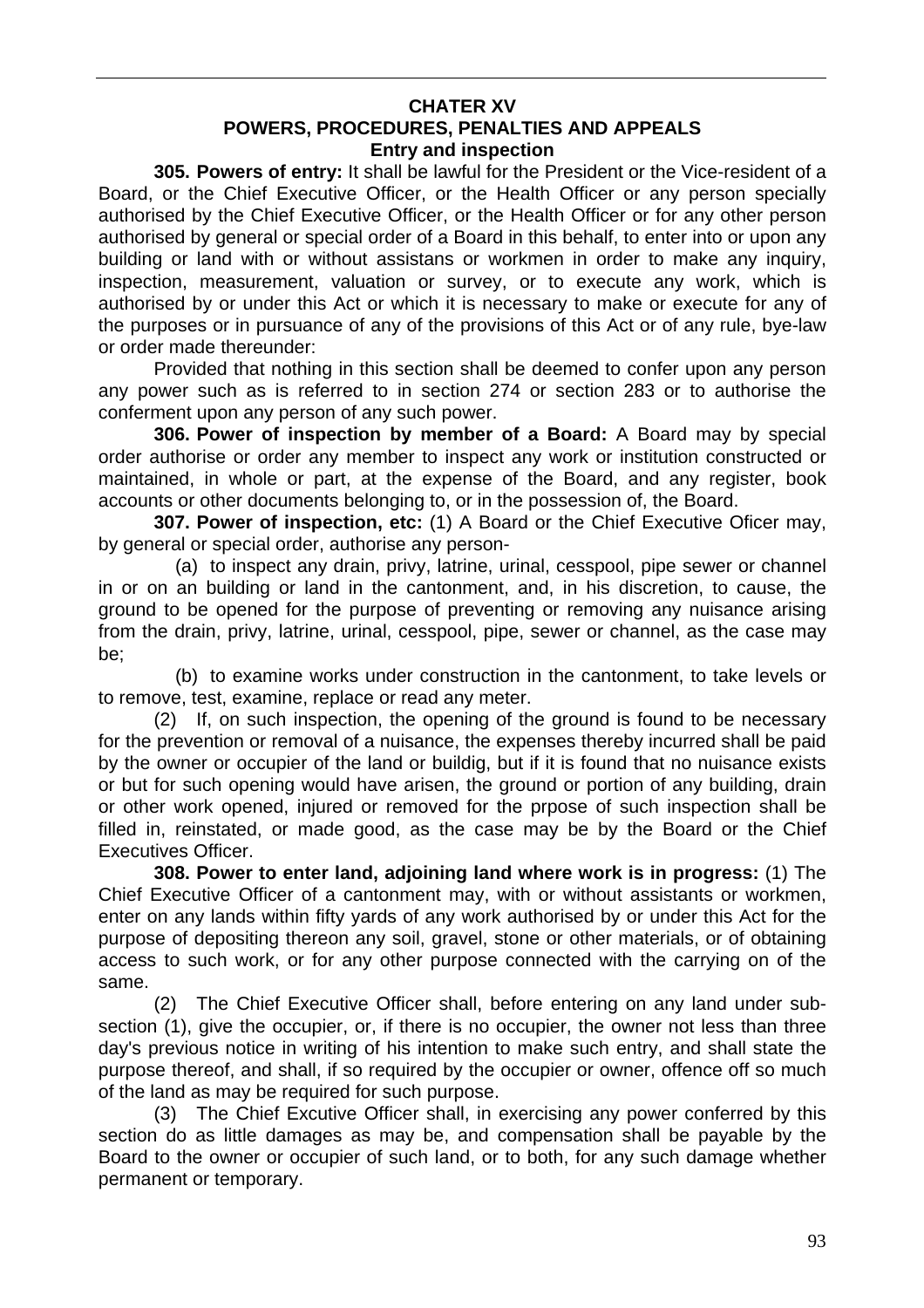**309. Breaking into premises:** It shall be lawful for any person, authorised by or under this Act to make any entry into an place, to open or cause to be opened any door, gate or other barrier-

(a) if he considers the opening thereof necessary for the purpose of such entry; and

(b) if the owner or occupier is absent, or being present refuses to open such door, gate or barrier.

**310. Entry to be made in the day time:** Save as otherwise expressly provided in this Act, no entry authorised by or under this Act shall be made except between the hours of sunrise and sunset.

**311. Owner's consent ordinary to be obtained:** Save as otherwise expressly provided in this Act, no building or land shall be entered without the consent of the occupier, or if there is no occupier of the owner thereof, and no such entry shall be made without giving the said occupier or owner, as the case may be, not less than four hours, written notice of the intention to make such entry:

Provided that no such notice shall be necessary if the place to be inspected is factory or workshop or trade premises or a place used for carrying on any trade, calling or occuption specified in section 277 or a stable for horses or a shed for cattle or a latrine, privy or urinal or a work under construction, or for the purpose of ascertaining whether any animal intended for human food is slaughtered in that place in contravention of this Act or any bye-law made thereunder.

**312. Regard to be had to social and religious usages:** When any place used as a human dwelling is entered under this Act, due regard shall be paid to the social and religious customs and usages of the occupants of the place entered, and no apartment in the actual occupancy of a female shall be entered or broken open until she has been informed that she is at liberty to withdraw and every reasonable facility has been afforded to her for withdrawing.

**313. Penalty for obstruction:** Whoever obstructs or molests any person acting on behalf of the Board, who is not a public servant withn the meaning of section 21 of the Indian Penal Code or any person with whom the Board has lawfully contracted, in the execution of his duty or of anything which he is empowered or required to do by virtue or in consequence of any of the provisions of this Act or any rule, bye-law or order made thereunder, or in fulfilment of his contract, as the case may be, shall be punishable with fine which may extend to five thousand rupees.

### **Powers and duties of police officers**

**314. Arrest without warrant:** Any member of the police force employed in a cantonment may, without a warrant, arrest any person committing in his view a breach of any of the provisions of this Act which are specified in Schedule IV:

Provided that-

(a) in the case of a breach of any such provisions as is specified in Part B of Schedule IV, no person shall be so arrested who consents to give his name and address, unlesss there is reasonable ground for doubting the accuracy of the name or address so given, the burden of proof of which shall lie on the aresting officer, and no person so arrested shall be detained after his name and address have been ascertained; and

(b) no person shall be so arrested for an offence under section 300 except-

(i) at the request of the person importuned, or of a military officer in whose presence the offence was committed; or

(ii) by or the request of a member of the Military, Naval or Air Force Plice, who is employed in the cantonment and auithorised in this behalf by the officer Commanding the Station, and in whose presence the offence was committe or by or at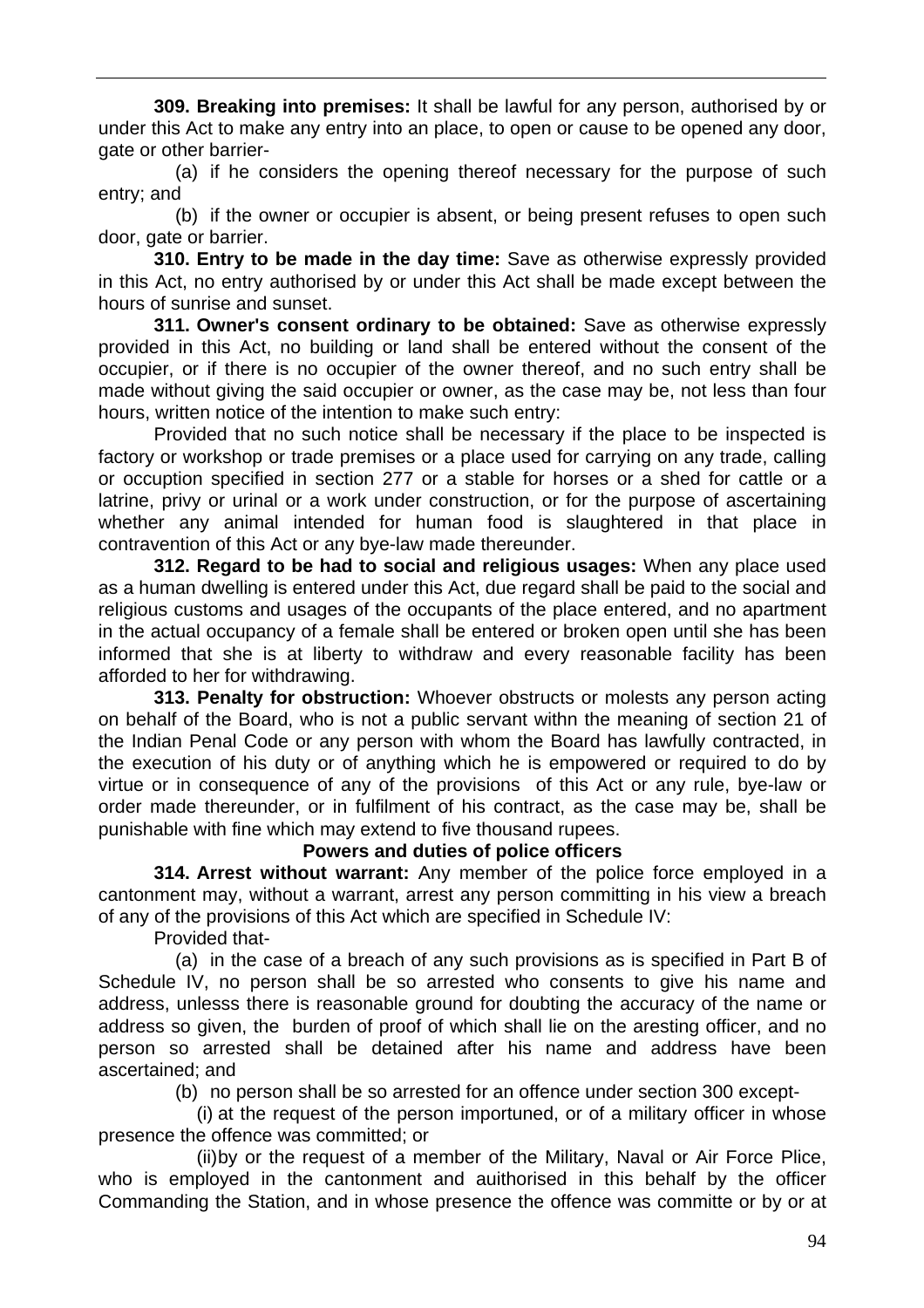the request of any police officer not below the rank of assistant sub-inspector who is deployed in the cantonment and authorised in this behalf by the Officer Commanding the station.

**315. Duties of police officers:** It shall be the duty of all police officers to give immediate information to the Board of the commission of, or attempt to commit any offence against the provisions of this Act or of any rule or bye-law made thereunder, and to assist all cantonment officers and employees in the exercise of their lawful authority.

#### **Notices**

**316. Notices to fix reasonable time:** Where any notice, order or requisition made under this Act or any other rule or bye-law made thereunder requires anything to be done for the doing of which no time is fixed in this Act or in the rule or bye-law, the notice, order or requisition shall specify a reasonable time for doing the same.

**317. Authentication and validity of notices issued by Board:** (1) Every notice, order or requisition issued by a Board under this Act or any rule or bye-law made thereunder shall be signed-

(a) either by the President of the Board or by the hief Executive Officer; or

(b) by the members of any committee especially authorised by the Board in this behalf.

(2) Whenever under this Act or any rule or bye-law made thereunder the doing of, or the omission to do, anything or the validity of anything depends upon the approval, sanction, consent, concurrence, declaration, opinion or satisfaction of the Board, a written document signed by any officer or member specified in sub-section (1) purporting to convey or setforth such approval, sanction, consent, concurrence, declaration, opinion or satisfaction shall be sufficient evidence thereof.

(3) Every license, written permission, notice, bill summons or other document which is required by this Act or any rule or bye-law made there under to bear the signature of the President, Vice-resident or the Chief Executive Officer, or of any such member of any committee as has been specially authorised by the Board in this behalf shall be deemed to be properly signed if it bears facsimile of the signature of any such officer or member, as the case may be, stamped thereon.

**318. Service of notice, etc:** (1) Every notice, order or requisition issued under this Act or any rule or bye-law mades thereunder shall, save as otherwise expressely provided, be served or presented-

(a) by giving or tendering the notice, order or requisition, or sending it by post, to the person for whom it is intended; or

(b) if such person cannot be found, by affixing the notice order or requisition on some conspicuous part of his last known place of abode or business, if within the cantonment, or by giving or tendering the notice, order or requisition to some adult member or servant or his family, or by causing it to be affixed on some conspicuous part of the buildings or land, if any, to which it relates.

(2) When any such notice, order or requisition is required or permitted to be served upon an owner, lessee or occupier of any building or land, it shall not be necessary to name the owner, lessee or occupier therein, and the service thereof shall, save as otherwise expressly provided, be effected either-

(a) by giving or tendering the notice, order or requisition, or sending it by post, to the owner, lessee or occupier or, if there are more owners, lessees, or occupiers than one to any one of them; or

(b) if no such owner, lessee or occupier can be found, by giving or tendering the notice, order or requisition to the authorised agent, if any, of any such owner, lessee or occupier, or to an adult member or servant of the family of any such owner, lessee,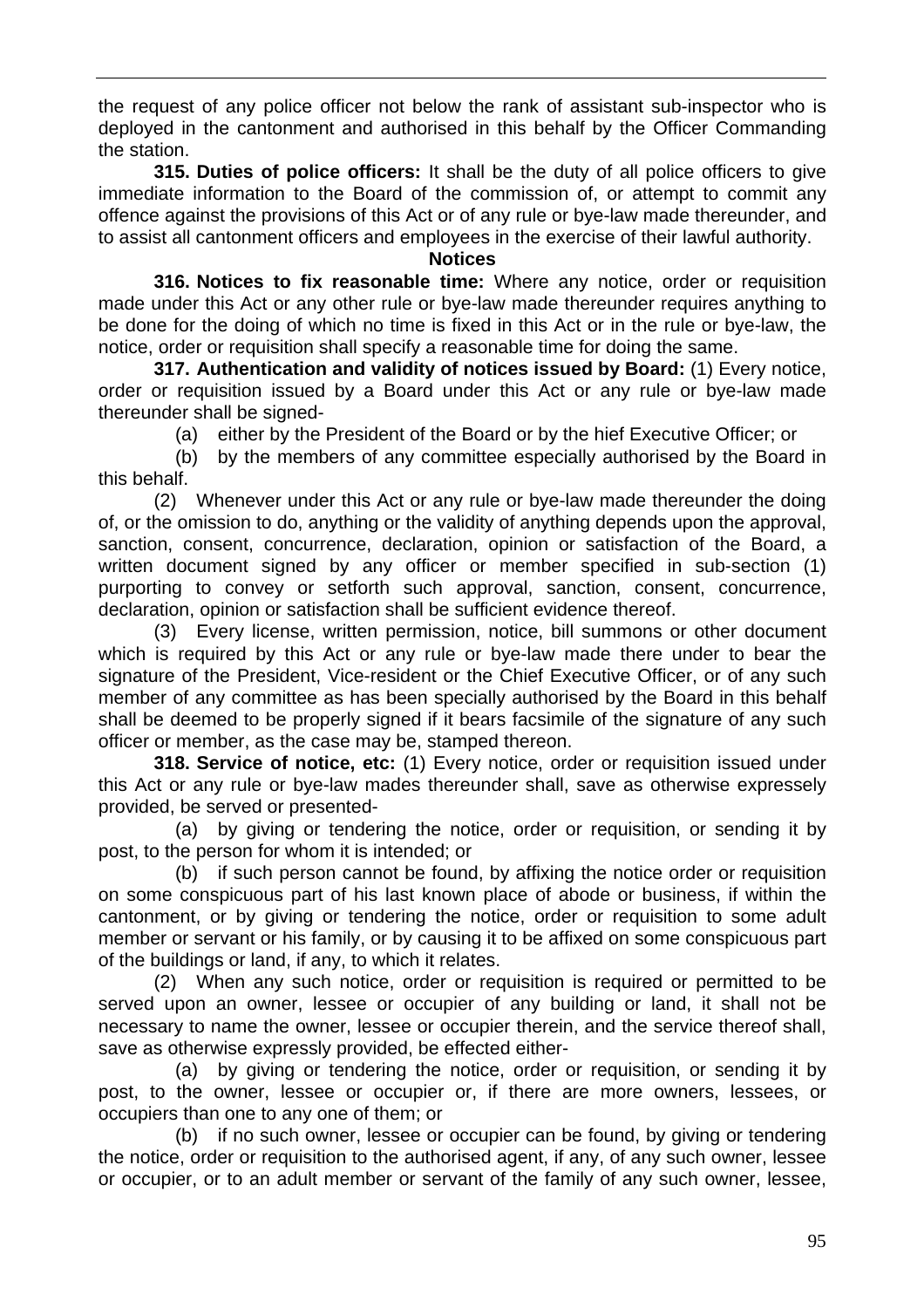occupier, or by causing it to be affixed on some conspicuous part of the building or land to which it relates.

(3) When the person on whom a notice, order or requisition is to be served is a minor, service upon his guardian or upon an adult member or servant of his family shall be deemed to be service upon the minor.

**319. Method of giving notice:** Every notice which, by or under this Act, is to be given or served as a public notice or as a notice which is not required to be given to an individual therein specified shall, save as otherwise expressly provided, be deemed to have been sufficiently given or served if a copy thereof is affixed in such conspicuous art of the office of the Board or in such other public place during such period, or is published in such local news paper or in such other manner, as the Board may direct.

**320. Powers of Board in case of non-compliance with notice, etc:** In the event of non-compliance with the terms of any notice, order or requisition issued to any person under this Act or any rule or bye-law made thereunder, requiring such person to execute any work or to do any act, it shall be lawful for the Board, or the civil area committee or the Chief Executive Officer at whose instance the notice, order or requisition has been issued whether or not the person in default is liable to punishment for such defalt or has been prosecuted or sentenced to any punishment thereof, after giving notice in writing to such person, to take such action or such steps as may be necessary for the completion of the act or work required to be done or executed by him, and all ther expenses incurred on such account shall be recoverable by the Chief Executive Officer on demend, and if not paid within ten days after such demand, shall be recoverable in the same manner as moneys recoverable by the Board under section 324:

Provided that where the action or step relates to the demolition of any erection or re-erection under section 248 or the removal of any projection or encroachment under section 252, the Board or the civil area committe or the Chief Executive officer may request any police officer to render such assistance as considered necessary for the lawful exercise of any power in this regard and it shall be the duty of such police officer to render forthwith such assistanc on such requisition.

**321. Occupier not to obstruct owner when complying with notice:** If the owner of any property in respect of which a notice as is referred to in section 320 has been given is prevented by the occupier from complying with such notice, the Board or civl area committe or the Chief Executive Officer at whose instance such notice has been given, may, by order, require the said occupier to permit the owner within eight days from the date of service of such notice to take all such actions as may be necessary to comply with the said notice and such owner shall, for the period during which he is prevented as aforesaid, be exempt from any fine or penalty to which he might otherwise have become liable reason of non-compliance with such notice.

#### **Recovery of Money**

**322. Liability of occupier to pay in default of owner:** (1) If any such notice as is referred to in section 320 has been given to any person in respect of property of which he is the owner, and he fails to comply with the notice so given, the Board or the civil area committee or the Chief Executive Officer at whose instance such notice has been issued may require any occupier of such property or of any part thereof to pay to it or him instead of to the owner any ren payable by him in respect of such property, as it falls due, up to the amount recoverable from the owner under section 320:

Provided that if the occupier, on application made to him by the Board or the civil area committee or the Chief Executive Officer at whose instance such notice has been issued, refuses to truly disclose the amount of his rent or the name or address of the person to whom it is payable, the Chief Executive Officer may recover from the occupier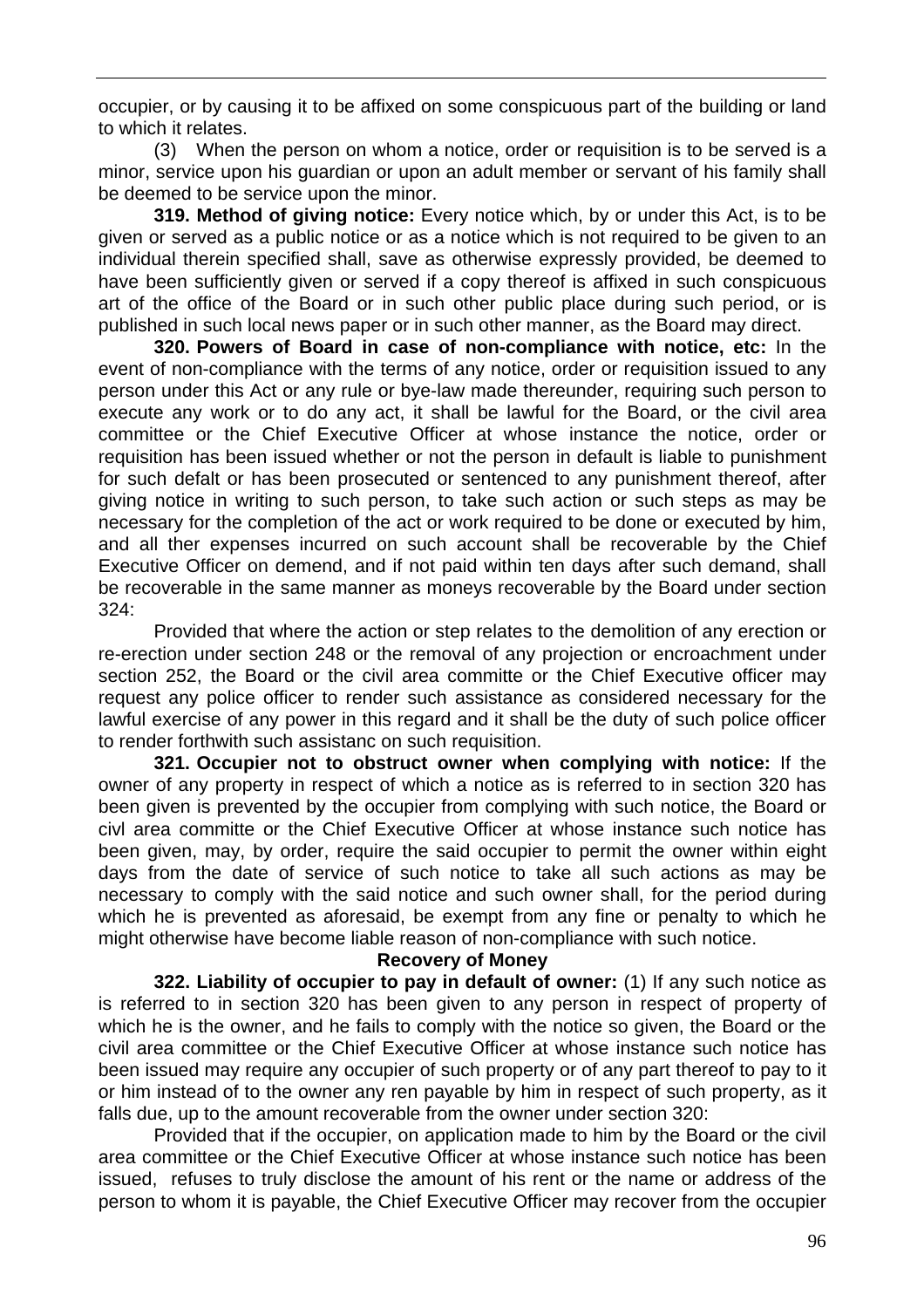the whole amount recoverable under section 320 in the same manner as money is recoverable by the Board under Section 324.

(2) Any amount recovered from an occupier nstead of from an owner under sub-section (1) shall, in the absence of any contract between the owner and the occupier to the contrary, be deemed to have been paid to the owner.

**323. Relief to gent and Trustees:** (1) Where any person, by reasn of his receiving the rent of immovable property as an agent or trustee, or of his being as an gent or trustee the person who would receive the rent if the property were let to a tenant, would under this Act be bound to discharge any obligation imposed on the owner of the property for the discharge of which money is required, he shall not be bond to discharge the obligation unles he has or but for his own improper act or default might have had funds in his hands belonging to the owner sufficient for the purpose.

(2) The burden of proving any fact entitling an agent or trustee to relief under sub-section (1) shall lie upon him.

(3) Where any agent or trustee has claimed and established his right to relief under this section, the Board may, by notice in writing, require him to apply to the discharge of such obligation as aforesaid the first monies which may come to his hands on behalf, or for the use, of the owner and on failure to comply with the notice, he shall be deemed to be personally liable to discharge the obligation.

**324. Method of recovery:** (1) Notwithstanding anything elsewhere contained in this Act arrears of any tax, and any other money recoverable, including rent on land and buildings due or damages and fie due under leases or licences executed by or in favour of a Board or the Defence Estates Officer under this Act or the rules made thereunder may be recovered together with the cost of recovery either by suit or on application to a judicial Magistrate having jurisdiction in the cantonment or in any place where the person from whom such tax, rent or money is recoverable may for the time being be residing, either by the distrees and sale of movable property of such person, or by the attachment and sale of immovable property of that person, which is within the limits of the jurisdiction of such judicial Magistrate, or by both these methods, and shall, if payable by the owner of any property as such, be a charge on the property until paid:

Provided that the tools of artisans, growing crops upto the value of five thousand rupees and implements and cattle used for the purposes of agriculture shall be exempt from such distress or sale.

(2) An application to a Judicial Magistrate under sub-section (1) shall be in writing and shall be signed by the President or Vice-President of the Board or by the Chief Executive Officer or the Defence Estates Officer or the Officer Commanding the Station or any other officer authorised by any of these officers, but shall not require to be personally resented.

(3) Upon receiving the application, the Judicial Magistrte referred to in subsection (1) may take action or the recovery of the amount of tax, rent or money from the person specified in the application as if such amount were a fine recoverable under a sentence passed by him and the provisions of section 421 and 422 of the Code of Criminal Procedure, 1973, (2 of 1974) shall, so far as may be, apply to the recovery of such amount:

Provided that the recovery of no such amount shall be made by the arrest or detention in prison of the said person.

## **Committees of Arbitration**

**325. Application for a Committee of Arbitration:** In the event of an disagreements as to the liability of a Board to pay any compensation under this Act, or as to the amount of any compensation so payable, the person claiming such compensation may apply to the Board shall for the reference of the matter to a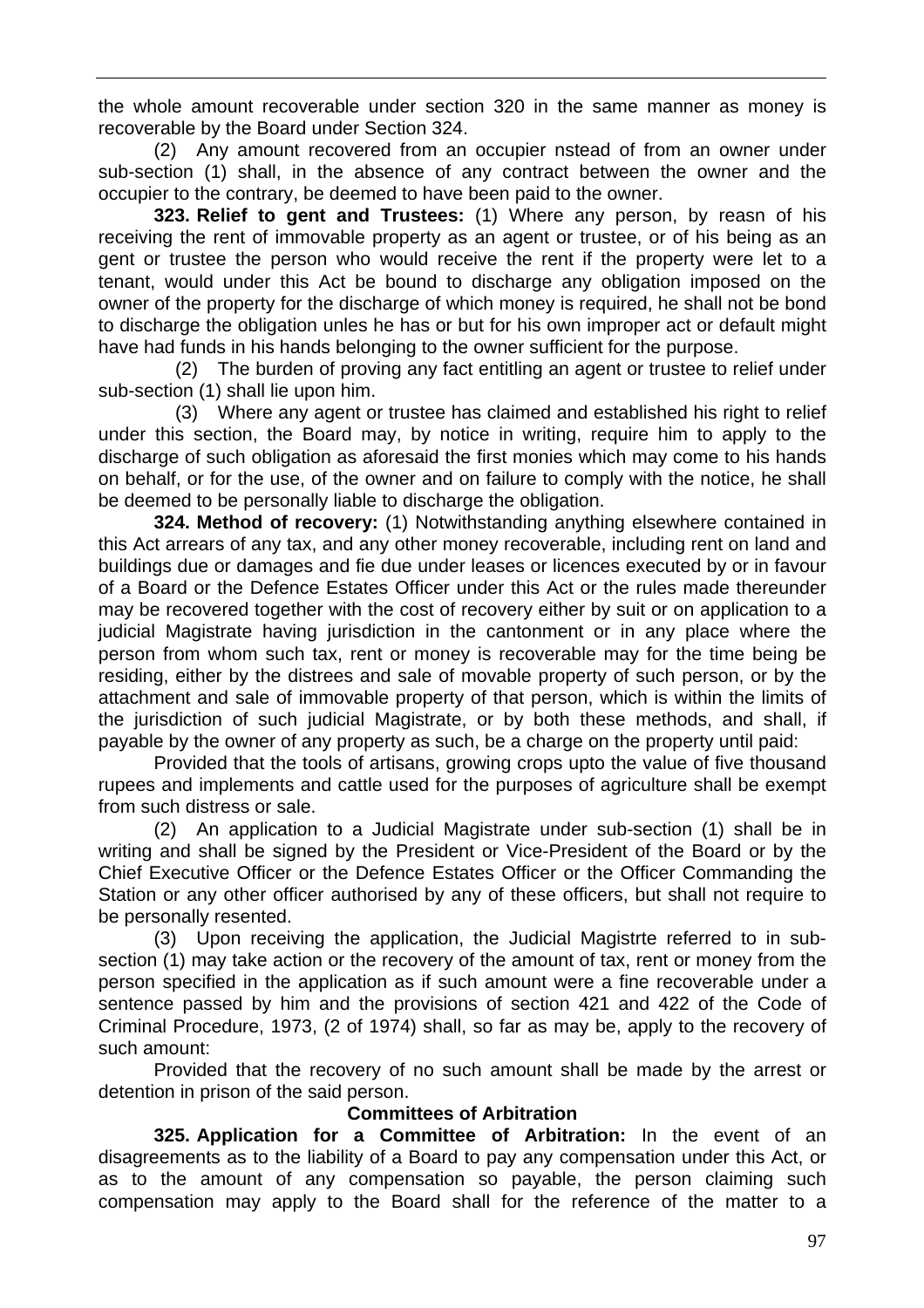Committee of Arbitration, and the Board shall forthwith proceed to convene a Committee of Arbitration to determine the matter in dispute.

**326. Procedure for convening Committee of Arbitration:** When a Committee of Arbitration is to be convened, the Board shall cause a public notice to be published stating the matter to be determined, and shall forthwith send copies of the order to the Districts Magistrate, and to the other party concerned, and shall, as soon as may be, nominate such members of the Committee as it is entitled to nominate under section 327 and by notice in writing call upon the other persons who are entitled to nominate a member or members of the Committee to nominate such member or members in accordance with provisions of that section.

**327. Constitution of the Committee of Arbitration:** (1) Every Committee of Arbitration shall consist of fives members, namely:-

(a) a Chairman who shall be a person not in the service of the Government or the Board, and who shall be nominated by the Officer Commanding the Station;

- (b) two persons nominated by the Board;
- (c) two persons nominated by the other party concerned.

(2) If the Board or the other lparty concerned or the Officer Commanding the Station fails within seven days of the date of issue of the notice referred to in section 326 to make any nomination which it or he is entitled to make or if any member who has been so nominated neglects or refuses to act and the Board or other person by whom such member was nominated fails to nominate another member in his place within seven days from the date on which it or he may be called upon to do so by the District Magistrate, the District Magistrate shall forthwith appoint a member or members, as the case may be, to fill the vacancy or vacancies.

**328. No person to be nominated who has direct interest or whose services are not immediately available:** (1) No person who has a direct interest in the matter under reference, or whose service are not immediately available for the purposes of the Committee shall be nominated a member of the Committee of Arbitration.

(2) If, in the opinion of the District Mgistrate any person who has been nominated has a direct interest in the matter under reference or is otherwise disqualified for nomination or if the services of any such person are not immediately available as aforesaid and if the Board or the other person by whom any such person was nominated fails to nominates another member within seven days from the date on which it or he may be called upon to do so by the District Mgistrate, such failure shall be deemed to constitute a failure to make a nomination within the meanings of section 327.

**329. Meetings and powers of Committee of Arbitration:** (1) When a Committee of Arbitration has been duly constituted, the Board shall, by notice in writing inform each of the members of the fact, and the Committee shall meet as soon as may be thereafter.

(2) The Chairman of the Committee shall fix the time and place of the meetings and shall have power to adjourn any meeting from time to time as may be necessary.

(3) The Committee shall receive and record evidence, and shall have power to administer oaths to witnesses, and on requisition in writing signed by the Chairman of the Committee, the District Magistrate shall issue the necessary processes for the attendance of witnesses and the production of documents requireds by the Committee and may, enforce the said processes as if they were processes for attendances or production before hmself.

**330. Decisions of Committee of Arbitration:** (1) The decisions of every Committee of Arbitration shall be in accordance with the majority of votes taken at a meeting at which the Chairman and at least three of the other members are present.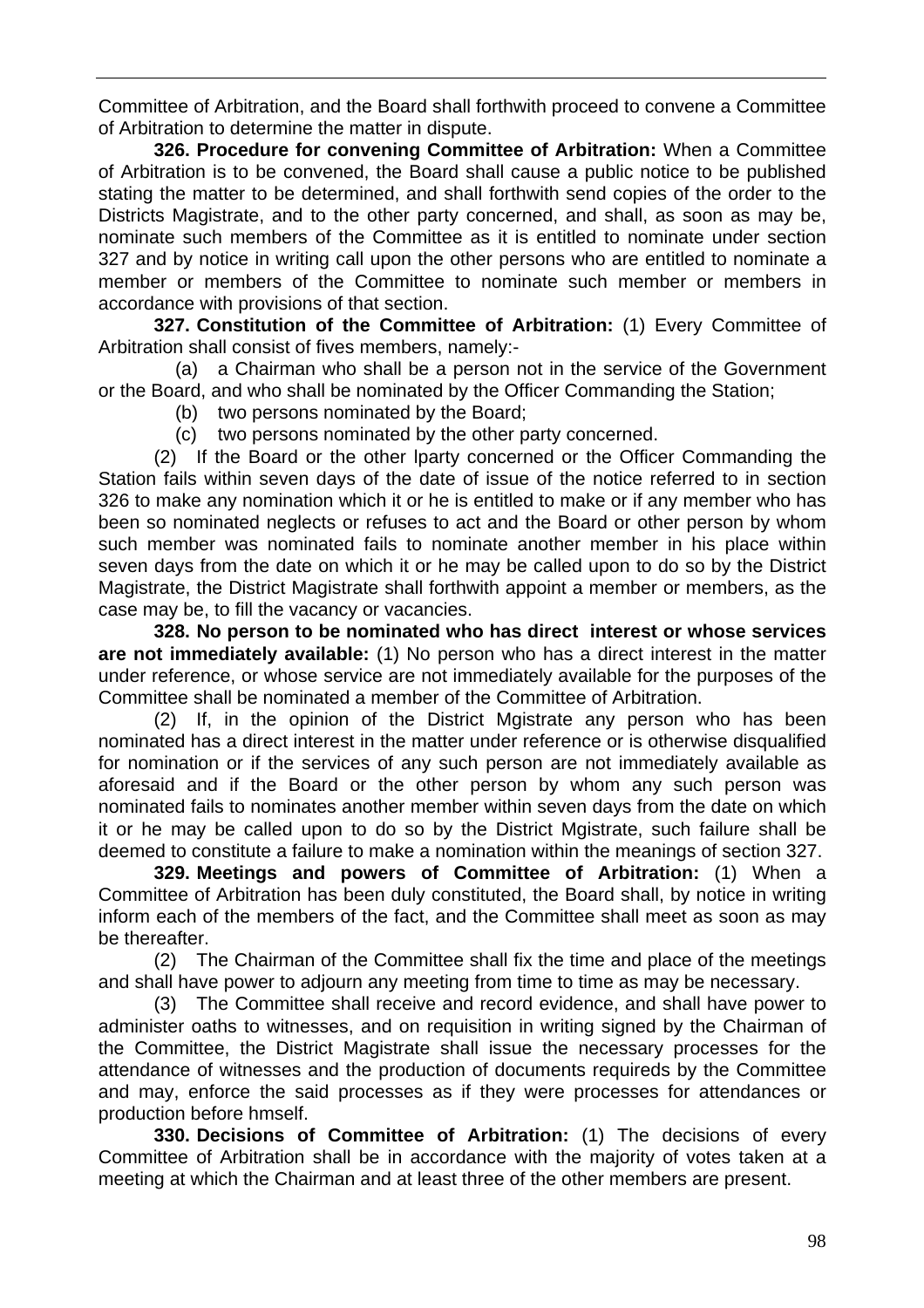(2) If there is not a majority of votes in favour of any proposed decision, the opinion of the Chairman shall prevail.

(3) The decision of a Committee of Arbitration shall be final and shall not be questioned in any court.

#### **Prosecutions**

**331. Prosecutions:** Save as otherwise expressly provided in this Act, no court shall proceed to the trial of any offence mades punishable by or under this Act, other than an offences specified in Schedule IV, except on the complaint of or upon information received from the Board concerned or a person authorised by the Board by a general or special order in this behalf.

**332. Composition of offence:** (1) The Chief Executive Officer or any person authorised by him, by general or special order in this behalf, may, either before or after the institution of the proceedings, compound an offence, made punishable by or under this Act other than an offence under Chapter XIV:

Provided that no offence shall be compoundable which is committed by failure to comly with a notice, order or requisition issued by or on behalf of the Chief Executive Officer, unless and untils the same has been complied with in so far as compliance is possible.

(2) Where an offence has been compounded, the offender, if in custody, shall be discharged and no further proceedings shall be taken against him in respect of the offence so compounded.

### **General Penalty Provisions**

**333. General penalty:** Whoever, in any case in which a penaltys is not expressly provideds by this Act, fails to comply with any notice, order or requisition issued uder any provision theref, or otherwise contravenes any of the provisioons of this Act, shall be punishable with fine which may extend to five thousand rupees, and, in the case of a continuing failure or contravention, with an additional fine which may extend to five hundred rupees for everyday after the first durings which he has persisted in the failure or contravention.

**334. Offences by companies:** (1) Where an offence under this Act has been committed by a company, every person who, at the time the offence was committed, was in charge of, and was responsible to the company for the conduct of the businesss of the company, as well as the company, shall be deemed to be guilty of the offence and shall be liable to be proeeded against and punished accordingly.

Provided that nothing contained in this sub-section shall render any such person liable to any punishment, if he proves that the offence was committed without his knowledge or that he exerciseds all due diligence to prevent the commission of such offence.

(2) Notwithstanding anythng contained in sub-section (1), here n offence under his Act has been committed by a company and it is proved that the offence has been committed with the consent or connivance of, or is attributable to any neglect on the part of, any director, manager, secretry or other officers of the company, such director, manager, secretary or other officer shall be deemed to be guilty of that offence and shall be liable to be proceeded against punished accordingly.

**Explanation.-** For the purposes of this section,-

(a) "company" means any body corporate and includes a firm or others association of individuals; and

(b) "director", in relation to a firm, means a partner in the firm.

**335. Cancellation or suspension of licences, etc:** Where any person to whom a licence or written permission has been granted under this Act or any agent or servant f such persons commits a breach of any of the conditions thereof, or of any bye-law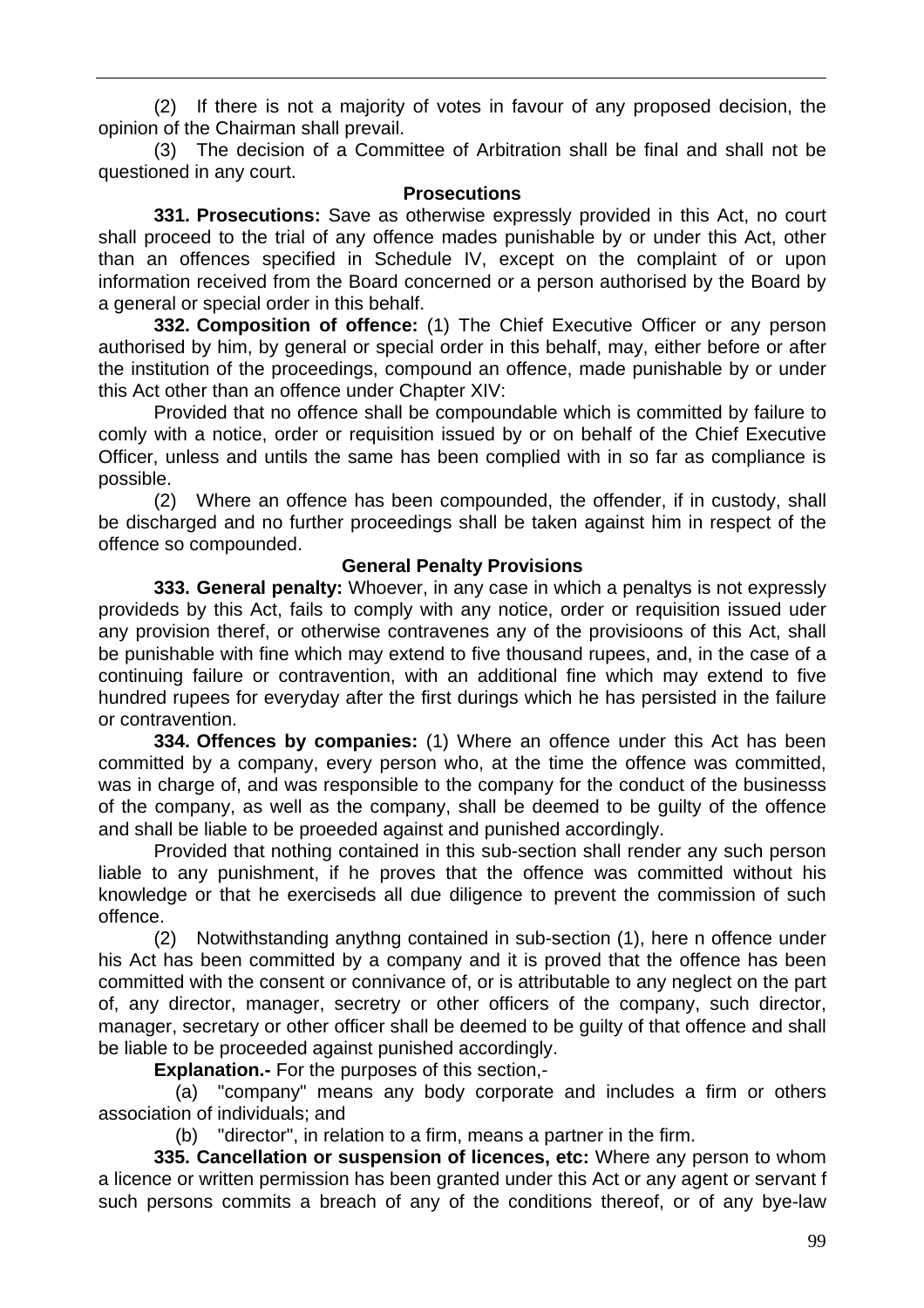mades under this Act for the purpose of regulating the manner or circumstances in, or the conditions subject o, which anything permitted by such licence or written permission is to be or may be done, or where the Board or the civil area committee, as the case may be, is satisfied that such licence or written permission has been secureds by the holder through misrepresentations or fraud, the Board or the civil area committee, as the case may be, may, without prejudice to any other penaltys which may have been incurreds under this act, by order in writing , cancel the licence or written permision or suspend it for such period as it thinks fit:

Provided that no such order shalls be made unless an opportunity has been given to the holder of the licences or written permission to show cause why it should not be made.

**336. Recovery of mount payable in respect of damage to cantonment property:** Where any person has incurred a penalty by reason of having caused any damage to the property of a Board, he shall be liable to make good such damage, and the mount payable in respects of the damage shall, in case of dispute, be determine by the Judicial Magistrate by whom the person incurring such penalty is convicted, and, on non-paymen of such amoun on demand, the same shall be recovered either by the distress and sal of the movable property of such person, or by the attachment nd sale of the immovables property of that person, or by both these methods and the Judicial Magistrate shall recover the amount in accordance with the provisions of sections 421 and 422 of the Code of Criminal Procedure, 1973 (2 of 1974) as if it were a fine recovable under a sentences passed by him.

#### **Limitation**

**337. Limitation for prosecution:** No court shall try any person or an offence made punishable by or under this Act, After the expiry of six months from the date of the commission of the offence, unless comlaint in respect of the offence has been made to a Judicial Magistrate within the six months aforesaid.

#### **Suits**

**338. Protection of action of Board, etc:** No suit or prosecution shall be entertained in any courts against a Board or against the Chief Executive Officer, the Officer Commanding a station, defence Estates Officer, Principal Director, General Officer Commanding n Chief, the Command, Drector General Defence Estates, or against any member of a Board, or against any officer or employee of a Board, for anything which is in good faith done or intended to be done, under this Act or any rule or bye-law made thereunder.

**339. Notice to be given of suits:** (1) No suit shall be instituted againsts any Board or against any member of a Board, or against any officer or employee of a Board, in respect of any act done, or purporting to have been done, in pursuance of this Act or of any rules or bye-law made thereunder, until the expiration of two months after notice in writing has been lefts at the office of the Board, and, in the case of such member, officer or employee, unless notice in writing has also been delivered to him or lefts at his office or place of abode, and unless such notice states explicitly the cause of action, the nature of the relief sought, the amount of compensation claimed, and the name and place of abode of the intending plaintiff, and unless the plaint contains a statement that such notice has been so delivered or left.

(2) If the Board or member, officer or employee has, before the suit is instituted, tendered sufficient amounts to the plaintiff, the plaintiff shall not recover any sum in excess of the amount so tendered, and shall also pay all coss incurred by the defendant after such tender.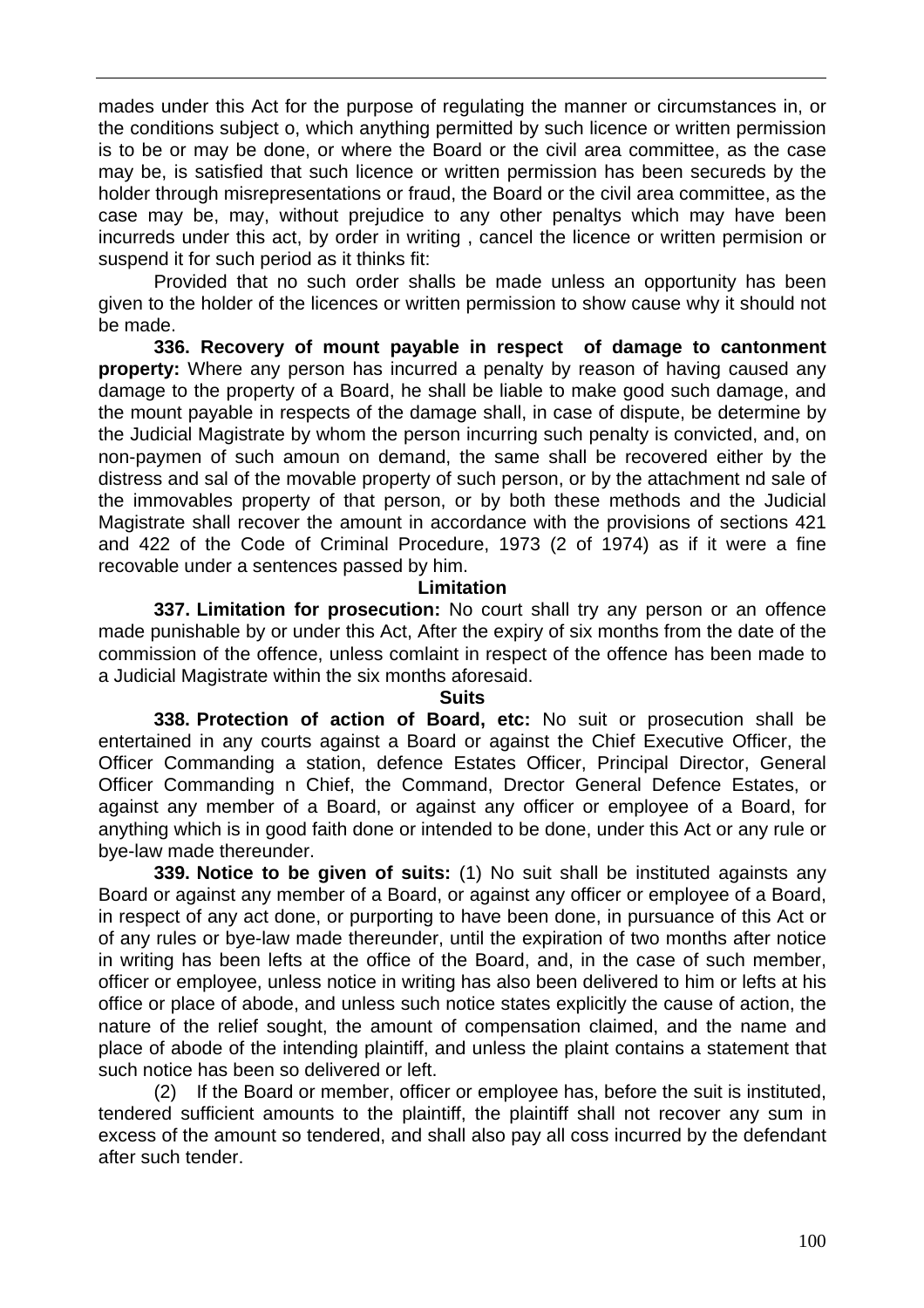(3) No suit, such as is describeds in sub-section (1), shall, unless it is an action for the recovery of immovable property or for a declaration of title thereto, be instituted after the expiry of six months from the date on which the cause of action arises.

(4) Nothing in sub-section (1) shall be deemed to apply to a suit in which the only relief laimed is an injunction of which the object would be defeated by the giving of the notice or the postponement of the institution of the suit or proceeding.

## **Apeeals and Revision**

**340. Appeals from executive orders:** (1) Any person aggrieved by any order described in the third column of Schedule V may appeal to the appellate authority specified in that behalf in the fourth column of the said Schedule.

(2) The Central Government may, for the purposes of expeditious disposal of the pending appeals, by notification in the Official Gazette, amend Schedule V so as to designate additional appellate authority in the fourth column of the said Schedule.

(3) No such appeal shall be admitted if it is made after the expiry of the period specfied in that behalf in the fifth of the said Schedule.

(4) The period specified as aforesaid shall be computed in accordance with the provisions of the Limitation Act, 1963,(36 of 1963) with respect to the computation of periods of limitation thereunder.

**341. Petition of Appeal :** (1) Every appeal under section 340 shall be made by petition in writing accompanied by a copy of the order appealed against.

(2) Any such petition may be presented to the authority which made the order against which the appeal is made, and that authority shall be bound to forward it to the appellate authority, and may attach any report which it may desire to make by way of explanation.

**342. Suspension of Action Pending Appeal :** On the admission of an appeal from an order, other than an order contained in a notice issued under section 144, section 183, section 238, section 273 or section 302, where the appellate authority so directs, all proceedings to enforce the order and all prosecutions for any contravention thereof shall be held in abeyance pending the decision of the appeal, and, if the order is set aside on appeal, disobedince thereto shall not be deemed to be an offence.

**343. Revision :** (1) Where an appeal from an order made by the Board has been disposed of by the District Magistrate, either party to the proceeding may, within thirty days from the date thereof, apply through the General Officer Commanding-in-Chief, the Command to the Cnetral Government, or to such authority as the Central Government may appoint in this behalf for revision of decision.

(2) The provisions of this Chapter with respect to appeals shall apply, as far as may be, to the applications for revision made under this section.

(3) The appellate authority shall make endeavours to dispose of the appeal made under section 340 of this Act within a period of ninety days.

**344. Finality of the Appellate Orders :** Save as otherwise provided in section 343, every order of appellate authority shall be final.

**345. Right of appellant to be heard :** No appeal shall be decided this Chapter unless the appellant has been heard, or has had a reasonable opportunity of being heard in person or through a legal practitioner.

## **CHAPTER XVI EULES AND BYE-LAWS**

**346. Power to make rules :** (1) The Central Government may, after previous publication, make rules to carry out the purposes and objects of this Act.

(2) In particular, and without prejudice to the generality of the foregoing power, such rules provide may for all or may of the following matters, namely: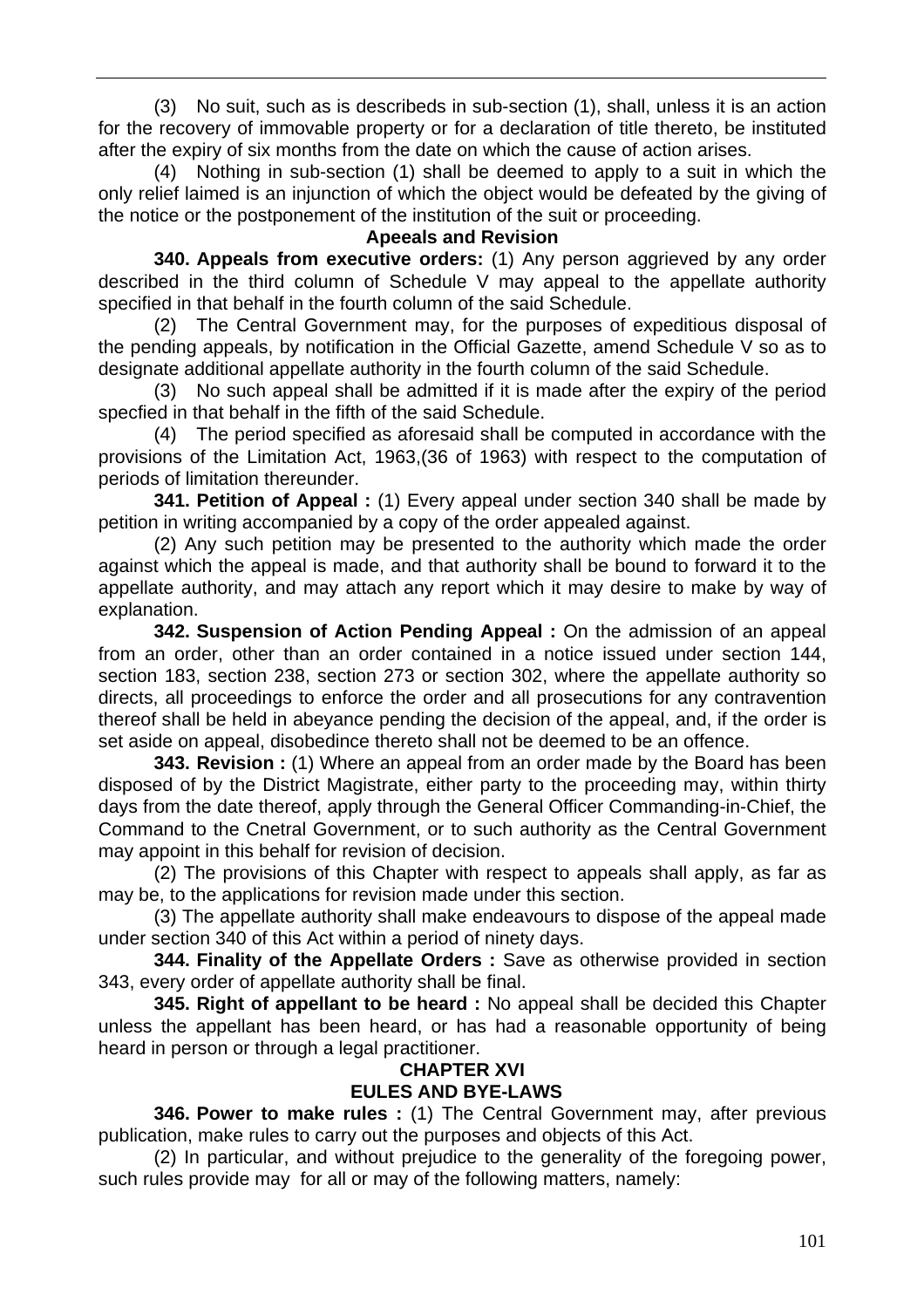(a) the manner in which, and the authority to which, application for permission to occupy land belonging to the Government in a cantonment is to be made;

(b) the authority by which such permission may be granted and the conditions to be annexed to the grant of any such permission;

(c) the allotment to Board of a share of the rents and profits accruing from property ehtrusted to its management under the provisions of section 63;

(d) the appointment, promotion, transfer, tenure of office, salaries and allowances, provident funds, pensions, gratuities, leave of absence, discipline and other condition of service of employees of Boards;

(e) the circumstances in which security shall be demanded from employees of Boards and the amount and nature of such security;

(f) the keeping of accounts by Boards and the manner in which such accounts shall be autdited and published;

(g) the definition of the persons by whom, and the manner in which, money may be paid out of a cantonment fund of cantonment development fund;

(h) the preparation of estimates of income and expenditure by Board and the definition of the persons by whom, and the conditions subject to which, such estimates may be sanctioned;

(i) the regulation of the procedure of Committees of Arbitration;

(j) the prescribing of registers, statements and forms to be used and maintained by any authority for the purposes of this Act;

(k) the grant of leave to the members of the Board;

(l) the form of notices required to be sent under this Act and the manner of their service; and

(m) any other matter which is required to be, or may be prescribed.

**347. Supplemental provisions re-specting rules :** (1) A rule under section 346 may be made either generally for all cantonments or for the whole or any part of one or more cantonments.

(2) The power to make rules under clause (c) of sub-section (2) of section 346 shall include power to give retrospetive effect from a date not earlier than the date of commencement of the Cantonments Act, 2006, to the rules or any of them but no restrospetive effect shall be given to any rule so as to prejudicially affect the interests of any person to whom such rule may be applicable:

Provided that where any rule has to be given retrospective operation, the reasons therefor and the effect of giving such retrospective operation shall be published along with the draft of the rules when such draft is published for eliciting public opinion under sub-section (1) of section 346.

(3) All rules made under this Act shall be published in the Official Gazette and in such other manner, if any, as the Central Government may direct and, on such publication, shall have effect as if enacted in this Act.

(4) Every rule made by the Central Government under this Act shall be laid, as soon as may be after it is made, before each House of Parliament, while if is in session, for a total perios of thirty days which may be comprised in one session or in two or more successive sessions, and if, before the expiry of the session immediately following the session or the successive sessions aforesaid, both Houses agree in making any modification in the rule or both Houses agree that the rule should not be made, the rule shall thereafter have effect only in such modified form or be of no effect, as the case may be; so howefer, that any such modification or annulment shall be without prejudice to the validity of anything previously done under that rule.

**348. Power to make bye-laws :** Subject to the provisions of this Act and of the rules made thereunder, a Board may, in addition to any bye-laws which it is empowered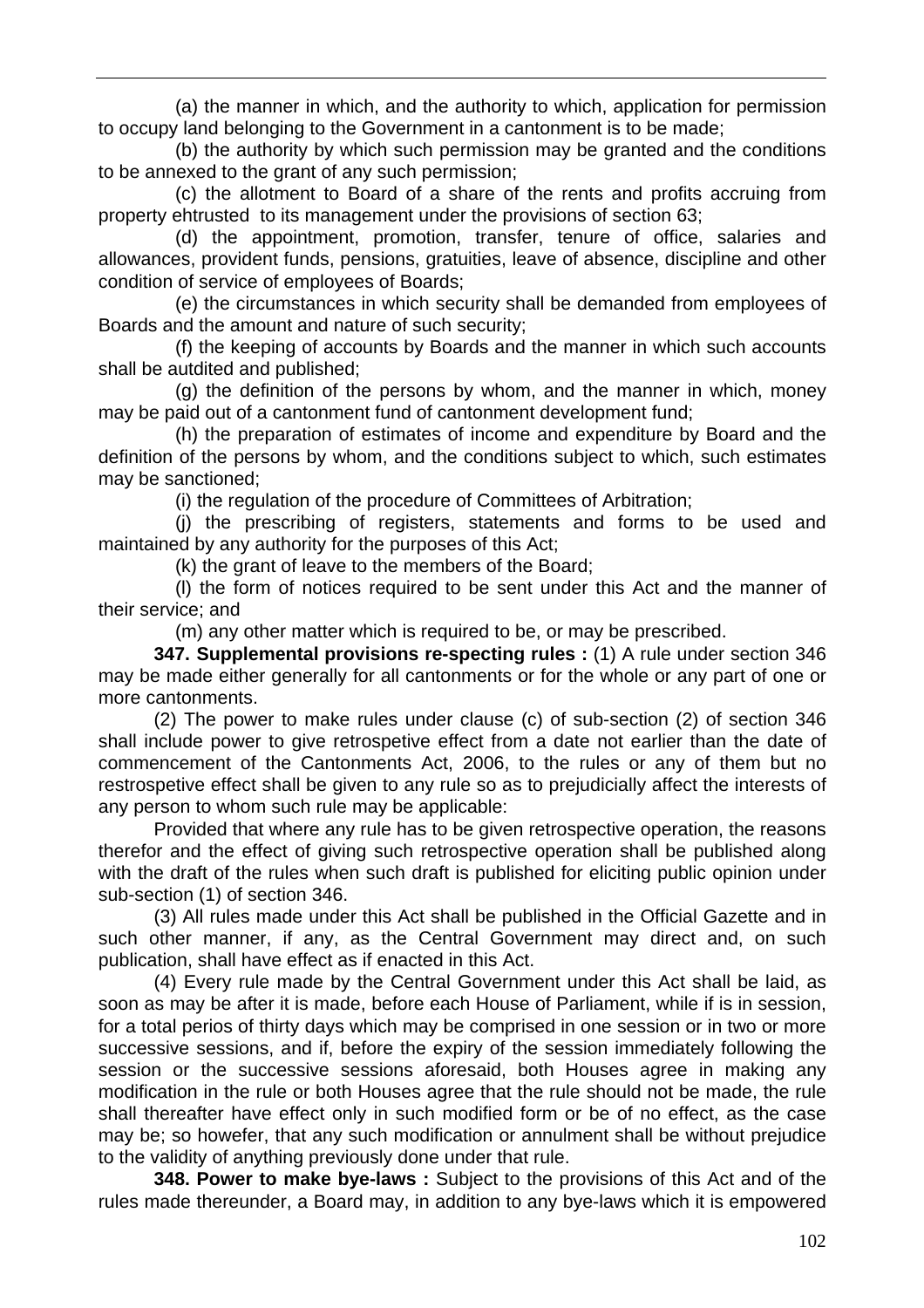to make by any other provision of this Act, make bye-laws to provide for all or any of the following matters in the cantonment, namely

(1) the registration of births, deaths and marriages, and the taking of census;

(2) the enforcement of compulsory vaccination and inoculation and levy of fees where such vaccination or inoculation is carried out at the houses of residents;

(3) the regulation of the collection and recovery of taxes, tolls and fees under this Act and the refund of taxes;

(4) the regulation of any description of traffic in the streets and the enforcement of measures for the reduction of noise causes thereby or the prohibition of any description of such traffic;

(5) the manner in which vehicles standing, driven, led or propelled in the streets between sunset and sunrise be lighted;

(6) the seizure and confiscation of ownerless animals straying within the limits of the cantonments and regulation and control of cattle pounds;

(7) the prevention and extinction of fire;

(8) the construction of scaffolding for building operations to secure the safety of the general public and of persons working thereon;

(9) the regulation in any manner not specifically provided for in this Act of the construction, alteration, maintence, preservation, cleaning and repairs of drains, ventilation-shafts, pipes, water-closets, privies, latrines, urinals, cesspools and other drainage works;

(10) the regulation or prohibition of the discharge into, or deposit in, drains of sewage, polluted water and other offensive or obstructive matter;

(11) the regulation or prohibition of the stabling or herding of animals, or of any class of animals, so as to prevent danger to public health;

(12) the proper disposal of corpses, the regulation and management of burial and burning places and other places for the disposal of corpses, and the fees chargeable for the use of such places where the same are provided or maintained by Government or at the expense of the cantonment fund;

(13) the permission, regulation or prohibition of the use or occupation of any street or place by itinerant vendors or by any person for sale of articles or the exercise of any calling or the setting up of any booth or stall, and the sees chargeable for such use or occupation;

(14) the regulation and control of encamping grounds, sarais, hotels, dakbangalows, lodging-houses, boarding-houses, buildings let in tenements, residential clubs, restaurants, eating-houses, cafes, refreshment-rooms, guest houses, holiday resorts, cinemas and places of public recreation, entertainment or resort;

(15) the regulation of the ventilation, lighting, cleansing, drainage and watersupply of the buildings used for the manufacture or sale of aerated or other potable waters and of butter, milk, sweetmeats and other articles of food or drink for human consumption;

(16) the matters regarding which conditions may be imposes by licences granted under section 295 or section 277;

(17) the control and supervision of places where dangerous or offensive trades are carried on so as to secure cleanliness therein or to minimise any injurious, offensive or dangerous effects arising or likely to arise therefrom;

(18) the regulation of the erection of any enclosure, fence, tent, awning or other temporary stucture of whatsoever material or nature on any land situated within the cantonment and the fees chargeable in respect thereof;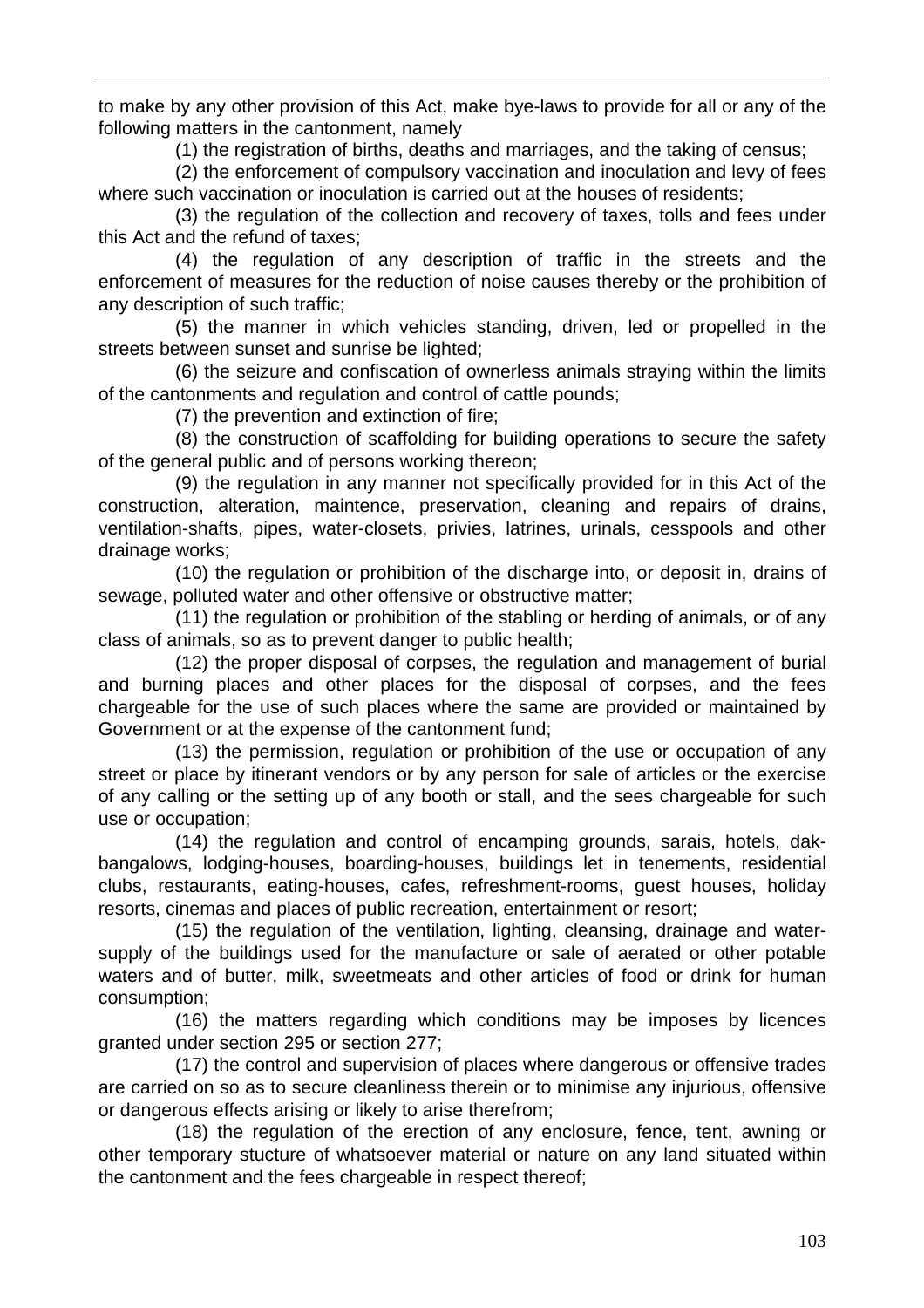(19) the laying out of streets, and the regulation and prohibition of the erection of buildings without adequate provisions being made for the laying out and location of streets;

(20) the form of and the particulars which shall be contained in a development scheme or an improvement scheme and the manner in which such scheme shall be framed or altered and levy of development charges;

(21) the regulation of the use of public parks and gardens and other public places, and the protection of avenues, trees, grass and other appurtenances of streets and other public places;

(22) the regulation of the grazing of animals and the fees chargeable in respect thereof;

(23) the fixing and regulation of the use of public bathing and washing places;

(24) the regulation of the posting of bills and advertisment, and of the position, size, shape or style or name-boards, sign-boards and sign-posts;

(25) the fixation of a method for the sale of articles whether by measure, weight, piece or any other method;

(26) the rendering necessary of licences within the cantonment for-

(a) persons working as job porters for the conveyance of goods;

(b) animals or vehicles let out on hire or used for hawking articles;

 (c) the proprietors or drivers of vehicles, boats or other conveyances, or of animals kept or plying for hire or used for hawking atricles;

(d) persons impelling or carrying such vehicless or other conveyances; or

(e) persons practising as nurses, mudwives or dais;

(27) the prescribing of the fee payable for any licence required under clause (26), and of the conditions subject to which such licences may be granted, revised, suspended or withdrawn;

(28) the regulation of the charges to be made for the services of such job portes and of the hire of such animals, vehicles or other conveyances, and for the remuneration of persons impelling or carrying such vehicles or conveyances as are referred to in clause(26);

(29) the prescribing of fee payable for any licence excepts as other wise specifically provided in the Act, sanction or for any written permission granted by the Chief Executive Officer;

(30) the regulation or prohibition, for purposes of sanitation or the prevention of disease or the promotion of public safety or convenience, of any act which occasions or is likely to occasion a nuisance, and, for the regulation or prohibition of which no provision is made elsewhere by or under this Act;

(31) the circumstances and the manner in which owners of buildings or land in the cantonment, who are temporarily absent, from., or not resident in, the cantonment, any be required to appoint as their agents, for all or any of the purposes of this Act of any rule or bye-law made thereunder, persons residing within or near the cantonment;

(32) the prevention of the spread of infectious or contagious diseases within the cantonment;

(33) the segregation in, or the removal and exclusion, from, the cantonment, or the destruction, of animals suffering from of reasonably suspected to be suffering from any infectious or contagious disease;

(34) the supervision, regulation, conservation and protection from injury, contamination or trespass of sources and means of public water-supply and of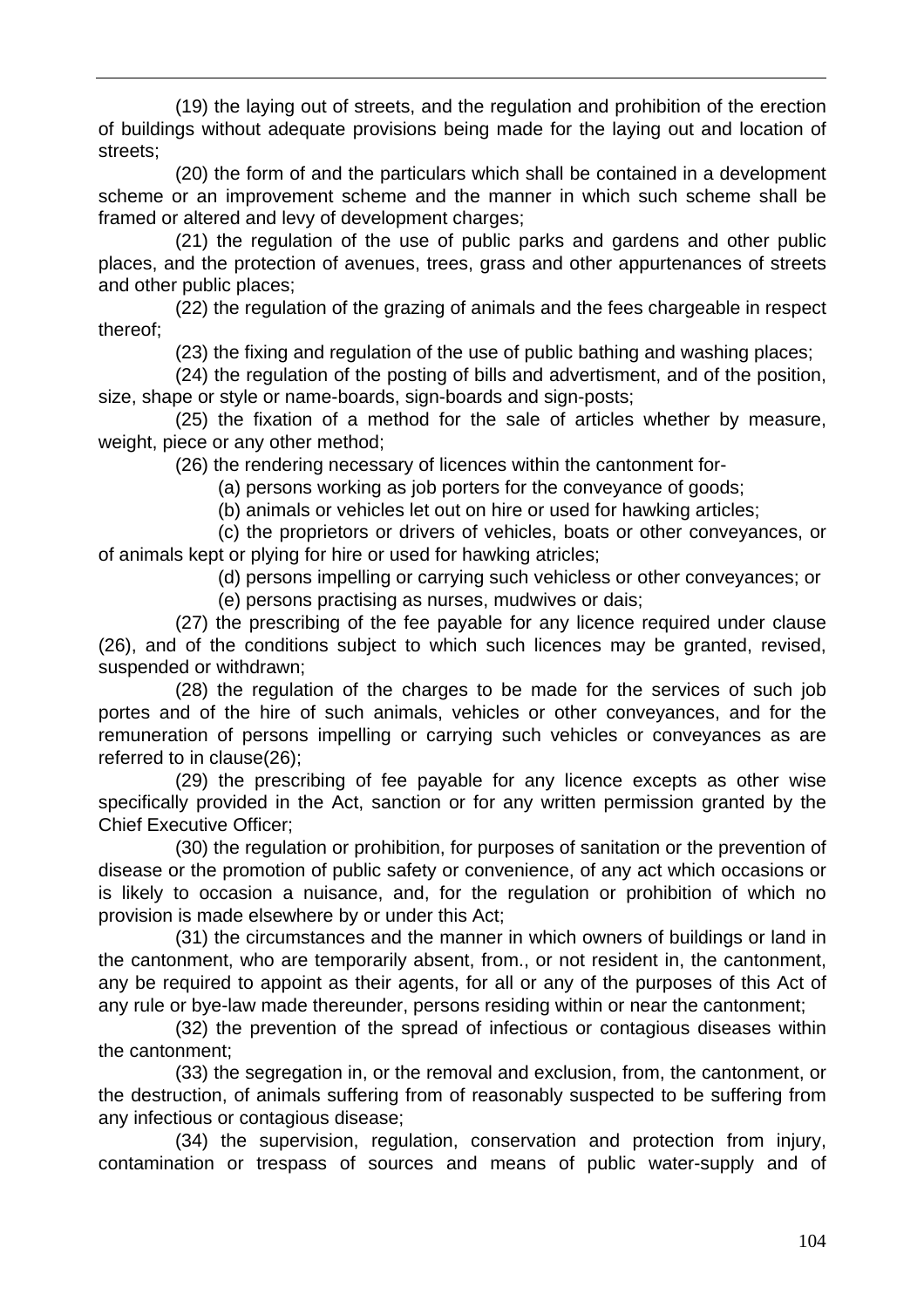appliances for the distribution of water whether within or without the limits of the cantonment;

(35) the manner in which connections with water-works may be constructed or maintained, and the agency which shall or may be employed for such construction and maintenance;

(36) the regulation of all matters and things relating to the supply and use of water including the collection and recovery of charges therefor and the prevention of evasion of the same;

(37) the maintenance of schools, and the furtherance of education generally;

(38) the regulation or prohibition of the cutting or destruction of trees or shrubs,or of the making of excavations, or of the removal of soil or quarrying, where such regulation or prohibition appears to the Board to be not prejudicial to the maintenance of ecological balance and to be necessary for the maintenance of watersupply, the preservation of the soil, the prevention of landscape or the formation of revines or torrents, or protection of land against erosion, or against the deposit thereon of sand, gravel or stones;

(39) the rendering necessary of licences for the use of premises within the cantonment as stables, kennels, sites or cowhouses or as accommodation for sheep, goats or fowls;

(40) the control of the use in the cantonment of mechanical whistles, sirens or trupets;

(41) the regulation of supply of copies of official document and prescribing the fee payable in respect thereof;

(42) the regulation of permission for granting licence for use of loud-speakers and prescribing the fee payable in respect thereof;

(43) the conservation and maintenance of ancient and historical monuments, archaeological sites and remains or place of public importance in the cantonment; and

(44) generally for the regulation of the administration of the cantonment under this Act.

**349. Penalty for breach of bye-laws :** (1) Any bye-law made by a Board under this Act may provide that a contravention thereof shall be punishable-

(a) with fine which may extend to five thousand rupees; or

(b) with fine which may extend to five thousand rupees and, in the case of a continuing contravention, with an additional fine which may extend to five hundred rupees for every day during which such contravention continues after conviction for the first such contravention; or

(c) with fine which may extend to one hundred fifty rupees for every day during which the contravention continues after the receipt of a notice from the Board or Chief Executive Officer by the person contravening the bye-law requiring such person to discontinue such contravention.

(2) Any such bye-law may also provide that a person contravening the same shall be required to remedy, so far as lies in his power, the damage or mischief, if any, caused by such contravention.

**350. Supplemental provisions regarding bye-laws and regulations :** (1) Any power to make bye-laws conterret by this act is conferred subject to the conditions of bye-laws being made after previous publication and of their not taking effect untilthey have been approved and confirmed by the Central Government and published in the Official Gazette.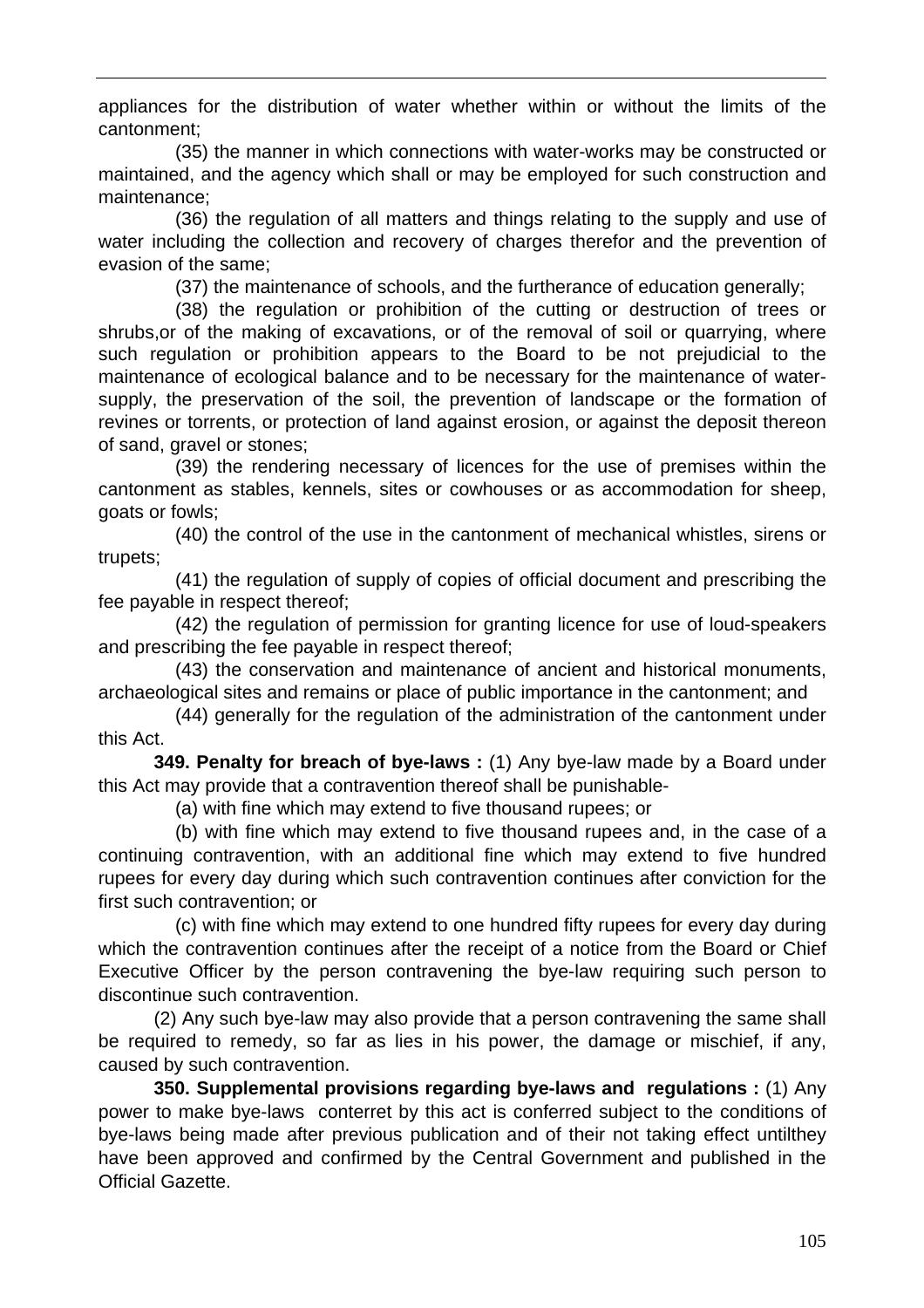(2) The Central Government in confirming a bye-law may make any change therein which appears to it to be necessary.

(3) The Central Government may, after previous publication of its intention, cancel any bye-law which it has confirmed, and thereupon the bye-law shall cease to have effect.

(4) Ecery bye-law and Regulation made under this Act and every order made under sub-section (3) shall be laid as soon as may be after it is made, before each House of Parliament while it is in session, for a total period of thirty days which may be comprised in one session or in two or more successive and if, before the expiry of the session immediately following the session or the successive sessions aforesaid, both Houses agree in making any modification in the bye-law and Regulation or order or both Houses agree that the bye-law and Regulation, or order should not be made, the byelaw and Regulation, or order shall thereafter have effect only in such modified form or be of no effect, as the case may be; so, however, that any such modification or annulment shall be without prejudice to the validity of anything previously done under that bye-law and Regulation or order.

**351. Rules and bye-laws to be available for inspection and purchase :** (1) A copy of all rules and bye-laws made under this Act shall be kept at the Office of the Board and shall, during office hours, be open free of charge to inspection by any inhabitant of the cantonment.

(2) Copies of all such rules and bye-laws shall be kept at the office of the Board and shall be sold to the public at cost price singly, or in collection at the option of the purchaser.

## **CHAPTER XVII SUPPLEMENTAL PROVISIONS**

**352. Extension of certain provisions of the Act and rules to place beyond cantonments :** The Central Government may, by notification in the Official Gazette, and subject to any conditions as to compensation or otherwise which thinks fit to impose, extend to any area beyond a cantonment and in the vicinity therof, without restriction or modification, any of the provisions of Chapters VIII to XV or of any rule of bye-law made under this Act for the cantonment which relates to the subject-matter of any of those Chapters, and every enactment, rule or bye-law so extended shall thereupon apply to that area as if the area were included in the cantonment.

**353. Power to delegate fuctions to the President etc:** (1) The Board may, by a resolution passed in thisbehalf, delegate to the President, Vice-President, Chief Executive Officer or Health Officer, subject to such conditions, if any, as may be specified in the resolution, all or any of its functions under clause (b) of sub-section (5) of section 290, section 168 ,section 170, section 175, section 167, section 263 and section 264.

(2) The civil area committee may, by passing a similar resolution, delegate subject to such conditions, if any, as may be specified in such resolution, all or any of its functions to the Vice-President, Chief Executive Officer or Health Officer.

**354. Registration :** (1) Paragraphs 2 and 3 of section 54, and section 59, 107 and 123 of the Transfer of Property Act, 1882,(4 of 1882) with respect to transfer of property by registered instrument, shall, on and from the commencement of this Act, extend to every cantonment.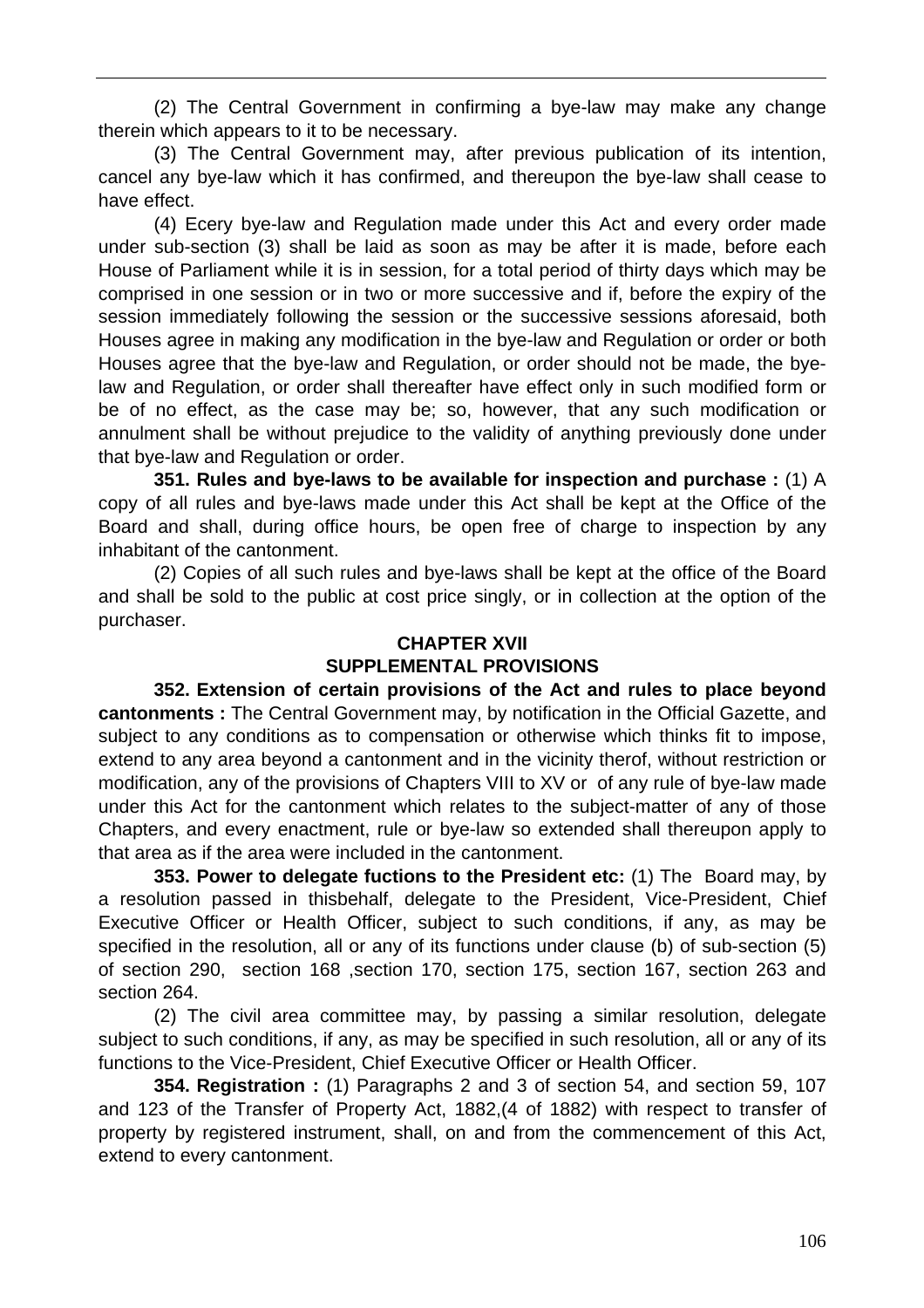(2) The Registrar or Sub-Registrar of the district or sub-district formed for the purposes of the Registration Act, 1908., (16 of 1908), in which any cantonment is situated, shall, when any document relating to immovable property within the cantoment is registered, send information of the registration forthwith to the Chief Execcutive Officer and the Defence Estates Officer and such other authority as the Central Government may prescribe in this behalf.

**355. Validity of notices and other documents :** No notice, order, requistion, licence, permission in writing or other such document issued under this Act shall be invalid merely by reason of any defect of form.

**356. Admissibility of document or entry as evidence :** A copy of any receipt, application, plan, notice, order or other document or any entry in a register, in the possession of a Board, shall, if duly certified by legal keeper therof or other person suthorised by the Chief Executive Officer in this behalf, be admissible in evidence of the existence of the document or entry, and shall be admitted as evidence of the matters and transactions therein recorded in every case where, and to the same extent to which, the original documents or entry, would, if produced, have been admissible to prove such matters.

**357. Evidence by officer or employee of the Board :** No officer or employee of a Board shall, in any legal proceeding to which the Board is not party, be required to produce any register or document the contents of which can be proved under section 356 by a certified copy, or to appear as a witness to prove any matter or transaction recorded therin save by order of the court made for special cause.

**358. Application of Act 4 of 1899 :** For the purposes of the Government Buildings Act, 1899, cantonments and Boards shall be deemed to be municipalities and municipal authorities respectively and the references to the State Government in section 4 of that Act shall be construed as references to the Central Government.

**359. Power to remove difficulties :** (1) If any difficulty srises in giving effect to the provisions of this Act, the Central Government may, by order published in the Official Gazette,make such provisions not inconsistent with the provisions of this Act, as appear to it to be necessary for removing the difficulty:

Provided that no such order shall be made after the expiry of a period of two years from the date of commencement of this Act.

(2) Every order made under sub-section (1) shall be laid, as soon as may be after it is made, before each House of Parliament.

**360. Repeals and savings :** (1) The Cantonments Act, 1924 (2 of 1924) is hereby repealed.

(2) Notwithstandings the repeal of the Cantonments Act, 1924 (2 of 1924)

(a) any appointment, notification, order, scheme, rule, form, notice or bye-law made or issued, and any licence or permission granted under the Act shall, in so far as it is not inconsistent with the provisions of this Act continue in force and be deemed to have been made, issued or granted, under the provisions of this Act, unless and until it is superseded by any appontment, notification, order, scheme, rule, form, notice or byelaw made or issued or any licence or permission granted under the said provisions;

(b) all debts, obligations and liabilities incurred, all contracts entered into and all matters and things engaged to be done by, with or for the Board shall be deemed to have been incurred, entered into or engaged to be done by, with or for the Board constituted under this Act;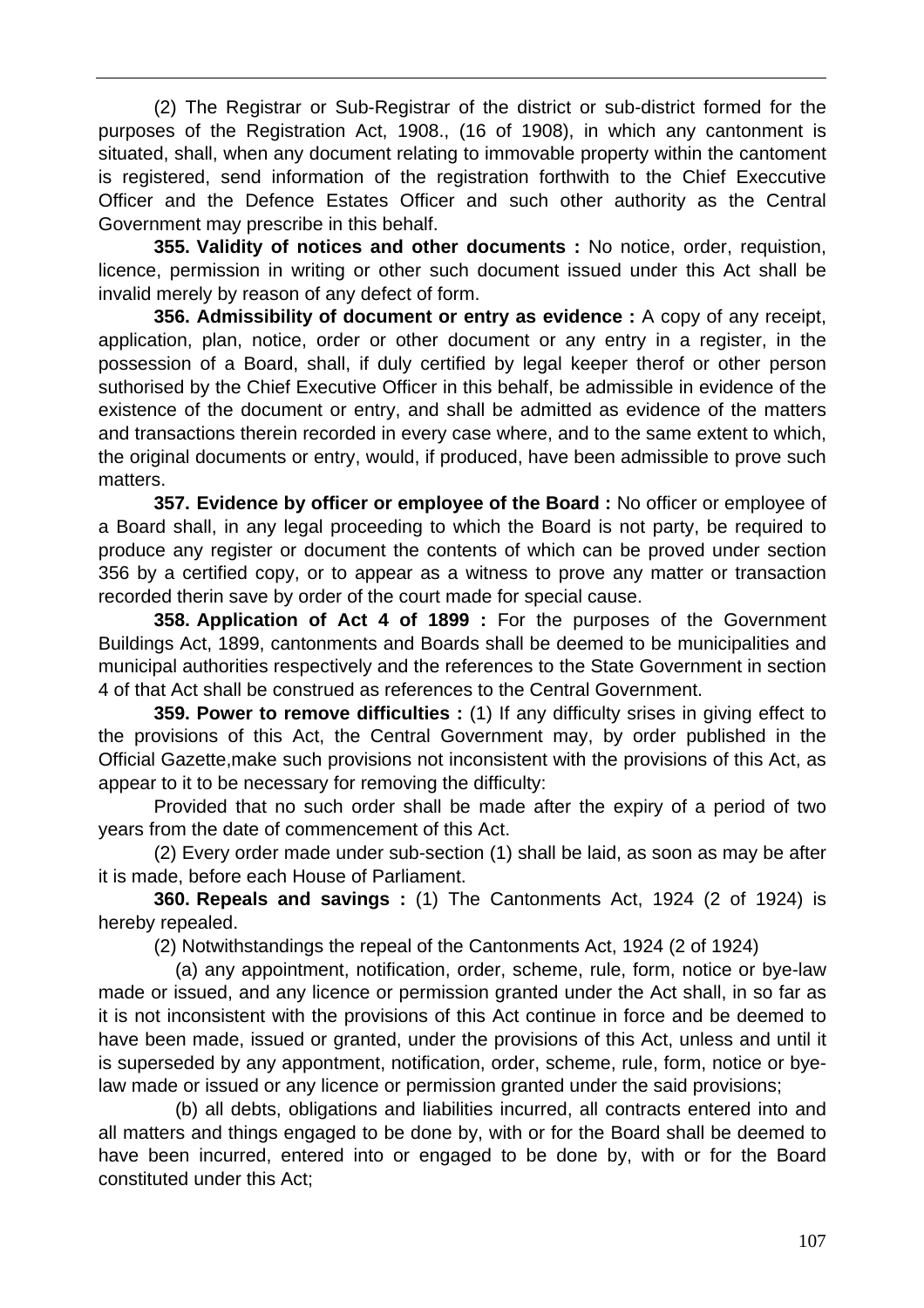(c) all budget estimates, assessments, valuations, measurements or divisions made by the Board shall in so far as they are not inconsistent with the provisions of this Act, continue in fore and be deemed to have been made under the provisions of this Act, unless and untill they are superseded by any budget estimate, assessment, valuation, measurement or division made by the Board by the Board constituted under the said provisions;

(d) all properties, movable and immovable and all interests of whatsoever nature and kind therein, vested in the Board shall with all rights of whatsoever description, use, enjoyed or possessed by the said Board vest in the Board constituted under this Act;

(e) all rates, taxes, fees, rents and other sums of money due to the Board shall be deemed to be due to the Board constituted under this Act;

(f) all rates, taxes, fees, rents, fares and other charges shall, until and unless they are varied by the Board constituted under this Act, continue to be levied at the same rate at which they were being levied by the Board immediately before the commencement of this Act;

(g) all suits, prosecutions and other legal proceedings instituted or which might have been instituted by or against the Board may be continued or instituted by or against the Board constituted under this Act;

## **SCHEDULE 1 (See section 100) NOTICE OF DEMAND**

To

residing at

Taking notice that the Board demands from................................................the sum of.....................

due from..............................on account of............................(here describe the property, occupation, circumstance or thing in respect of which the sum is payable) leviable under ..............................for the period of ........................................Commencing on the................................ day of ....................... 20.............. , and ending on the ...................................day of .........................20....................and that if, within thirty days from the service of this notice, the said sum is not paid to the Board at...............................or sufficient cause for non-payment is not shown to the satisfaction of the ChiefExecutive Officer, warrant of distress/attachment\* will be issued for the recovery of the same with costs.

Dated this.............................day of ......................20........................

(Signed)

Chief Executive Officer, **Cantonment** 

[\* Strike out whichever is not applicable.]

# **SCHEDULE II**

#### **(See section 101**) **FORM OF WARRANT**

(Here insert the name of the officer charged with the execution of warrant) Whereas A.B. of ..............................has not paid, and has not shown satisfactory cause for the non-payment of, the sum of...................... due on account of......................for the period of ........................ commencing on the day of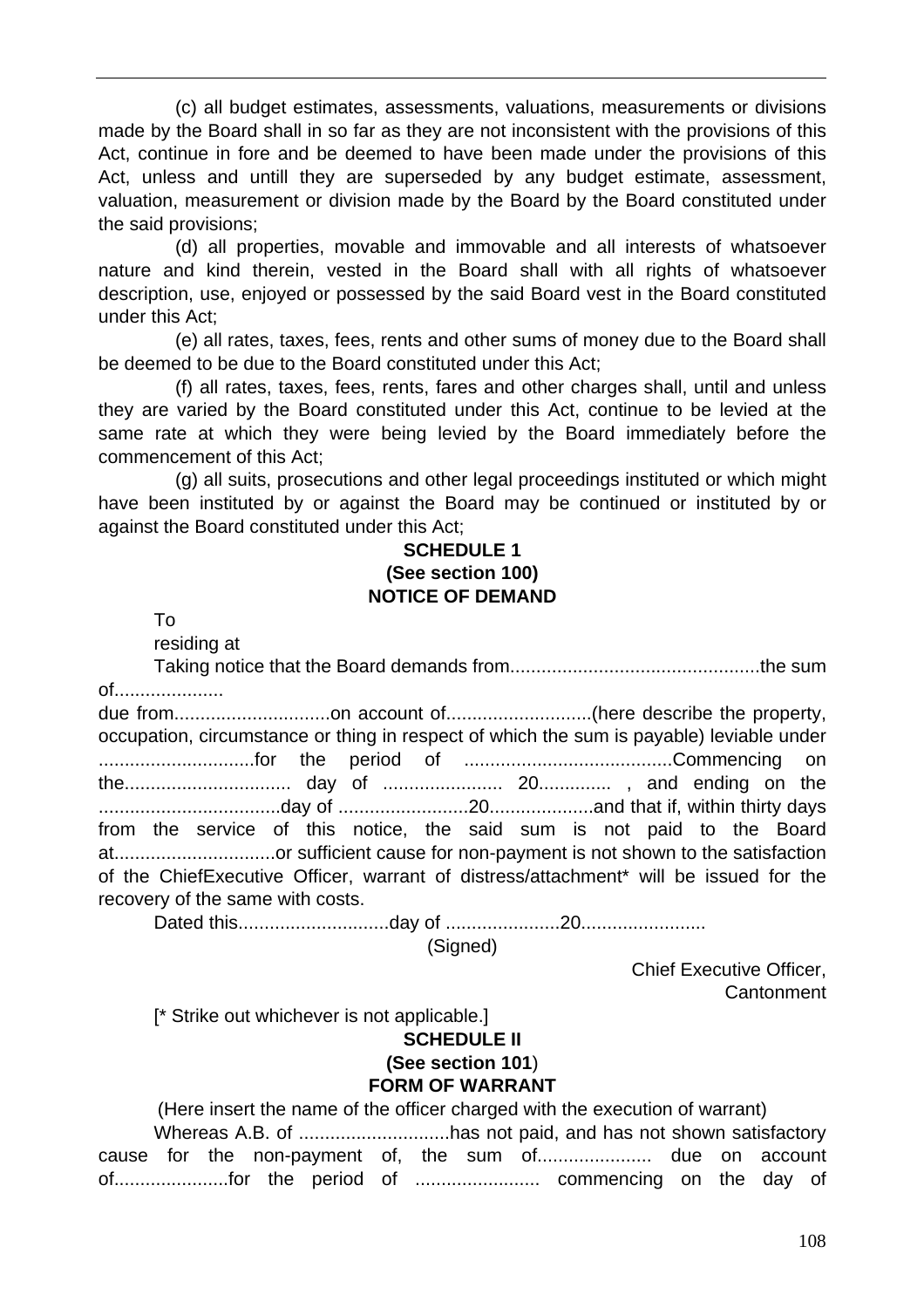...................20......................and ending with the ..........................day of .............. 20.........................which sum is leviable under................................. And whereas thirty days have elapsed since the service on him of notice of demand for the same. This is to command you to [distraint /attach#] subject to the provisions of the Cantonments Act, 2006, the [movable/immovable#] property of the said A.B. to the amount of the said sum of Rs..................; and forthwith to certify to me, together with this warrant, all particulars of the property [seized /attached #] by you thereunder. Dated this .....................day of .......................20............................... (Signed) Chief Executive Officer, **Cantonment** \* Here describe the liability. # Strike out whichever is not applicable. **SCHEDULE III (See section 103) FORM OF INVENTORY OF PROPERTY DISTRAINED AND NOTICE OF SALE**  To residing at........................................................................ Take notice that I have this day seized the property specified in the inventory annexed hereto, for the value of ........................due for the liability \* mentioned in the margin for the period commencing with .................... day of ........................20................................and ending with the......................day of ..............20..................., together with Rs......................... due for service of notice of demand, and that, unless within seven days from the date of the service of this notice you pay to the Board the said amount, together with the costs of recovery, the said property will be sold by public auction. Dated this.........................................day of ...................................20................ (Signature of officer executing the warrant.) **INVENTORY**  (Here state particulars of property seized) \* Here describe the liabilty. **SCHEDULE IV (See section 314) CASES IN WHICH POLICE MAY ARREST WITHOUT WARRANT PART A Section Subject** 174 Makingor selling of food, etc., or washing of clothes, by infected person 289 (1)(a)(i) Drukenness, etc., **PART B**  183 (1) Remaining in, or re-entering, cantonment after notice of expulsioon for failur to attend hospital or dispensary. 259 Destroying, etc., name of street or number affixed to building 282 Feeding animal on filth, etc. 289(1)(a)(ii) Using threatening or abusive words, etc

- 289(1)(a)(iii) Indecent exposure of perso, etc.
- $289(1)(a)(iv)$  Begging.
- 289(1)(a)(v) Exposing deformity, etc.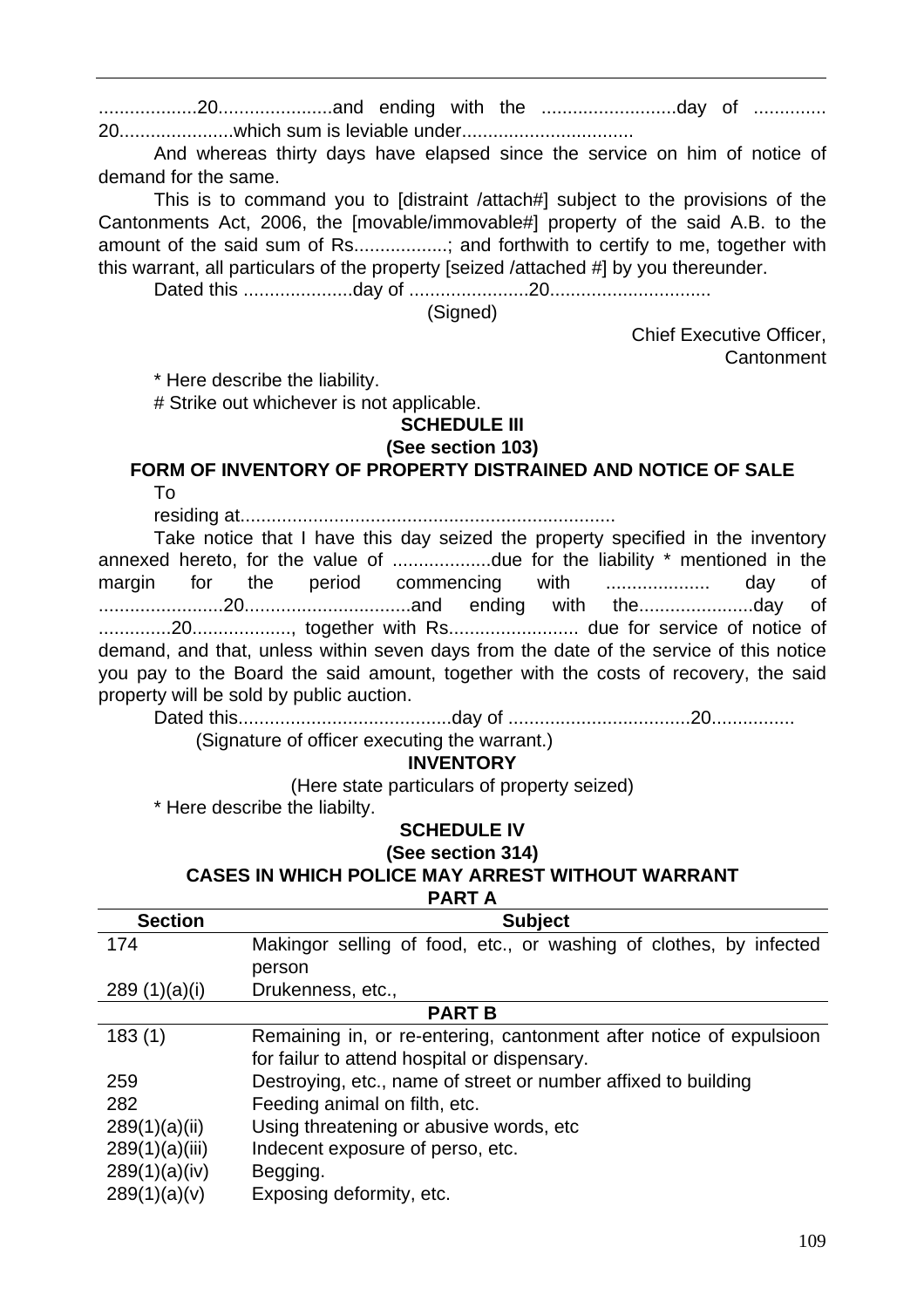| 289(1)(a)(vii)  | Gaming.                                                                |
|-----------------|------------------------------------------------------------------------|
| 289(1)(a)(xii)  | Destroying notice, etc.                                                |
| 289(1)(a)(xiii) | Displaces, damages, alters, pavements, gutter, stormwater drain.       |
| 289(1)(f)       | Keeping common gaming-house, etc.                                      |
| 289(1)(q)       | Beating drum, etc.                                                     |
| 289(1)(h)       | Singing, etc., so as to disturb public peace or order.                 |
| 289(6)          | Setting loose, or setting on, ferocious dog.                           |
| <b>Section</b>  | <b>Subject</b>                                                         |
| 296             | Discharging fire-arms, etc., so as to cause danger.                    |
| 300             | Loitering or importuning for sexual immorality.                        |
| 304(a)          | Remaining in, or returning to, a cantonment after notice of expulsion. |

## **SCHEDULE V**

## **APPEALS FROM EXECUTIVE ORDERS**

## **(See section 340)**

| S.             | Section        | <b>Executive Order</b>                                  | <b>Appellate Authority</b> | Time allowed for                        |
|----------------|----------------|---------------------------------------------------------|----------------------------|-----------------------------------------|
| <b>No</b>      |                |                                                         |                            | appeal                                  |
| $\mathbf 1$    | $\overline{2}$ | 3                                                       | $\overline{4}$             | 5                                       |
| 1.             | 2(zc)          | Declaring 'inhabitant'                                  | <b>District Magistrate</b> | Fifteen days                            |
| $\overline{2}$ | 137            | Notice to fill up well,                                 | <b>Principal Director</b>  | Thirty days from                        |
|                |                | tank, etc., or to drain off or                          |                            | service of notice.                      |
|                |                | remove water.                                           |                            |                                         |
| 3              | 138            | Notice requiring the owner                              | <b>Board</b>               | Fifteen days from                       |
|                |                | to provide latrine, urinal                              |                            | service of notice.                      |
|                |                | cesspool dust-bin or other                              |                            |                                         |
|                |                | receptacle.                                             |                            |                                         |
| 4              | 139            | Notice requiring provision<br>of sanitary facilities in | <b>Board</b>               | Fifteen days from<br>service of notice. |
|                |                | market, school, theatre or                              |                            |                                         |
|                |                | other place of public resort.                           |                            |                                         |
| 5              | 142            | Notice for removal of                                   | <b>General Officer</b>     | Thirty days from                        |
|                |                | congested building                                      | Commanding-in-             | service of notice.                      |
|                |                |                                                         | chief, the                 |                                         |
|                |                |                                                         | Command                    |                                         |
| 6              | 144            | Notice requiring abuilding                              | <b>Principal Director</b>  | Thirty days from                        |
|                |                | to be repaired or altered so                            |                            | service of notice.                      |
|                |                | as to remove sanitary                                   |                            |                                         |
|                |                | defects.                                                |                            |                                         |
| 7              | 147            | Notice prohibiting owner or                             | <b>Principal Director</b>  | Twenty days from                        |
|                |                | occupier to use a building                              |                            | service of notice.                      |
|                |                | or part of a building for                               |                            |                                         |
|                | 183            | human habitation                                        | <b>General Officer</b>     |                                         |
| 8              |                | Order directing a person to<br>remove from the          | Commanding-in-             | Thirty days from<br>service of notice.  |
|                |                | Cantonment and prohibiting                              | Chief, the                 |                                         |
|                |                | him from re-entering it                                 | Command                    |                                         |
|                |                | without permission                                      |                            |                                         |
| 9              | 190            | Notice requiring                                        | <b>Board</b>               | Fifteen days from                       |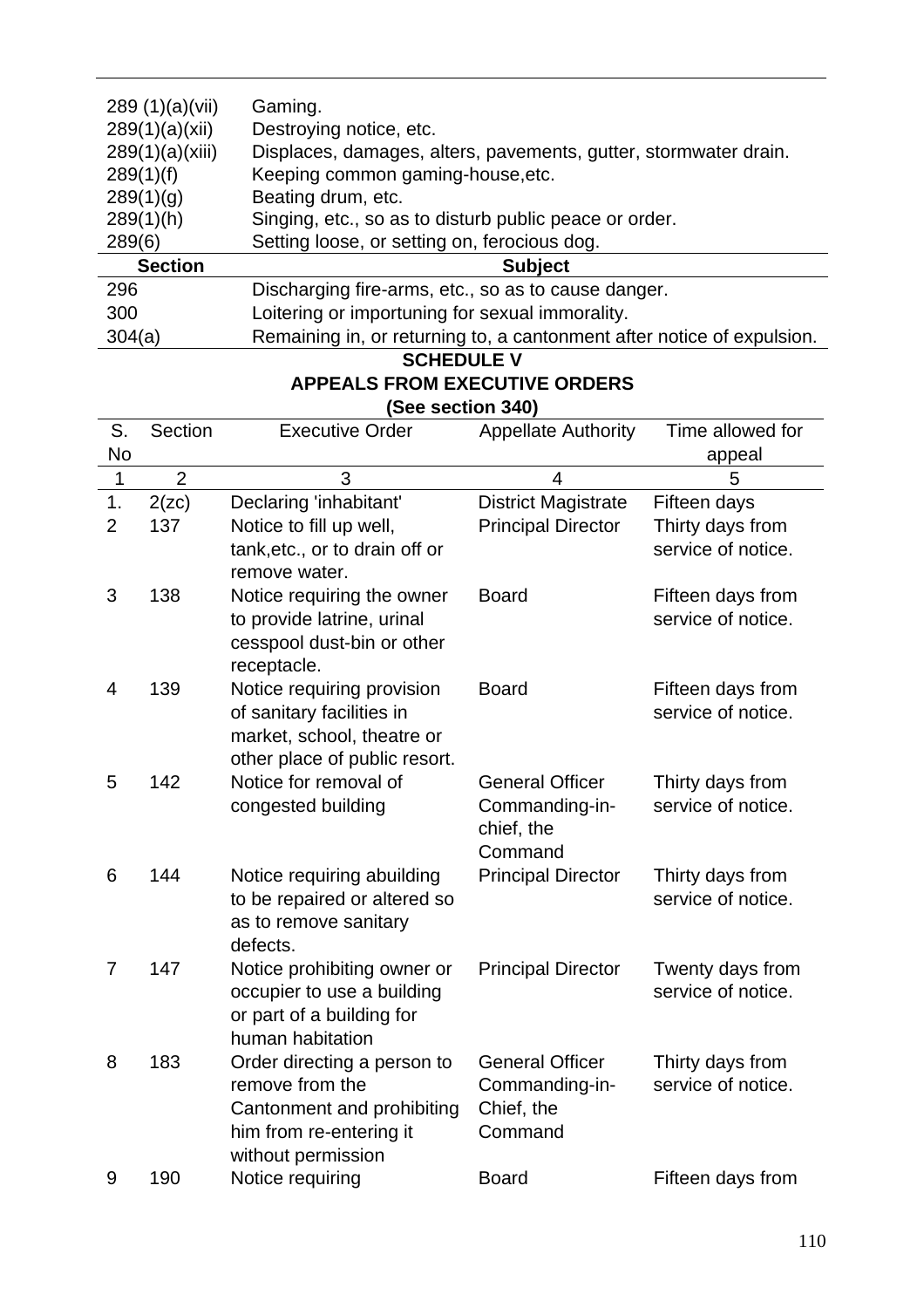|    |     | maintenance or closing of<br>private source of public<br>drinking water supply                                                                      |              | service of notice.                      |
|----|-----|-----------------------------------------------------------------------------------------------------------------------------------------------------|--------------|-----------------------------------------|
| 10 | 192 | Notice requiring the owner,<br>lessee or occupier of a<br>building or land to obtain<br>water from a source of<br>public water supply.              | <b>Board</b> | Fifteen days from<br>service of notice. |
| 11 | 195 | Notice for cutting off the<br>connection between any<br>source of public water<br>supply and any building or<br>land to which water is<br>supplied. | <b>Board</b> | Fifteen days from<br>service of notice. |

| S.        | Section        | <b>Executive Order</b>                  | <b>Appellate Authority</b> | Time allowed for   |
|-----------|----------------|-----------------------------------------|----------------------------|--------------------|
| <b>No</b> |                |                                         |                            | appeal             |
| 1         | $\overline{2}$ | 3                                       | $\overline{4}$             | 5                  |
| 12        | 238            | (a) Refusal to sanction the             | <b>Principal Director</b>  | Thirty days from   |
|           |                | erection or re-erection of a            |                            | service of         |
|           |                | building in a civil area.               |                            | Communication      |
|           |                | (b) Refusal to sanction the             | <b>General Officer</b>     | Thirty days from   |
|           |                | erection or re-erection of a            | Commanding-in-             | service of         |
|           |                | building in a Cantonment                | Chief, the                 | Communication      |
|           |                | (Other than a civil area).              | Command                    |                    |
| 13        | 239            | Order of stoppage of                    | <b>Board</b>               | Thirty days from   |
|           |                | building or works in certain            |                            | service of         |
|           |                | cases.                                  |                            | Communication      |
| 14        | 248            | (a) Notice to stop erection             | <b>Principal Director</b>  | Thirty days from   |
|           |                | or re-erection of, or to alter          |                            | service of         |
|           |                | or demolish a building in a             |                            | Communication      |
|           |                | civil area                              | <b>General Officer</b>     | Thirty days from   |
|           |                | (b) Notice to stop erection             | Commanding-in-             | service of         |
|           |                | or re-erection of, or to alter          | Chief, the                 | Communication      |
|           |                | or demolish, a building in a            | Command                    |                    |
|           |                | Cantonment (Other than a<br>civil area) |                            |                    |
| 15        | 252            | Notice requiring the owner              | <b>Board</b>               | Thirty days from   |
|           |                | or the occupier to alter or             |                            | service of notice. |
|           |                | remove any projection or                |                            |                    |
|           |                | encroachment.                           |                            |                    |
| 16        | 253            | Notice to pull down or                  | <b>Board</b>               | Thirty days from   |
|           |                | otherwise deal with a                   |                            | service of notice. |
|           |                | building newly erected or               |                            |                    |
|           |                | re-built without permission             |                            |                    |
|           |                | over a sewer, drain, culvert            |                            |                    |